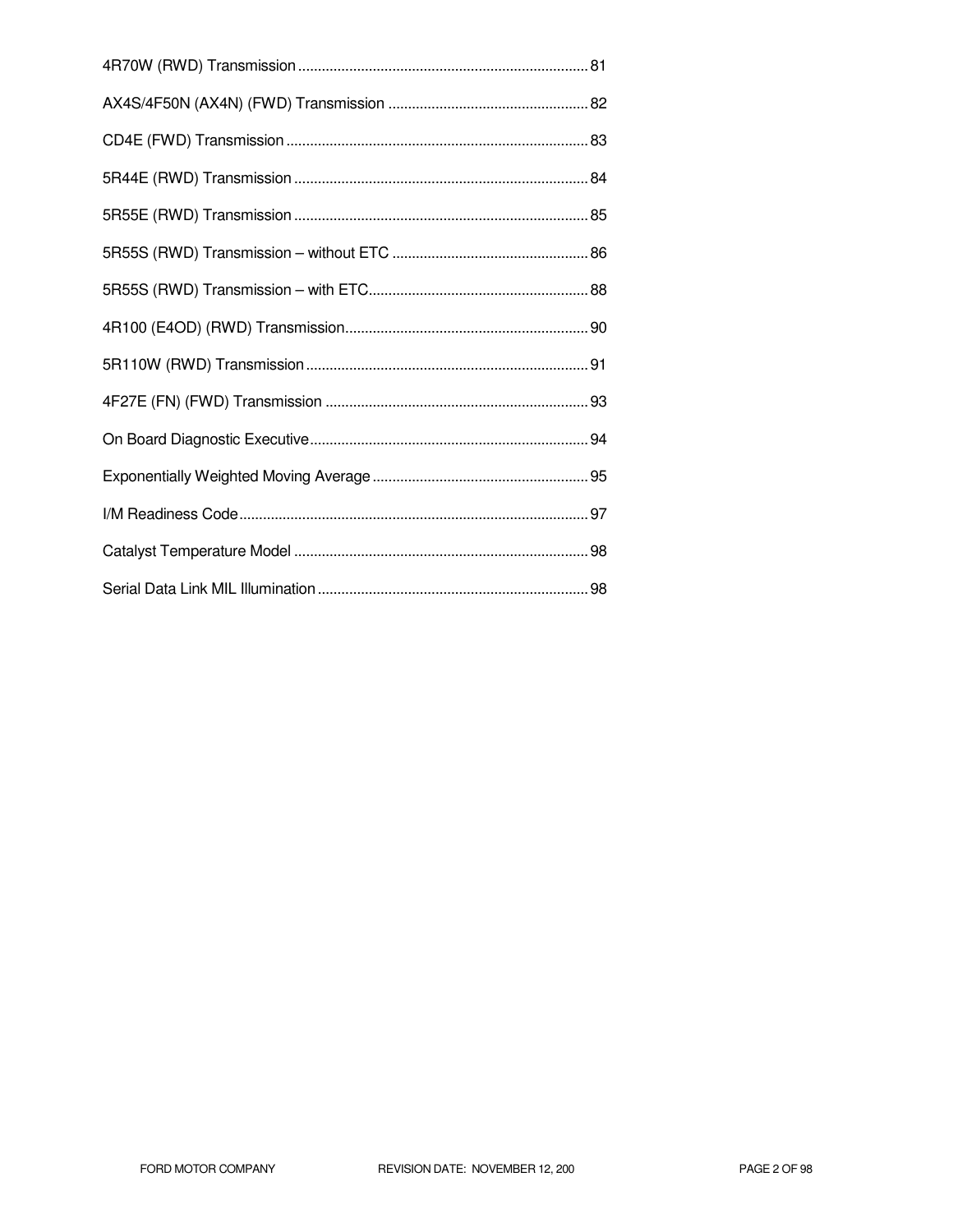# Introduction – OBD-I and OBD-II

# OBD-II Systems

California OBD-II applies to all gasoline engine vehicles up to 14,000 lbs. Gross Vehicle Weight Rating (GVWR) starting in the 1996 MY and all diesel engine vehicles up to 14,000 lbs. GVWR starting in the 1997 MY.

"Green States" are states in the Northeast that chose to adopt California emission regulations, starting in the 1998 MY. At this time, Massachusetts, New York, Vermont and Maine are Green States. Green States receive California-certified vehicles for passenger cars and light trucks up to 6,000 lbs. GVWR.

Starting in the 2004 MY, Federal vehicle over 8,500 lbs. will start phasing in OBD-II. Starting in 2004 MY, gasolinefueled Medium Duty Passenger Vehicles (MDPVs) are required to have OBD-II.

Federal OBD-II applies to all gasoline engine vehicles up to 8,500 lbs. GVWR starting in the 1996 MY and all diesel engine vehicles up to 8,500 lbs. GVWR starting in the 1997 MY.

OBD-II system implementation and operation is described in the remainder of this document.

# OBD-I Systems

If a vehicle is not required to comply with OBD-II requirements, it utilizes an OBD-I system. OBD-I systems are used on some over 8,500 lbs. GVWR Federal truck calibrations. With the exception of the 1996 MY carryover EEC-IV OBD-I systems, Federal > 8,500 lbs. OBD-I vehicles use that same PCM, J1850 serial data communication link, J1962 Data Link Connector, and PCM software as the corresponding OBD-II vehicle. The only difference is the possible removal of the rear oxygen sensor(s), fuel tank pressure sensor, canister vent solenoid, and a different PCM calibration.

The following list indicate what monitors and functions have been altered for OBD-I calibrations:

| <b>Monitor / Feature</b>   | <b>Calibration</b>                                                                                |  |
|----------------------------|---------------------------------------------------------------------------------------------------|--|
| <b>Catalyst Monitor</b>    | Not required, monitor calibrated out, rear O2 sensors may be deleted.                             |  |
| <b>Misfire Monitor</b>     | Calibrated in for service, all DTCs are non-MIL. Catalyst damage misfire criteria                 |  |
|                            | calibrated out, emission threshold criteria set to 4%, enabled between 150 <sup>o</sup> F and 220 |  |
|                            | <sup>o</sup> F, 254 sec start-up delay.                                                           |  |
| Oxygen Sensor Monitor      | Rear O2 sensor test calibrated out, rear O2 sensors may be deleted, front O2 sensor               |  |
|                            | response test calibrated out, O2 heater current test calibrated out prior to 2002 MY, O2          |  |
|                            | heater voltage test used for all model years.                                                     |  |
| <b>EGR Monitor</b>         | Same as OBD-II calibration except that P0402 test uses slightly higher threshold.                 |  |
| <b>Fuel System Monitor</b> | Same as OBD-II calibration starting in 2002 MY, earlier calibrations used +/- 40%                 |  |
|                            | thresholds.                                                                                       |  |
| Secondary Air Monitor      | Functional (low flow) test calibrated out, circuit codes are same as OBD-II calibration.          |  |
| Evap System Monitor        | Evap system leak check calibrated out, fuel level input circuit checks retained as non-           |  |
|                            | MIL. Fuel tank pressure sensor and canister vent solenoid may be deleted.                         |  |
| <b>PCV Monitor</b>         | Same hardware and function as OBD-II.                                                             |  |
| <b>Thermostat Monitor</b>  | Thermostat monitor calibrated out.                                                                |  |
| Comprehensive              | All circuit checks same as OBD-II. Some rationality and functional tests calibrated out.          |  |
| <b>Component Monitor</b>   | (MAF/TP rationality, IAC functional)                                                              |  |
| Communication              | Same as OBD-II, all generic and enhanced scan tool modes work the same as OBD-II                  |  |
| Protocol and DLC           | but reflect the OBD-I calibration that contains fewer supported monitors. "OBD                    |  |
|                            | Supported" PID indicates OBD-I.                                                                   |  |
| <b>MIL Control</b>         | Same as OBD-II, it takes 2 driving cycles to illuminate the MIL.                                  |  |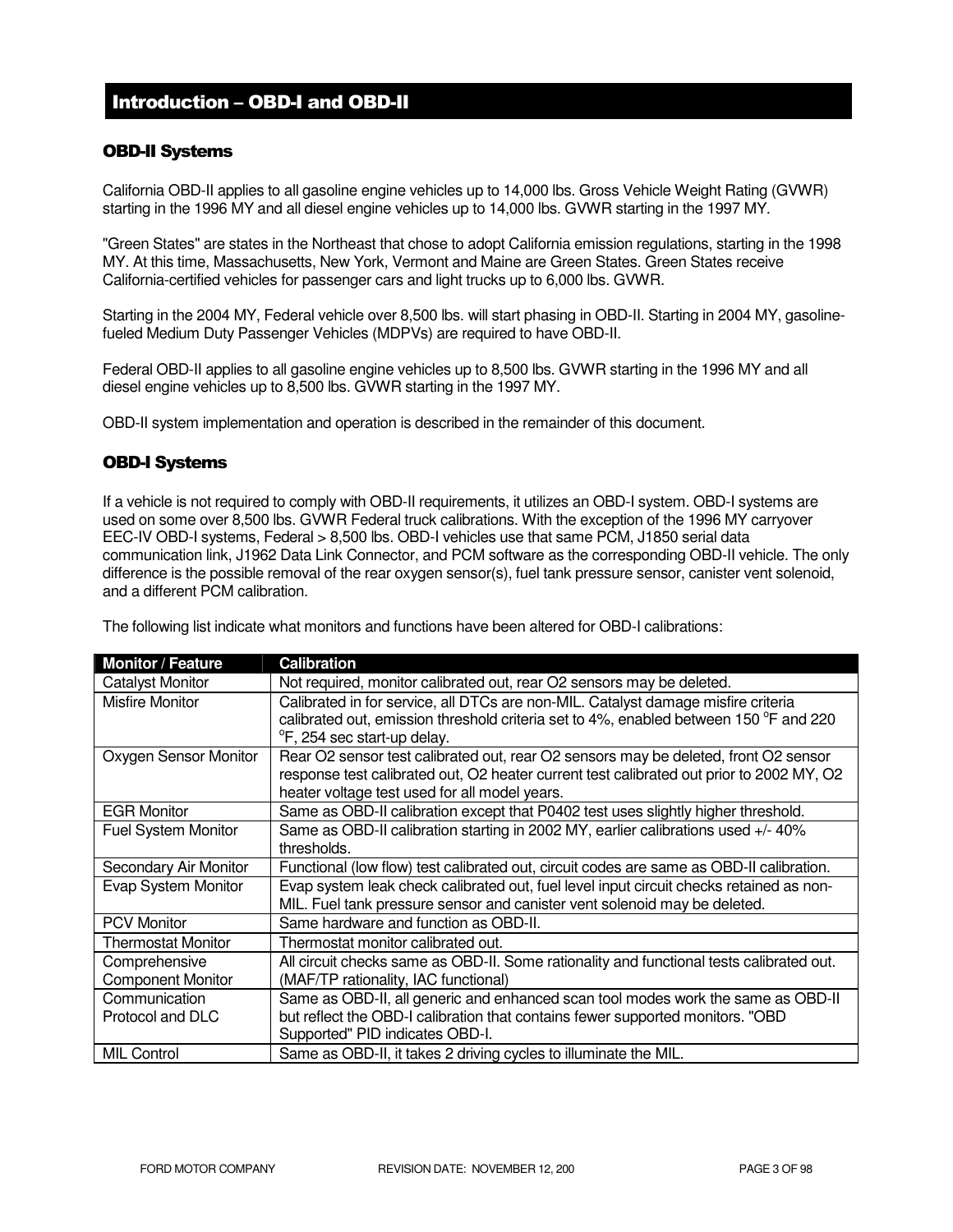# Catalyst Efficiency Monitor

The Catalyst Efficiency Monitor uses an oxygen sensor before and after the catalyst to infer the hydrocarbon efficiency based on oxygen storage capacity of the ceria and precious metals in the washcoat. Under normal, closed-loop fuel conditions, high efficiency catalysts have significant oxygen storage. This makes the switching frequency of the rear HO2S very slow and reduces the amplitude of those switches as compared to the switching frequency and amplitude of the front HO2S. As catalyst efficiency deteriorates due to thermal and/or chemical deterioration, its ability to store oxygen declines. The post-catalyst HO2S signal begins to switch more rapidly with increasing amplitude, approaching the switching frequency and amplitude of the pre-catalyst HO2S. The predominant failure mode for high mileage catalysts is chemical deterioration (phosphorus deposition on the front brick of the catalyst), not thermal deterioration.

All applications utilize an FTP-based (Federal Test Procedure) catalyst monitor. This simply means that the catalyst monitor must run during a standard FTP emission test as opposed to the 20-second steady-state catalyst monitor used in 1994 through some 1996 vehicles. Two slightly different versions of the catalyst monitor are used for 2001 MY and beyond vehicles. Both versions will continue to be used in subsequent model years.

# Switch Ratio Method (1996 - 2004)

In order to assess catalyst oxygen storage, the monitor counts front and rear HO2S switches during part-throttle, closed-loop fuel conditions after the engine is warmed-up and inferred catalyst temperature is within limits. Front switches are accumulated in up to nine different air mass regions or cells although 3 air mass regions is typical. Rear switches are counted in a single cell for all air mass regions. When the required number of front switches has accumulated in each cell (air mass region), the total number of rear switches is divided by the total number of front switches to compute a switch ratio. A switch ratio near 0.0 indicates high oxygen storage capacity, hence high HC efficiency. A switch ratio near 1.0 indicates low oxygen storage capacity, hence low HC efficiency. If the actual switch ratio exceeds the threshold switch ratio, the catalyst is considered failed.

# Index Ratio Method (some 2001 and beyond)

In order to assess catalyst oxygen storage, the catalyst monitor counts front HO2S switches during part-throttle, closed-loop fuel conditions after the engine is warmed-up and inferred catalyst temperature is within limits. Front switches are accumulated in up to three different air mass regions or cells. While catalyst monitoring entry conditions are being met, the front and rear HO2S signal lengths are continually being calculated. When the required number of front switches has accumulated in each cell (air mass region), the total signal length of the rear HO2S is divided by the total signal length of front HO2S to compute a catalyst index ratio. An index ratio near 0.0 indicates high oxygen storage capacity, hence high HC efficiency. An index ratio near 1.0 indicates low oxygen storage capacity, hence low HC efficiency. If the actual index ratio exceeds the threshold index ratio, the catalyst is considered failed.

# General Catalyst Monitor Operation

If the catalyst monitor does not complete during a particular driving cycle, the already-accumulated switch/signallength data is retained in Keep Alive Memory and is used during the next driving cycle to allow the catalyst monitor a better opportunity to complete, even under short or transient driving conditions.

Rear HO2S sensors can be located in various ways to monitor different kinds of exhaust systems. In-line engines and many V-engines are monitored by individual bank. A rear HO2S sensor is used along with the front, fuelcontrol HO2S sensor for each bank. Two sensors are used on an in-line engine; four sensors are used on a Vengine. Some V-engines have exhaust banks that combine into a single underbody catalyst. These systems are referred to as Y-pipe systems. They use only one rear HO2S sensor along with the two front, fuel-control HO2S sensors. Y-pipe system use three sensors in all. For Y-pipe systems, the two front HO2S sensor signals are combined by the software to infer what the HO2S signal would have been in front of the monitored catalyst. The inferred front HO2S signal and the actual single, rear HO2S signal is then used to calculate the switch ratio.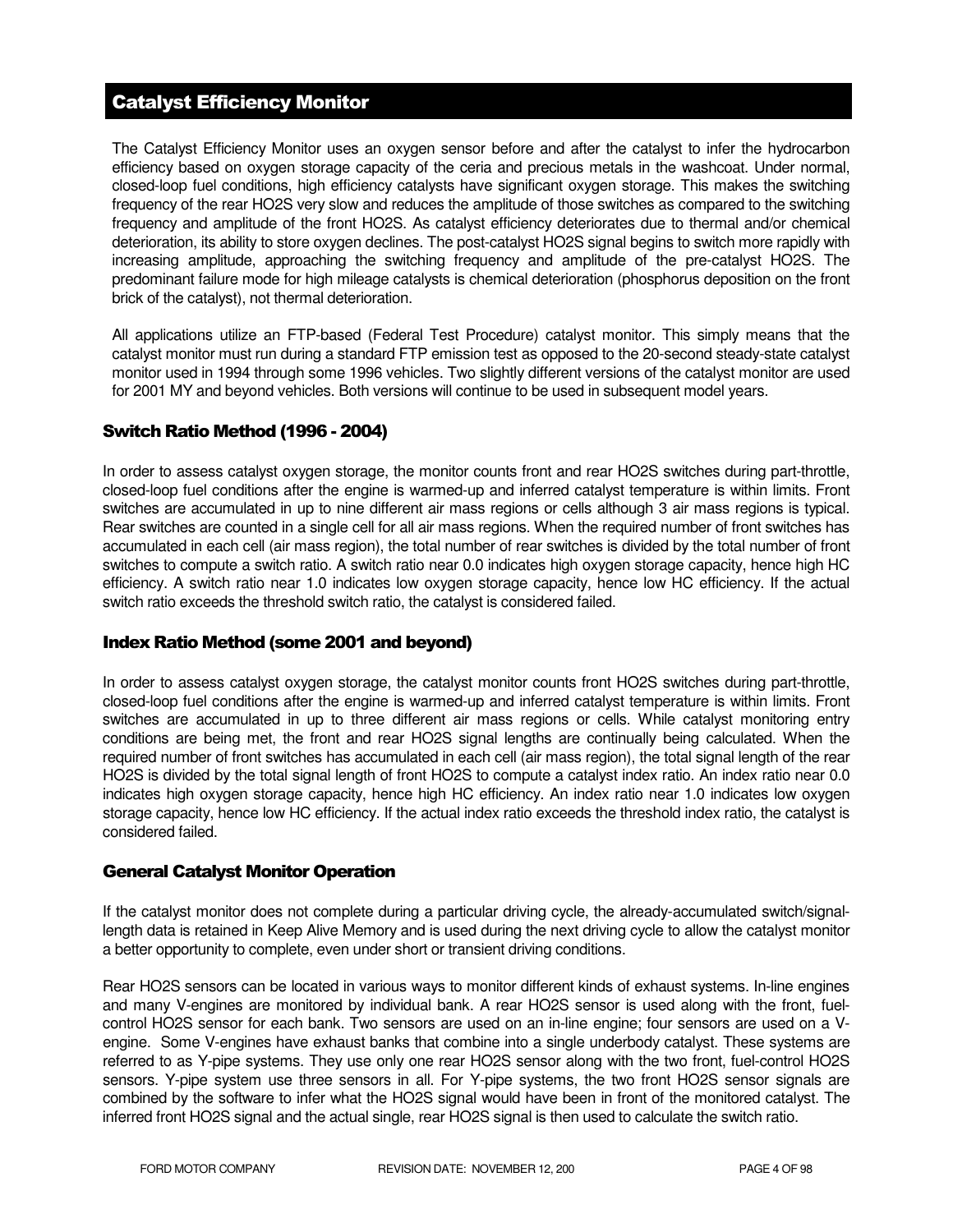Most vehicles that are part of the "LEV" catalyst monitor phase-in will monitor less than 100% of the catalyst volume – often the first catalyst brick of the catalyst system. Partial volume monitoring is done on LEV and ULEV vehicles in order to meet the 1.75<sup>\*</sup> emission-standard. The rationale for this practice is that the catalysts nearest the engine deteriorate first, allowing the catalyst monitor to be more sensitive and illuminate the MIL properly at lower emission standards.

Many applications that utilize partial-volume monitoring place the rear HO2S sensor after the first light-off catalyst can or, after the second catalyst can in a three-can per bank system. (A few applications placed the HO2S in the middle of the catalyst can, between the first and second bricks.)

Index ratios for ethanol (Flex fuel) vehicles vary based on the changing concentration of alcohol in the fuel. The malfunction threshold typically increases as the percent alcohol increases. For example, a malfunction threshold of 0.5 may be used at E10 (10% ethanol) and 0.9 may be used at E85 (85% ethanol). The malfunction thresholds are therefore adjusted based on the % alcohol in the fuel. (Note: Normal gasoline is allowed to contain up to 10% ethanol (E10)).

All vehicles employ an Exponentially Weighted Moving Average (EWMA) algorithm to improve the robustness of the FTP catalyst monitor. During normal customer driving, a malfunction will illuminate the MIL, on average, in 3 to 6 driving cycles. If KAM is reset (battery disconnected), a malfunction will illuminate the MIL in 2 driving cycles. See the section on EWMA for additional information.

| <b>CATALYST MONITOR OPERATION:</b> |                                                                                                                                                                                |  |  |
|------------------------------------|--------------------------------------------------------------------------------------------------------------------------------------------------------------------------------|--|--|
| <b>DTCs</b>                        | P0430 Bank 2<br>P0420 Bank 1 (or Y-pipe),                                                                                                                                      |  |  |
| Monitor execution                  | once per driving cycle                                                                                                                                                         |  |  |
| <b>Monitor Sequence</b>            | HO2S response test complete and no DTCs (P0133/P0153) prior to<br>calculating switch ratio, no SAIR pump stuck on DTCs (P0412/P1414), no<br>evap leak check DTCs (P0442/P0456) |  |  |
| Sensors OK                         | ECT, IAT, TP, VSS, CKP                                                                                                                                                         |  |  |
| <b>Monitoring Duration</b>         | Approximately 700 seconds during appropriate FTP conditions<br>(approximately 100 to 200 oxygen sensor switches are collected)                                                 |  |  |

| TYPICAL SWITCH RATIO CATALYST MONITOR ENTRY CONDITIONS:                                                                                   |                      |                      |  |
|-------------------------------------------------------------------------------------------------------------------------------------------|----------------------|----------------------|--|
| Entry condition                                                                                                                           | Minimum              | Maximum              |  |
| Time since engine start-up (70 °F start)                                                                                                  | 330 seconds          |                      |  |
| <b>Engine Coolant Temp</b>                                                                                                                | 170 °F               | 230 °F               |  |
| Intake Air Temp                                                                                                                           | $20^{\circ}F$        | 180 °F               |  |
| Engine Load                                                                                                                               | 10%                  |                      |  |
| <b>Throttle Position</b>                                                                                                                  | <b>Part Throttle</b> | <b>Part Throttle</b> |  |
| Time since entering closed loop fuel                                                                                                      | 30 sec               |                      |  |
| <b>Vehicle Speed</b>                                                                                                                      | 5 mph                | 70 mph               |  |
| Inferred Catalyst Mid-bed Temperature                                                                                                     | 900 °F               |                      |  |
| EGR flow (Note: an EGR fault disables EGR)                                                                                                | $1\%$                | 12%                  |  |
| <b>Fuel Level</b>                                                                                                                         | 15%                  |                      |  |
| Steady Air Mass Flow for each Air Mass cell (typically three cells)                                                                       | 1.0 $lb/min$         | 5.0 lb/min           |  |
| (Note: FTP cycle is biased towards the low air mass range, 25 - 35 mph steady state driving must be<br>performed to complete the monitor) |                      |                      |  |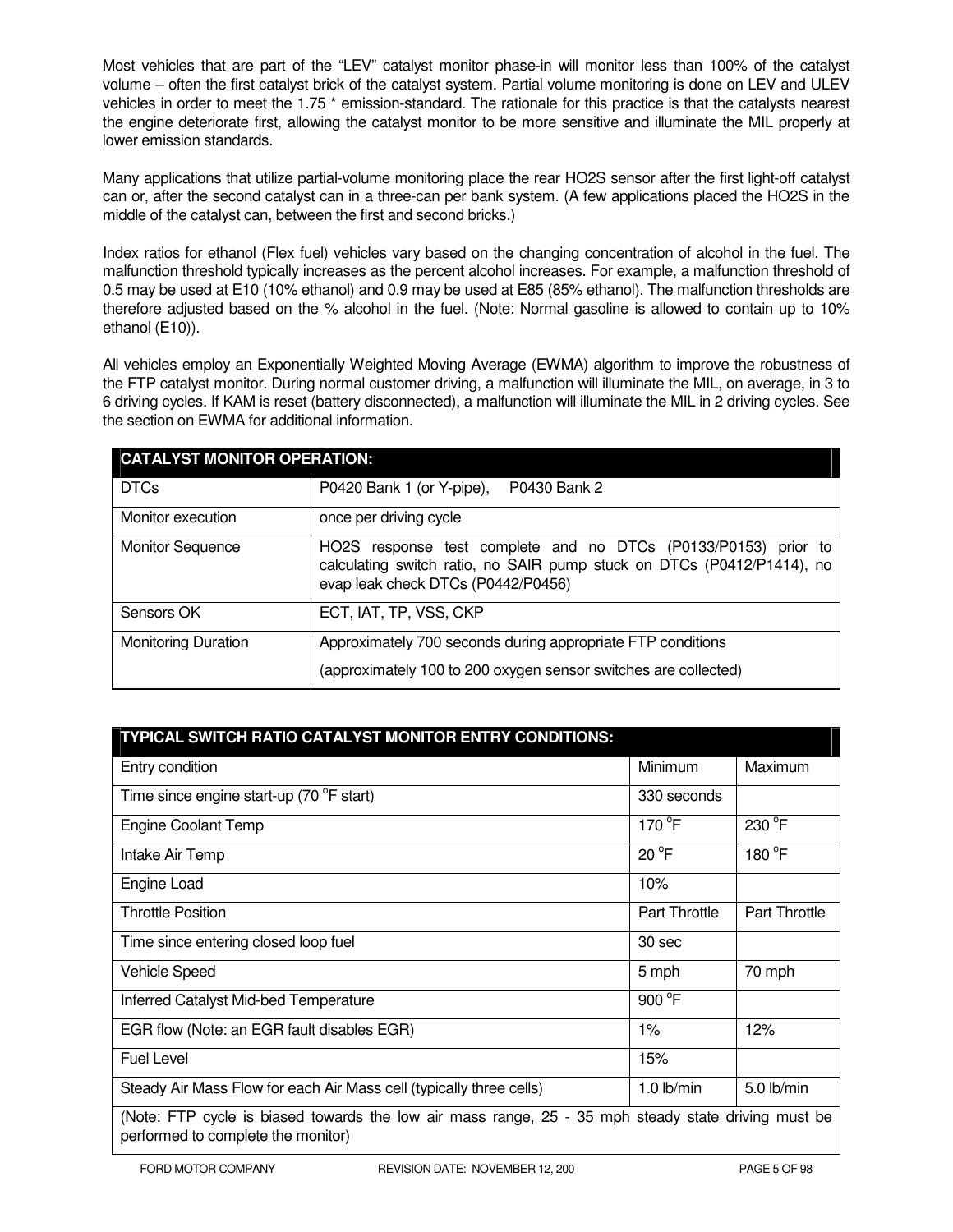| TYPICAL INDEX RATIO CATALYST MONITOR ENTRY CONDITIONS:                                                                                                                       |                |                              |
|------------------------------------------------------------------------------------------------------------------------------------------------------------------------------|----------------|------------------------------|
| Entry condition                                                                                                                                                              | Minimum        | Maximum                      |
| Time since engine start-up (70 °F start)                                                                                                                                     | 330 seconds    |                              |
| <b>Engine Coolant Temp</b>                                                                                                                                                   | 170 °F         | 230 °F                       |
| Intake Air Temp                                                                                                                                                              | $20^{\circ}$ F | 180 °F                       |
| Time since entering closed loop fuel                                                                                                                                         | 30 sec         |                              |
| Inferred Rear HO2S sensor Temperature                                                                                                                                        | 900 °F         |                              |
| EGR flow (Note: an EGR fault disables EGR)                                                                                                                                   | 1%             | 12%                          |
| <b>Throttle Position</b>                                                                                                                                                     | Part Throttle  | Part Throttle                |
| Rate of Change of Throttle Position                                                                                                                                          |                | 0.2 volts $/$<br>$0.050$ sec |
| Vehicle Speed                                                                                                                                                                | 5 mph          | 70 mph                       |
| <b>Fuel Level</b>                                                                                                                                                            | 15%            |                              |
| <b>First Air Mass Cell</b>                                                                                                                                                   | $1.0$ lb/min   | 2.0 lb/min                   |
| Engine RPM for first air mass cell                                                                                                                                           | 1,000 rpm      | 1,300 rpm                    |
| Engine Load for first air mass cell                                                                                                                                          | 15%            | 35%                          |
| Monitored catalyst mid-bed temp. (inferred) for first air mass cell                                                                                                          | 850 °F         | 1,200 °F                     |
| Number of front O2 switches required for first air mass cell                                                                                                                 | 50             |                              |
| Second Air Mass Cell                                                                                                                                                         | $2.0$ lb/min   | 3.0 lb/min                   |
| Engine RPM for second air mass cell                                                                                                                                          | 1,200 rpm      | 1,500 rpm                    |
| Engine Load for second air mass cell                                                                                                                                         | 20%            | 35%                          |
| Monitored catalyst mid-bed temp. (inferred) for second air mass cell                                                                                                         | 900 °F         | 1,250 °F                     |
| Number of front O2 switches required for second air mass cell                                                                                                                | 70             |                              |
| <b>Third Air Mass Cell</b>                                                                                                                                                   | 3.0 lb/min     | 4.0 lb/min                   |
| Engine RPM for third air mass cell                                                                                                                                           | 1,300 rpm      | 1,600 rpm                    |
| Engine Load for third air mass cell                                                                                                                                          | 20%            | 40%                          |
| Monitored catalyst mid-bed temp. (inferred) for third air mass cell                                                                                                          | 950 °F         | 1,300 °F                     |
| Number of front O2 switches required for third air mass cell                                                                                                                 | 30             |                              |
| (Note: Engine rpm and load values for each air mass cell can vary as a function of the power-to-weight ratio<br>of the engine, transmission and axle gearing and tire size.) |                |                              |

# **TYPICAL MALFUNCTION THRESHOLDS:**

Rear-to-front O2 sensor switch/index-ratio > 0.75 (bank monitor)

Rear-to-front O2 sensor switch/index-ratio > 0.60 (Y-pipe monitor)

Rear-to-front O2 sensor switch/index ratio > 0.50 for E10 to > 0.90 for E85 (flex fuel vehicles)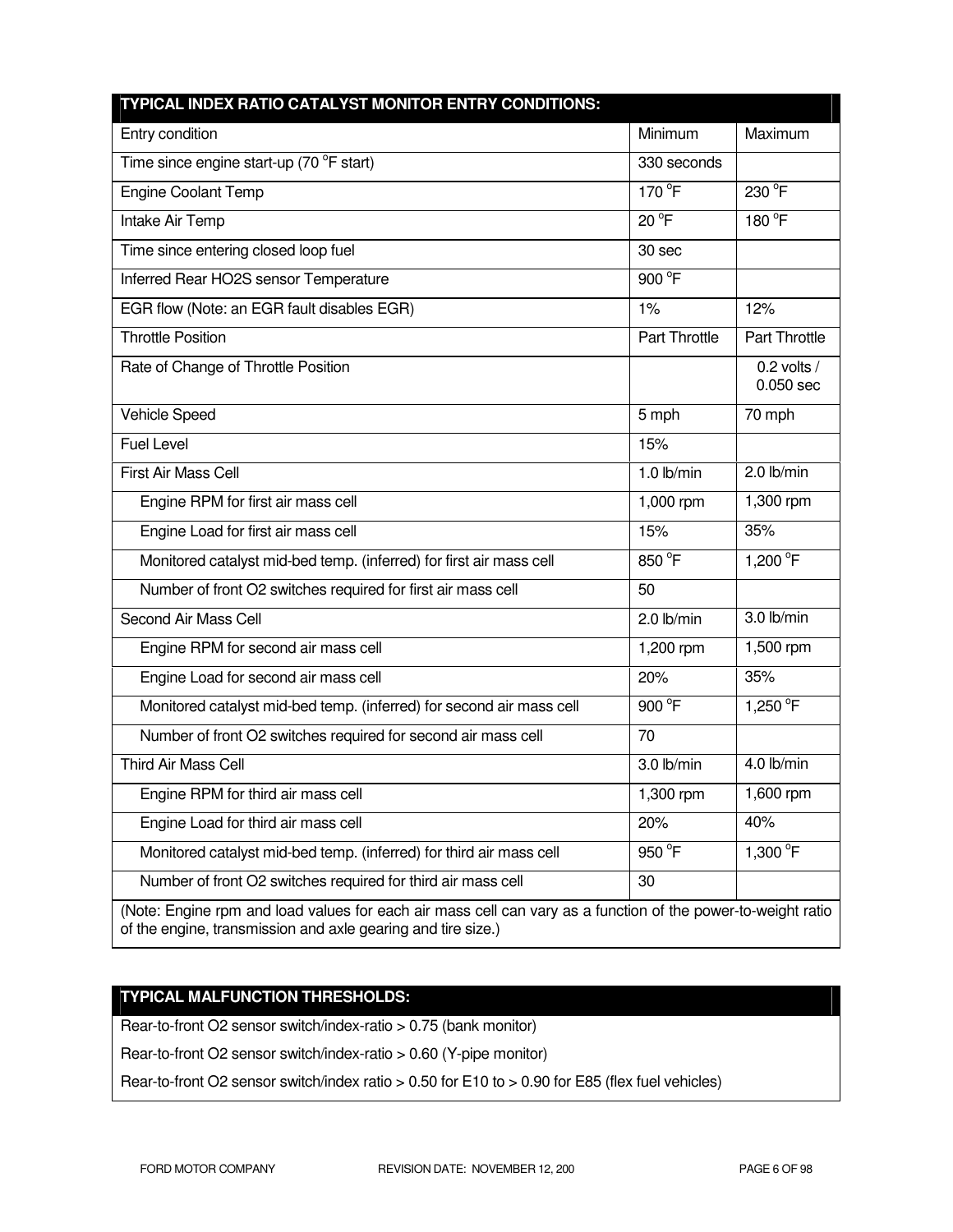| J1979 CATALYST MONITOR MODE \$06 DATA                                              |         |                                    |          |
|------------------------------------------------------------------------------------|---------|------------------------------------|----------|
| Test ID                                                                            | Comp ID | Description for J1850              | Units    |
| \$10                                                                               | \$11    | Bank 1 switch-ratio and max. limit | unitless |
| \$10                                                                               | \$21    | Bank 2 switch-ratio and max. limit | unitless |
| \$10                                                                               | \$10    | Bank 1 index-ratio and max. limit  | unitless |
| \$10                                                                               | \$20    | Bank 2 index-ratio and max. limit  | unitless |
| Monitor ID                                                                         | Test ID | Description for CAN                |          |
| \$21                                                                               | \$80    | Bank 1 index-ratio and max. limit  | unitless |
| \$22                                                                               | \$80    | Bank 2 index-ratio and max. limit  | unitless |
| Conversion for J1850 Test ID \$10: multiply by 0.0156 to get a value from 0 to 1.0 |         |                                    |          |

\*\* NOTE: In this document, a monitor or sensor is considered OK if there are no DTCs stored for that component or system at the time the monitor is running.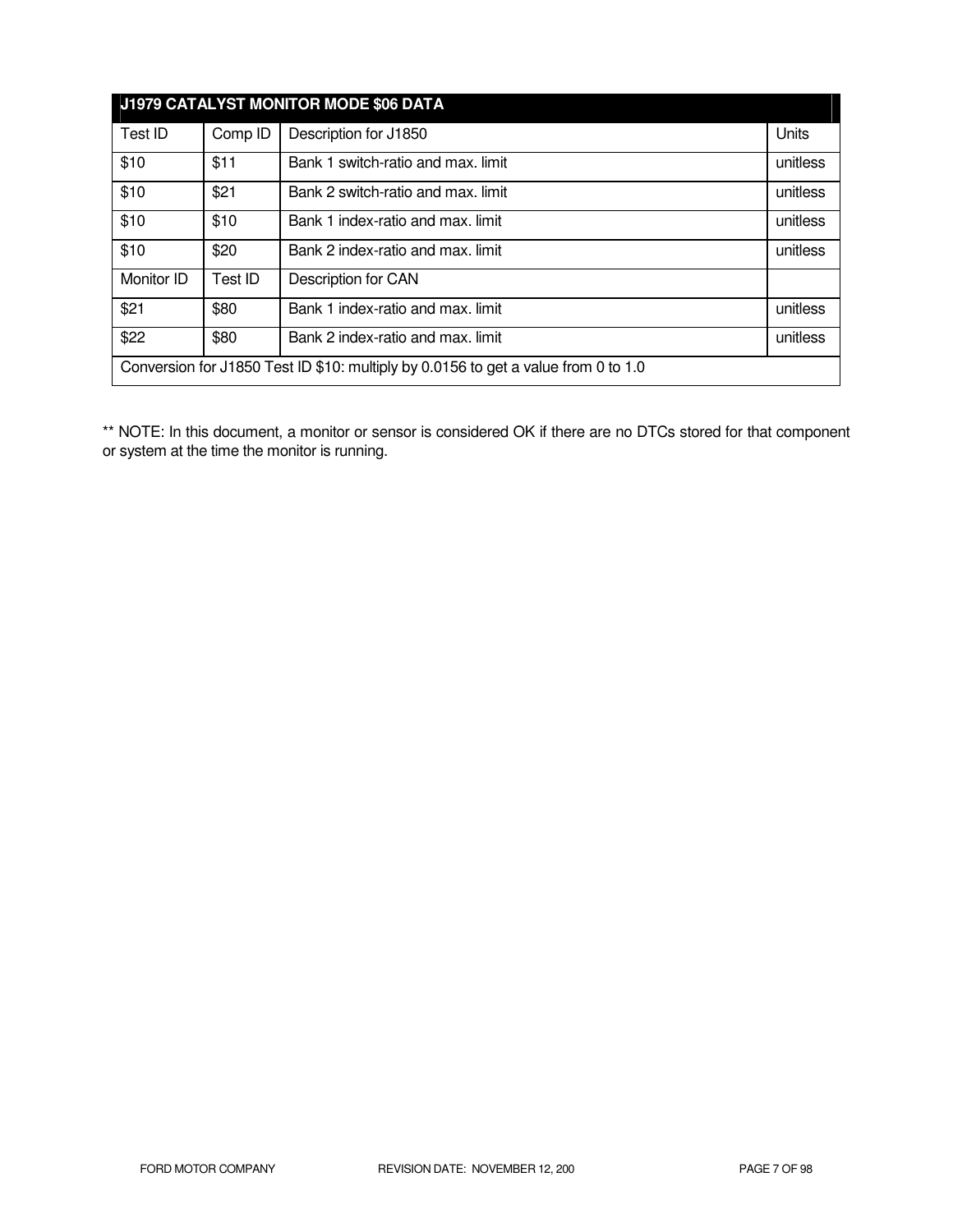# Misfire Monitor

There are two different misfire monitoring technologies used in the 2004 MY. They are Low Data Rate (LDR) and High Data Rate (HDR). The LDR system is capable of meeting the FTP monitoring requirements on most engines and is capable of meeting "full-range" misfire monitoring requirements on 4-cylinder engines. The HDR system is capable of meeting "full-range" misfire monitoring requirements on 6 and 8 cylinder engines. HDR is being phased in on these engines to meet the" full-range" misfire phase-in requirements specified in the OBD-II regulations. All engines except the 6.8L V-10 are "full-range" capable. All 2004 MY software allows for detection of any misfires that occur 6 engine revolutions after initially cranking the engine. This meets the new OBD-II requirement to identify misfires within 2 engine revolutions after exceeding the warm drive, idle rpm.

# Low Data Rate System

The LDR Misfire Monitor uses a low-data-rate crankshaft position signal, (i.e. one position reference signal at 10 deg BTDC for each cylinder event). The PCM calculates crankshaft rotational velocity for each cylinder from this crankshaft position signal. The acceleration for each cylinder can then be calculated using successive velocity values. The changes in overall engine rpm are removed by subtracting the median engine acceleration over a complete engine cycle. The resulting deviant cylinder acceleration values are used in evaluating misfire in the "General Misfire Algorithm Processing" section below.

"Profile correction" software is used to "learn" and correct for mechanical inaccuracies in crankshaft tooth spacing under de-fueled engine conditions (requires three 60 to 40 mph no-braking decels after Keep Alive Memory has been reset). These learned corrections improve the high-rpm capability of the monitor for most engines. The misfire monitor is not active until a profile has been learned.

# High Data Rate System

The HDR Misfire Monitor uses a high data rate crankshaft position signal, (i.e. 18 position references per crankshaft revolution [20 on a V-10]). This high-resolution signal is processed using two different algorithms. The first algorithm, called pattern cancellation, is optimized to detect low rates of misfire. The algorithm learns the normal pattern of cylinder accelerations from the mostly good firing events and is then able to accurately detect deviations from that pattern. The second algorithm is optimized to detect "hard" misfires, i.e. one or more continuously misfiring cylinders. This algorithm filters the high-resolution crankshaft velocity signal to remove some of the crankshaft torsional vibrations that degrade signal to noise. This significantly improves detection capability for continuous misfires. Both algorithms produce a deviant cylinder acceleration value, which is used in evaluating misfire in the "General Misfire Algorithm Processing" section below.

Due to the high data processing requirements, the HDR algorithms could not be implemented in the PCM microprocessor. They are implemented in a separate chip in the PCM called an "AICE" chip. The PCM microprocessor communicates with the AICE chip using a dedicated serial communication link. The output of the AICE chip (the cylinder acceleration values) is sent to the PCM microprocessor for additional processing as described below. Lack of serial communication between the AICE chip and the PCM microprocessor, or an inability to synchronize the crank or cam sensors inputs sets a P1309 DTC. For 2004 MY software, the P1309 DTC is being split into two separate DTCs. A P0606 will be set if there is a lack of serial communication between the AICE chip and the PCM microprocessor. A P1336 will be set if there is an inability to synchronize the crank or cam sensors inputs. This change was made to improve serviceability. A P0606 generally results in PCM replacement while a P1336 points to a cam sensor that is out of synchronization with the crank.

"Profile correction" software is used to "learn" and correct for mechanical inaccuracies in crankshaft tooth spacing under de-fueled engine conditions (requires three 60 to 40 mph no-braking decels after Keep Alive Memory has been reset). If KAM has been reset, the PCM microprocessor initiates a special routine which computes correction factors for each of the 18 (or 20) position references and sends these correction factors back to the AICE chip to be used for subsequent misfire signal processing. These learned corrections improve the high rpm capability of the monitor. The misfire monitor is not active until a profile has been learned.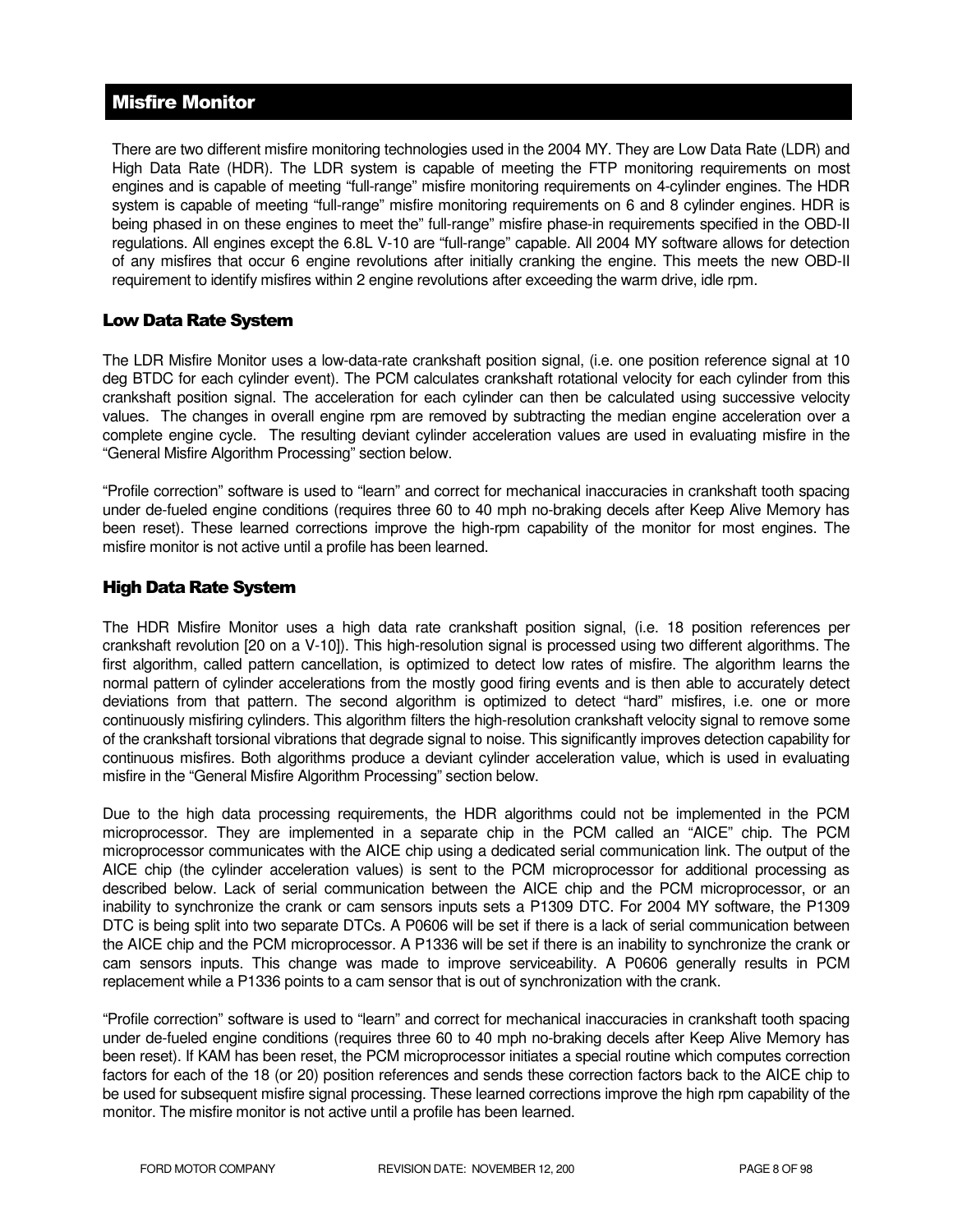# Generic Misfire Algorithm Processing

The acceleration that a piston undergoes during a normal firing event is directly related to the amount of torque that cylinder produces. The calculated piston/cylinder acceleration value(s) are compared to a misfire threshold that is continuously adjusted based on inferred engine torque. Deviant accelerations exceeding the threshold are conditionally labeled as misfires.

The calculated deviant acceleration value(s) are also evaluated for noise. Normally, misfire results in a nonsymmetrical loss of cylinder acceleration. Mechanical noise, such as rough roads or high rpm/light load conditions, will produce symmetrical acceleration variations. Cylinder events that indicate excessive deviant accelerations of this type are considered noise. Noise-free deviant acceleration exceeding a given threshold is labeled a misfire.

The number of misfires are counted over a continuous 200 revolution and 1000 revolution period. (The revolution counters are not reset if the misfire monitor is temporarily disabled such as for negative torque mode, etc.) At the end of the evaluation period, the total misfire rate and the misfire rate for each individual cylinder is computed. The misfire rate evaluated every 200 revolution period (Type A) and compared to a threshold value obtained from an engine speed/load table. This misfire threshold is designed to prevent damage to the catalyst due to sustained excessive temperature (1600°F for Pt/Pd/Rh conventional washcoat, 1650°F for Pt/Pd/Rh advanced washcoat and 1800°F for Pd-only high tech washcoat). If the misfire threshold is exceeded and the catalyst temperature model calculates a catalyst mid-bed temperature that exceeds the catalyst damage threshold, the MIL blinks at a 1 Hz rate while the misfire is present. If the misfire occurs again on a subsequent driving cycle, the MIL is illuminated.

If a single cylinder is determined to be consistently misfiring in excess of the catalyst damage criteria, the fuel injector to that cylinder will be shut off for 30 seconds to prevent catalyst damage. Up to two cylinders may be disabled at the same time. This fuel shut-off feature is used on many 8-cylinder engine and some 6-cylinder engines. It is never used on a 4-cylinder engine. After 30 seconds, the injector is re-enabled. If misfire on that cylinder is again detected after 200 revs (about 5 to 10 seconds), the fuel injector will be shut off again and the process will repeat until the misfire is no longer present. Note that ignition coil primary circuit failures (see CCM section) will trigger the same type of fuel injector disablement.

Next, the misfire rate is evaluated every 1000 rev period and compared to a single (Type B) threshold value to indicate an emission-threshold malfunction, which can be either a single 1000 rev exceedence from startup or four subsequent 1000 rev exceedences on a drive cycle after start-up. Many 2004 MY vehicles will set a P0316 DTC if the Type B malfunction threshold is exceeded during the first 1,000 revs after engine startup. This DTC is stored in addition to the normal P03xx DTC that indicates the misfiring cylinder(s).

# Profile Correction

"Profile correction" software is used to "learn" and correct for mechanical inaccuracies in the crankshaft position wheel tooth spacing. Since the sum of all the angles between crankshaft teeth must equal 360 $^{\circ}$ , a correction factor can be calculated for each misfire sample interval that makes all the angles between individual teeth equal. To prevent any fueling or combustion differences from affecting the correction factors, learning is done during decelfuel cutout.

The correction factors are learned during closed-throttle, non-braking, de-fueled decelerations in the 60 to 40 mph range after exceeding 60 mph (likely to correspond to a freeway exit condition). In order to minimize the learning time for the correction factors, a more aggressive decel-fuel cutout strategy may be employed when the conditions for learning are present. The corrections are typically learned in a single deceleration, but can be learned during up to 3 such decelerations. The "mature" correction factors are the average of a selected number of samples. A low data rate misfire system will typically learn 4 such corrections in this interval, while a high data rate system will learn 36 or 40 in the same interval (data is actually processed in the AICE chip). In order to assure the accuracy of these corrections, a tolerance is placed on the incoming values such that an individual correction factor must be repeatable within the tolerance during learning This is to reduce the possibility of learning corrections on rough road conditions which could limit misfire detection capability.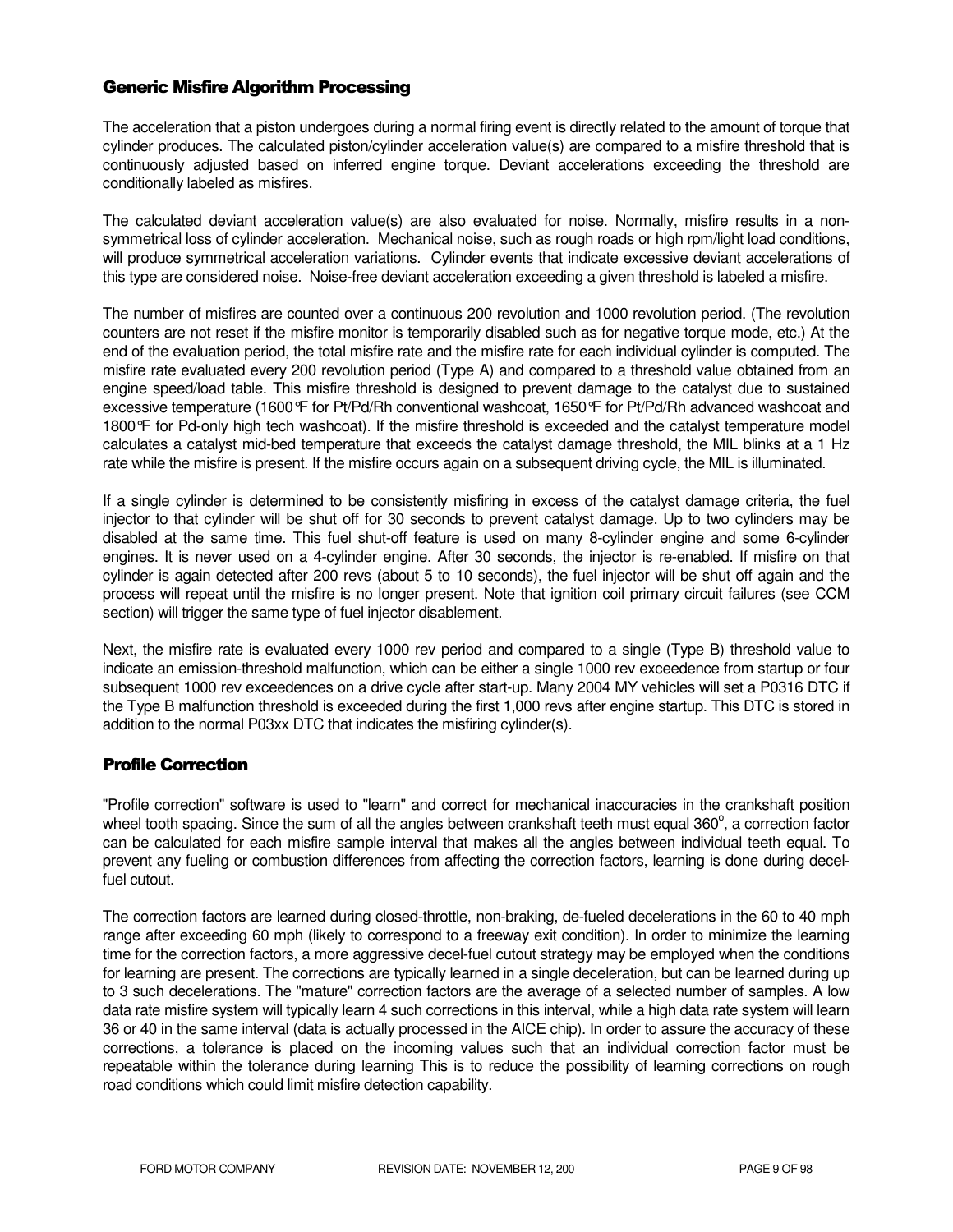Since inaccuracies in the wheel tooth spacing can produce a false indication of misfire, the misfire monitor is not active until the corrections are learned. In the event of battery disconnection or loss of Keep Alive Memory the correction factors are lost and must be relearned. If the software is unable to learn a profile after three 60 to 40 mph decels, a P0315 DTC is set.

| <b>Misfire Monitor Operation:</b> |                                                             |  |
|-----------------------------------|-------------------------------------------------------------|--|
| <b>DTCs</b>                       | P0300 to P0310 (general and specific cylinder misfire)      |  |
|                                   | P1309 (no cam/crank synchronization, AICE chip malfunction) |  |
|                                   | P1336 (no cam/crank synchronization)                        |  |
|                                   | P0606 (AICE chip malfunction)                               |  |
|                                   | P0315 (unable to learn profile)                             |  |
|                                   | P0316 (misfire during first 1,000 revs after start-up)      |  |
| Monitor execution                 | Continuous, misfire rate calculated every 200 or 1000 revs  |  |
| <b>Monitor Sequence</b>           | None                                                        |  |
| Sensors OK                        | CKP, CMP                                                    |  |
| <b>Monitoring Duration</b>        | Entire driving cycle (see disablement conditions below)     |  |

| <b>Typical misfire monitor entry conditions:</b>              |                                                             |                                   |  |  |
|---------------------------------------------------------------|-------------------------------------------------------------|-----------------------------------|--|--|
| Entry condition                                               | Minimum                                                     | Maximum                           |  |  |
| Time since engine start-up                                    | 0 seconds                                                   | 0 seconds                         |  |  |
| <b>Engine Coolant Temperature</b>                             | $20^{\circ}$ F                                              | $250^{\circ}$ F                   |  |  |
| RPM Range (Full-Range Misfire certified, with 2 rev<br>delay) | 2 revs after exceeding<br>150 rpm below "drive"<br>idle rpm | redline on tach or fuel<br>cutoff |  |  |
| Profile correction factors learned in KAM                     | Yes                                                         |                                   |  |  |
| Fuel tank level                                               | 15%                                                         |                                   |  |  |

#### **Typical misfire temporary disablement conditions:**

Temporary disablement conditions:

Closed throttle decel (negative torque, engine being driven)

Fuel shut-off due to vehicle-speed limiting or engine-rpm limiting mode

High rate of change of torque (heavy throttle tip-in or tip out)

# **Typical misfire monitor malfunction thresholds:**

Type A (catalyst damaging misfire rate): misfire rate is an rpm/load table ranging from 40% at idle to 4% at high rpm and loads

Type B (emission threshold rate): 1% to 2%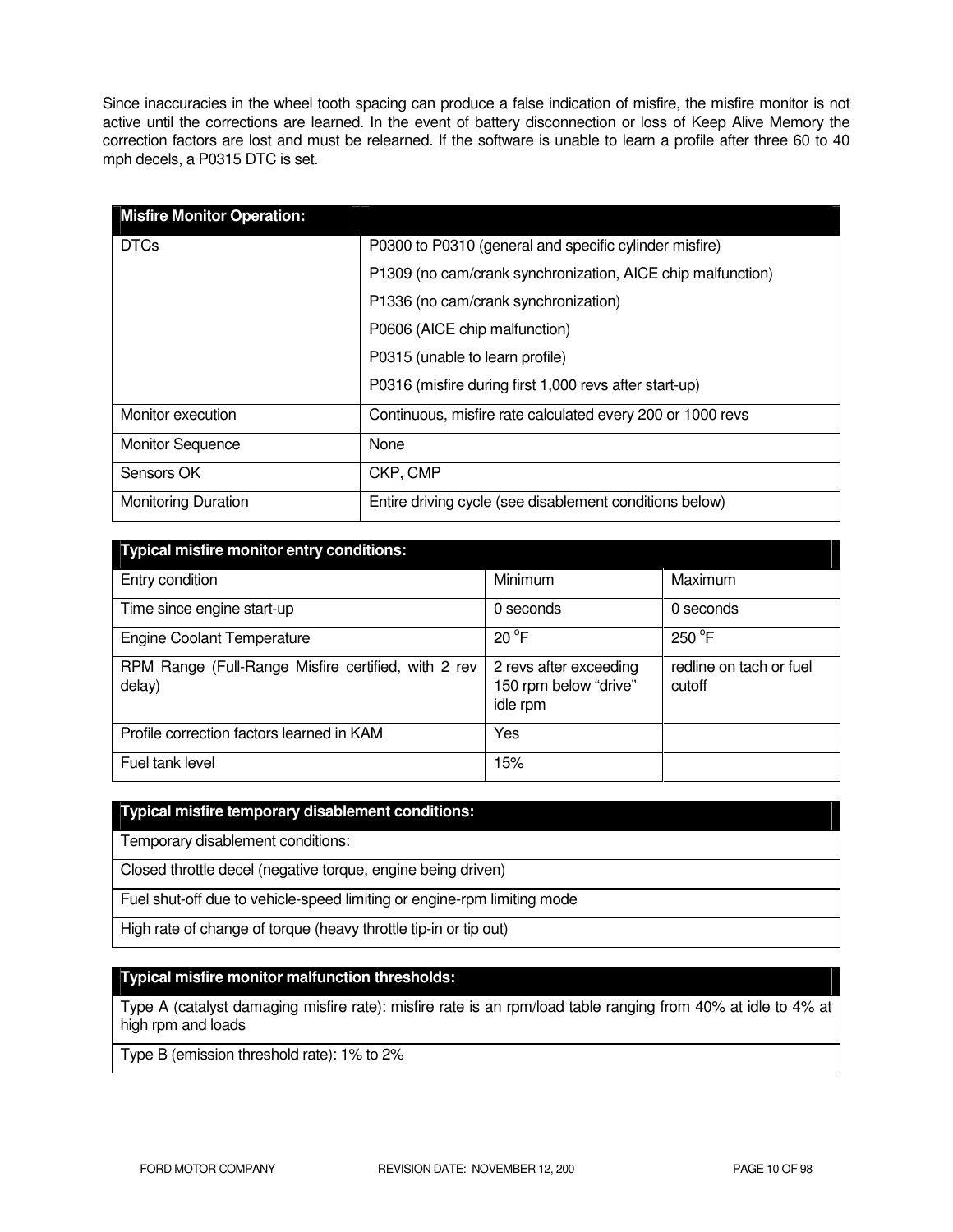| J1979 Misfire Mode \$06 Data                                                   |                  |                                                                                                                                                                  |                |
|--------------------------------------------------------------------------------|------------------|------------------------------------------------------------------------------------------------------------------------------------------------------------------|----------------|
| Test ID                                                                        | Comp ID          | Description for J1850                                                                                                                                            | Units          |
| \$50                                                                           | \$00             | Total engine misfire and emission threshold misfire rate (updated<br>percent<br>every 1,000 revolutions)                                                         |                |
| \$53                                                                           | $$00 - $0A$      | Cylinder-specific misfire and catalyst damage threshold misfire rate<br>percent<br>(either cat damage or emission threshold) (updated when DTC set or<br>clears) |                |
| \$54                                                                           | \$00             | Highest catalyst-damage misfire and catalyst damage threshold misfire<br>rate (updated when DTC set or clears)                                                   | percent        |
| \$55                                                                           | \$00             | Highest emission-threshold misfire and emission threshold misfire rate<br>(updated when DTC set or clears)                                                       | percent        |
| \$56                                                                           | \$00             | Cylinder events tested and number of events required for a 1000 rev<br>test                                                                                      | events         |
| Monitor ID                                                                     | Test ID          | Description for CAN                                                                                                                                              |                |
| A <sub>1</sub>                                                                 | \$80             | Total engine misfire and catalyst damage misfire rate (updated every<br>percent<br>200 revolutions)                                                              |                |
| A1                                                                             | \$81             | Total engine misfire and emission threshold misfire rate (updated<br>every 1,000 revolutions)                                                                    | percent        |
| A1                                                                             | \$82             | Highest catalyst-damage misfire and catalyst damage threshold misfire<br>rate (updated when DTC set or clears)                                                   | percent        |
| A1                                                                             | \$83             | Highest emission-threshold misfire and emission threshold misfire rate<br>(updated when DTC set or clears)                                                       | percent        |
| A1                                                                             | \$84             | Inferred catalyst mid-bed temperature                                                                                                                            | $\overline{C}$ |
| $A2 - AD$                                                                      | \$0 <sub>B</sub> | EWMA misfire counts for last 10 driving cycles                                                                                                                   | events         |
| $A2 - AD$                                                                      | \$0C             | Misfire counts for last/current driving cycle                                                                                                                    | events         |
| $A2 - AD$                                                                      | \$80             | Cylinder X misfire rate and catalyst damage misfire rate (updated<br>every 200 revolutions)                                                                      | percent        |
| $A2 - AD$                                                                      | \$81             | Cylinder X misfire rate and emission threshold misfire rate (updated<br>every 1,000 revolutions)                                                                 | percent        |
| Conversion for Test IDs \$50 through \$55: multiply by 0.000015 to get percent |                  |                                                                                                                                                                  |                |
| Conversion for Test ID \$56: multiply by 1 to get ignition events              |                  |                                                                                                                                                                  |                |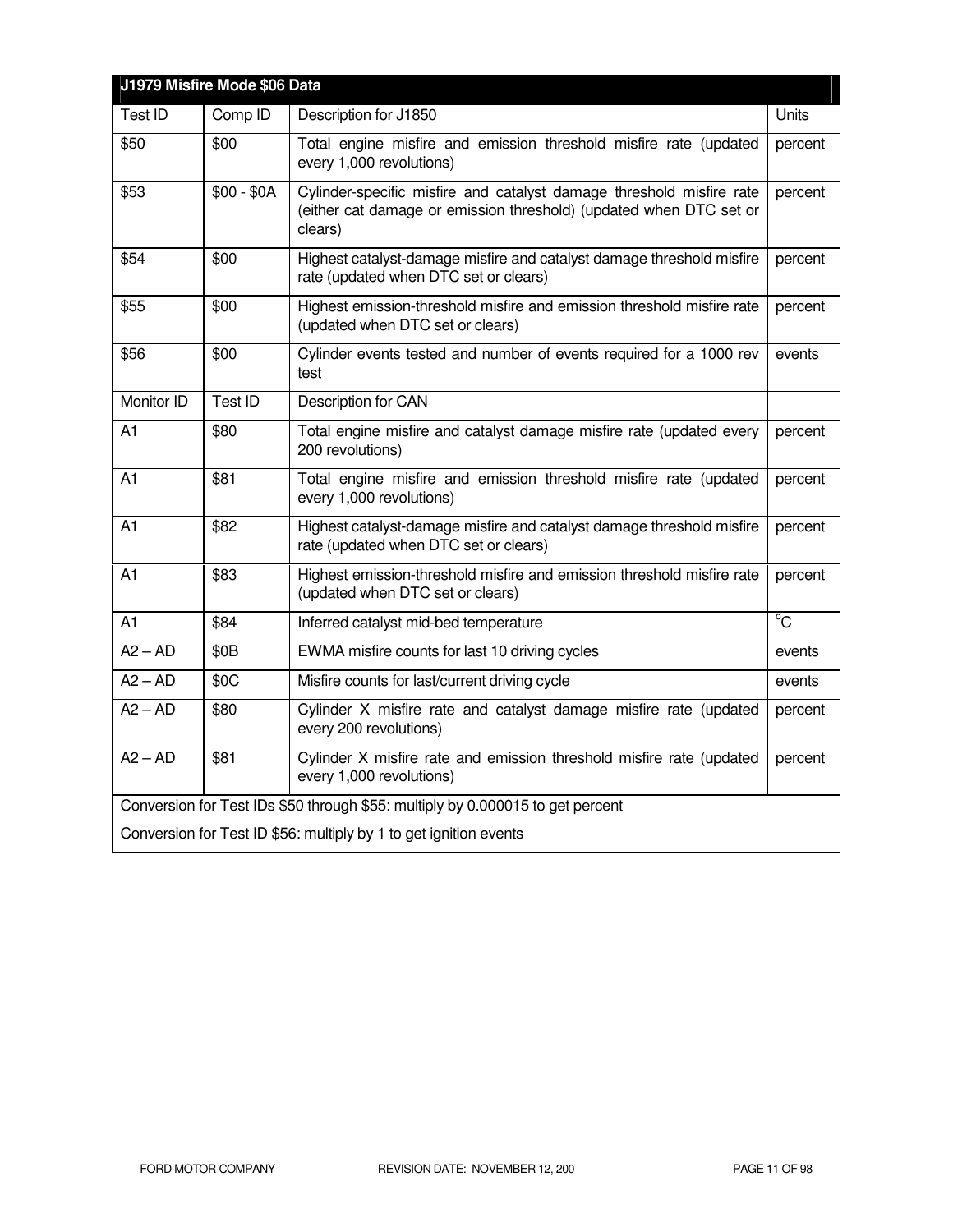| <b>Profile Correction Operation</b> |                                                              |  |  |
|-------------------------------------|--------------------------------------------------------------|--|--|
| <b>DTCs</b>                         | P0315 - unable to learn profile in three 60 to 40 mph decels |  |  |
|                                     | P1309 - AICE chip communication failure                      |  |  |
| <b>Monitor Execution</b>            | once per KAM reset.                                          |  |  |
| Monitor Sequence:                   | Profile must be learned before misfire monitor is active.    |  |  |
| Sensors OK:                         | CKP, CMP, no AICE communication errors, CKP/CMP in synch     |  |  |
| Monitoring Duration;                | 10 cumulative seconds in conditions                          |  |  |
|                                     | (a maximum of three 60-40 mph defueled decels)               |  |  |

| <b>Typical profile learning entry conditions:</b>    |          |                            |  |  |  |
|------------------------------------------------------|----------|----------------------------|--|--|--|
| Entry condition                                      | Minimum  | Maximum                    |  |  |  |
| Engine in decel-fuel cutout mode for 4 engine cycles |          |                            |  |  |  |
| <b>Brakes</b> applied                                | No       | <b>No</b>                  |  |  |  |
| Engine RPM                                           | 1300 rpm | 3700 rpm                   |  |  |  |
| Change in RPM                                        |          | 600 rpm/background<br>loop |  |  |  |
| <b>Vehicle Speed</b>                                 | 30 mph   | 75 mph                     |  |  |  |
| Learning tolerance                                   |          | $1\%$                      |  |  |  |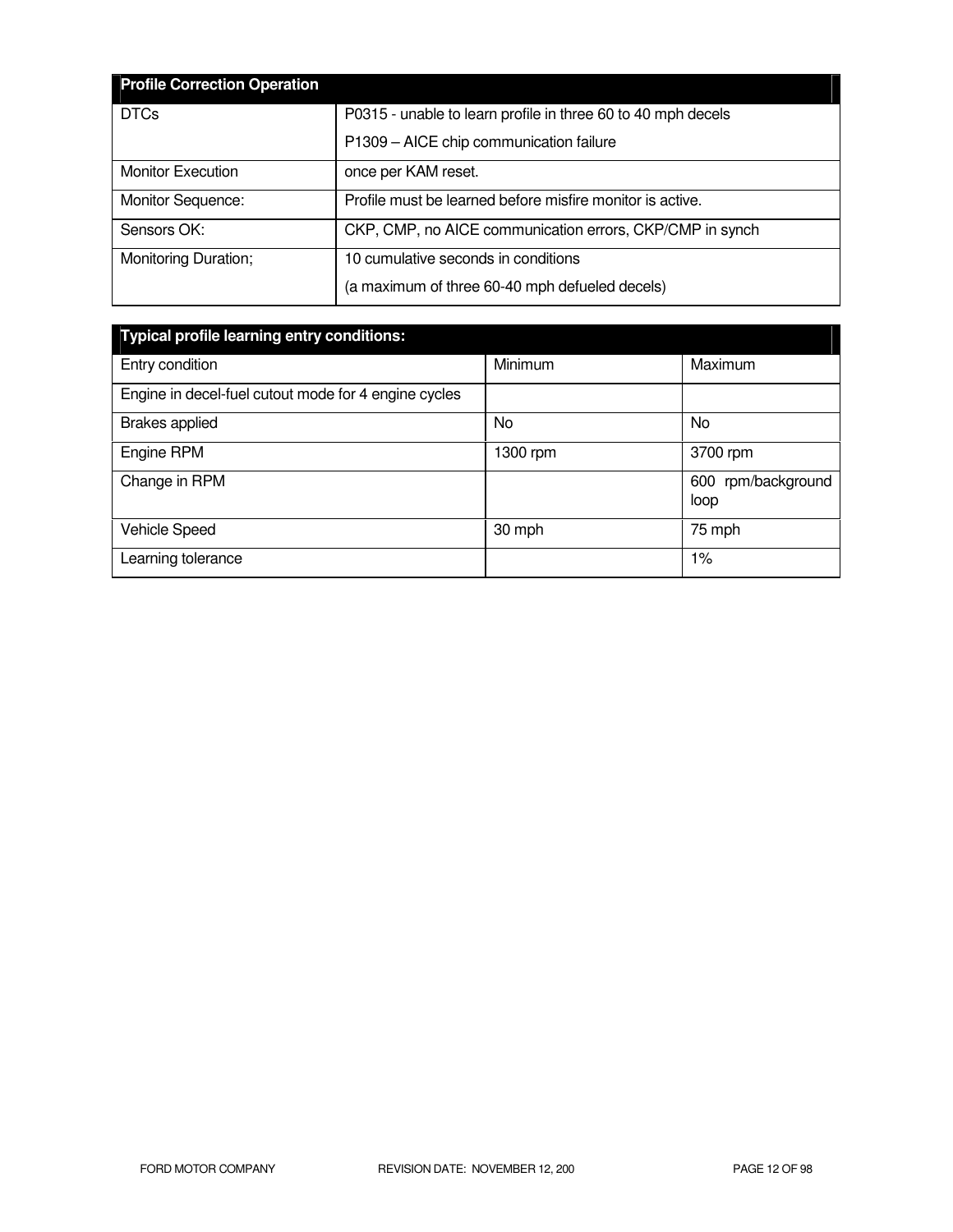# AIR System Monitor

Secondary air systems typically utilize an electric air pump as well as one or two electrically controlled check valves to deliver air into the exhaust manifold.

The only vehicle which uses secondary air in the 2004 MY is the 2.3L PZEV Focus. The Focus uses a system with ported air. This means that airflow is delivered to each individual exhaust port. The secondary air pump is energized soon after start-up while the fuel system is in open loop and icing conditions are not likely. After the O2 sensors warm up, the secondary air pump continues to be energized while the fuel system goes into closed loop fuel. The secondary air system continues to run in closed loop fuel until the air pump is de-energized. The typical time period in which the AIR pump is energized is approximately 12 seconds.

The AIR pump flow check monitors the HO2S signal at idle to determine if secondary air is being delivered into the exhaust system. The air/fuel ratio is commanded open-loop rich, the AIR pump is turned on and the time required for the HO2S signal to go lean is monitored. If the HO2S signal does not go lean within the allowable time limit, a low/no flow malfunction is indicated. (P0411)

The electric air pump draws high current and must be energized through a separate relay. Both the primary and secondary circuits are checked for opens and shorts. First, the output driver within the PCM (primary circuit) is checked for circuit continuity (P0412). This circuit energizes the relay and the vacuum-operated check and control valve(s). Next, a feedback circuit from the secondary side of the relay to the PCM is used to check secondary circuit continuity (P2257, P2258).



# **PZEV Port Oxidation System**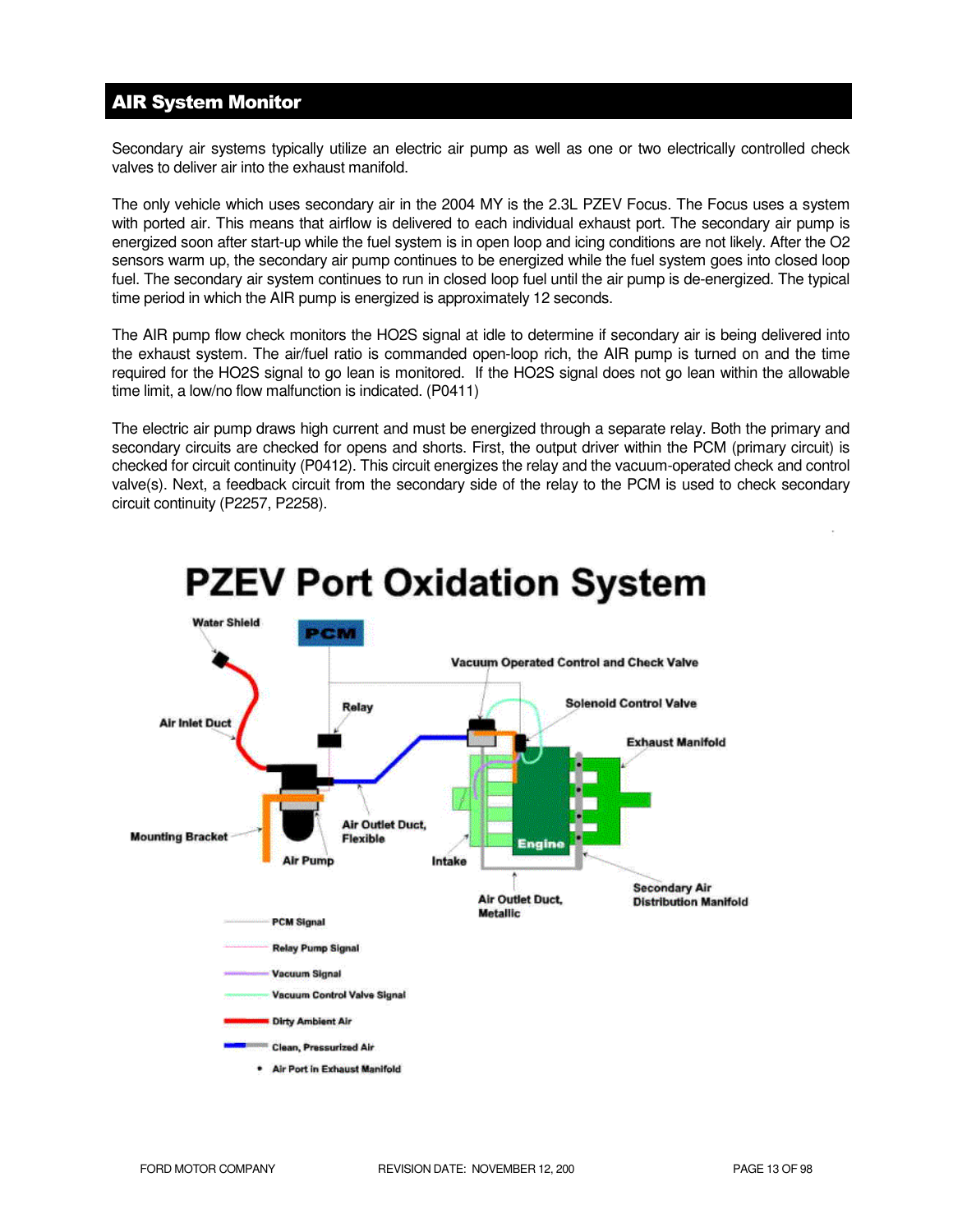| <b>AIR Monitor Operation:</b> |                                                                  |
|-------------------------------|------------------------------------------------------------------|
| <b>DTCs</b>                   | P0411 functional check,                                          |
|                               | P0412 primary side circuit check                                 |
|                               | P2257, P2258 secondary side circuit checks                       |
| Monitor execution             | Functional - once per driving cycle, circuit checks - continuous |
| <b>Monitor Sequence</b>       | Oxygen sensor monitor complete and OK                            |
| Sensors OK                    | ECT, IAT, no fuel system DTCs                                    |
| <b>Monitoring Duration</b>    | 20 seconds at idle                                               |

| Typical AIR functional check entry conditions: |  |
|------------------------------------------------|--|
|                                                |  |
|                                                |  |

| Entry condition                                                                                                                                                                       | Minimum         | Maximum      |
|---------------------------------------------------------------------------------------------------------------------------------------------------------------------------------------|-----------------|--------------|
| Time since engine start-up                                                                                                                                                            | 600 seconds     |              |
| <b>Engine Coolant Temperature</b>                                                                                                                                                     | 150 $\degree$ F |              |
| Short Term Fuel Trim not too lean                                                                                                                                                     |                 | 5.0%         |
| <b>Fuel Tank Pressure</b>                                                                                                                                                             |                 | 4.5 in $H2O$ |
| <b>Closed Throttle</b>                                                                                                                                                                | at idle rpm     | at idle rpm  |
| Purge Duty Cycle                                                                                                                                                                      |                 | 20%          |
| Purge Fuel Flow                                                                                                                                                                       | $0$ lb/min      | $0.2$ lb/min |
| <b>Battery Voltage</b>                                                                                                                                                                | 11 volts        |              |
| Note: No P0411 DTC is stored if IAT < 20 $^{\circ}$ F at the start of the functional test although the test runs.<br>(Precludes against identifying a temporary, frozen check valve.) |                 |              |

# **Typical AIR functional check malfunction thresholds:**

Minimum time allowed for HO2S sensor to indicate lean: < 4 seconds

| J1979 Secondary Air Mode \$06 Data                            |         |                                                      |         |
|---------------------------------------------------------------|---------|------------------------------------------------------|---------|
| Test ID                                                       | Comp ID | Description for J1850                                | Units   |
| \$30                                                          | \$11    | HO2S11 voltage for upstream flow test and rich limit | volts   |
| \$30                                                          | \$21    | HO2S21 voltage for upstream flow test and rich limit | volts   |
| \$31                                                          | \$00    | HO2S lean time for upstream flow test and time limit | seconds |
| Monitor ID                                                    | Test ID | Description for CAN                                  | Units   |
| \$71                                                          | \$80    | HO2S11 voltage for upstream flow test and rich limit | volts   |
| \$71                                                          | \$81    | HO2S21 voltage for upstream flow test and rich limit | volts   |
| \$71                                                          | \$82    | HO2S lean time for upstream flow test and time limit | seconds |
| Conversion for Test ID \$30: multiply by 0.00098 to get volts |         |                                                      |         |
| Conversion for Test ID \$31: multiply by 0.125 to get seconds |         |                                                      |         |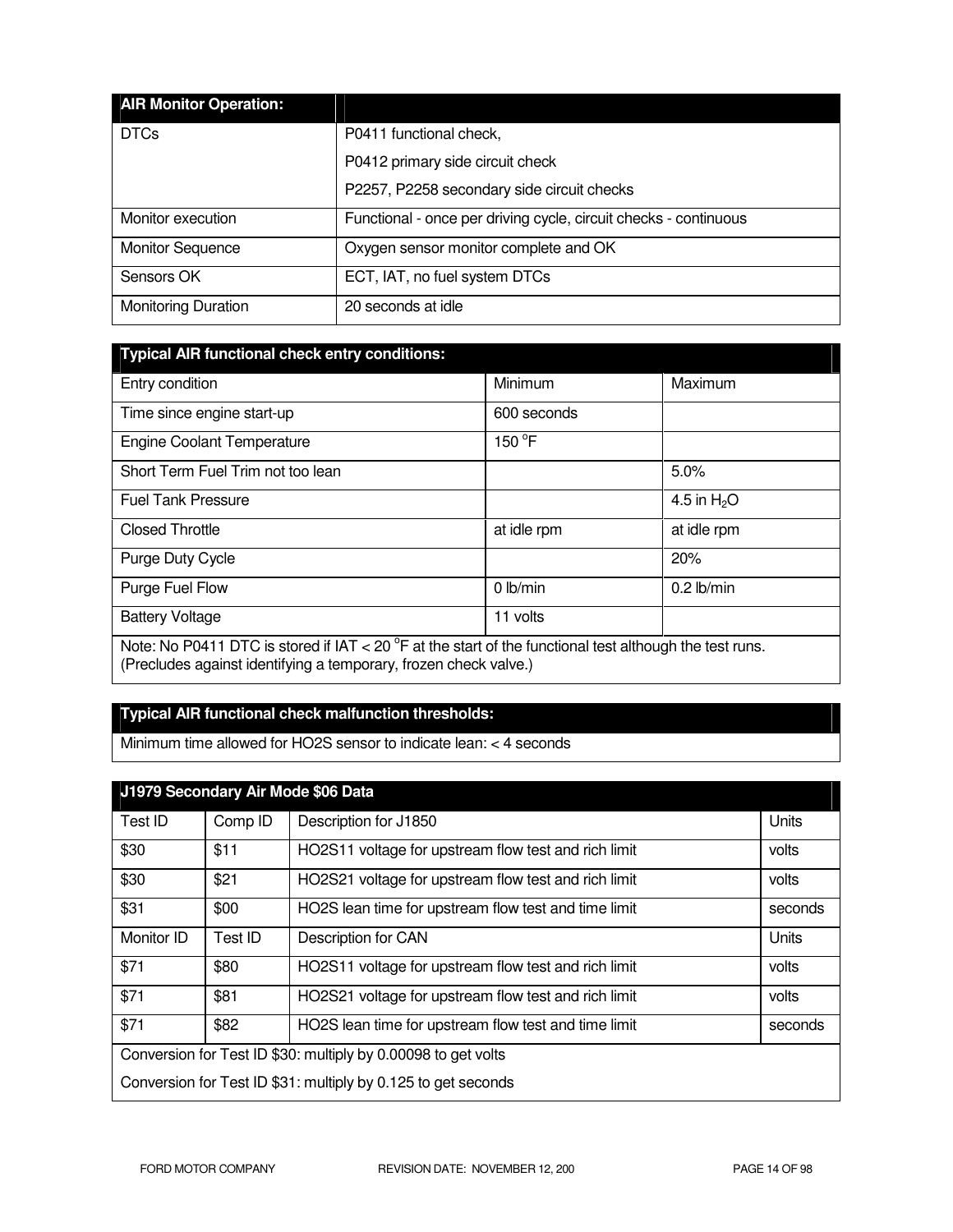# EVAP System Monitor - 0.040" dia. leak check

Vehicles that meet enhanced evaporative requirements utilize a vacuum-based evaporative system integrity check. The evap system integrity check uses a Fuel Tank Pressure Transducer (FTPT), a Canister Vent Solenoid (CVS) and Fuel Level Input (FLI) along with the Vapor Management Valve (VMV) or Electric Vapor Management Valve (EVMV) to find 0.040" diameter or larger evap system leaks.



The evap system integrity test is done under conditions that minimize vapor generation and fuel tank pressure changes due to fuel slosh since these could result in false MIL illumination. The check is run after a 6 hour cold engine soak (engine-off timer), during steady highway speeds at ambient air temperatures (inferred by IAT) between 40 and  $100^{\circ}$ F.

A check for refueling events is done at engine start. A refuel flag is set in KAM if the fuel level at start-up is at least 20% greater than fuel fill at engine-off. It stays set until the evap monitor completes Phase 0 of the test as described below. Note that on some vehicles, a refueling check may also be done continuously, with the engine running to detect refueling events that occur when the driver does not turn off the vehicle while refueling (in-flight refueling).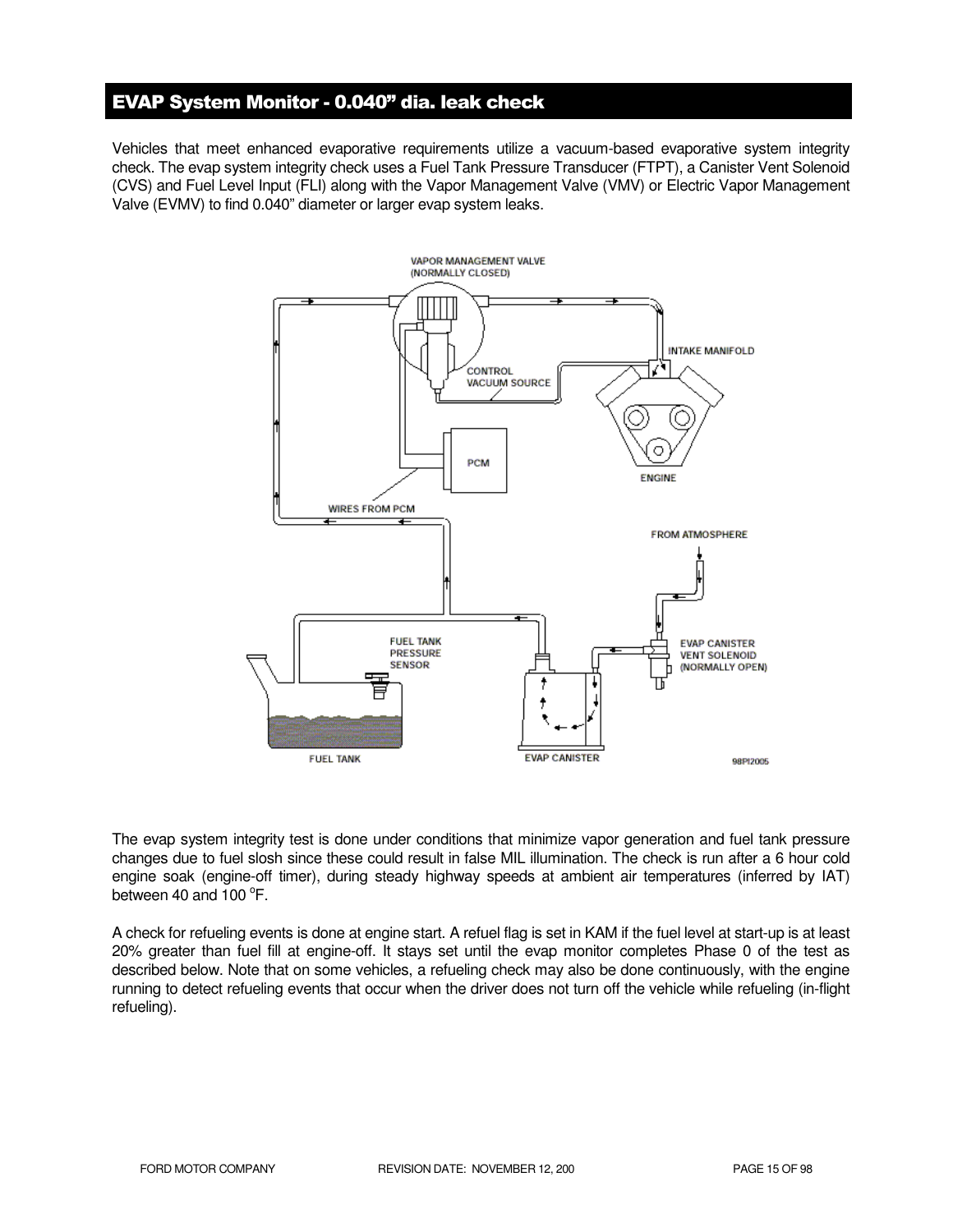The evap system integrity test is done in four phases.

#### (Phase 0 - initial vacuum pulldown):

First, the Canister Vent Solenoid is closed to seal the entire evap system, then the VMV or EVMV is opened to pull a 8" H<sub>2</sub>O vacuum. If the initial vacuum could not be achieved, a large system leak is indicated (P0455). This could be caused by a fuel cap that was not installed properly, a large hole, an overfilled fuel tank, disconnected/kinked vapor lines, a Canister Vent Solenoid that is stuck open, a VMV that is stuck closed, or a disconnected/blocked vapor line between the VMV and the FTPT

If the initial vacuum could not be achieved after a refueling event, a gross leak, fuel cap off (P0457) is indicated and the recorded minimum fuel tank pressure during pulldown is stored in KAM. A "Check Fuel Cap" light may also be illuminated.

If the initial vacuum is excessive, a vacuum malfunction is indicated (P1450). This could be caused by kinked vapor lines or a stuck open VMV. If a P0455, P0457, or P1450 code is generated, the evap test does not continue with subsequent phases of the small leak check, phases 1-4.

Note: Not all vehicles will have the P0457 test or the Check Fuel Cap light implemented. These vehicles will continue to generate only a P0455. After the customer properly secures the fuel cap, the P0457, Check Fuel Cap and/or MIL will be cleared as soon as normal purging vacuum exceeds the P0457 vacuum level stored in KAM.

#### Phase 1 - Vacuum stabilization

If the target vacuum is achieved, the VMV is closed and vacuum is allowed to stabilize for a fixed time. If the pressure in the tank immediately rises, the stabilization time us bypassed and Phase 2 of the test is entered.

Some 2004 MY software has incorporated a "leaking" VMV test, which will also set a P1450 (excessive vacuum) DTC. This test is intended to identify a VMV that does not seal properly, but is not fully stuck open. If more than 1 " H<sub>2</sub>O of additional vacuum is developed in Phase 1, the evap monitor will bypass Phase 2 and go directly to Phase 3 and open the canister vent solenoid to release the vacuum. Then, it will proceed to Phase 4, close the canister vent solenoid and measure the vacuum that develops. If the vacuum exceeds approximately 4 " $H<sub>2</sub>O$ , a P1450 DTC will be set.

#### Phase 2 - Vacuum hold and decay

Next, the vacuum is held for a calibrated time and the vacuum level is again recorded at the end of this time period. The starting and ending vacuum levels are checked to determine if the change in vacuum exceeds the vacuum bleed up criteria. Fuel Level Input and ambient air temperature are used to adjust the vacuum bleed-up criteria for the appropriate fuel tank vapor volume. Steady state conditions must be maintained throughout this bleed up portion of the test. The monitor will abort if there is an excessive change in load, fuel tank pressure or fuel level input since these are all indicators of impending or actual fuel slosh. If the monitor aborts, it will attempt to run again (up to 20 or more times). If the vacuum bleed-up criteria is not exceeded, the small leak test is considered a pass. If the vacuum bleed-up criteria is exceeded on three successive monitoring events, a 0.040 " dia. leak is likely and a final vapor generation check is done to verify the leak, phases 3-4. Excessive vapor generation can cause a false MIL.

#### Phase 3 - Vacuum release

The vapor generation check is done by releasing any vacuum, then closing the VMV, waiting for a period of time, and determining if tank pressure remains low or if it is rising due to excessive vapor generation

#### Phase 4 - Vapor generation

If the pressure rise due to vapor generation is below the threshold limit for absolute pressure and change in pressure, a P0442 DTC is stored.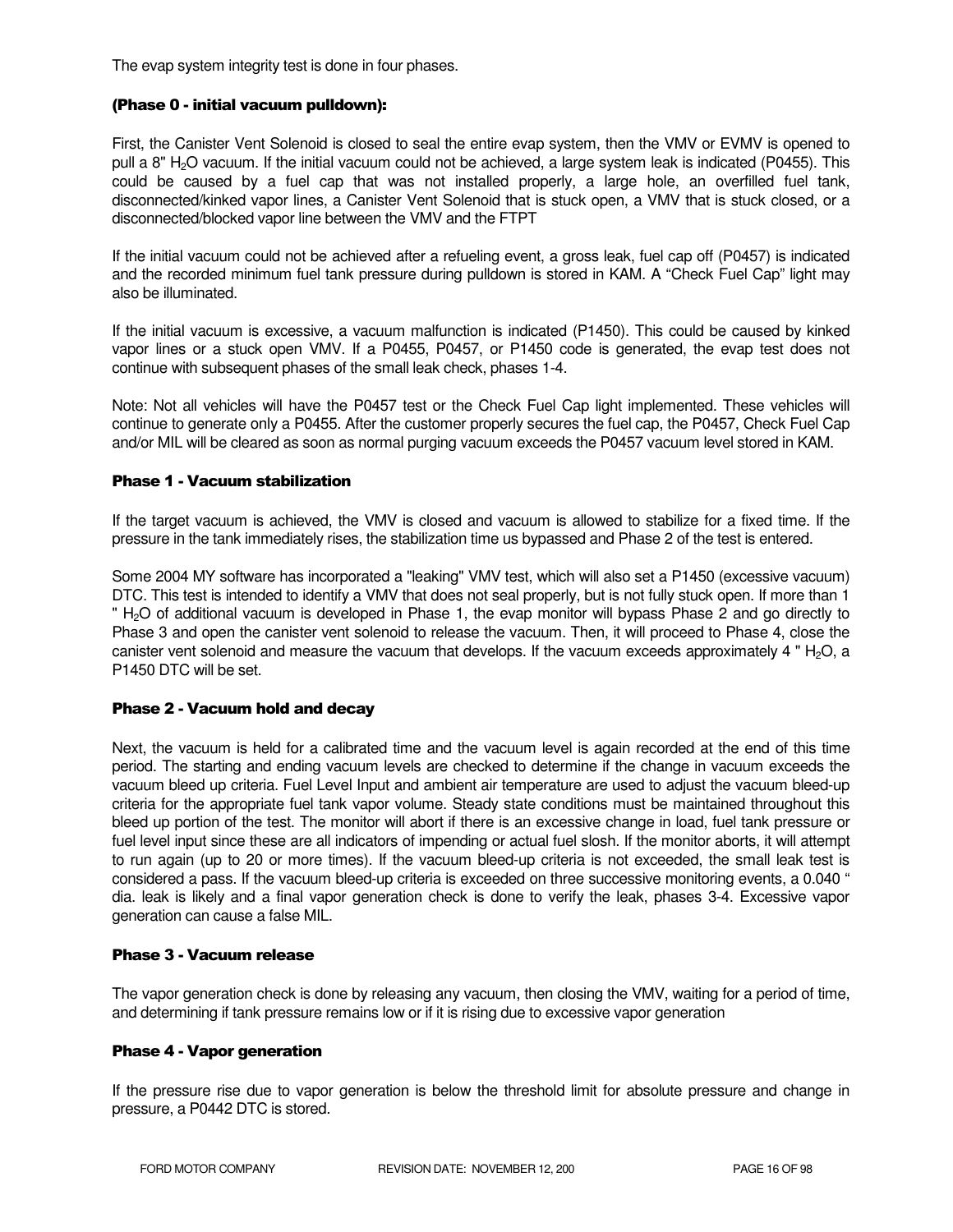|                            | 0.040" EVAP Monitor Operation:                 |  |  |
|----------------------------|------------------------------------------------|--|--|
| <b>DTCs</b>                | P0455 (gross leak),                            |  |  |
|                            | P1450 (excessive vacuum),                      |  |  |
|                            | P0457 (gross leak, cap off),                   |  |  |
|                            | P0442 (0.040" leak)                            |  |  |
| Monitor execution          | once per driving cycle                         |  |  |
| <b>Monitor Sequence</b>    | HO2S monitor completed and OK                  |  |  |
| Sensors/Components OK      | MAF, IAT, VSS, ECT, CKP, TP, FTP, VMV, CVS     |  |  |
| <b>Monitoring Duration</b> | 360 seconds (see disablement conditions below) |  |  |

| Typical 0.040" EVAP monitor entry conditions, Phases 0 through 4: |                       |                               |
|-------------------------------------------------------------------|-----------------------|-------------------------------|
| Entry condition                                                   | Minimum               | Maximum                       |
| Engine off (soak) time                                            | 6 hours               |                               |
| Time since engine start-up                                        | 330 seconds           | 1800<br>2700<br>to<br>seconds |
| Intake Air Temp                                                   | 40 $^{\circ}$ F       | 90 - 100 $^{\circ}$ F         |
| BARO (<8,000 ft altitude)                                         | 22.0 "Hg              |                               |
| Engine Load                                                       | 20%                   | 70%                           |
| Vehicle Speed                                                     | 40 mph                | 80 mph                        |
| Purge Dutycycle                                                   | 75%                   | 100%                          |
| Purge Flow                                                        | $0.05$ lbm/min        | $0.10$ lbm/min                |
| Fuel Fill Level                                                   | 15%                   | 85%                           |
| <b>Fuel Tank Pressure Range</b>                                   | - 17 H <sub>2</sub> O | 1.5 $H_2O$                    |

# **Typical 0.040" EVAP abort (fuel slosh) conditions for Phase 2:**

Change in load: > 20%

Change in tank pressure:  $> 1$  " $H<sub>2</sub>O$ 

Change in fuel fill level: > 15%

Number of aborts: > 20 (may be up to 255)

# **Typical 0.040 EVAP monitor malfunction thresholds:**

P1450 (Excessive vacuum):  $<$  -8.0 in H<sub>2</sub>O over a 30 second evaluation time or  $>$  -4. in H<sub>2</sub>O vapor generation

P0455 (Gross leak):  $>$  -8.0 in H<sub>2</sub>O over a 30 second evaluation time.

P0457 (Gross leak, cap off):  $> -8.0$  in H<sub>2</sub>O over a 30 second evaluation time after a refueling event.

P0442 (0.040" leak): > 2.5 in H<sub>2</sub>O bleed-up over a 15 second evaluation time at 75% fuel fill. (Note: bleed-up and evaluation times vary as a function of fuel fill level and ambient air temperature)

P0442 vapor generation limit:  $< 2.5$  in H<sub>2</sub>O over a 120 second evaluation time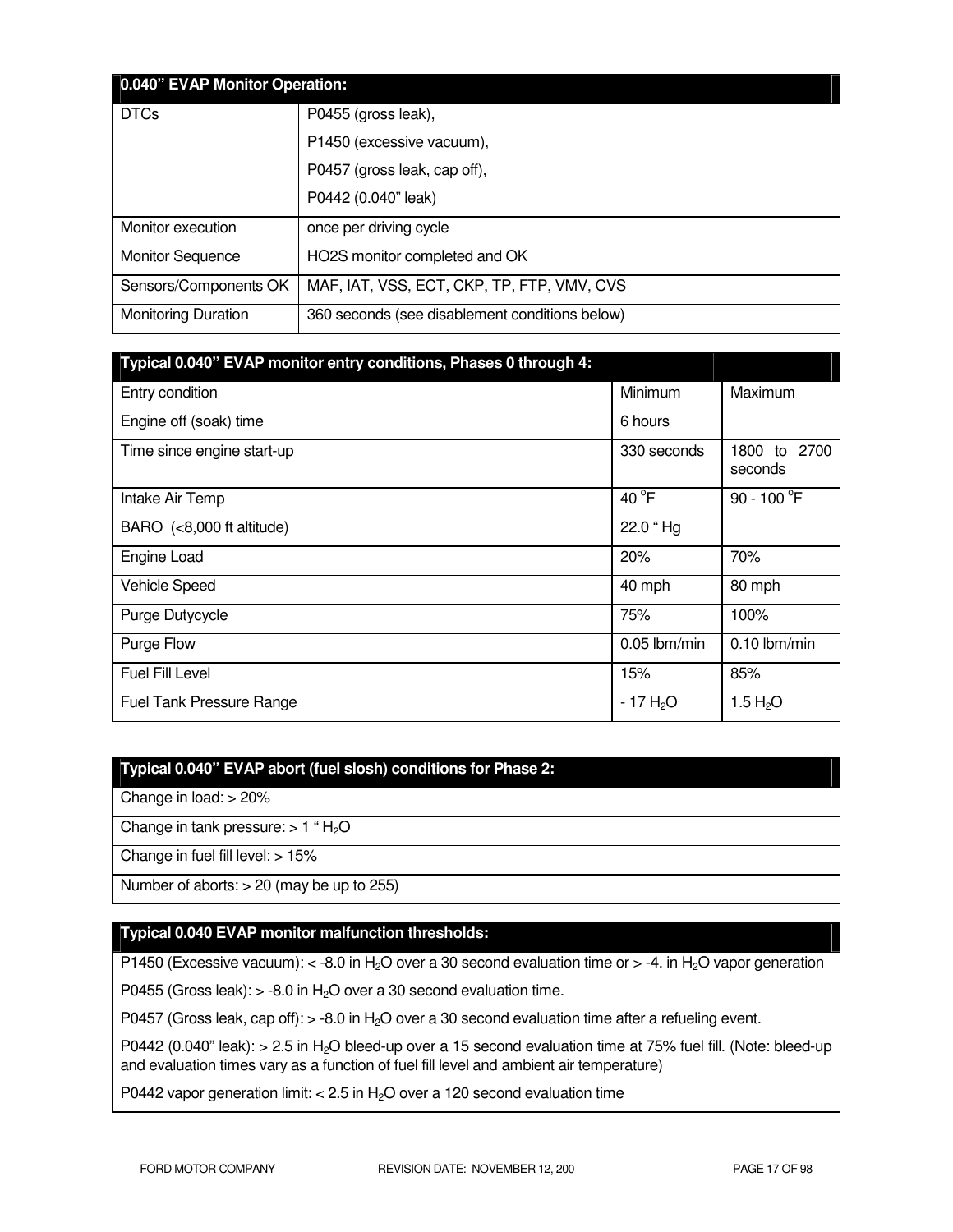|                                                                                                                                                                                                                                                                                               |         | J1979 Evaporative System Mode \$06 Data                                      |          |
|-----------------------------------------------------------------------------------------------------------------------------------------------------------------------------------------------------------------------------------------------------------------------------------------------|---------|------------------------------------------------------------------------------|----------|
| Test ID                                                                                                                                                                                                                                                                                       | Comp ID | Description                                                                  | Units    |
| \$26                                                                                                                                                                                                                                                                                          | \$00    | Phase 0 Initial tank vacuum and minimum limit                                | in $H20$ |
| \$26                                                                                                                                                                                                                                                                                          | \$00    | Phase 0 Initial tank vacuum and maximum limit                                | in $H20$ |
| \$27                                                                                                                                                                                                                                                                                          | \$00    | Phase 2 0.040" cruise leak check vacuum bleed-up and max<br>threshold        | in $H20$ |
| \$2A                                                                                                                                                                                                                                                                                          | \$00    | Phase 4 Vapor generation maximum change in pressure and max<br>threshold     | in $H20$ |
| \$2B                                                                                                                                                                                                                                                                                          | \$00    | Phase 4 Vapor generation maximum absolute pressure rise and max<br>threshold | in $H20$ |
| Conversion for Test IDs \$26 through \$2B: Take value, subtract 32,768, and then multiply result by 0.00195 to<br>get inches of $H_2O$ . The result can be positive or negative.                                                                                                              |         |                                                                              |          |
| Note: Default values (-64 in $H_2$ 0) will be display for all the above TIDs if the evap monitor has never<br>completed. If all or some phases of the monitor have completed on the current or last driving cycle, default<br>values will be displayed for any phases that had not completed. |         |                                                                              |          |

| Test ID | Comp ID | Description (new 2004 MY strategies)                                                                             | Units      |
|---------|---------|------------------------------------------------------------------------------------------------------------------|------------|
| \$61    | \$00    | Phase 0 Initial tank vacuum and minimum vacuum limit (data for<br>P1450 - excessive vacuum)                      | in $H_2$ 0 |
| \$62    | \$00    | Phase 4 Vapor generation minimum change in pressure and<br>minimum vacuum limit (data for P1450, VMV stuck open) | in $H20$   |
| \$63    | \$00    | Phase 0 Initial tank vacuum and gross leak maximum vacuum limit<br>(data for P0455/P0457 – gross leak/cap off)   | in $H_2$ 0 |
| \$64    | \$00    | Phase 2 0.040" cruise leak check vacuum bleed-up and maximum<br>vacuum limit (data for P0442 - 0.040" leak)      | in $H20$   |

Conversion for Test IDs \$61 through \$64: Take value, subtract 32,768, and then multiply result by 0.00195 to get inches of  $H_2O$ . The result can be positive or negative.

Note: Default values (0.0 in  $H_2$ 0) will be displayed for all the above TIDs if the evap monitor has never completed. Each TID is associated with a particular DTC. The TID for the appropriate DTC will be updated based on the current or last driving cycle, default values will be displayed for any phases that have not completed.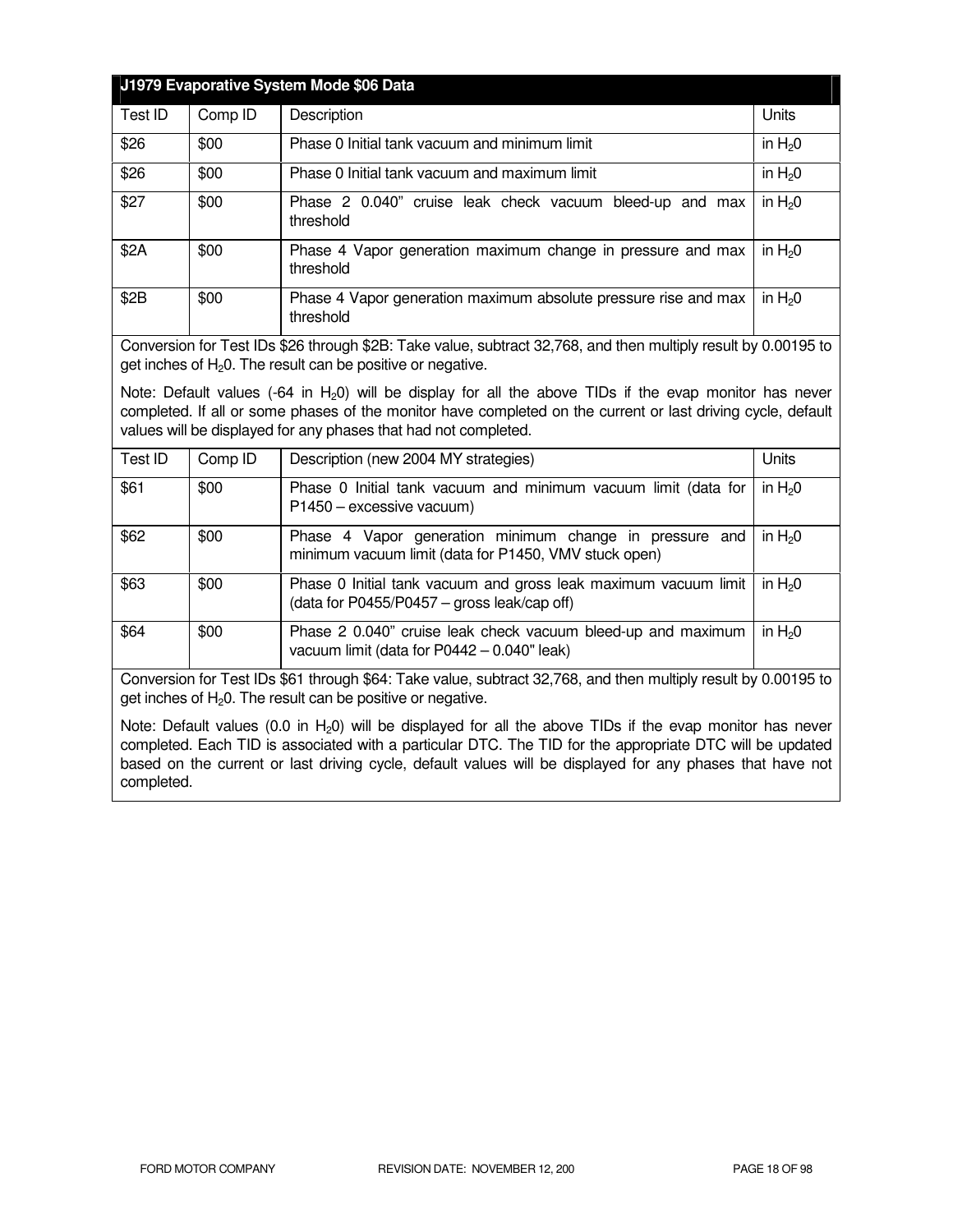# EVAP System Monitor - 0.020" dia. leak check

Some vehicles that meet enhanced evaporative requirements utilize a vacuum-based evaporative system integrity check that checks for 0.020" dia leaks. The evap system integrity check uses a Fuel Tank Pressure Transducer (FTPT), a Canister Vent Solenoid (CVS) and Fuel Level Input (FLI) along with the Vapor Management Valve (VMV) or Electric Vapor Management Valve (EVMV) to find 0.020" diameter, 0.040" diameter, or larger evap system leaks.

![](_page_18_Figure_2.jpeg)

The evap system integrity test is done under two different sets of conditions - first a cruise test is performed to detect 0.040" dia leaks and screen for 0.020" leaks. If a 0.020" dia leak is suspected during the cruise test, an idle test is performed to verify the leak under more restrictive, but reliable, cold-start-idle conditions.

The cruise test is done under conditions that minimize vapor generation and fuel tank pressure changes due to fuel slosh since these could result in false MIL illumination. The check is run after a 6 hour cold engine soak (engine-off timer), during steady highway speeds at ambient air temperatures (inferred by IAT) between 40 and  $100^{\circ}$ F.

A check for refueling events is done at engine start. A refuel flag is set in KAM if the fuel level at start-up is at least 20% greater than fuel fill at engine-off. It stays set until the evap monitor completes Phase 0 of the test as described below. The refueling flag is used to prohibit the 0.020" idle test until the gross leak check is done during cruise conditions. This is done to prevent potential idle concerns resulting from the high fuel vapor concentrations present with a fuel cap off/gross leak condition. Note that on some vehicles, a refueling check may also be done continuously, with the engine running to detect refueling events that occur when the driver does not turn off the vehicle while refueling (in-flight refueling).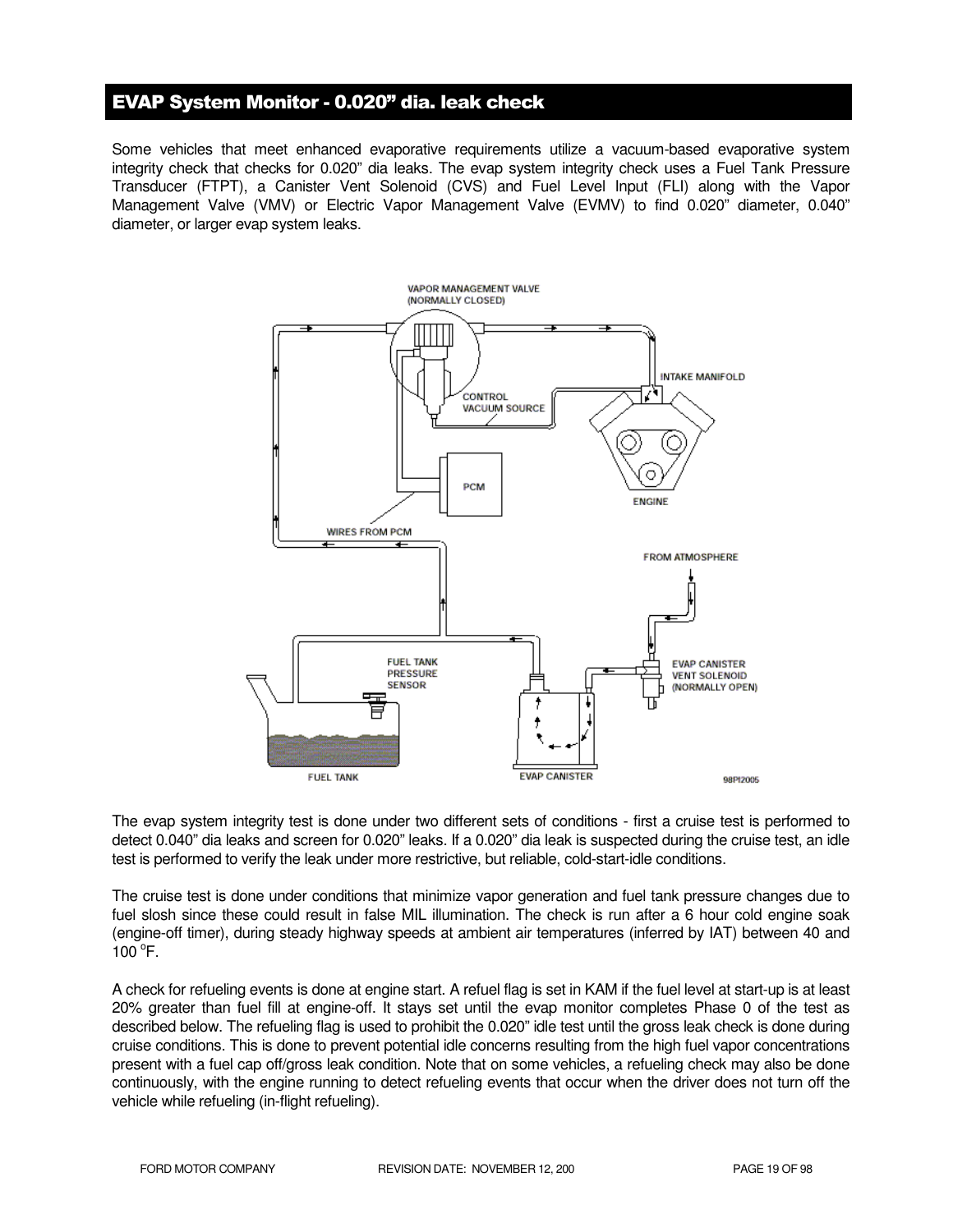The cruise test is done in four phases.

#### Phase 0 - initial vacuum pulldown

First, the Canister Vent Solenoid is closed to seal the entire evap system, then the VMV or EVMV is opened to pull a  $8"$  H<sub>2</sub>O vacuum.

If the initial vacuum could not be achieved, a large system leak is indicated (P0455). This could be caused by a fuel cap that was not installed properly, a large hole, an overfilled fuel tank, disconnected/kinked vapor lines, a Canister Vent Solenoid that is stuck open, a VMV that is stuck closed, or a disconnected/blocked vapor line between the VMV and the FTPT.

If the initial vacuum could not be achieved after a refueling event, a gross leak, fuel cap off (P0457) is indicated and the recorded minimum fuel tank pressure during pulldown is stored in KAM. A "Check Fuel Cap" light may also be illuminated.

If the initial vacuum is excessive, a vacuum malfunction is indicated (P1450). This could be caused by blocked vapor lines between the FTPT and the Canister Vent Solenoid, or a stuck open VMV. If a P0455, P0457, P1443, or P1450 code is generated, the evap test does not continue with subsequent phases of the small leak check, phases 1-4. These codes also prevent the idle portion of the 0.020" dia leak check from executing.

Note: Not all vehicles will have the P0457 test or the Check Fuel Cap light implemented. These vehicles will continue to generate only a P0455. After the customer properly secures the fuel cap, the P0457, Check Fuel Cap and/or MIL will be cleared as soon as normal purging vacuum exceeds the P0457 vacuum level stored in KAM.

#### Phase 1 - Vacuum stabilization

If the target vacuum is achieved, the VMV is closed and vacuum is allowed to stabilize for a fixed time. If the pressure in the tank immediately rises, the stabilization time is bypassed and Phase2 of the test is entered.

Some 2004 MY software has incorporated a "leaking" VMV test, which will also set a P1450 (excessive vacuum) DTC. This test is intended to identify a VMV that does not seal properly, but is not fully stuck open. If more than 1 " H<sub>2</sub>O of additional vacuum is developed in Phase 1, the evap monitor will bypass Phase 2 and go directly to Phase 3 and open the canister vent solenoid to release the vacuum. Then, it will proceed to Phase 4, close the canister vent solenoid and measure the vacuum that develops. If the vacuum exceeds approximately 4 "  $H_2O$ , a P1450 DTC will be set.

#### Phase 2 - Vacuum hold and decay

Next, the vacuum is held for a calibrated time. Two test times are calculated based on the Fuel Level Input and ambient air temperature. The first (shorter) time is used to detect 0.040" dia leaks, the second (longer) time is used to detect 0.020" dia leaks. The initial vacuum is recorded upon entering Phase 2. At the end of the 0.040" dia test time, the vacuum level is recorded. The starting and ending vacuum levels are checked to determine if the change in vacuum exceeds the 0.040" dia vacuum bleed up criteria. If the 0.040" dia vacuum bleed-up criteria is exceeded on three successive monitoring attempts, a 0.040" dia leak is likely and a final vapor generation check is done to verify the leak (phases 3 and 4).

If the 0.040" dia bleed-up criteria is not exceeded, the test is allowed to continue until the 0.020" dia leak test time expires. The starting and ending vacuum levels are checked to determine if the change in vacuum exceed the 0.020" dia vacuum bleed-up criteria. If the 0.020" dia vacuum bleed-up is exceed on a single monitoring attempt, a 0.020" dia leak is likely and a final vapor generation check is done to verify the leak (phases 3 and 4).

If the vacuum bleed-up criteria is not exceeded, the leak test (either 0.040" or 0.020" dia is considered a pass. For both the 0.040" and 0.020" dia leak check, Fuel Level Input and Intake Air Temperature is used to adjust the vacuum bleed-up criteria for the appropriate fuel tank vapor volume and temperature. Steady state conditions must be maintained throughout this bleed up portion of the test. The monitor will abort if there is an excessive change in load, fuel tank pressure or fuel level input since these are all indicators of impending or actual fuel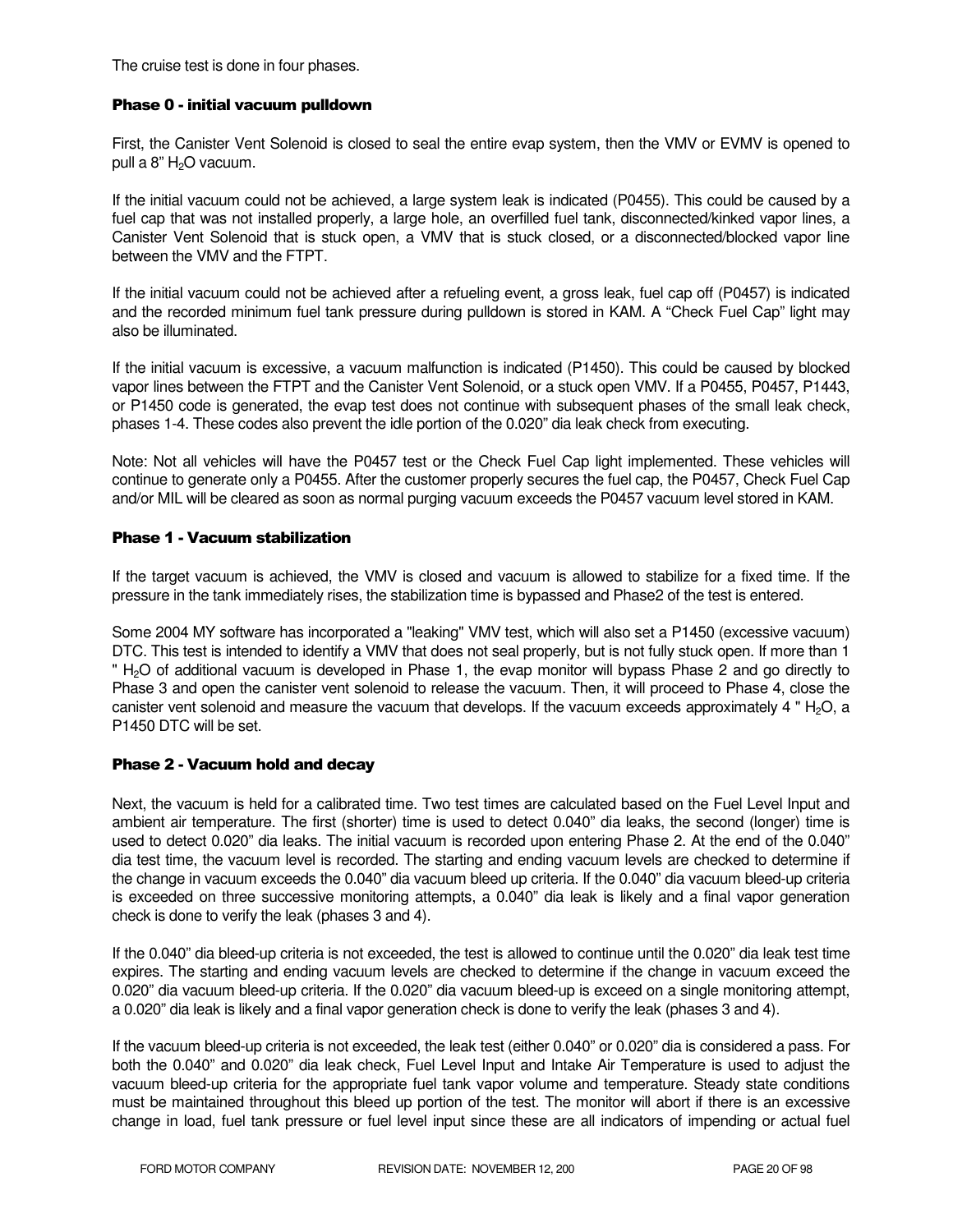slosh. If the monitor aborts, it will attempt to run again (up to 20 or more times) until the maximum time-after-start is reached.

# Phase 3 - Vacuum release

The vapor generation check is initiated by opening the Canister Vent Solenoid for a fixed period of time and releasing any vacuum. The VMV remains closed.

#### Phase 4 - Vapor generation

In this phase, the sealed system is monitored to determine if tank pressure remains low or if it is rising due to excessive vapor generation The initial tank pressure is recorded. The pressure is monitored for a change from the initial pressure, and for absolute pressure. If the pressure rise due to vapor generation is below the threshold limit for absolute pressure and for the change in pressure, and a 0.040" dia leak was indicated in phase 2, a P0442 DTC is stored. If the pressure rise due to vapor generation is below the threshold limit for absolute pressure and for the change in pressure, and a 0.020" dia leak was indicated in phase 2, a 0.020" idle check flag is set to run the 0.020" leak check during idle conditions.

## Idle Check

The long test times required to detect a 0.020" dia leak in combination with typical road grades can lead to false 0.020" leak indications while the vehicle is in motion. The Idle Check repeats Phases 0, 1, and 2 with the vehicle stationary to screen out leak indications caused by changes in altitude. The 0.020" idle check is done under coldstart conditions to ensure that the fuel is cool and cannot pick up much heat from the engine, fuel rail, or fuel pump. This minimizes vapor generation. The 0.020" idle check is, therefore, conducted only during the first 10 minutes after engine start.

The 0.020" dia leak test entry conditions, test times and thresholds are used. Unique criteria for excessive changes in load, fuel tank pressure and fuel level are used to indicate fuel slosh. The test is aborted if vehicle speed exceeds a calibrated threshold, approx. 10 mph. The initial vacuum pull-down (phase 0) can start with the vehicle in motion in order to minimize the required time at idle to complete the test. If the vacuum bleed-up is greater than the 0.020" dia max. criteria during a single monitoring event, a P0456 DTC is stored. If the vacuum bleed-up is less than the 0.020" dia min. criteria, the pending P0456 DTC may be cleared. If the vacuum bleed-up is in between, no leak assessment is made. A flowchart of the entire 0.020" test sequence is provided below, on a subsequent page.

Ford's 0.020" evaporative system monitor is designed to run during extended, cold-start idle conditions where the fuel is cool and not likely to generate excessive vapors. These conditions will typically occur at traffic lights or immediately after start-up, (e.g. idle in the driveway).

As indicated previously, the 0.020" idle test uses two sets of malfunction thresholds to screen out test results in the area where "leak" and "no-leak" distributions overlap. Loss of vacuum greater than the 0.020" malfunction criteria is designated as a failure. No/low vacuum loss below the pass criteria is designated a pass. Vacuum loss that is greater than the pass criteria but less that the failure criteria is indeterminate and does not count as a pass or a fail.

Test results in this overlap area can stem from high volatility fuel at high ambient temperatures. These situations are not expected to be encountered routinely by customers. Therefore, this strategy will only temporarily hamper monitor performance, while effectively preventing false MIL illumination.

A more detailed description of the functional characteristics of the Evaporative Monitor is provided in the representative calibration submissions to the agency. Additional calibration information is contained on file by Ford Motor Company and may be obtained via agency request.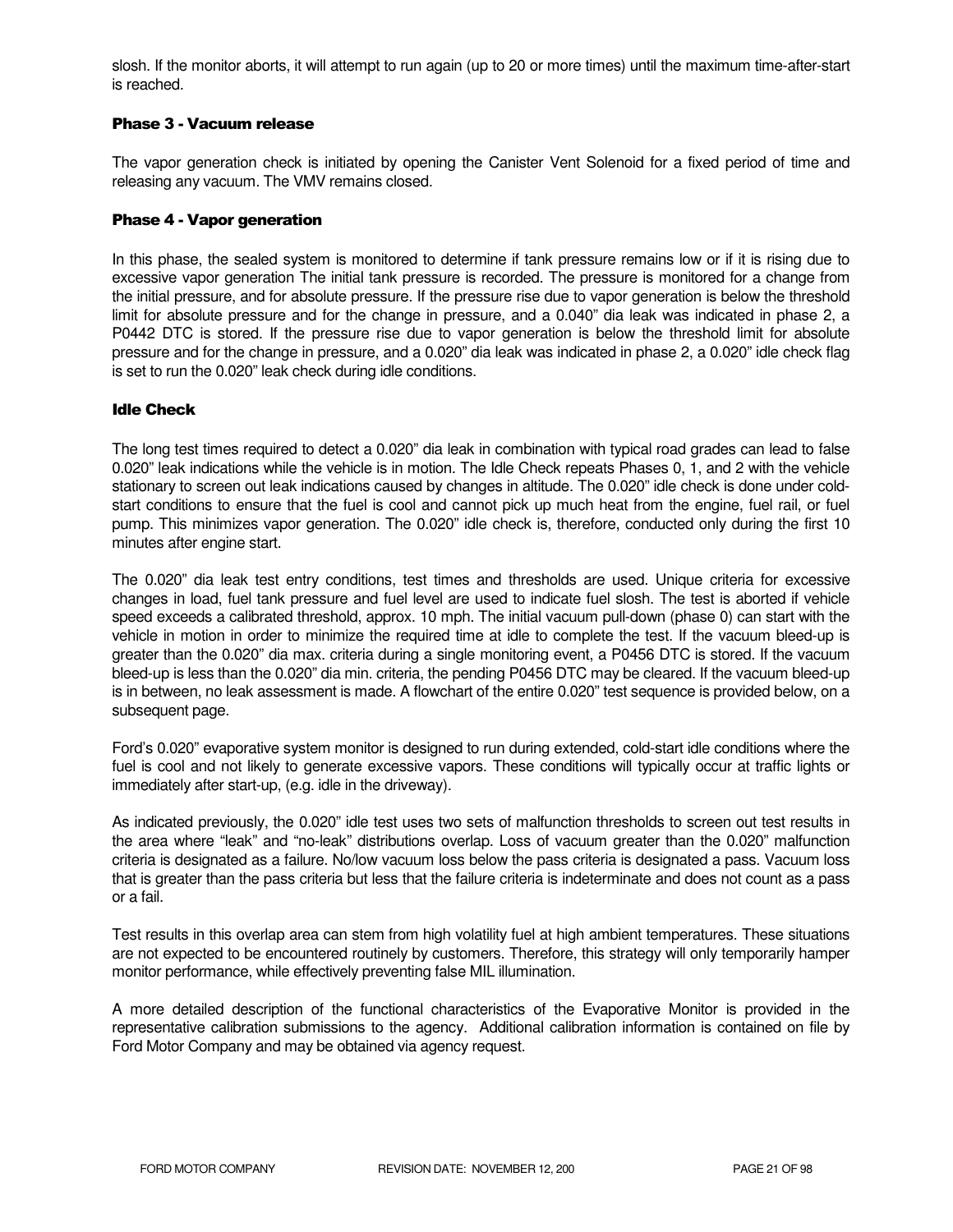![](_page_21_Figure_0.jpeg)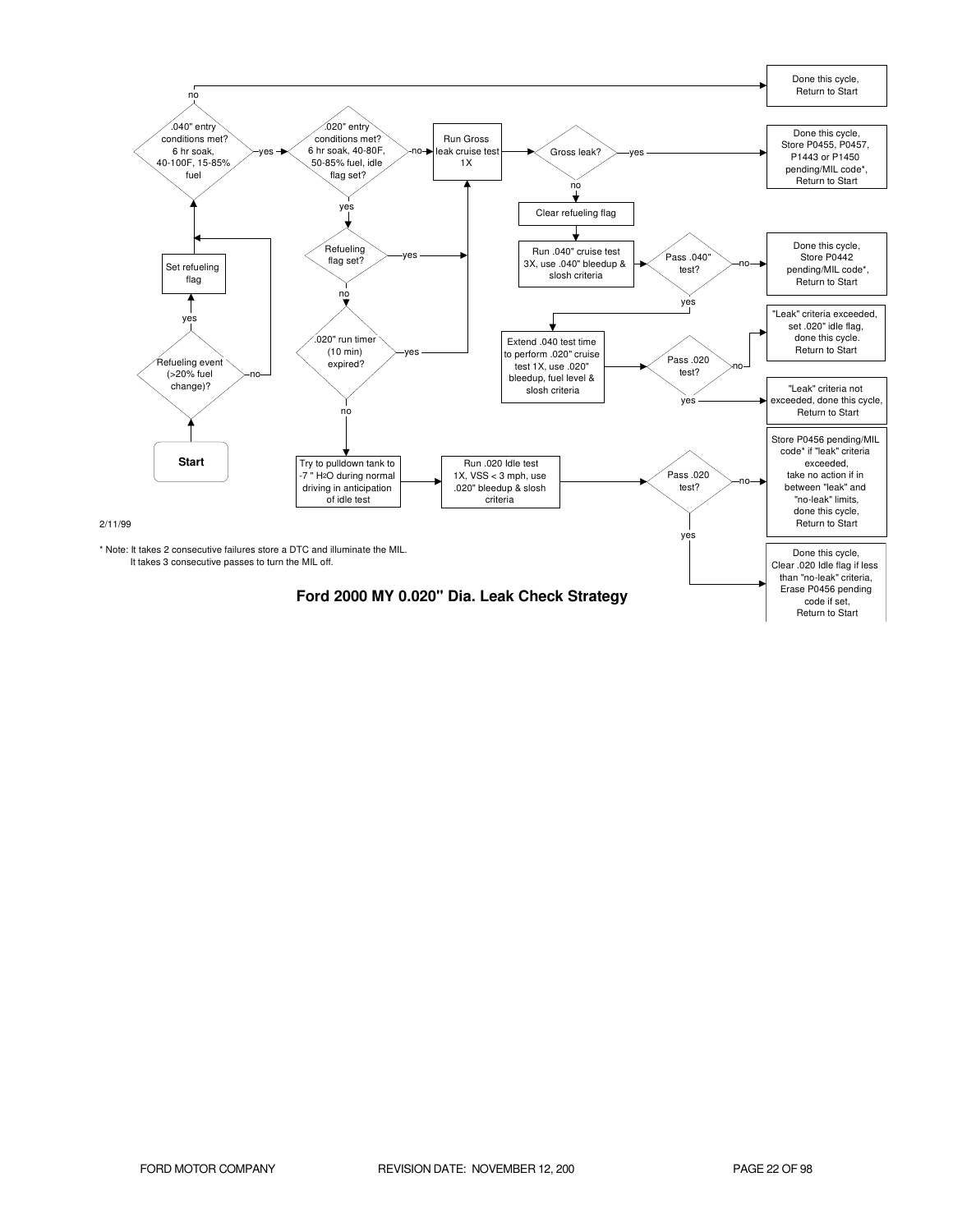|                            | 0.020" EVAP Monitor Operation:                                 |  |  |
|----------------------------|----------------------------------------------------------------|--|--|
| <b>DTCs</b>                | P0455 (gross leak),                                            |  |  |
|                            | P1450, (excessive vacuum),                                     |  |  |
|                            | P0457 (gross leak, cap off),                                   |  |  |
|                            | P0442 (0.040" leak),                                           |  |  |
|                            | P0456 (0.020" leak)                                            |  |  |
| Monitor execution          | once per driving cycle for 0.040" dia leak                     |  |  |
|                            | once per driving cycle, no refueling event for 0.020" dia leak |  |  |
| <b>Monitor Sequence</b>    | HO2S monitor for front sensors completed and OK                |  |  |
| Sensors/Components OK      | MAF, IAT, VSS, ECT, CKP, TP, FTP, VMV, CVS                     |  |  |
| <b>Monitoring Duration</b> | 360 seconds for 0.040" (see disablement conditions below)      |  |  |
|                            | 60 seconds for 0.020" (see disablement conditions below)       |  |  |

| Typical 0.020" EVAP monitor entry conditions, Phases 0 through 4: |                |                         |
|-------------------------------------------------------------------|----------------|-------------------------|
| Entry condition                                                   | Minimum        | Maximum                 |
| Engine off (soak) time                                            | 6 hours        |                         |
| Time since engine start-up for 0.040"                             | 330 seconds    | 1800 to 2700<br>seconds |
| Time since engine start-up for 0.020" idle test                   | 30 seconds     | 600 seconds             |
| Refueling event (for 0.020" idle test only)                       | none           |                         |
| Intake Air Temp for 0.040"                                        | $40^{\circ}$ F | 90 - 100 °F             |
| Intake Air Temp for 0.020"                                        | $40^{\circ}F$  | 90 °F                   |
| Vehicle Speed for cruise test, 0.040 and 0.020"                   | 40 mph         | 80 mph                  |
| Vehicle Speed for idle test, 0.020"                               |                | 3 mph                   |
| Fuel Fill Level for 0.040"                                        | 15%            | 85%                     |
| Fuel Fill Level for 0.020"                                        | 40%            | 85%                     |
| BARO (<8,000 ft altitude)                                         | 22.0 "Hg       |                         |
| Engine Load                                                       | 20%            | 70%                     |
| Purge Dutycycle                                                   | 75%            | 100%                    |
| Purge Flow                                                        | $0.05$ lbm/min | $0.10$ lbm/min          |
| <b>Fuel Tank Pressure Range</b>                                   | $-17 H2O$      | 1.5 $H_2O$              |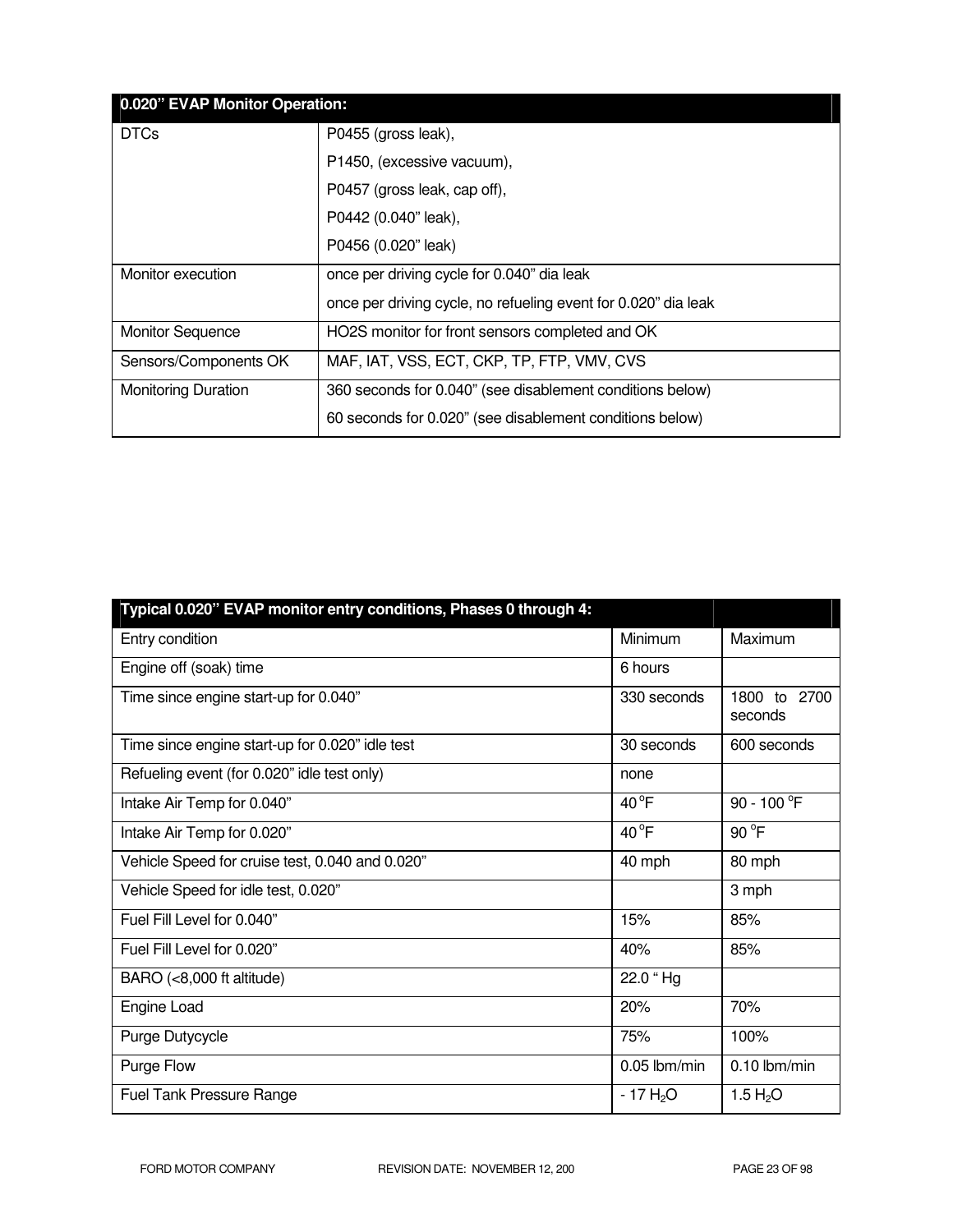# **Typical 0.020" EVAP abort (fuel slosh) conditions for Phase 2:**

#### Change in load: > 20% for 0.040"

#### Change in load: > 10% for 0.020"

Change in tank pressure:  $> 1$  "H<sub>2</sub>O for 0.040"

Change in tank pressure:  $> 1$  "H<sub>2</sub>O for 0.020"

Change in fuel fill level: > 15% for 0.040"

Change in fuel fill level: > 8% for 0.020"

Number of aborts: > 20 (may be up to 255)

# **Typical 0.020 EVAP monitor malfunction thresholds:**

P1450 (Excessive vacuum):  $\lt$  -8.0 in H<sub>2</sub>O over a 30 second evaluation time or  $>$  -4. in H<sub>2</sub>O vapor generation.

P0455 (Gross leak):  $> -8.0$  in H<sub>2</sub>O over a 30 second evaluation time.

P0457 (Gross leak, cap off):  $>$  -8.0 in H<sub>2</sub>O over a 30 second evaluation time after a refueling event.

P0442 (0.040" leak):  $> 2.5$  in H<sub>2</sub>O bleed-up over a 15 sec. evaluation time at 75% fuel fill.

(Note: bleed-up and evaluation times vary as a function of fuel fill level and ambient temperature).

P0456 (0.020" leak):  $> 2.5$  in H<sub>2</sub>O bleed-up over a 30 sec. evaluation time at 75% fuel fill.

 (Note: bleed-up and evaluation times vary as a function of fuel fill level and ambient temperature) P0442 vapor generation limit:  $< 2.5$  in H<sub>2</sub>O over a 100 second evaluation time.

| Test ID                                                                                                     | Comp ID | Description for J1850                                                                 | Units      |
|-------------------------------------------------------------------------------------------------------------|---------|---------------------------------------------------------------------------------------|------------|
| \$26                                                                                                        | \$00    | Phase 0 Initial tank vacuum and minimum limit                                         | in $H20$   |
| \$26                                                                                                        | \$00    | Phase 0 Initial tank vacuum and maximum limit                                         | in $H20$   |
| \$27                                                                                                        | \$00    | Phase 2 0.040" cruise leak check vacuum bleed-up and<br>maximum 0.040" leak threshold | in $H20$   |
| \$28                                                                                                        | \$00    | Phase 2 0.020" cruise leak check vacuum bleed-up and max<br>leak threshold            | in $H20$   |
| \$2A                                                                                                        | \$00    | Phase 4 Vapor generation maximum change in pressure and<br>max threshold              | in $H20$   |
| \$2B                                                                                                        | \$00    | Phase 4 Vapor generation maximum absolute pressure rise and<br>max threshold          | in $H20$   |
| \$2C                                                                                                        | \$00    | Phase 2 0.020" idle leak check vacuum bleed-up and maximum<br>"leak" threshold        | in $H20$   |
| \$2D                                                                                                        | \$00    | Phase 2 0.020" idle leak check vacuum bleed-up and max "no-<br>leak" threshold        | in $H_2$ 0 |
| Compromise for Toot IDs COC through COD: Toke value, outrast 20,760, and then multiply requiting 0,0010E to |         |                                                                                       |            |

# **J1979 Evaporative System Mode \$06 Data**

Conversion for Test IDs \$26 through \$2D: Take value, subtract 32,768, and then multiply result by 0.00195 to get inches of H20. The result can be positive or negative.

Note: Default values  $(-64 \text{ in } H_20)$  will be display for all the above TIDs if the evap monitor has never completed. If all or some phases of the monitor have completed on the current or last driving cycle, default values will be displayed for any phases that had not completed.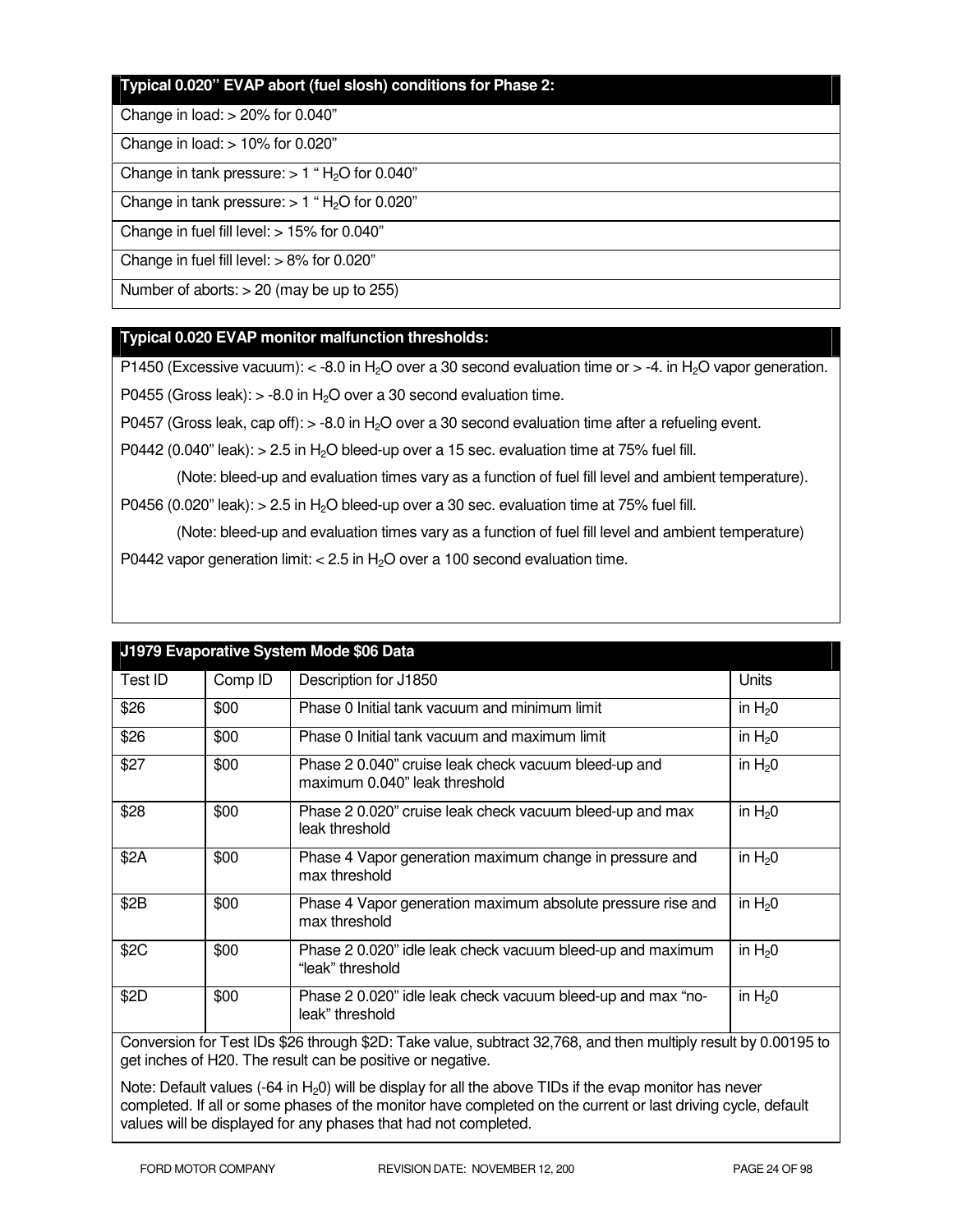| Test ID | Comp ID | Description for J1850 (new 2004 MY strategies)                                                                   | Units    |
|---------|---------|------------------------------------------------------------------------------------------------------------------|----------|
| \$61    | \$00    | Phase 0 Initial tank vacuum and minimum vacuum limit (data for<br>P1450 - excessive vacuum)                      | in $H20$ |
| \$62    | \$00    | Phase 4 Vapor generation minimum change in pressure and<br>minimum vacuum limit (data for P1450, VMV stuck open) | in $H20$ |
| \$63    | \$00    | Phase 0 Initial tank vacuum and gross leak maximum vacuum<br>limit (data for P0455/P0457 – gross leak/cap off)   | in $H20$ |
| \$64    | \$00    | Phase 2 0.040" cruise leak check vacuum bleed-up and<br>maximum vacuum limit (data for P0442 - 0.040" leak)      | in $H20$ |
| \$65    | \$00    | Phase 2 0.020" idle leak check vacuum bleed-up and maximum<br>vacuum limit (data for P0456 - 0.020" leak)        | in $H20$ |

Conversion for Test IDs \$61 through \$65: Take value, subtract 32,768, and then multiply result by 0.00195 to get inches of  $H<sub>2</sub>0$ . The result can be positive or negative.

Note: Default values (0.0 in  $H_2$ 0) will be displayed for all the above TIDs if the evap monitor has never completed. Each TID is associated with a particular DTC. The TID for the appropriate DTC will be updated based on the current or last driving cycle, default values will be displayed for any phases that have not completed.

| Monitor ID                                                                                                                                                                                                                                                                                                                                                                                                                                             | Test ID | Description for CAN (new 2004 MY strategies)                                                                     | Units   |
|--------------------------------------------------------------------------------------------------------------------------------------------------------------------------------------------------------------------------------------------------------------------------------------------------------------------------------------------------------------------------------------------------------------------------------------------------------|---------|------------------------------------------------------------------------------------------------------------------|---------|
| \$3A                                                                                                                                                                                                                                                                                                                                                                                                                                                   | \$80    | Phase 0 Initial tank vacuum and minimum vacuum limit (data for<br>P1450 - excessive vacuum)                      | Pascals |
| \$3A                                                                                                                                                                                                                                                                                                                                                                                                                                                   | \$81    | Phase 4 Vapor generation minimum change in pressure and<br>minimum vacuum limit (data for P1450, VMV stuck open) | Pascals |
| \$3A                                                                                                                                                                                                                                                                                                                                                                                                                                                   | \$82    | Phase 0 Initial tank vacuum and gross leak maximum vacuum<br>limit (data for P0455/P0457 $-$ gross leak/cap off) | Pascals |
| \$3B                                                                                                                                                                                                                                                                                                                                                                                                                                                   | \$80    | Phase 2 0.040" cruise leak check vacuum bleed-up and<br>maximum vacuum limit (data for $P0442 - 0.040$ " leak)   | Pascals |
| \$3C                                                                                                                                                                                                                                                                                                                                                                                                                                                   | \$80    | Phase 2 0.020" idle leak check vacuum bleed-up and maximum<br>vacuum limit (data for $P0456 - 0.020$ " leak)     | Pascals |
| $M = 1$ $\mathbb{R}$ $\mathbb{R}$ $\mathbb{R}$ $\mathbb{R}$ $\mathbb{R}$ $\mathbb{R}$ $\mathbb{R}$ $\mathbb{R}$ $\mathbb{R}$ $\mathbb{R}$ $\mathbb{R}$ $\mathbb{R}$ $\mathbb{R}$ $\mathbb{R}$ $\mathbb{R}$ $\mathbb{R}$ $\mathbb{R}$ $\mathbb{R}$ $\mathbb{R}$ $\mathbb{R}$ $\mathbb{R}$ $\mathbb{R}$ $\mathbb{R}$ $\mathbb{R}$<br>$(0,0,1)$ . If $(0,1,1)$ if the contract of the contract of $\mathbb{R} \setminus \{0,1\}$ is a contract of $(0,1)$ |         |                                                                                                                  |         |

Note: Default values (0.0 in  $H_2$ 0) will be displayed for all the above TIDs if the evap monitor has never completed. Each TID is associated with a particular DTC. The TID for the appropriate DTC will be updated based on the current or last driving cycle, default values will be displayed for any phases that have not completed.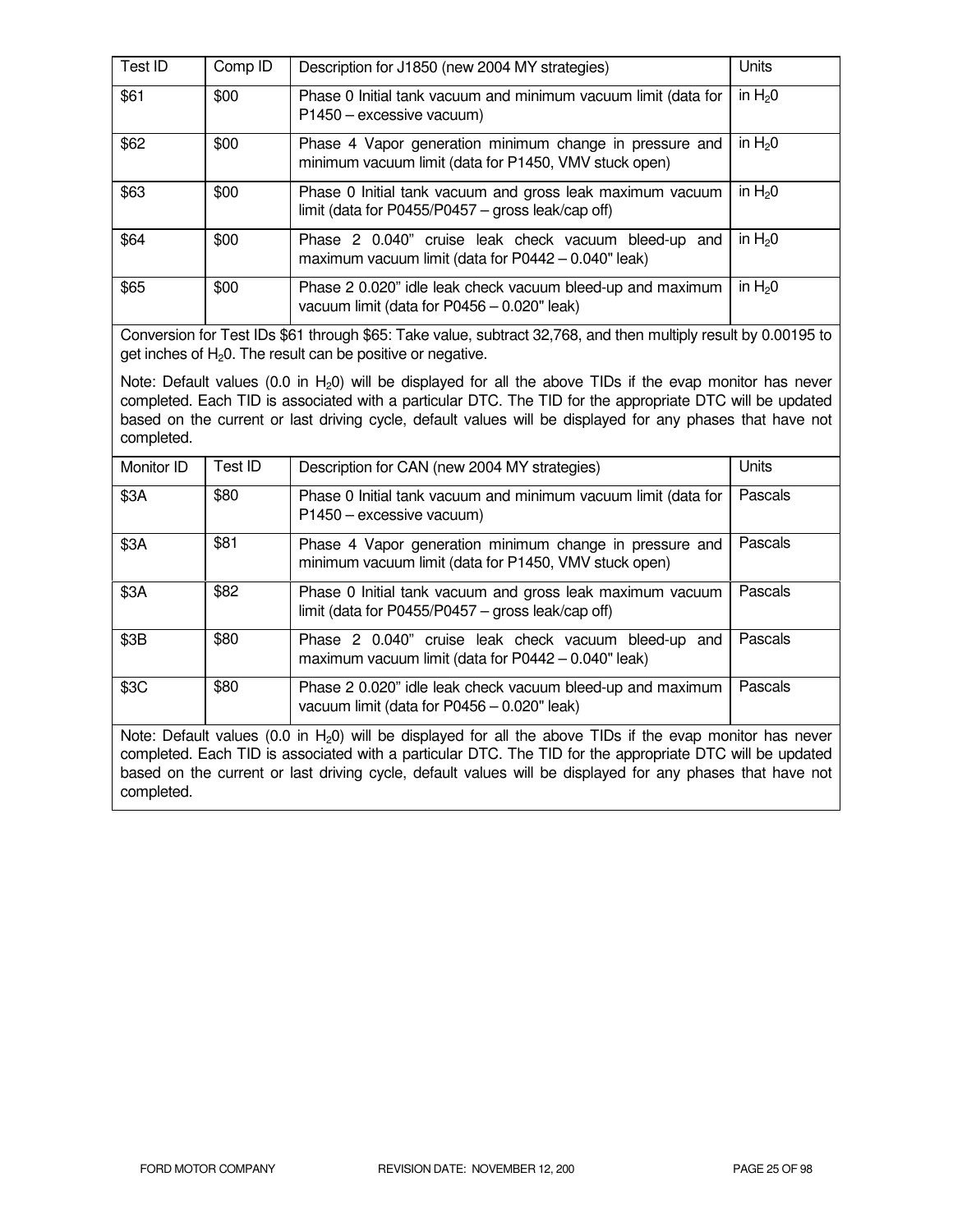Additional malfunctions that are be identified during the evaporative system integrity check are as follows:

The Vapor Management Valve or Electric Vapor Management Valve (EVMV) (purge solenoid) output circuit is checked for opens and shorts (P0443)

Note that a stuck closed VMV generates a P0455, a leaking or stuck open VMV generates a P1450.

| <b>Vapor Management Valve Check Operation:</b> |                                         |  |
|------------------------------------------------|-----------------------------------------|--|
| <b>DTCs</b>                                    | P0443 - Vapor Management Valve Circuit  |  |
| Monitor execution                              | continuous                              |  |
| <b>Monitor Sequence</b>                        | None                                    |  |
| Sensors OK                                     | not applicable                          |  |
| <b>Monitoring Duration</b>                     | 5 seconds to obtain smart driver status |  |

| Typical Vapor Management Valve check malfunction thresholds:                 |
|------------------------------------------------------------------------------|
| P0443 (Vapor Management Valve Circuit): open/shorted at 0 or 100% duty cycle |

The Canister Vent Solenoid output circuit is checked for opens and shorts (P1451 or P0446), a stuck closed CVS generates a P1450, a leaking or stuck open CVS generates a P0455.

| <b>Canister Vent Solenoid Check Operation:</b> |                                                 |  |
|------------------------------------------------|-------------------------------------------------|--|
| <b>DTCs</b>                                    | P1451 or P0446 - Canister Vent Solenoid Circuit |  |
| Monitor execution                              | continuous                                      |  |
| <b>Monitor Sequence</b>                        | None                                            |  |
| Sensors OK                                     | not applicable                                  |  |
| <b>Monitoring Duration</b>                     | 5 seconds to obtain smart driver status         |  |

# **Typical Canister Vent Solenoid check malfunction thresholds:**

P1451 or P0446 (Canister Vent Solenoid Circuit): open/shorted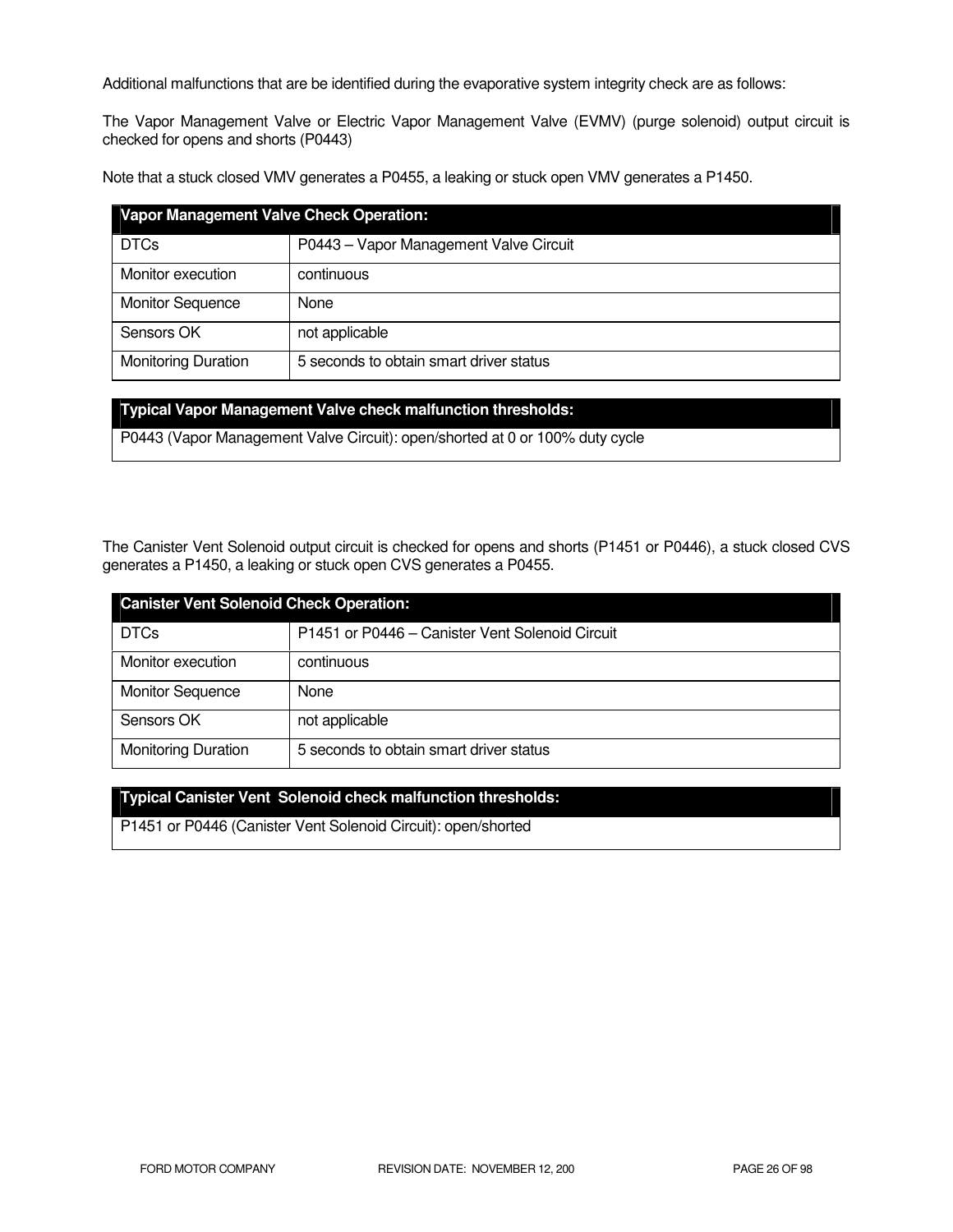The Fuel Tank Pressure Sensor input circuit is checked for out of range values (P0452 short, P0453 open), noisy readings (P0454 noisy) and an offset (P0451 offset). The offset test is new for the 2004 MY.

Note that carryover 2004 MY software and 2003 MY and earlier software will set P0451 for the noisy sensor test.

Note that an open power input circuit or stuck check valve generates a P1450.

| <b>Fuel Tank Pressure Sensor Transfer Function</b>               |                   |                                             |  |  |
|------------------------------------------------------------------|-------------------|---------------------------------------------|--|--|
| FTP volts = [ Vref * (0.14167 * Tank Pressure) + 2.6250 ] / 5.00 |                   |                                             |  |  |
| <b>Volts</b>                                                     | A/D Counts in PCM | Fuel Tank Pressure, Inches H <sub>2</sub> O |  |  |
| 0.100                                                            | 20                | $-17.82$                                    |  |  |
| 0.500                                                            | 102               | $-15.0$                                     |  |  |
| 1.208                                                            | 247               | $-10.0$                                     |  |  |
| 2.625                                                            | 464               | 0                                           |  |  |
| 3.475.                                                           | 712               | 6.0                                         |  |  |
| 4.750                                                            | 973               | 15.0                                        |  |  |
| 4.90                                                             | 1004              | 16.06                                       |  |  |

| <b>Fuel Tank Pressure Sensor Check Operation:</b> |                                                                           |  |  |
|---------------------------------------------------|---------------------------------------------------------------------------|--|--|
| <b>DTCs</b>                                       | P0452 - Fuel Tank Pressure Sensor Circuit Low                             |  |  |
|                                                   | P0453 - Fuel Tank Pressure Sensor Circuit High                            |  |  |
|                                                   | P0454 - Fuel Tank Pressure Sensor Intermittent/Erratic (noisy)            |  |  |
| Monitor execution                                 | continuous                                                                |  |  |
| <b>Monitor Sequence</b>                           | None                                                                      |  |  |
| Sensors OK                                        | not applicable                                                            |  |  |
| <b>Monitoring Duration</b>                        | 5 seconds for electrical malfunctions, 16.7 minutes for noisy sensor test |  |  |

**Typical Fuel Tank Pressure Sensor check malfunction thresholds:** 

P0452 (Fuel Tank Pressure Sensor Circuit Low): < -17.82 in H<sub>2</sub>O

P0453 (Fuel Tank Pressure Sensor Circuit High): > 16.06 in H<sub>2</sub>O

P0454 (Fuel Tank Pressure Sensor Circuit Noisy): > 14 in H<sub>2</sub>O change between samples, sampled every 10

seconds, more than 100 fault occurrences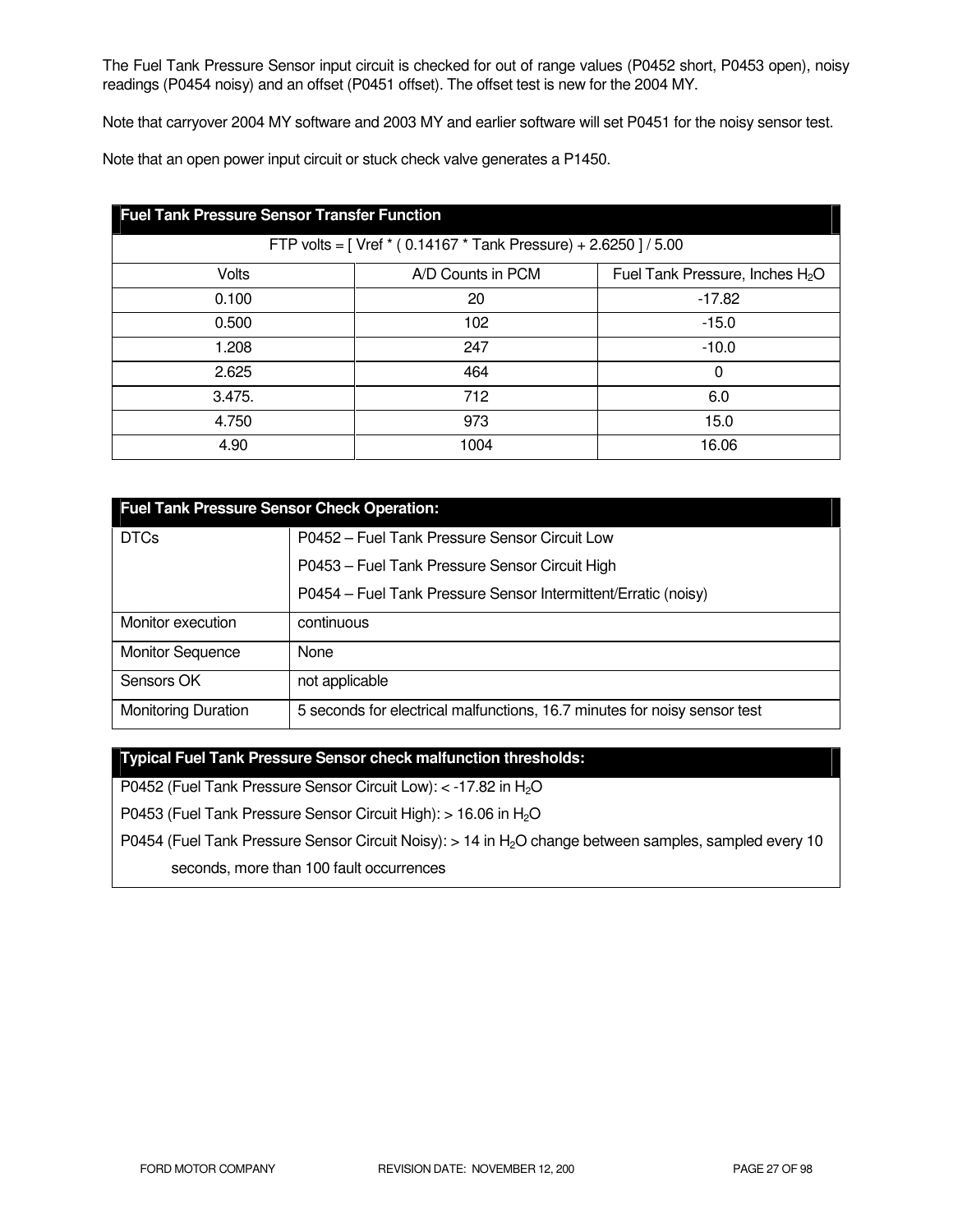| <b>Fuel Tank Pressures Sensor Offset Check Operation</b> |                                                              |  |  |
|----------------------------------------------------------|--------------------------------------------------------------|--|--|
| <b>DTCs</b>                                              | P0451 - Fuel Tank Pressure Sensor Range/Performance (offset) |  |  |
| Monitor execution                                        | once per driving cycle                                       |  |  |
| <b>Monitor Sequence</b>                                  | No P0443 or P1450 DTCs                                       |  |  |
| Sensors OK                                               | not applicable                                               |  |  |
| <b>Monitoring Duration</b>                               | $<$ 1 second                                                 |  |  |

| <b>Typical Fuel Tank Pressure Sensor Offset Check Entry Conditions:</b> |            |         |  |
|-------------------------------------------------------------------------|------------|---------|--|
| Entry condition                                                         | Minimum    | Maximum |  |
| Ignition key on, engine off, engine rpm                                 |            | 0 rpm   |  |
| Purge Duty Cycle                                                        |            | 0%      |  |
| Engine off (soak) time                                                  | 2 hours    |         |  |
| <b>Battery Voltage</b>                                                  | 11.0 Volts |         |  |

# **Typical Fuel Tank Pressure Sensor Offset Check Malfunction Thresholds:**

Fuel tank pressure at key on, engine off is  $0.0$  in H<sub>2</sub>O +/- 2.0 in H<sub>2</sub>O

The Fuel Level Input is checked for out of range values (opens/ shorts). The FLI input can be hardwired to the PCM or be obtained from the serial data link, typically from the instrument cluster. If the FLI signal is open or shorted, a P0460 is set. Some 2004 MY software will be able to discriminate between an open and short and set the appropriate DCT (P0462 circuit low and P0463 circuit high).

Finally, the Fuel Level Input is checked for noisy readings. If the FLI input changes from an in-range to out-of-range value repeatedly, a P0461 DTC is set.

| <b>Fuel Level Input Check Operation:</b> |                                                                                                               |  |  |
|------------------------------------------|---------------------------------------------------------------------------------------------------------------|--|--|
| <b>DTCs</b>                              | P0460 - Fuel Level Input Circuit                                                                              |  |  |
|                                          | P0461 - Fuel Level Input Circuit Noisy                                                                        |  |  |
|                                          | P0462 - Fuel Level Input Circuit Low                                                                          |  |  |
|                                          | P0463 - Fuel Level Input Circuit High                                                                         |  |  |
| Monitor execution                        | continuous                                                                                                    |  |  |
| <b>Monitor Sequence</b>                  | None                                                                                                          |  |  |
| Sensors OK                               | not applicable                                                                                                |  |  |
| <b>Monitoring Duration</b>               | 30 seconds for electrical malfunctions, Fuel Level Stuck test (P0460) can take up<br>to 120 miles to complete |  |  |

# **Typical Fuel Level Input check malfunction thresholds:**

P0460 or P0462 (Fuel Level Input Circuit Low): < 5 ohms

P0460 or P0463 (Fuel Level Input Circuit High): > 200 ohms

P0461 (Fuel Level Input Noisy): > 100 circuit low or circuit high exceedences, sampled every 0.100 seconds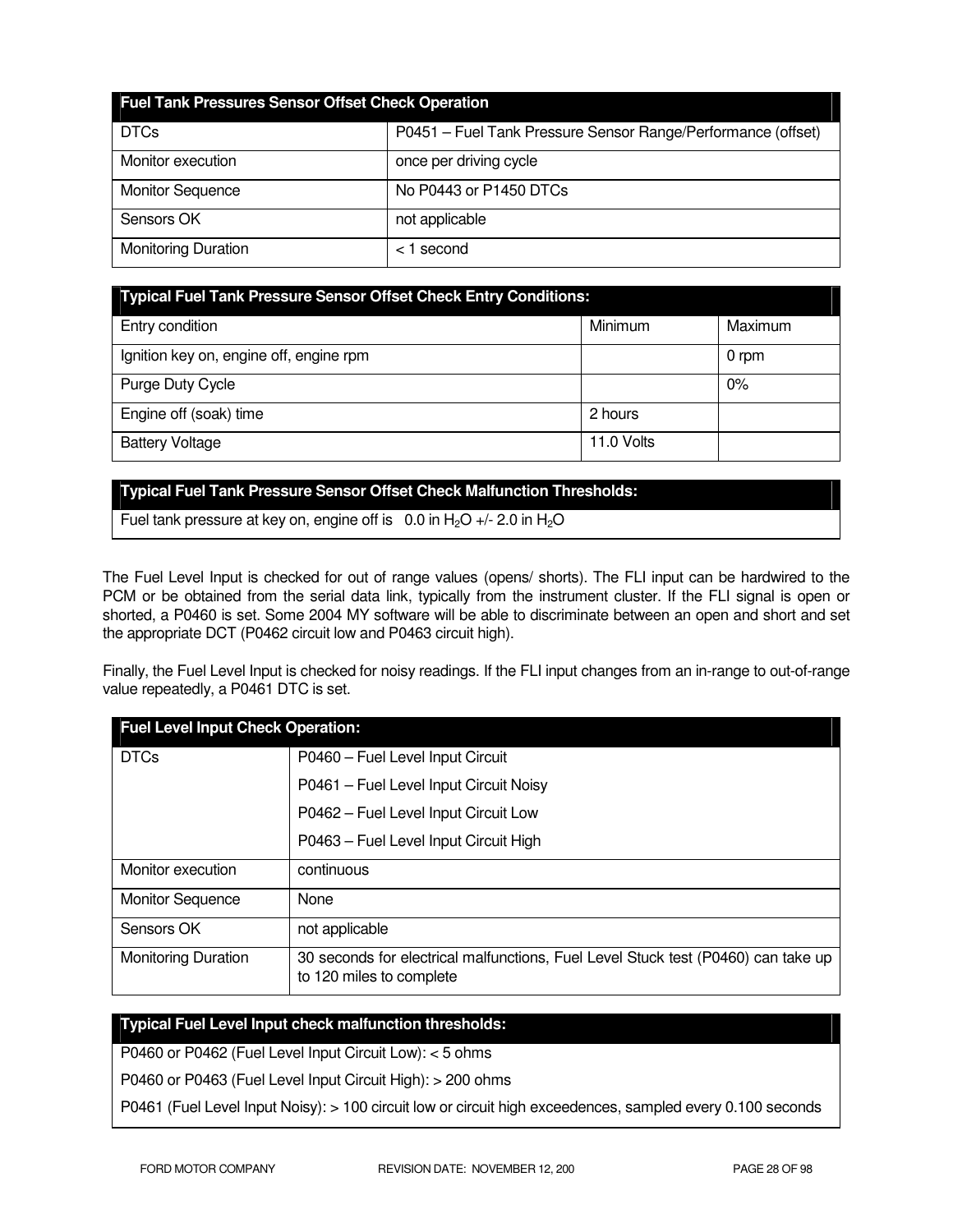The FLI signal is also checked to determine if it is stuck. The PCM calculates the amount of fuel being consumed by accumulating fuel pulse width. (Fuel consumed and fuel gauge reading range are both stored in KAM and reset after a refueling event or DTC storage.) If the there is an insufficient corresponding change in fuel tank level, a P0460 DTC is set.

Different malfunction criteria are applied based on the range in which the fuel level sensor is stuck.

In the range between 15% and 85%, a 30% difference between fuel consumed and fuel used is typical. The actual value is based on the fuel economy of the vehicle and fuel tank capacity.

In the range below 15%, a 40% difference between fuel consumed and fuel used is typical. The actual value is based on reserve fuel in the fuel tank and the fuel economy of the vehicle.

In the range above 85%, a 60% difference between fuel consumed and fuel used is typical. The actual value is based on the overfill capacity of the fuel tank and the fuel economy of the vehicle. Note that some vehicles can be overfilled by over 6 gallons.

| <b>Fuel Level Input Stuck Check Operation:</b> |                                                                           |  |  |
|------------------------------------------------|---------------------------------------------------------------------------|--|--|
| <b>DTCs</b>                                    | P0460 - Fuel Level Input Circuit Stuck                                    |  |  |
| Monitor execution                              | continuous                                                                |  |  |
| <b>Monitor Sequence</b>                        | None                                                                      |  |  |
| Sensors OK                                     | not applicable                                                            |  |  |
| <b>Monitoring Duration</b>                     | Between 15 and 85%, monitoring can take from 100 to 120 miles to complete |  |  |

#### **Typical Fuel Level Input Stuck check malfunction thresholds:**

P0460 (Fuel Level Input Stuck):

Fuel level stuck at greater than 85%: > 40% difference in calculated fuel tank capacity consumed versus change in fuel level input reading

Fuel level stuck at less than 85%: > 40% difference in calculated fuel tank capacity consumed versus change in fuel level input reading

Fuel level stuck between 15% and 85%: > 60% difference in calculated fuel tank capacity consumed versus change in fuel level input reading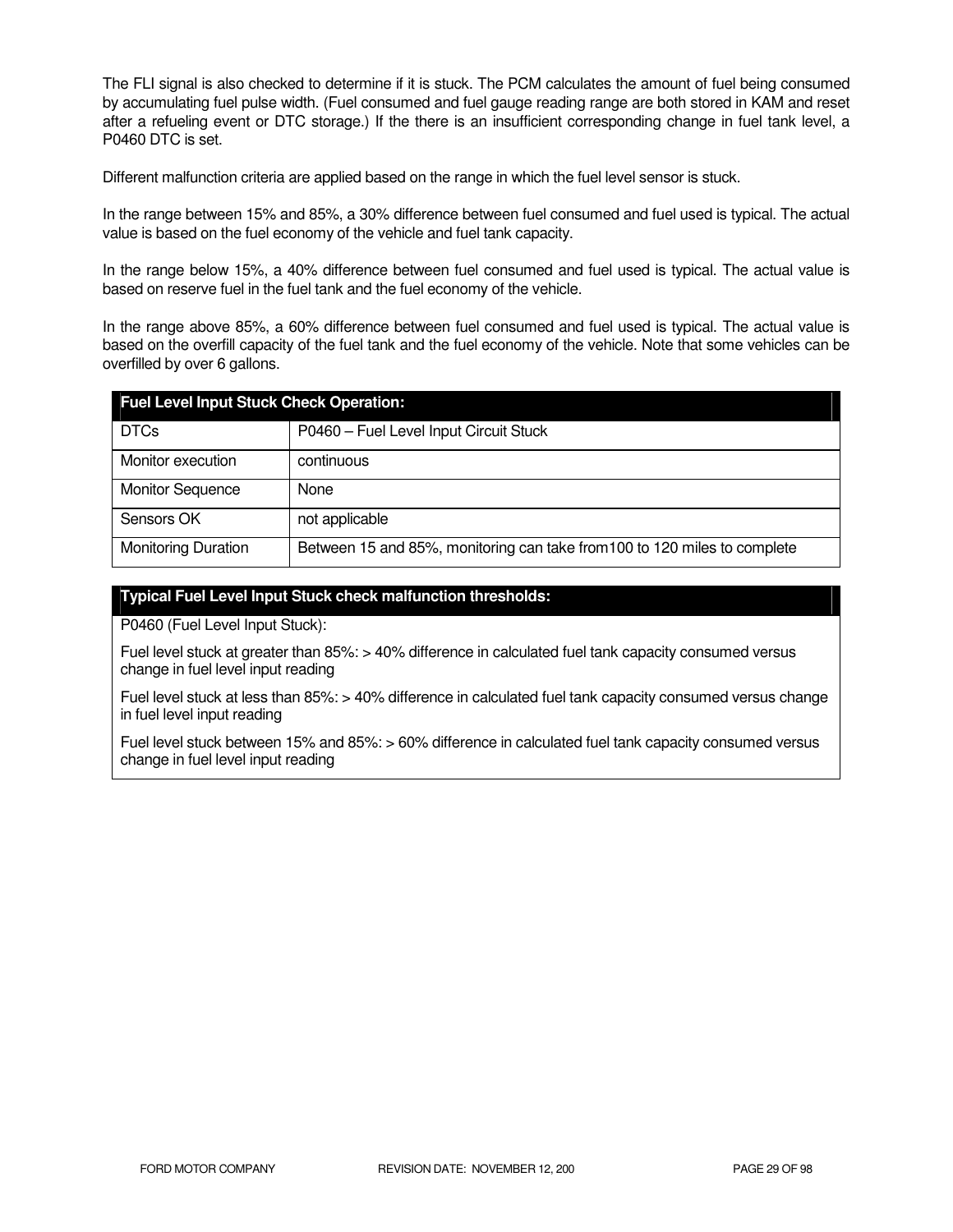# Fuel System Monitor

As fuel system components age or otherwise change over the life of the vehicle, the adaptive fuel strategy learns deviations from stoichiometry while running in closed loop fuel. These learned corrections are stored in Keep Alive Memory as long term fuel trim corrections. They may be stored into an 8x10 rpm/load table or they may be stored as a function of air mass. As components continue to change beyond normal limits or if a malfunction occurs, the long-term fuel trim values will reach a calibratable rich or lean limit where the adaptive fuel strategy is no longer allowed to compensate for additional fuel system changes. Long term fuel trim corrections at their limits, in conjunction with a calibratable deviation in short term fuel trim, indicate a rich or lean fuel system malfunction.

Note that in the PCM, both long and short-term fuel trim are multipliers in the fuel pulse width equation. Scan tools normally display fuel trim as percent adders. If there were no correction required, a scan tool would display 0% even though the PCM was actually using a multiplier of 1.0 in the fuel pulse width equation.

![](_page_29_Figure_3.jpeg)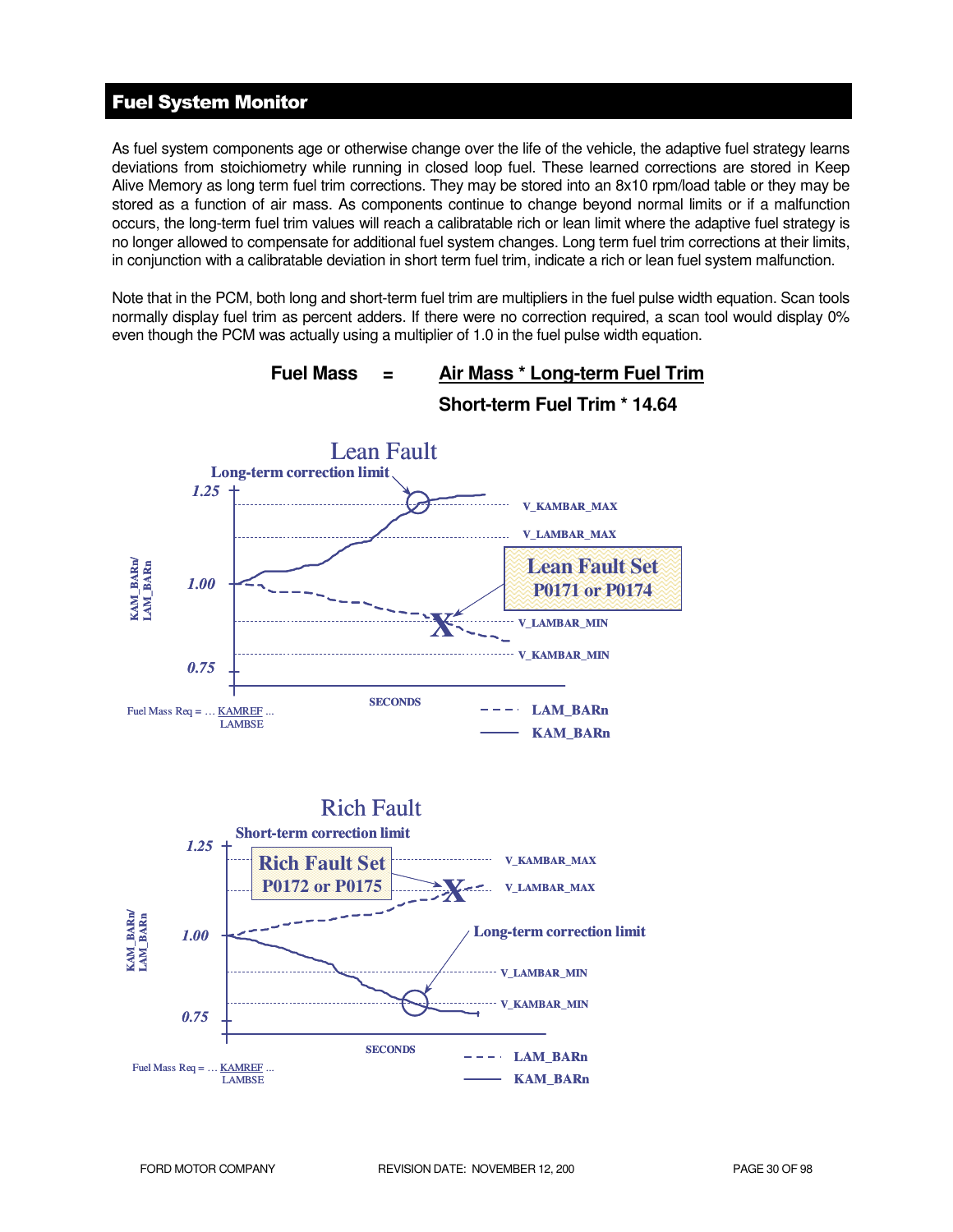| <b>Fuel Monitor Operation:</b> |                                      |
|--------------------------------|--------------------------------------|
| <b>DTCs</b>                    | P0171 Bank 1 Lean, P0174 Bank 2 Lean |
|                                | P0172 Bank 1 Rich, P0175 Bank 2 Rich |
| Monitor execution              | continuous while in closed loop fuel |
| <b>Monitor Sequence</b>        | none                                 |
| Sensors OK                     | Fuel Rail Pressure (if available)    |
| <b>Monitoring Duration</b>     | 2 seconds to register malfunction    |

| Typical fuel monitor entry conditions: |               |         |  |
|----------------------------------------|---------------|---------|--|
| Entry condition                        | Minimum       | Maximum |  |
| <b>RPM Range</b>                       | idle          |         |  |
| Air Mass Range                         | $0.75$ lb/min |         |  |
| Purge Dutycycle                        | 0%            | 0%      |  |

# **Typical fuel monitor malfunction thresholds:**

Long Term Fuel Trim correction cell currently being utilized in conjunction with Short Term Fuel Trim:

Lean malfunction: LONGFT > 25%, SHRTFT > 5%

Rich malfunction: LONGFT < 25%, SHRTFT < 10%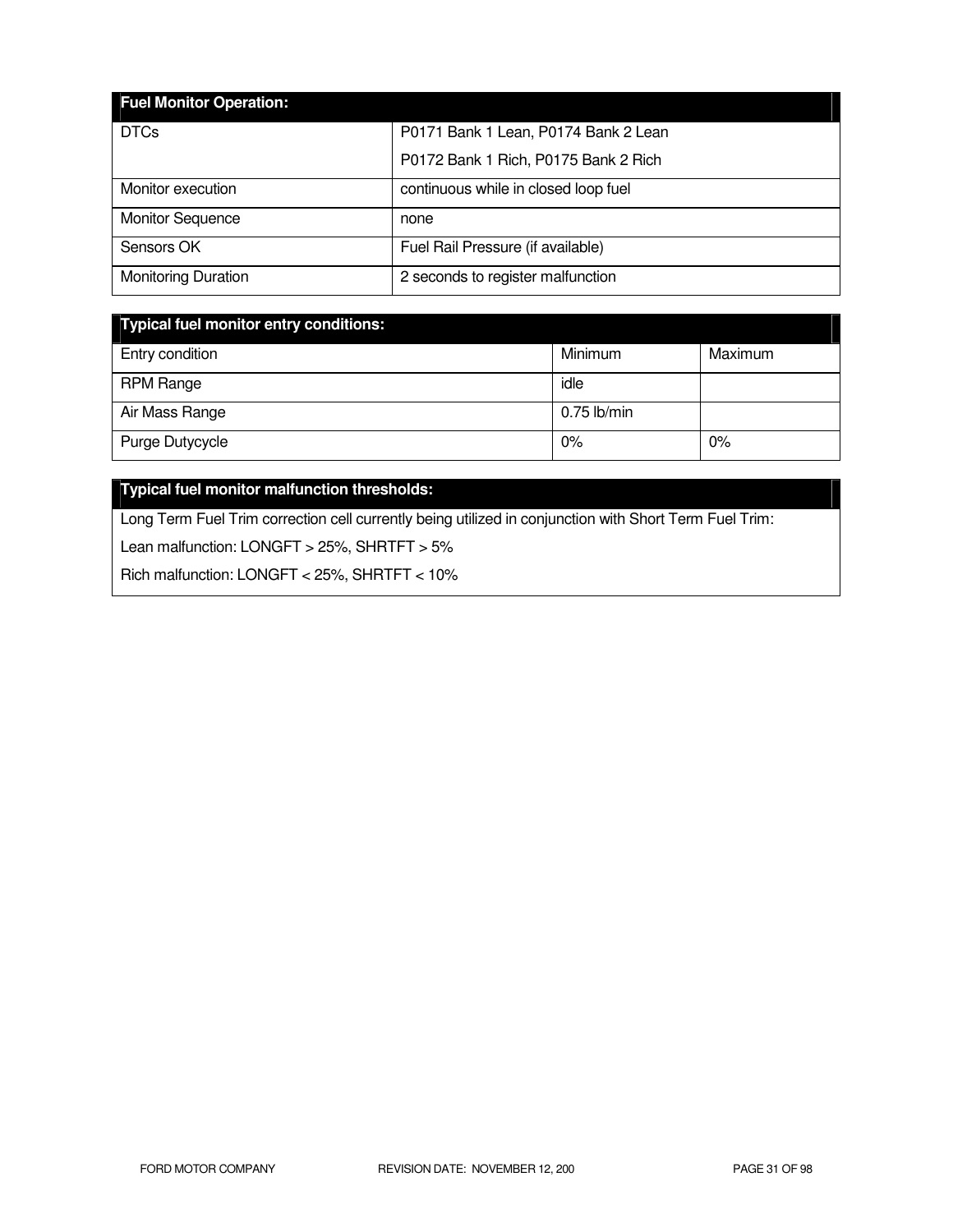# Front HO2S Signal

The time between HO2S switches is monitored after vehicle startup and during closed loop fuel conditions. Excessive time between switches or no switches since startup indicate a malfunction. Since "lack of switching" malfunctions can be caused by HO2S sensor malfunctions or by shifts in the fuel system, DTCs are stored that provide additional information for the "lack of switching" malfunction. Different DTCs indicate whether the sensor was always indicates lean/disconnected (P1131 or P2195, P1151 or P2197), or always indicates rich (P1132 or P2196, P1152 or P2198).

2004 MY vehicles will monitor the HO2S signal for high voltage, in excess of 1.1 volts and store a unique DTC. (P0132, P0152). An over voltage condition is caused by a HO2S heater or battery power short to the HO2S signal line.

| HO2S "Lack of Switching" Operation: |                                                                   |
|-------------------------------------|-------------------------------------------------------------------|
| <b>DTCs</b>                         | P1131 or P2195 - Lack of switching, sensor indicates lean, Bank 1 |
|                                     | P1132 or P2196 - Lack of switching, sensor indicates rich, Bank 1 |
|                                     | P0132 Over voltage, Bank 1                                        |
|                                     | P1151 or P2197 - Lack of switching, sensor indicates lean, Bank 2 |
|                                     | P1152 or P2198 - Lack of switching, sensor indicates rich, Bank 2 |
|                                     | P0152 Over voltage, Bank 2                                        |
| Monitor execution                   | continuous, from startup and while in closed loop fuel            |
| <b>Monitor Sequence</b>             | None                                                              |
| Sensors OK                          | TP, MAF, ECT, IAT, FTP                                            |
| <b>Monitoring Duration</b>          | 30 to 60 seconds to register a malfunction                        |

| Typical HO2S "Lack of Switching" entry conditions: |                               |              |  |
|----------------------------------------------------|-------------------------------|--------------|--|
| Entry condition                                    | Minimum                       | Maximum      |  |
| <b>Closed Loop Requested</b>                       |                               |              |  |
| Engine Load                                        | 20%                           | 60%          |  |
| Short Term Fuel Trim                               | At limits (up to $+/- 25 %$ ) |              |  |
| Time since engine start-up                         | 180 seconds                   |              |  |
| <b>Fuel Tank Pressure</b>                          |                               | 10 in $H_2O$ |  |
| <b>Fuel Level</b>                                  | 15%                           |              |  |
| Inferred Exhaust Temperature                       | 800 °F                        |              |  |

# **Typical HO2S "Lack of Switching" malfunction thresholds:**

- < 5 switches since startup after 30 seconds in test conditions
- > 60 seconds since last switch while closed loop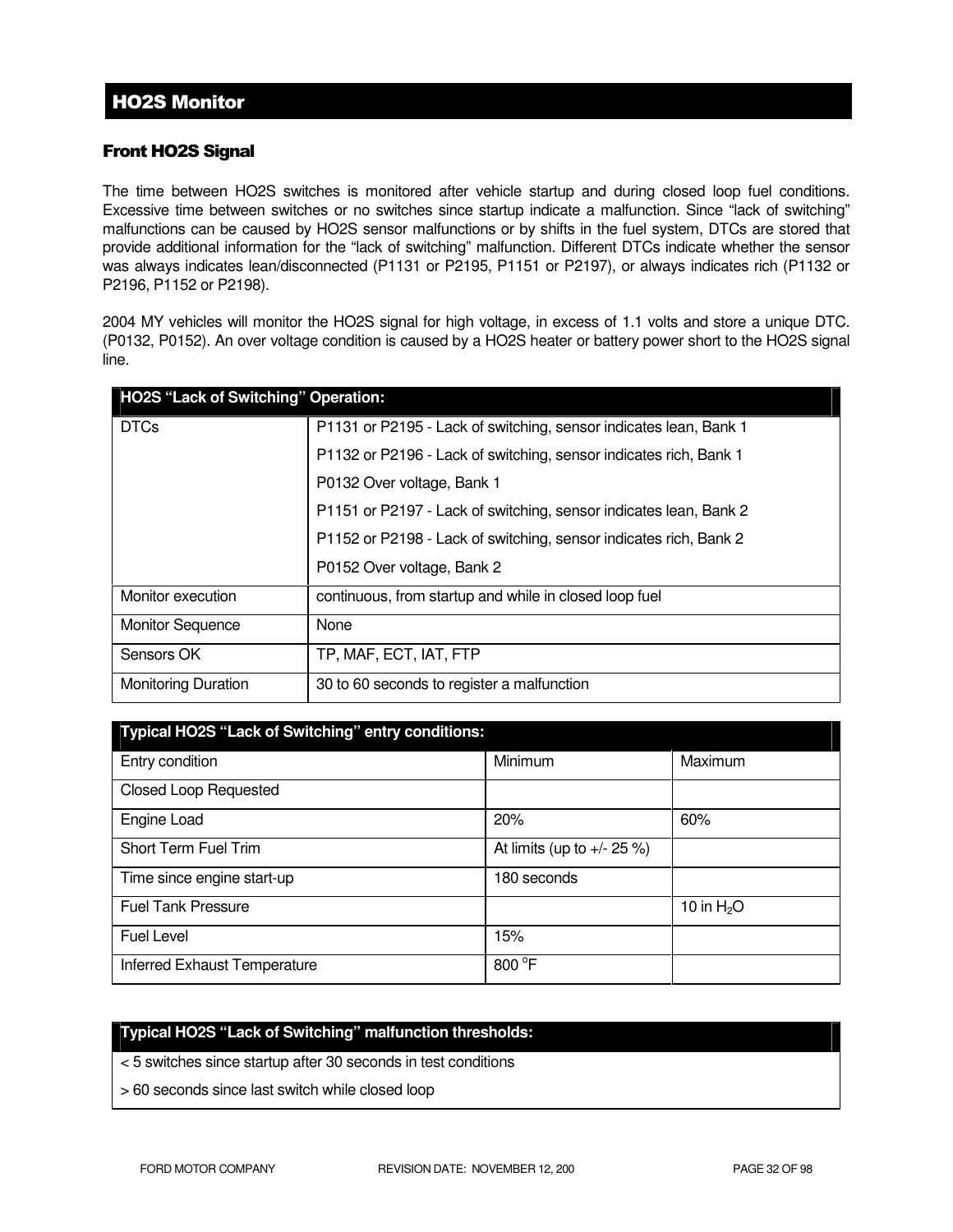The HO2S is also tested functionally. The response rate is evaluated by entering a special 1.5 Hz. square wave, fuel control routine. This routine drives the air/fuel ratio around stoichiometry at a calibratable frequency and magnitude, producing predictable oxygen sensor signal amplitude. A slow sensor will show reduced amplitude. Oxygen sensor signal amplitude below a minimum threshold indicates a slow sensor malfunction. (P0133 Bank 1,, P0153 Bank 2). If the calibrated frequency was not obtained while running the test because of excessive purge vapors, etc., the test will be run again until the correct frequency is obtained.

| <b>HO2S Response Rate Operation:</b> |                                                        |
|--------------------------------------|--------------------------------------------------------|
| <b>DTCs</b>                          | P0133 (slow response Bank 1)                           |
|                                      | P0153 (slow response Bank 2)                           |
| Monitor execution                    | once per driving cycle                                 |
| <b>Monitor Sequence</b>              | None                                                   |
| Sensors OK                           | ECT, IAT, MAF, VSS, CKP, TP, CMP, no misfire DTCs, FRP |
| <b>Monitoring Duration</b>           | 4 seconds                                              |

| Typical HO2S response rate entry conditions: |            |          |
|----------------------------------------------|------------|----------|
| Entry condition                              | Minimum    | Maximum  |
| Short Term Fuel Trim Range                   | 70%        | 130%     |
| <b>Engine Coolant Temp</b>                   | 150 °F     | 240 °F   |
| Intake Air Temp                              |            | 140 °F   |
| Engine Load                                  | 20%        | 50%      |
| Vehicle Speed                                | 30 mph     | 60 mph   |
| Engine RPM                                   | 1000 rpm   | 2000 rpm |
| <b>Fuel Level</b>                            | 15%        |          |
| Time since entering closed loop fuel         | 10 seconds |          |

#### **Typical HO2Sresponse rate malfunction thresholds:**

Voltage amplitude: < 0.5 volts

| J1979 Front HO2S Mode \$06 Data                                             |         |                                                |       |
|-----------------------------------------------------------------------------|---------|------------------------------------------------|-------|
| Test ID                                                                     | Comp ID | Description for J1850                          | Units |
| \$01                                                                        | \$11    | HO2S11 voltage amplitude and voltage threshold | Volts |
| \$01                                                                        | \$21    | HO2S21 voltage amplitude and voltage threshold | Volts |
| \$03                                                                        | \$01    | Upstream O2 sensor switch-point voltage        | Volts |
| Monitor ID                                                                  | Test ID | Description for CAN                            |       |
| \$01                                                                        | \$80    | HO2S11 voltage amplitude and voltage threshold | Volts |
| \$01                                                                        | \$01    | H02S11 sensor switch-point voltage             | Volts |
| \$05                                                                        | \$80    | HO2S21 voltage amplitude and voltage threshold | Volts |
| \$05                                                                        | \$01    | H02S21 sensor switch-point voltage             | Volts |
| Conversion for Test IDs \$01 through \$03: multiply by 0.00098 to get volts |         |                                                |       |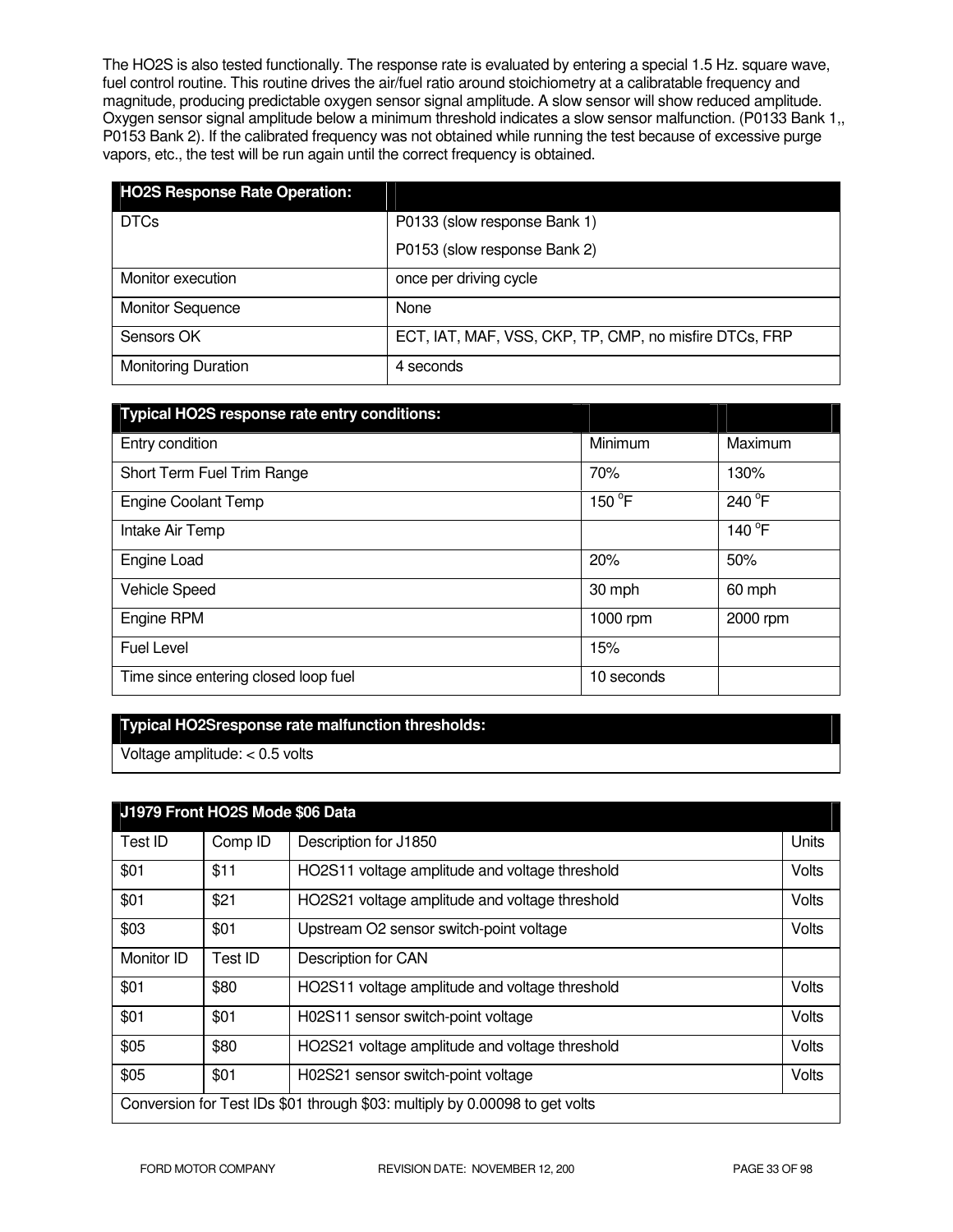# Rear HO2S Signal

A functional test of the rear HO2S sensors is done during normal vehicle operation. The peak rich and lean voltages are continuously monitored. Voltages that exceed the calibratable rich and lean thresholds indicate a functional sensor. If the voltages have not exceeded the thresholds after a long period of vehicle operation, the air/fuel ratio may be forced rich or lean in an attempt to get the rear sensor to switch. This situation normally occurs only with a green catalyst (< 500 miles). If the sensor does not exceed the rich and lean peak thresholds, a malfunction is indicated.

2004 MY vehicles will monitor the rear HO2S signal for high voltage, in excess of 1.1 volts and store a unique DTC. (P0138, P0158). An over voltage condition is caused by a HO2S heater or battery power short to the HO2S signal line.

Some 2004 Partial Zero Emission Vehicles (PZEV Focus) will utilize three sets of HO2S sensors. The front sensors (HO2S11/HO2S21) are the primary fuel control sensors. The next sensors downstream in the exhaust are utilized to monitor the light-off catalyst (HO2S12/HO2S22). The last sensors downstream in the exhaust (HO2S13/Ho2S23) are utilized for very long term fuel trim in order to optimize catalyst efficiency (Fore Aft Oxygen Sensor Control). Ford's first PZEV vehicle uses a 4-cylinder engine so only the Bank 1 DTCs are utilized.

| <b>Rear HO2S Check Operation:</b> |                                                                            |
|-----------------------------------|----------------------------------------------------------------------------|
| DTCs Sensor 2                     | P0136 HO2S12 No activity or                                                |
|                                   | P2270 HO2S12 Signal Stuck Lean                                             |
|                                   | P2271 HO2S12 Signal Stuck Rich                                             |
|                                   | P0138 HO2S12 Over voltage                                                  |
|                                   | P0156 HO2S22 No activity or                                                |
|                                   | P2272 HO2S22 Signal Stuck Lean                                             |
|                                   | P2273 HO2S22 Signal Stuck Rich                                             |
|                                   | P0158 HO2S22 Over voltage                                                  |
|                                   |                                                                            |
| DTCs Sensor 3                     | P2274 HO2S13 Signal Stuck Lean                                             |
|                                   | P2275 HO2S13 Signal Stuck Rich                                             |
|                                   | P0144 HO2S13 Over voltage                                                  |
|                                   | P2276 HO2S23 Signal Stuck Lean                                             |
|                                   | P2277 HO2S23 Signal Stuck Rich                                             |
|                                   | P0164 HO2S23 Over voltage                                                  |
| Monitor execution                 | once per driving cycle for activity test, continuous for over voltage test |
| <b>Monitor Sequence</b>           | none                                                                       |
| Sensors OK                        |                                                                            |
| Monitoring Duration               | continuous until monitor completed                                         |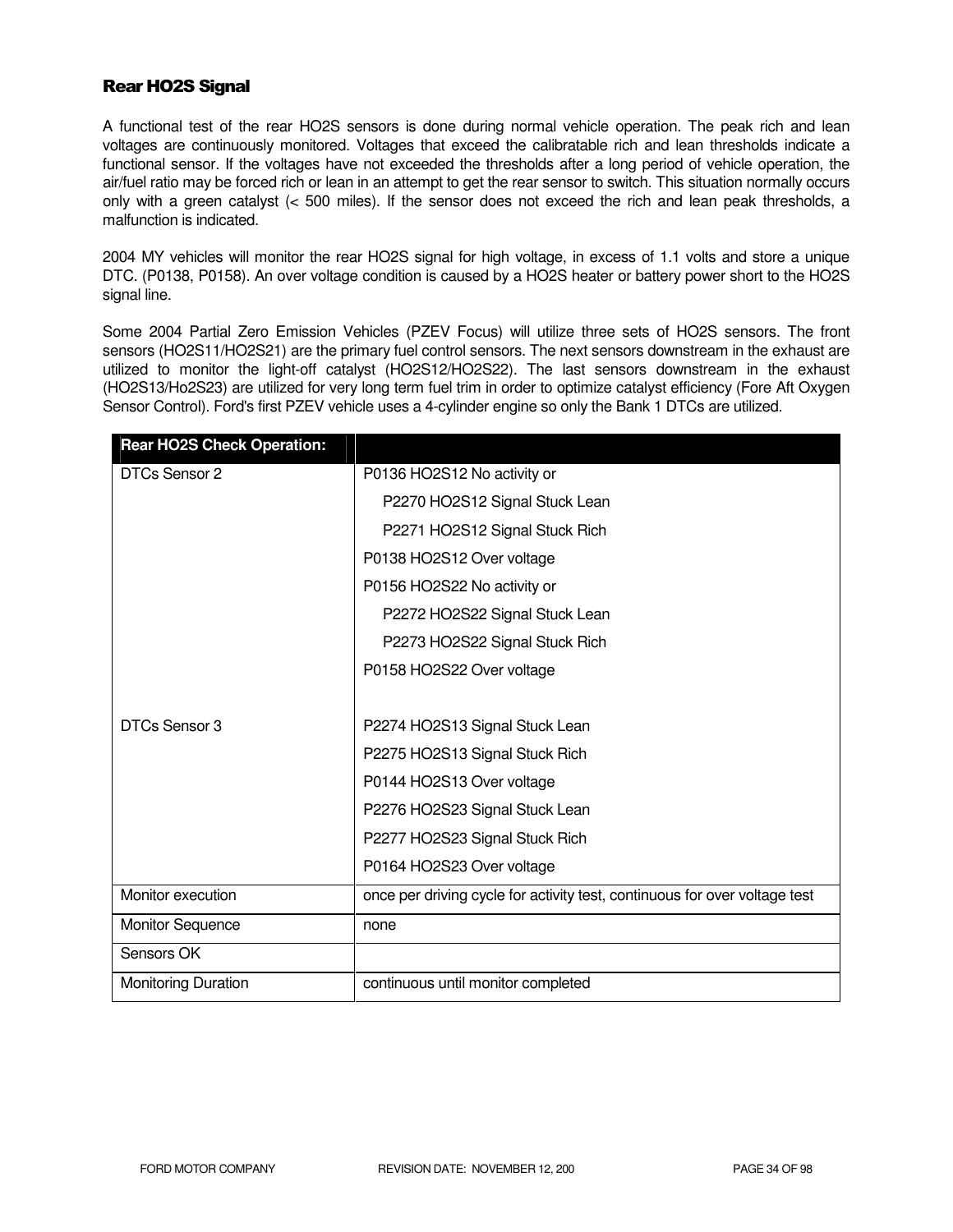| <b>Typical Rear HO2S check entry conditions:</b> |                  |                     |
|--------------------------------------------------|------------------|---------------------|
| Entry condition                                  | Minimum          | Maximum             |
| Inferred exhaust temperature range               | 400 $^{\circ}$ F | 1400 $\overline{P}$ |
| Rear HO2S heater-on time                         | 120 seconds      |                     |
| Throttle position                                | Part throttle    |                     |
|                                                  |                  |                     |
| Engine RPM (forced excursion only)               | 1000 rpm         | 2000 rpm            |

# **Typical Rear HO2S check malfunction thresholds:**

Does not exceed rich and lean threshold envelope:

Rich < 0.25 to 0.50 volts

Lean  $> 0.40$  to 0.65 volts

| J1979 Rear HO2S Mode \$06 Data                                |         |                                           |       |
|---------------------------------------------------------------|---------|-------------------------------------------|-------|
| Test ID                                                       | Comp ID | Description for J1850                     | Units |
| \$03                                                          | \$02    | Downstream O2 sensor switch-point voltage | volts |
| Conversion for Test ID \$03: multiply by 0.00098 to get volts |         |                                           |       |
| Monitor ID                                                    | Test ID | Description for CAN                       |       |
| \$02                                                          | \$01    | HO2S12 sensor switch-point voltage        | volts |
| \$06                                                          | \$01    | HO2S22 sensor switch-point voltage        | volts |
| \$03                                                          | \$01    | HO2S13 sensor switch-point voltage        | volts |
| \$07                                                          | \$01    | HO2S23 sensor switch-point voltage        | volts |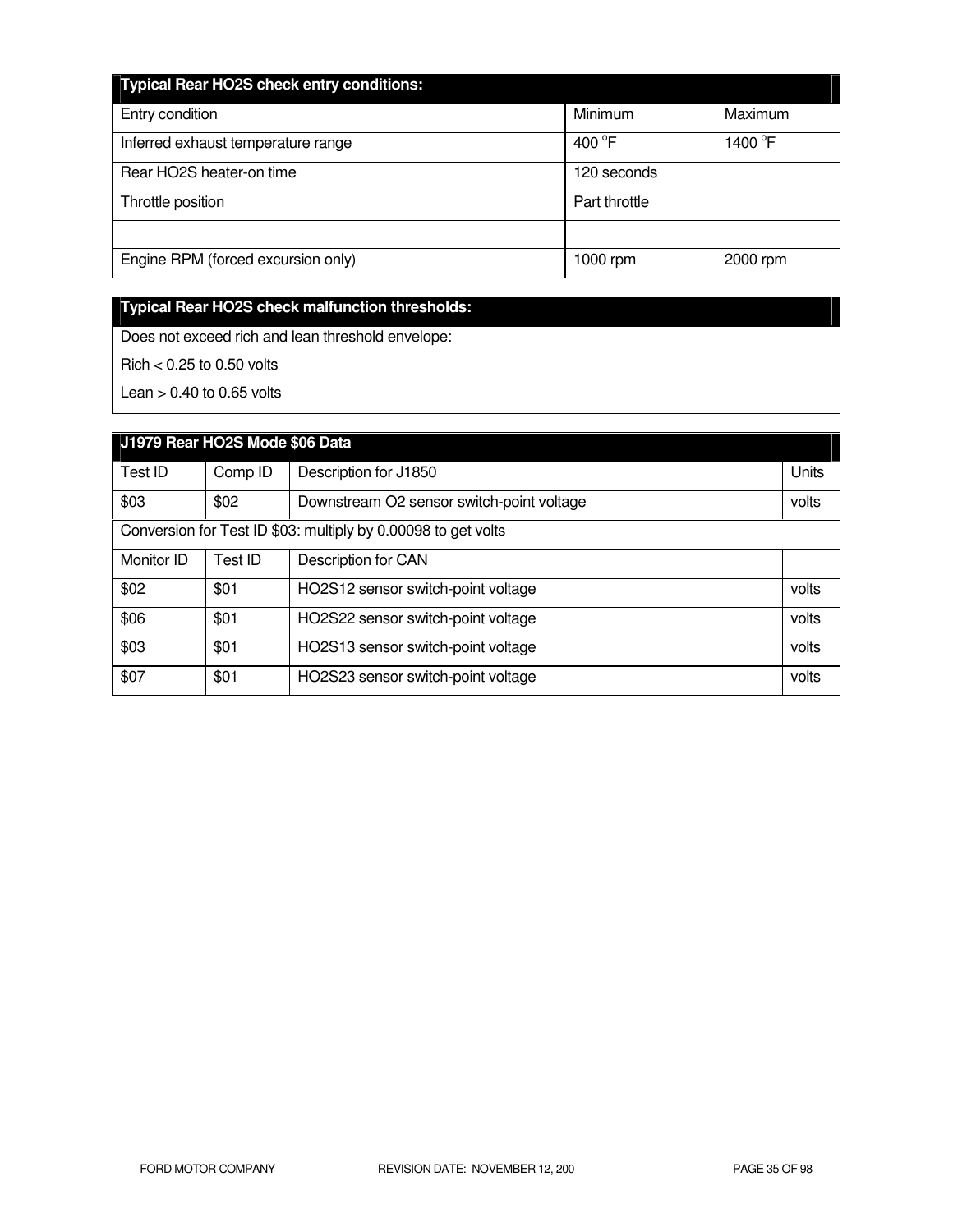# HO2S Heaters, front and rear

The HO2S heaters are monitored for proper voltage and current. A HO2S heater voltage fault is determined by turning the heater on and off and looking for corresponding voltage change in the heater output driver circuit in the PCM.

A separate current-monitoring circuit monitors heater current once per driving cycle. The heater current is actually sampled three times. If the current value for two of the three samples falls below a calibratable threshold, the heater is assumed to be degraded or malfunctioning. (Multiple samples are taken for protection against noise on the heater current circuit.)

| <b>HO2S Heater Monitor Operation:</b>                |                                                                              |  |
|------------------------------------------------------|------------------------------------------------------------------------------|--|
| <b>DTCs</b><br>Sensor 1 - P0135 Bank 1, P0155 Bank 2 |                                                                              |  |
|                                                      | Sensor 2 - P0141 Bank 1, P0161 Bank2                                         |  |
|                                                      | Sensor 3 - P0055 Bank 1, P0061 Bank 2                                        |  |
| Monitor execution                                    | once per driving cycle for heater current, continuous for voltage monitoring |  |
| <b>Monitor Sequence</b>                              | heater voltage check is done prior to heater current check                   |  |
| Sensors OK                                           |                                                                              |  |
| <b>Monitoring Duration</b>                           | $<$ 5 seconds                                                                |  |

| Typical HO2S heater monitor entry conditions: |                 |                  |
|-----------------------------------------------|-----------------|------------------|
| Entry condition                               | Minimum         | Maximum          |
| Inferred exhaust temperature range            | 250 $\degree$ F | 1400 $\degree$ F |
| HO2S heater-on time                           | 120 seconds     |                  |

| Typical HO2S heater check malfunction thresholds: |                                                      |  |
|---------------------------------------------------|------------------------------------------------------|--|
| Smart driver status indicated malfunction         |                                                      |  |
| Heater current outside limits:                    | $<$ 0.220 amps or $>$ 3 amps, (NTK)                  |  |
|                                                   | $< 0.400$ amps or $> 3$ amps, (Bosch)                |  |
|                                                   | $< 0.465$ amps or $> 3$ amps, (NTK Fast Light Off)   |  |
|                                                   | $<$ 0.230 amps or $>$ 3 amps, (Bosch Fast Light Off) |  |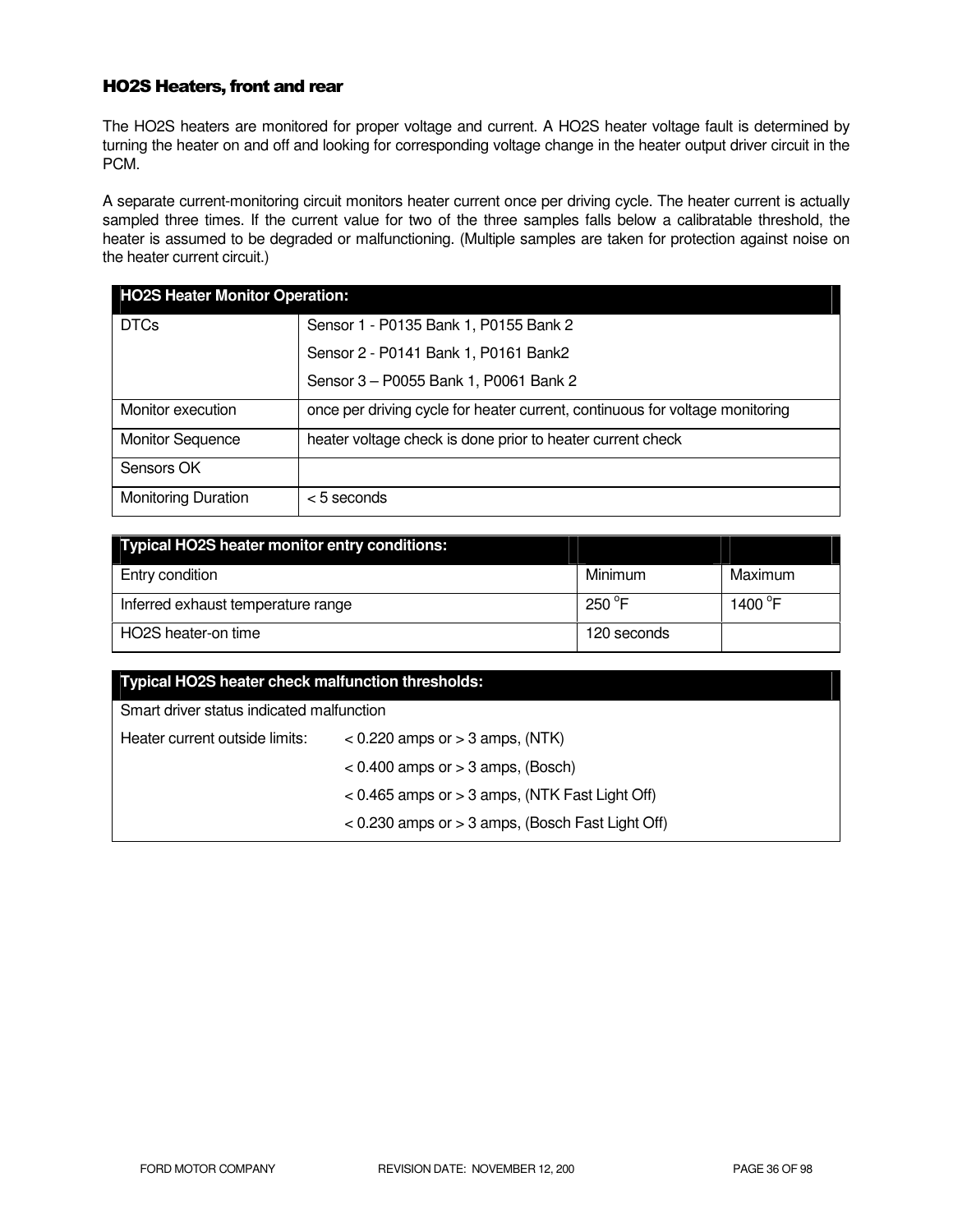| J1979 HO2S Heater Mode \$06 Data |                                                                |                               |       |  |
|----------------------------------|----------------------------------------------------------------|-------------------------------|-------|--|
| Test ID                          | Comp ID                                                        | Description for J1850         | Units |  |
| \$04                             | \$11                                                           | Maximum HO2S11 Heater Current | Amps  |  |
| \$04                             | \$11                                                           | Minimum HO2S11 Heater Current | Amps  |  |
| \$04                             | \$21                                                           | Maximum HO2S21 Heater Current | Amps  |  |
| \$04                             | \$21                                                           | Minimum HO2S21 Heater Current | Amps  |  |
| \$04                             | \$12                                                           | Maximum HO2S12 Heater Current | Amps  |  |
| \$04                             | \$12                                                           | Minimum HO2S12 Heater Current | Amps  |  |
| \$04                             | \$22                                                           | Maximum HO2S22 Heater Current | Amps  |  |
| \$04                             | \$22                                                           | Minimum HO2S22 Heater Current | Amps  |  |
|                                  | Conversion for Test IDs \$04: multiply by 0.003906 to get amps |                               |       |  |
| Monitor ID                       | Test ID                                                        | Description for CAN           | Units |  |
| \$01                             | \$81                                                           | <b>HO2S11 Heater Current</b>  | Amps  |  |
| \$05                             | \$81                                                           | HO2S21 Heater Current         | Amps  |  |
| \$02                             | \$81                                                           | <b>HO2S12 Heater Current</b>  | Amps  |  |
| \$06                             | \$81                                                           | <b>HO2S22 Heater Current</b>  | Amps  |  |
| \$03                             | \$81                                                           | <b>HO2S13 Heater Current</b>  | Amps  |  |
| \$07                             | \$81                                                           | <b>HO2S23 Heater Current</b>  | Amps  |  |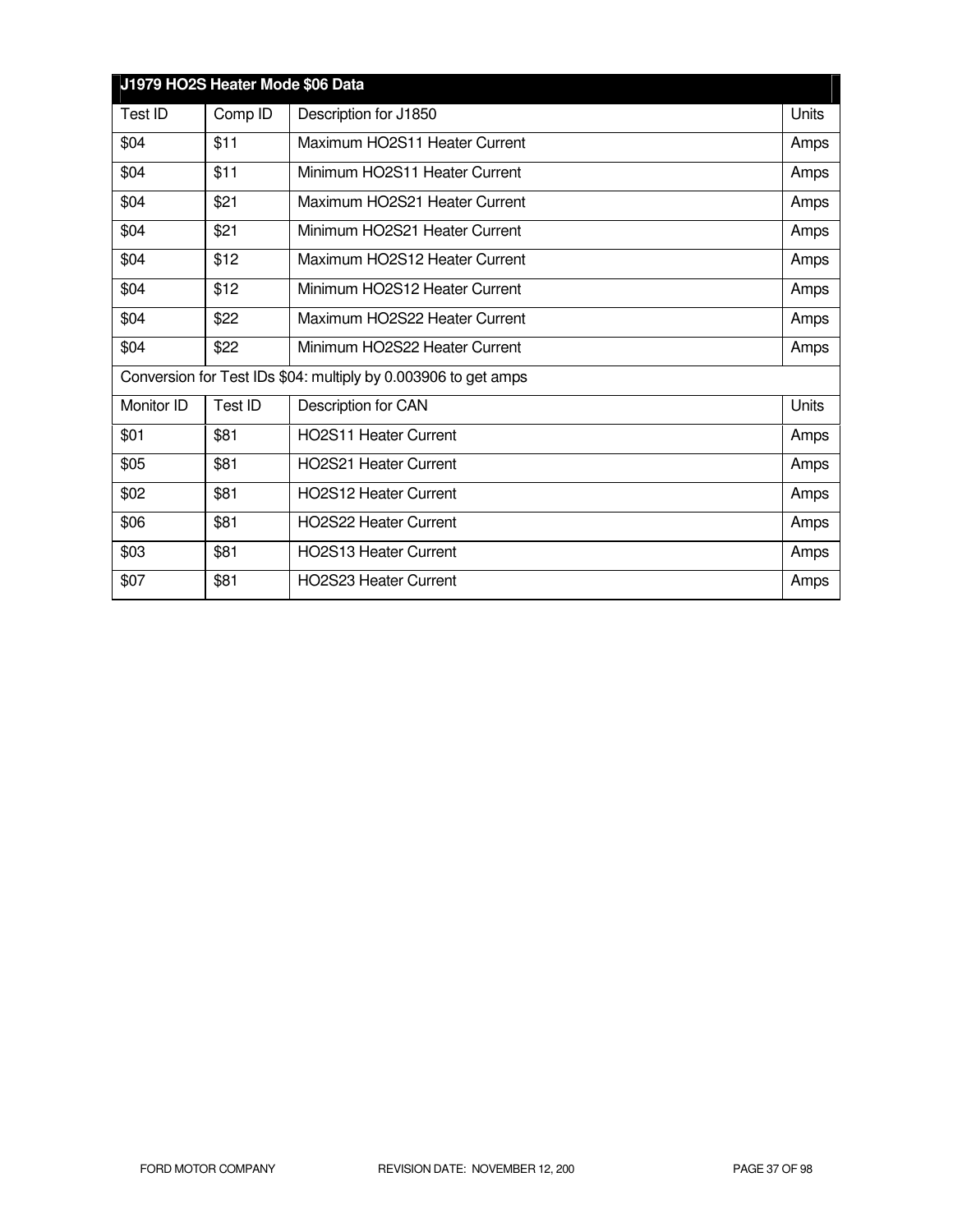# DPFE EGR System Monitor

The Delta Pressure Feedback EGR system is a closed loop EGR control system that uses Delta Pressure Feedback EGR sensor (DPFE) to measure EGR flow across an orifice in the EGR tube. When the EGR valve is open, a pressure differential is created across the orifice and measured by the DPFE sensor. This DPFE measurement is used to control the EGR vacuum regulator (EVR), which provides vacuum to open and modulate the EGR valve itself.

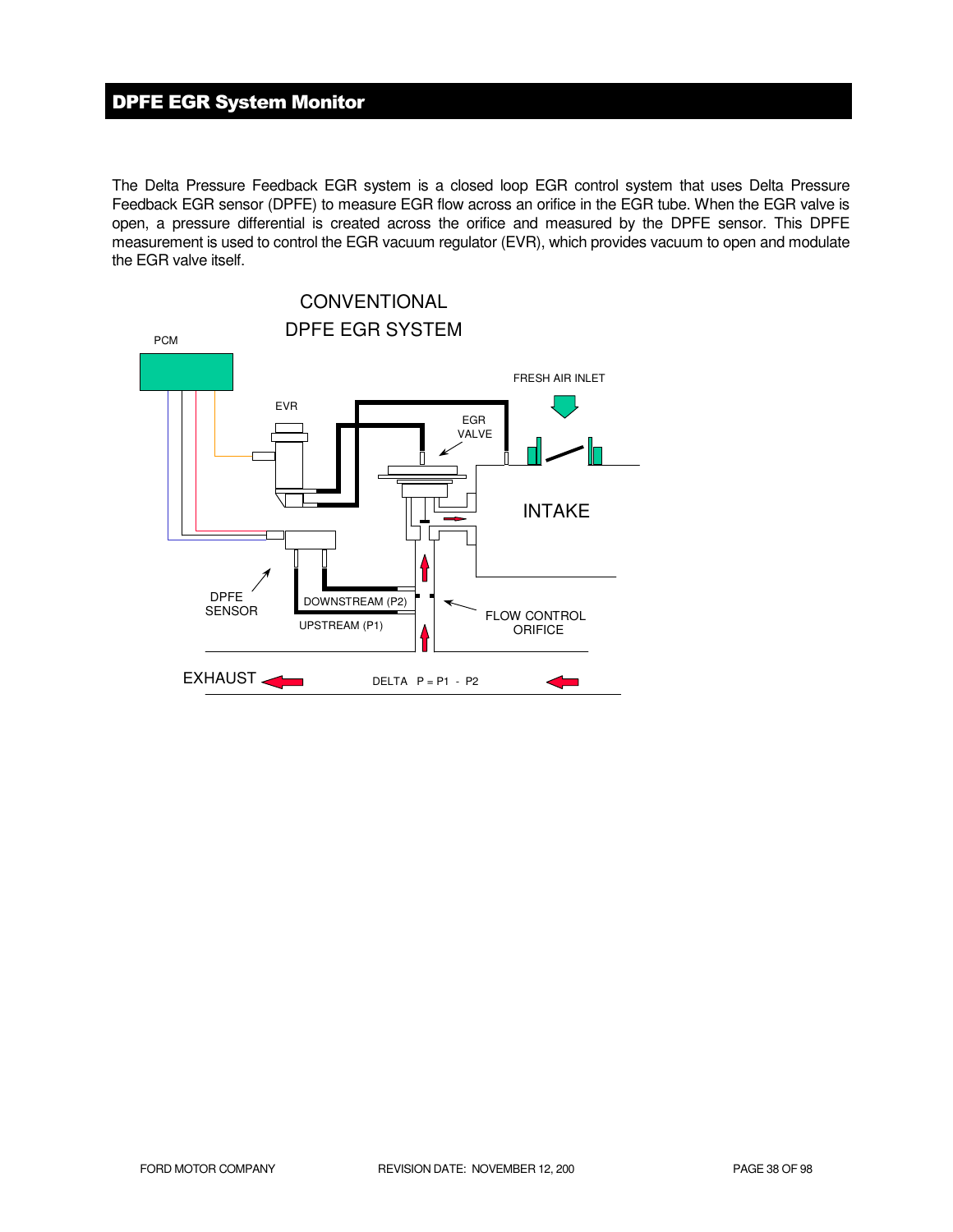The Delta Pressure Feedback EGR Monitor is a series of electrical tests and functional tests that monitor various aspects of EGR system operation.

First, the Delta Pressure Feedback EGR (DPFE) sensor input circuit is checked for out of range values (P1400 or P0405, P1401 or P0406). The Electronic Vacuum Regulator (EVR) output circuit is checked for opens and shorts (P1409 or P0403).

| <b>DPFE EGR Electrical Check Operation:</b> |                                              |  |  |
|---------------------------------------------|----------------------------------------------|--|--|
| <b>DTCs</b>                                 | P1400 or P0405 - DPFE Circuit Low            |  |  |
|                                             | P1401 or P0406 - DPFE Circuit High           |  |  |
|                                             | P1409 or P0403 - EVR circuit open or shorted |  |  |
| Monitor execution                           | Continuous, during EGR monitor               |  |  |
| <b>Monitor Sequence</b>                     | None                                         |  |  |
| Sensors OK                                  |                                              |  |  |
| <b>Monitoring Duration</b>                  | 4 seconds to register a malfunction          |  |  |

### **Typical DPFE EGR electrical check entry conditions:**

EGR system enabled

### **Typical DPFE EGR electrical check malfunction thresholds:**

DPFE sensor outside voltage: > 4.96 volts, < 0.0489 volts

EVR solenoid smart driver status indicates open/short

The DPFE sensor is a ceramic, capacitive-type pressure transducer that monitors the differential pressure across a metering orifice located in the orifice tube assembly. The differential pressure feedback sensor receives this signal through two hoses referred to as the downstream pressure hose (REF SIGNAL) and upstream pressure hose (HI SIGNAL). The HI and REF hose connections are marked on the aluminum DPFE sensor housing for identification (note that the HI signal uses a larger diameter hose). There are two styles of DPFE sensors. The newer, plastic housing utilizes a 1.0-volt offset (zero reading) whereas the older, aluminum housing utilizes either a 0.5-volt or 1.0-volt offset. See the ESM EGR section for the 0.5-volt offset transfer function. The slopes for either offset are identical.

| <b>DPFE Sensor Transfer Function</b>                    |                   |                                         |  |  |
|---------------------------------------------------------|-------------------|-----------------------------------------|--|--|
| DPFE volts = Vref $[(0.683 * Delta Pressure) + 20]/100$ |                   |                                         |  |  |
| Volts                                                   | A/D Counts in PCM | Delta Pressure, Inches H <sub>2</sub> O |  |  |
| 0.0489                                                  | 10                | $-27.9$                                 |  |  |
| 0.76                                                    | 156               | $-7.0$                                  |  |  |
| 1.0                                                     | 204               | 0                                       |  |  |
| 1.24                                                    | 254               | 7.0                                     |  |  |
| 2.02                                                    | 415               | 30                                      |  |  |
| 3.05                                                    | 624               | 60                                      |  |  |
| 4.07                                                    | 834               | 90                                      |  |  |
| 4.96                                                    | 1015              | 116                                     |  |  |

Note: EGR normally has large amounts of water vapor that are the result of the engine combustion process. During cold ambient temperatures, under some circumstances, water vapor can freeze in the DPFE sensor, hoses, as well as other components in the EGR system. In order to prevent MIL illumination for temporary freezing, the following logic is used: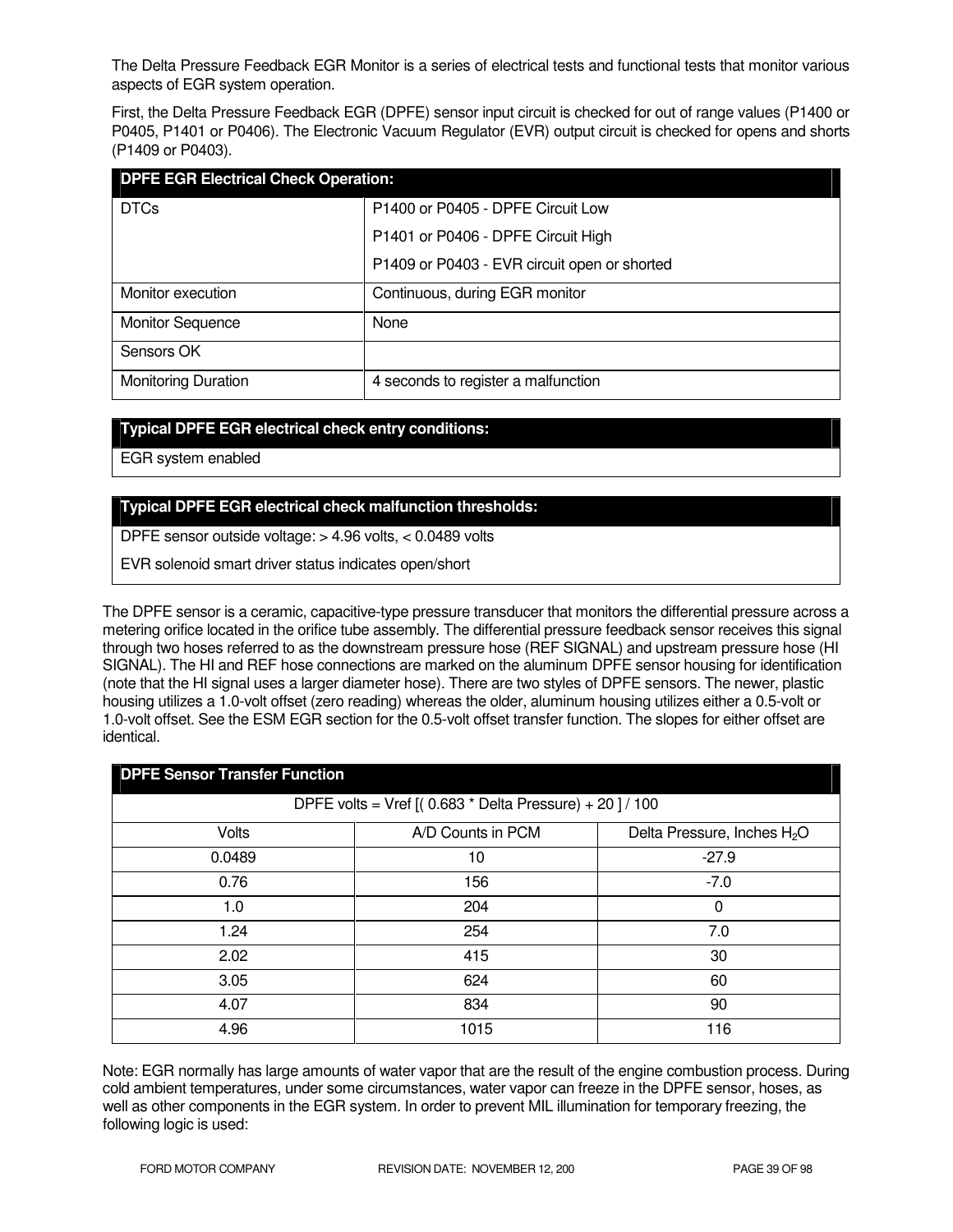If an EGR system malfunction is detected above 32  $\degree$ F, the EGR system and the EGR monitor is disabled for the current driving cycle. A DTC is stored and the MIL is illuminated if the malfunction has been detected on two consecutive driving cycles.

If an EGR system malfunction is detected below 32  $\degree$ F, only the EGR system is disabled for the current driving cycle. A DTC is not stored and the I/M readiness status for the EGR monitor will not change. The EGR monitor, however, will continue to operate. If the EGR monitor determined that the malfunction is no longer present (i.e., the ice melts), the EGR system will be enabled and normal system operation will be restored.

The differential pressure indicated by the DPFE sensor is also checked at idle with zero requested EGR flow to perform the high flow check. If the differential pressure exceeds a calibratable limit, it indicates a stuck open EGR valve or debris temporarily lodged under the EGR valve seat (P0402).

| <b>DPFE EGR Stuck open Check Operation:</b> |                                      |  |  |
|---------------------------------------------|--------------------------------------|--|--|
| <b>DTCs</b>                                 | P0402                                |  |  |
| Monitor execution                           | once per driving cycle               |  |  |
| <b>Monitor Sequence</b>                     | Done after electrical tests          |  |  |
| Sensors OK                                  | CPS, ECT, IAT, MAF, TP               |  |  |
| <b>Monitoring Duration</b>                  | 10 seconds to register a malfunction |  |  |

| Typical DPFE EGR stuck open check entry conditions: |         |         |
|-----------------------------------------------------|---------|---------|
| <b>Entry Condition</b>                              | Minimum | Maximum |
| EVR dutycycle (EGR commanded off)                   | 0%      | $0\%$   |
| Engine RPM (after EGR enabled)                      | at idle | Idle    |

### **Typical DPFE EGR stuck open check malfunction thresholds:**

DPFE sensor voltage at idle versus engine-off signal: > 0.6 volts

| J1979 DPFE EGR Stuck Open Mode \$06 Data                                                               |         |                                                  |       |
|--------------------------------------------------------------------------------------------------------|---------|--------------------------------------------------|-------|
| Test ID                                                                                                | Comp ID | Description for J1850                            | Units |
| \$45                                                                                                   | \$20    | Delta pressure for stuck open test and threshold | volts |
| Conversion for Test ID \$45: Multiply by 0.0156 to get A/D counts (0-1024) or 0.0000763 to get voltage |         |                                                  |       |
| Monitor ID                                                                                             | Test ID | Description for CAN Conventional DPFE            | Units |
| \$31                                                                                                   | \$84    | Delta pressure for stuck open test and threshold | kPa   |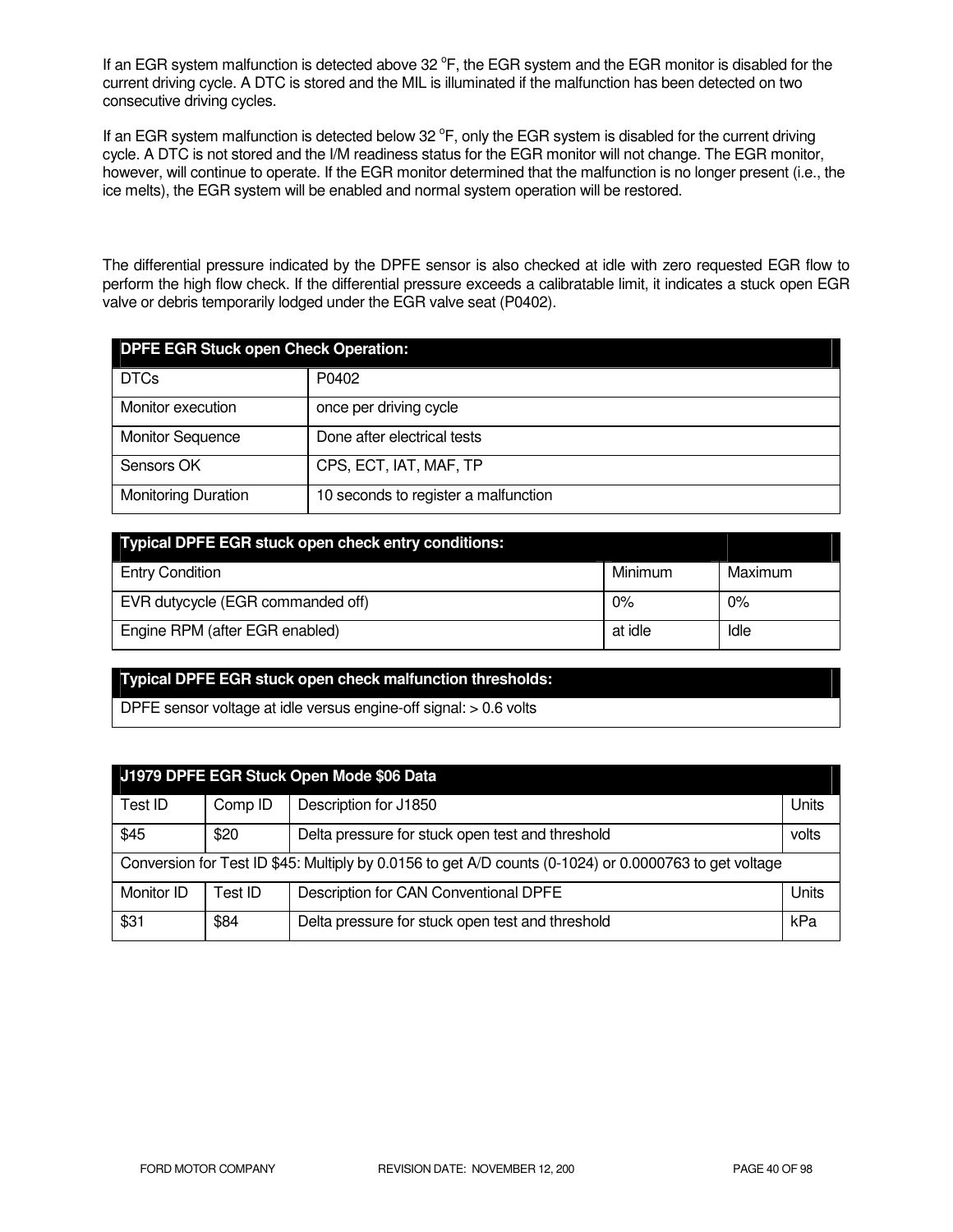On conventional Delta PFE systems, after the vehicle is started, during vehicle acceleration, the differential pressure indicated by the DPFE sensor at zero EGR flow is checked to ensure that both hoses to the DPFE sensor are connected. Under this condition, the differential pressure should be zero. If the differential pressure indicated by the DPFE sensor exceeds a maximum positive threshold, a downstream DPFE hose malfunction is indicated (P1406). If the differential pressure falls below a minimum negative threshold, an upstream DPFE hose malfunction is indicated (P1405).

| <b>DPFE EGR Hose Check Operation:</b> |                                        |
|---------------------------------------|----------------------------------------|
| <b>DTCs</b>                           | P1405 - Upstream Hose Off or Plugged   |
|                                       | P1406 - Downstream Hose Off or Plugged |
| Monitor execution                     | once per driving cycle                 |
| <b>Monitor Sequence</b>               | After P0402 test completed             |
| Sensors OK                            | MAF                                    |
| <b>Monitoring Duration</b>            | 4 seconds to register a malfunction    |

| <b>Typical DPFE EGR hose check entry conditions:</b> |             |          |
|------------------------------------------------------|-------------|----------|
| <b>Entry Condition</b>                               | Minimum     | Maximum  |
| EVR dutycycle (EGR commanded off)                    | $0\%$       | $0\%$    |
| Mass Air Flow                                        |             | 8 lb/min |
| Inferred exhaust backpressure                        | 13 in $H2O$ |          |

# **Typical DPFE EGR hose check malfunction thresholds:**

DPFE sensor voltage:  $<$  7 in H<sub>2</sub>O,  $>$  7 in H<sub>2</sub>O

| J1979 DPFE EGR Hose Check Mode \$06 Data                                                                                                                         |         |                                                       |           |
|------------------------------------------------------------------------------------------------------------------------------------------------------------------|---------|-------------------------------------------------------|-----------|
| Test ID                                                                                                                                                          | Comp ID | Description for J1850                                 | Units     |
| \$42                                                                                                                                                             | \$11    | Delta pressure for upstream hose test and threshold   | in. $H20$ |
| \$42                                                                                                                                                             | \$12    | Delta pressure for downstream hose test and threshold | in. $H20$ |
| Conversion for Test ID \$42: Take value, subtract 32,768, and then multiply result by 0.0078 to get inches of<br>$H20$ . The result can be positive or negative. |         |                                                       |           |
| Monitor ID                                                                                                                                                       | Test ID | Description for CAN Conventional DPFE                 |           |
| \$31                                                                                                                                                             | \$80    | Delta pressure for upstream hose test and threshold   | kPa       |
| \$31                                                                                                                                                             | \$81    | Delta pressure for downstream hose test and threshold | kPa       |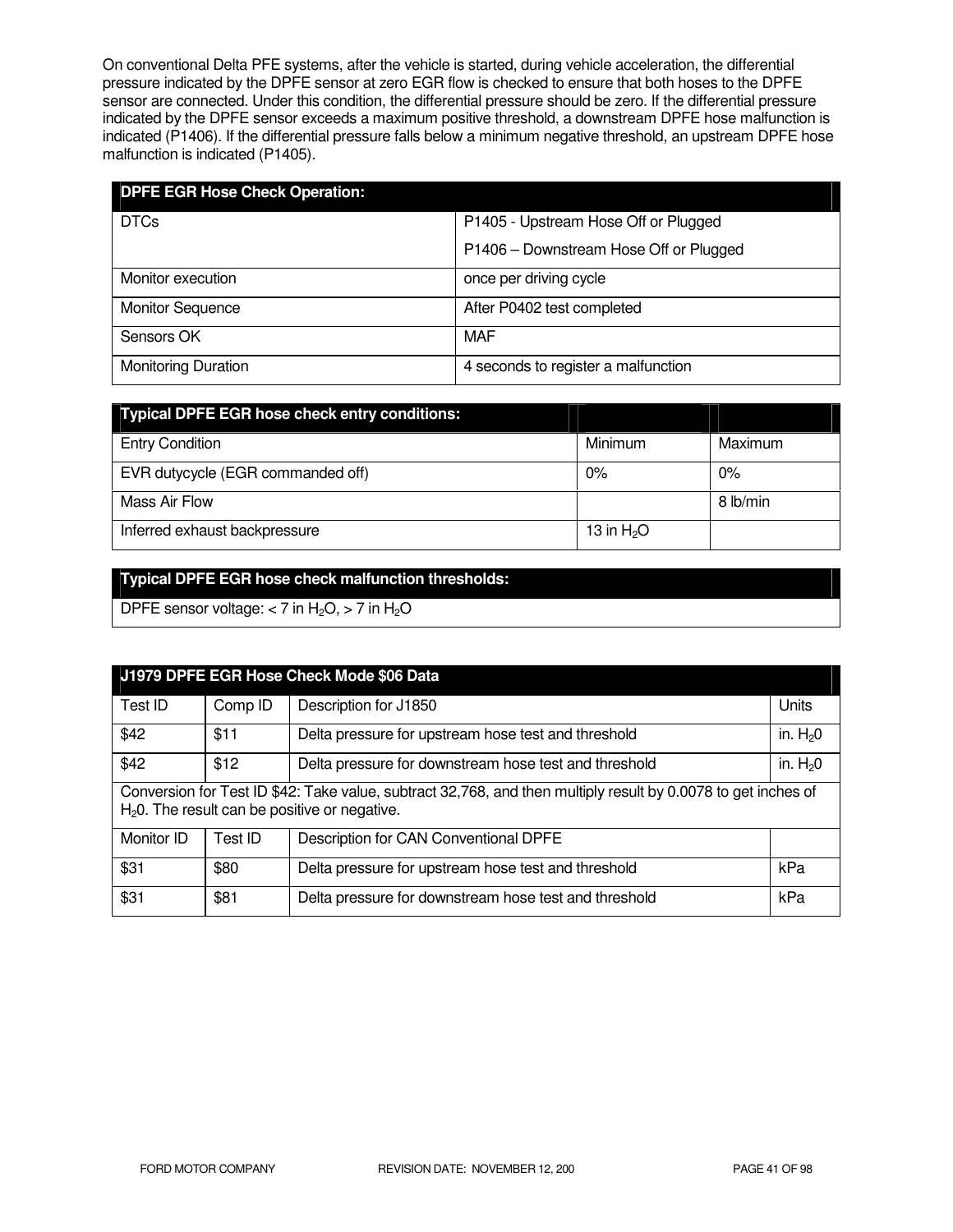After the vehicle has warmed up and normal EGR rates are being commanded by the PCM, the low flow check is performed. Since the EGR system is a closed loop system, the EGR system will deliver the requested EGR flow as long as it has the capacity to do so. If the EVR duty cycle is very high (greater than 80% duty cycle), the differential pressure indicated by the DPFE sensor is evaluated to determine the amount of EGR system restriction. If the differential pressure is below a calibratable threshold, a low flow malfunction in indicated (P0401).

| <b>EGR Flow Check Operation:</b> |                                                                  |
|----------------------------------|------------------------------------------------------------------|
| <b>DTCs</b>                      | P0401 - Insufficient Flow                                        |
| Monitor execution                | once per driving cycle                                           |
| <b>Monitor Sequence</b>          | Done after hose tests for conventional DPFE, after P0402 for ESM |
| Sensors OK                       | CPS, ECT, IAT, MAF, TP                                           |
| <b>Monitoring Duration</b>       | 70 seconds to register a malfunction                             |

| <b>Typical EGR flow check entry conditions:</b> |         |                 |
|-------------------------------------------------|---------|-----------------|
| <b>Entry Condition</b>                          | Minimum | Maximum         |
| <b>EVR Dutycycle</b>                            | 80%     | 100%            |
| Engine RPM                                      |         | 2500 rpm        |
| Mass Air Flow Rate of Change                    |         | 6% program loop |
| Inferred manifold vacuum                        | 6 in Hg | 10 in $Hg$      |

# **Typical EGR flow check malfunction thresholds:**

DPFE sensor voltage:  $<$  6 in H<sub>2</sub>O

| J1979 EGR Flow Check Mode \$06 Data                                                                                                                           |         |                                            |           |  |
|---------------------------------------------------------------------------------------------------------------------------------------------------------------|---------|--------------------------------------------|-----------|--|
| Test ID                                                                                                                                                       | Comp ID | Description for J1850                      | Units     |  |
| \$49                                                                                                                                                          | \$30    | Delta pressure for flow test and threshold | in. $H20$ |  |
| \$4B                                                                                                                                                          | \$30    | EVR dutycycle for flow test and threshold  | percent   |  |
| Conversion for Test ID \$4B: multiply by 0.0000305 to get percent dutycycle.                                                                                  |         |                                            |           |  |
| Conversion for Test ID \$49: Take value, subtract 32,768, then multiply result by 0.0078 to get inches of $H_2O$ .<br>The result can be positive or negative. |         |                                            |           |  |
| Monitor ID                                                                                                                                                    | Test ID | Description for CAN Conventional DPFE      | Units     |  |
| \$31                                                                                                                                                          | \$85    | Delta pressure for flow test and threshold | kPa       |  |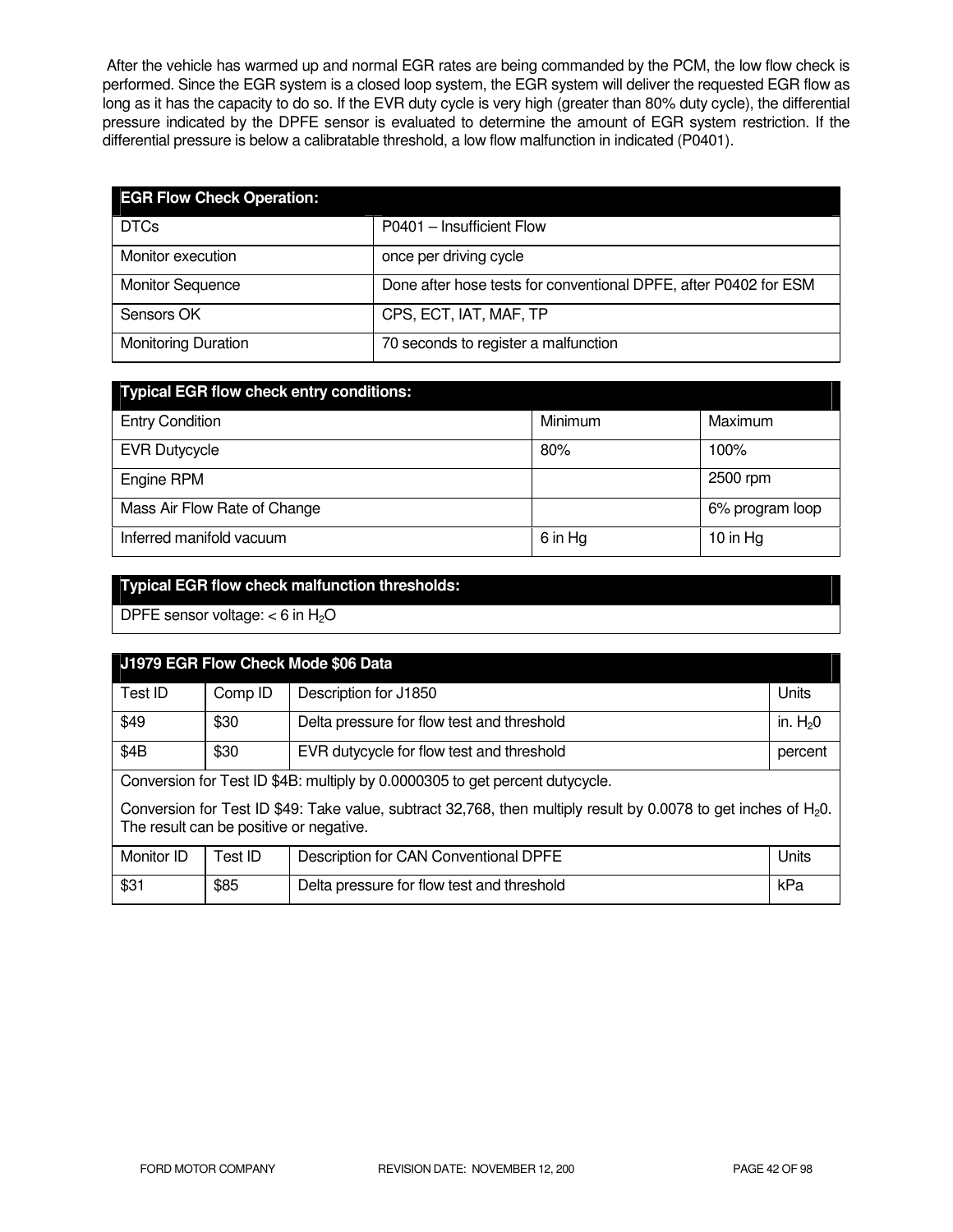# **I/M Readiness Indication**

If the inferred ambient temperature is less than 32  $^{\circ}$ F, or greater than 140  $^{\circ}$ F, or the altitude is greater than 8,000 feet (BARO < 22.5 "Hg), the EGR monitor cannot be run reliably. In these conditions, a timer starts to accumulate the time in these conditions. If the vehicle leaves these extreme conditions, the timer starts decrementing, and, if conditions permit, will attempt to complete the EGR flow monitor. If the timer reaches 500 seconds, the EGR monitor is disabled for the remainder of the current driving cycle and the EGR Monitor I/M Readiness bit will be set to a "ready" condition after one such driving cycle. Starting in the 2002 MY, vehicles will require two such driving cycles for the EGR Monitor I/M Readiness bit to be set to a "ready" condition.

Note: A few 2001 and 2002 MY vehicles do have the above-described bypass logic. If an EGR malfunction is detected below 32 °F, and the EGR system/monitor has been disabled, the EGR Monitor I/M Readiness bit will retain its current status (possibly "not ready" if DTCs had been recently erased).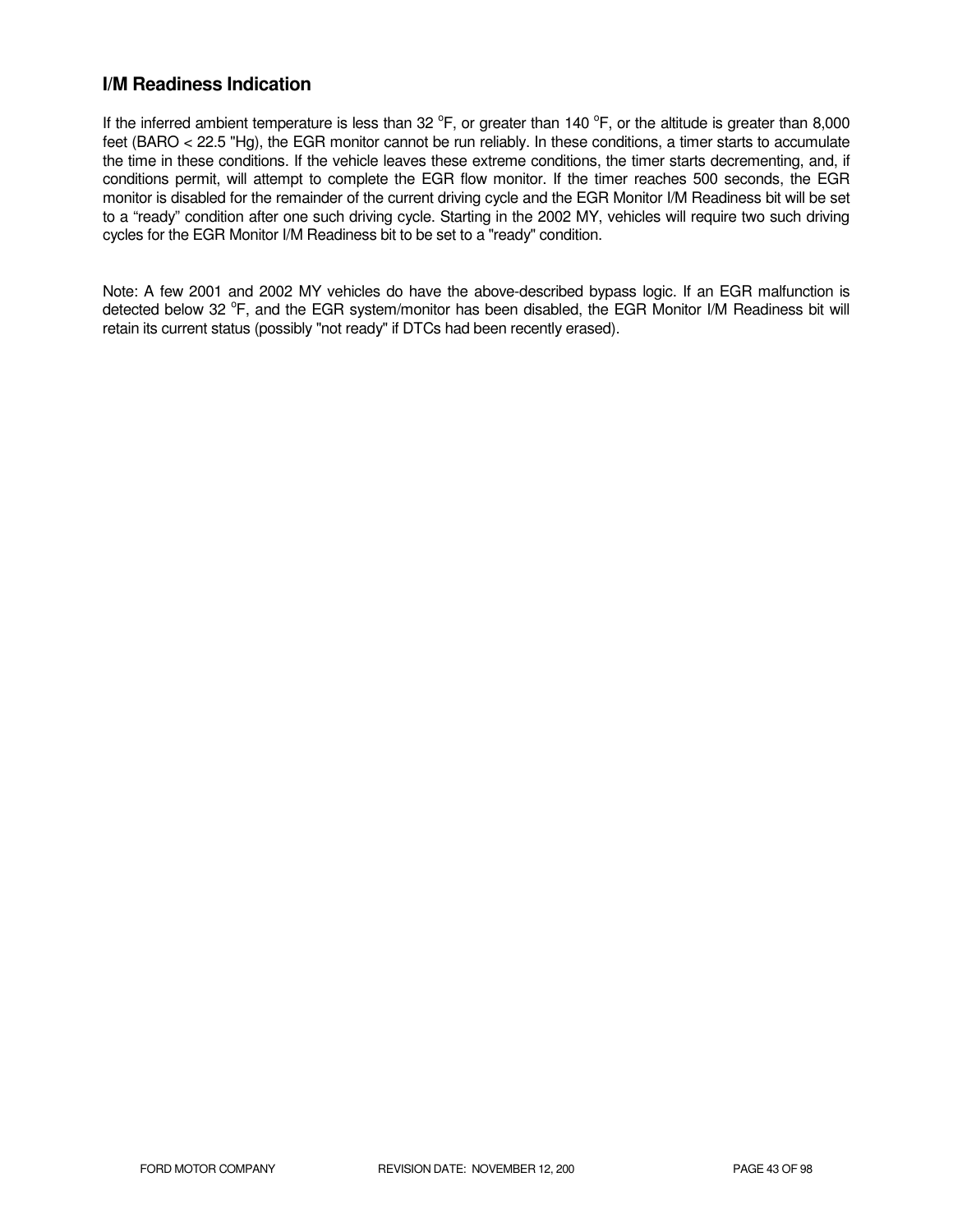# ESM DPFE EGR System Monitor

In the 2002.5 MY, Ford will introduce a revised DPFE system. It functions in the same manner as the conventional DPFE system, however, the various system components have been combined into a single component called the EGR System Module (ESM). This arrangement increases system reliability while reducing cost. By relocating the EGR orifice from the exhaust to the intake, the downstream pressure signal measures Manifold Absolute Pressure (MAP). The ESM will provide the PCM with a differential DPFE signal, identical to the conventional DPFE system. The DPFE signal is obtained by electrically subtracting the MAP and P1 presure signals and providing this signal to the DPFE input on the PCM. 2003 MY and later implementations of the ESM system will add a separate input to the PCM for the MAP sensor signal.

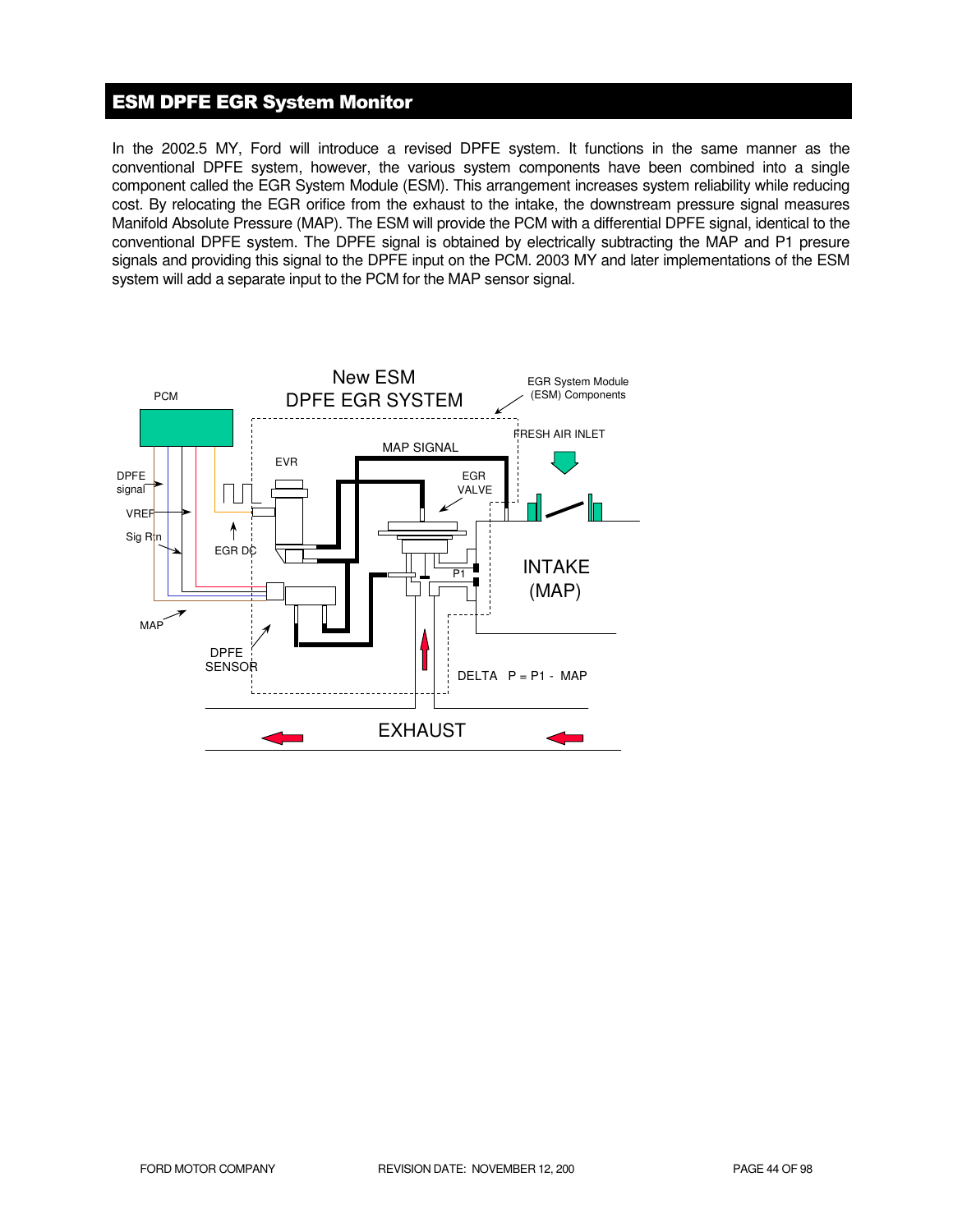The ESM Delta Pressure Feedback EGR Monitor is a series of electrical tests and functional tests that monitor various aspects of EGR system operation.

First, the Delta Pressure Feedback EGR (DPFE) sensor input circuit is checked for out of range values (P1400 or P0405, P1401 or P0406). The Electronic Vacuum Regulator (EVR) output circuit is checked for opens and shorts (P1409 or P0403).

| <b>EGR Electrical Check Operation:</b> |                                              |
|----------------------------------------|----------------------------------------------|
| <b>DTCs</b>                            | P1400 or P0405 - DPFE Circuit Low            |
|                                        | P1401 or P0406 - DPFE Circuit High           |
|                                        | P1409 or P0403 - EVR circuit open or shorted |
| Monitor execution                      | Continuous, during EGR monitor               |
| <b>Monitor Sequence</b>                | None                                         |
| Sensors OK                             |                                              |
| <b>Monitoring Duration</b>             | 4 seconds to register a malfunction          |

#### **Typical EGR electrical check entry conditions:**

EGR system enabled

### **Typical EGR electrical check malfunction thresholds:**

DPFE sensor outside voltage: > 4.96 volts, < 0.0489 volts

EVR solenoid smart driver status indicates open/short

| <b>DPFE Sensor Transfer Function</b>                        |                   |                                         |  |  |
|-------------------------------------------------------------|-------------------|-----------------------------------------|--|--|
| ESM DPFE volts = Vref $[(0.683 * Delta Pressure) + 10]/100$ |                   |                                         |  |  |
| Volts                                                       | A/D Counts in PCM | Delta Pressure, Inches H <sub>2</sub> O |  |  |
| 0.0489                                                      | 10                | $-13.2$                                 |  |  |
| 0.26                                                        | 53                | $-7.0$                                  |  |  |
| 0.5                                                         | 102               | 0                                       |  |  |
| 0.74                                                        | 151               | 7.0                                     |  |  |
| 1.52                                                        | 310               | 30                                      |  |  |
| 2.55                                                        | 521               | 60                                      |  |  |
| 3.57                                                        | 730               | 90                                      |  |  |
| 4.96                                                        | 1015              | 130.7                                   |  |  |

Note: EGR normally has large amounts of water vapor that are the result of the engine combustion process. During cold ambient temperatures, under some circumstances, water vapor can freeze in the DPFE sensor, hoses, as well as other components in the EGR system. In order to prevent MIL illumination for temporary freezing, the following logic is used:

If an EGR system malfunction is detected above 32  $\degree$ F, the EGR system and the EGR monitor is disabled for the current driving cycle. A DTC is stored and the MIL is illuminated if the malfunction has been detected on two consecutive driving cycles.

If an EGR system malfunction is detected below 32  $\degree$ F, only the EGR system is disabled for the current driving cycle. A DTC is not stored and the I/M readiness status for the EGR monitor will not change. The EGR monitor, however, will continue to operate. If the EGR monitor determined that the malfunction is no longer present (i.e., the ice melts), the EGR system will be enabled and normal system operation will be restored.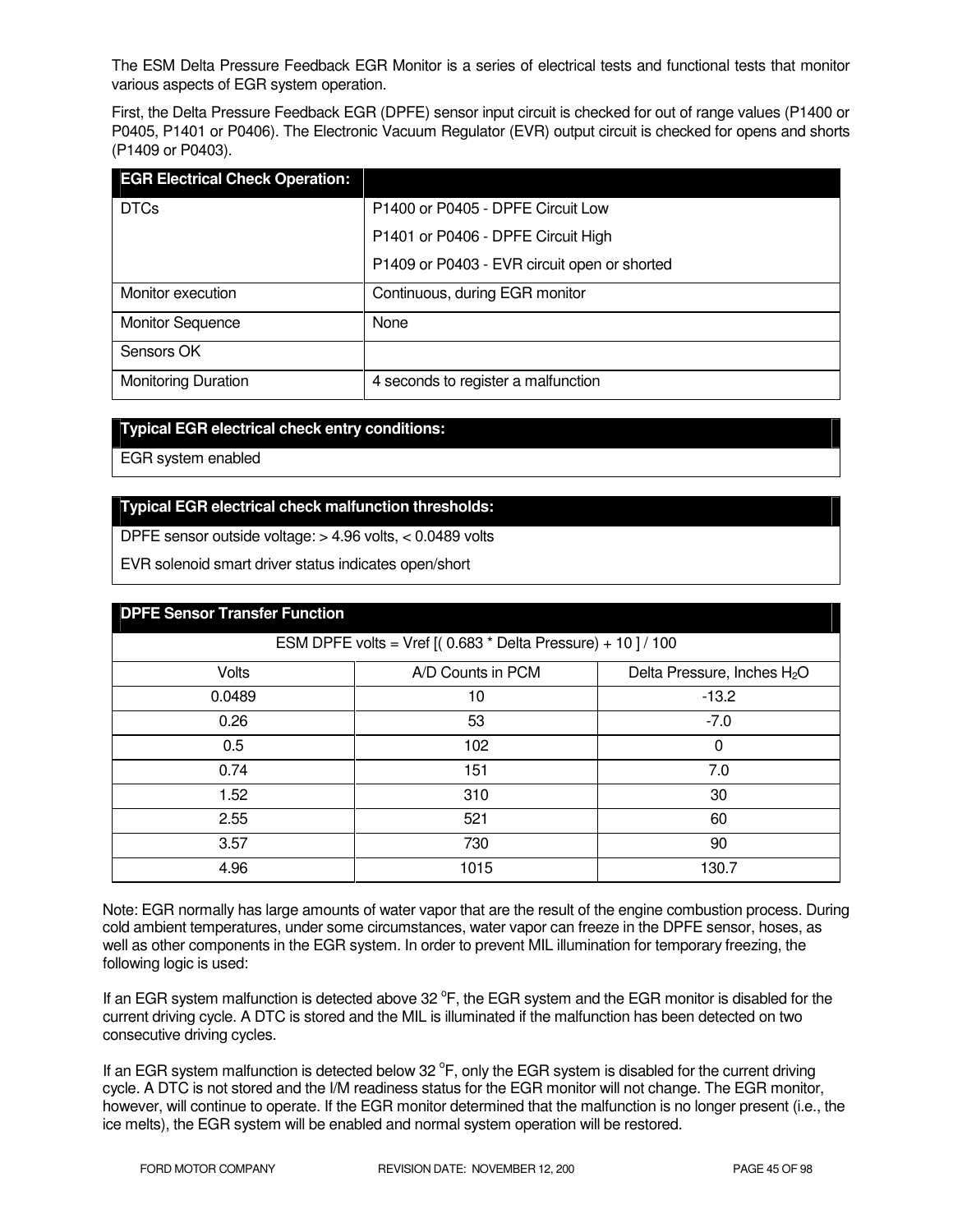The ESM may provide the PCM with a separate, analog Manifold Absolute Pressure Sensor (MAP) signal. For the 2004 MY, the MAP signal has limited use within the PCM. It may be used to read BARO (key on, updated at high load conditions while driving) or to modify requested EGR rates. Note that if the MAP pressure-sensing element fails in the ESM fails, the DPFE signal is also affected. Therefore, this MAP test is only checking the circuit from the MAP sensing element to the PCM.

The MAP sensor is checked for opens, shorts, or out-of-range values by monitoring the analog-to-digital (A/D) input voltage.

| <b>MAP Sensor Check Operation</b> |                                           |  |
|-----------------------------------|-------------------------------------------|--|
| <b>DTCs</b>                       | P0107 (low voltage), P0108 (high voltage) |  |
| Monitor execution                 | continuous                                |  |
| <b>Monitor Sequence</b>           | None                                      |  |
| Sensors OK                        | not applicable                            |  |
| <b>Monitoring Duration</b>        | 5 seconds to register a malfunction       |  |

### **MAP electrical check entry conditions:**

Battery voltage > 11.0 volts

#### **Typical MAP sensor check malfunction thresholds:**

Voltage < 0.024 volts or voltage > 4.96 volts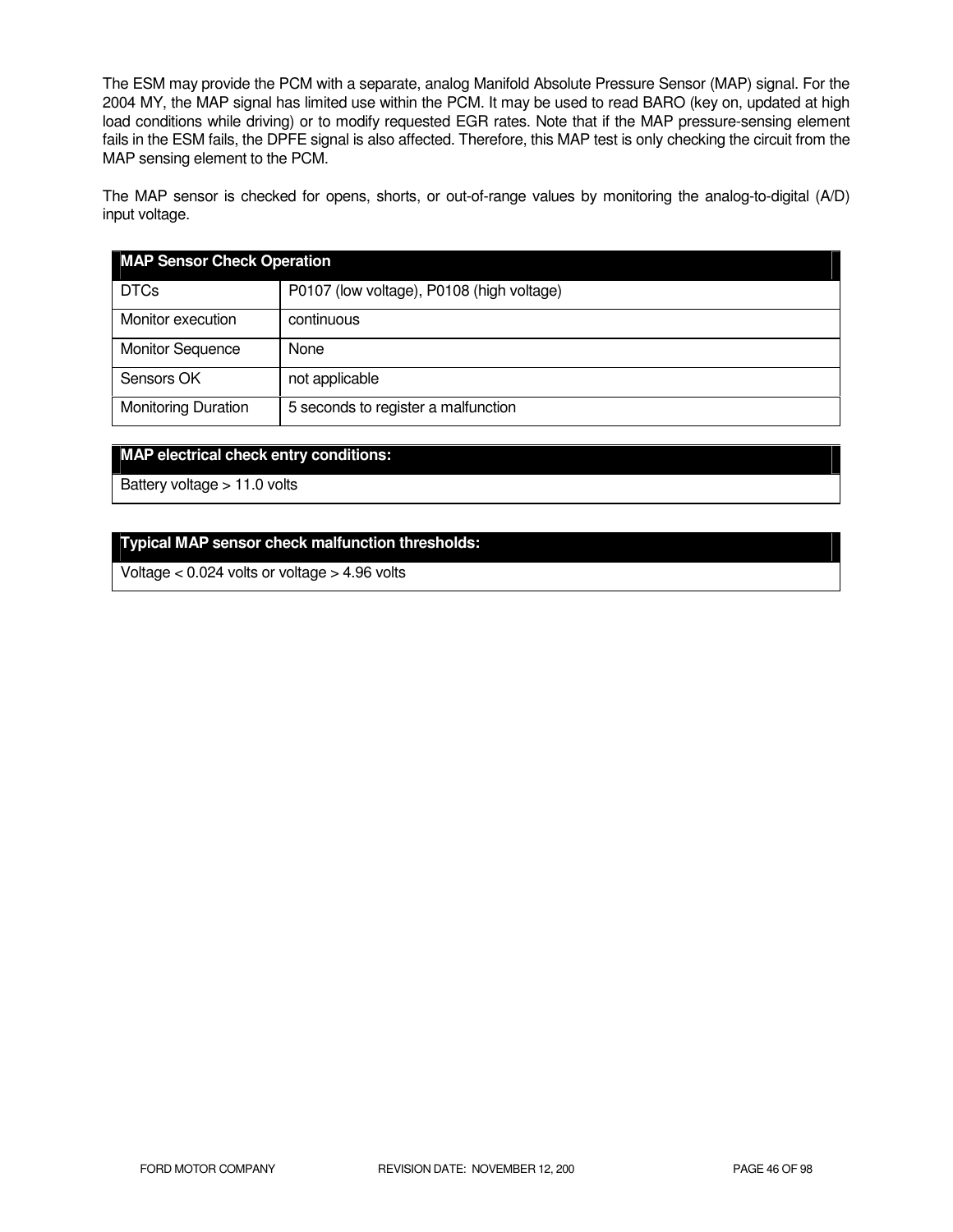On ESM DPFE systems, after the vehicle is started, the differential pressure indicated by the ESM DPFE sensor at idle, at zero EGR flow is checked to ensure that both hoses to the ESM DPFE sensor are connected. At idle, the differential pressure should be zero (both hoses see intake manifold pressure). If the differential pressure indicated by the ESM DPFE sensor exceeds a maximum threshold or falls below a minimum threshold, an upstream or downstream hose malfunction is indicated (P1405, P1406).

| <b>ESM DPFE EGR Hose Check Operation:</b> |                                        |
|-------------------------------------------|----------------------------------------|
| <b>DTCs</b>                               | P1405 - Upstream Hose Off or Plugged   |
|                                           | P1406 - Downstream Hose Off or Plugged |
| Monitor execution                         | once per driving cycle                 |
| <b>Monitor Sequence</b>                   | after electrical checks completed      |
| Sensors OK                                | <b>MAF</b>                             |
| <b>Monitoring Duration</b>                | 10 seconds to register a malfunction   |

| Typical ESM DPFE EGR hose check entry conditions: |                 |                 |
|---------------------------------------------------|-----------------|-----------------|
| <b>Entry Conditions</b>                           | Minimum         | Maximum         |
| EVR dutycycle (EGR commanded off)                 | $0\%$           | 0%              |
| Closed throttle (warm engine idle)                |                 |                 |
| <b>Engine Coolant Temperature</b>                 | 150 $\degree$ F | $220^{\circ}$ F |

# **Typical ESM EGR hose check malfunction thresholds:**

DPFE sensor voltage: < -0.122 volts (-11.06 in H<sub>2</sub>O), > 4.69 volts (122.82 in H<sub>2</sub>O)

| J1979 Mode \$06 Data                                                                                   |         |                                                                      |       |
|--------------------------------------------------------------------------------------------------------|---------|----------------------------------------------------------------------|-------|
| Test ID                                                                                                | Comp ID | Description for J1850                                                | Units |
| \$43                                                                                                   | \$11    | Delta pressure sensor voltage for upstream hose test and threshold   | volts |
| \$43                                                                                                   | \$12    | Delta pressure sensor voltage for downstream hose test and threshold | volts |
| Conversion for Test ID \$45: Multiply by 0.0156 to get A/D counts (0-1024) or 0.0000763 to get voltage |         |                                                                      |       |
| Monitor ID                                                                                             | Test ID | Description for CAN ESM DPFE                                         |       |
| \$32                                                                                                   | \$82    | Delta pressure for upstream hose test and threshold                  | kPa   |
| \$32                                                                                                   | \$83    | Delta pressure for downstream hose test and threshold                | kPa   |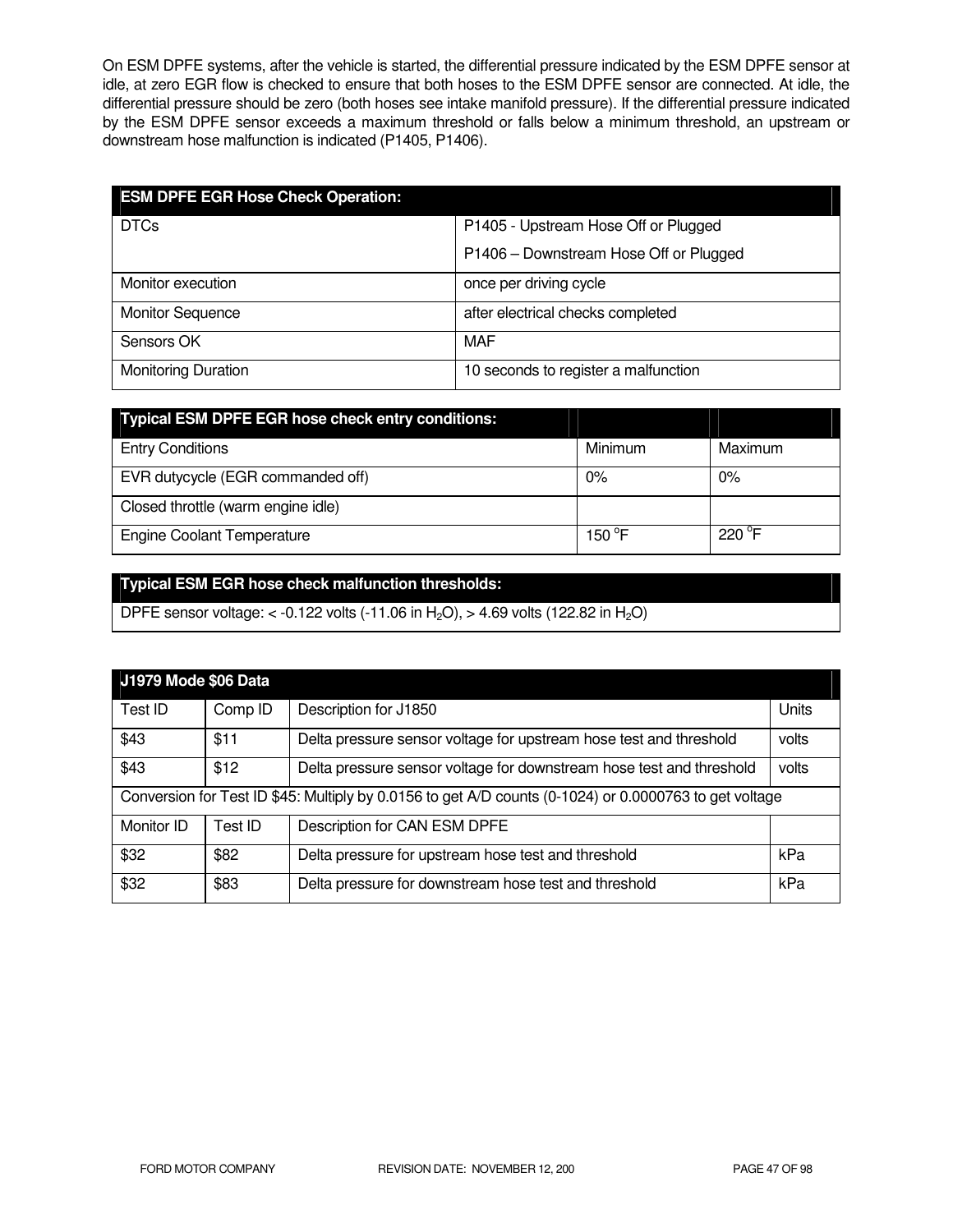Next, the differential pressure indicated by the DPFE sensor is also checked at idle with zero requested EGR flow to perform the high flow check. If the differential pressure exceeds a calibratable limit, it indicates a stuck open EGR valve or debris temporarily lodged under the EGR valve seat (P0402).

| <b>EGR Stuck open Check Operation:</b> |                                      |  |
|----------------------------------------|--------------------------------------|--|
| <b>DTCs</b>                            | P0402                                |  |
| Monitor execution                      | once per driving cycle               |  |
| <b>Monitor Sequence</b>                | done after hose tests completed      |  |
| Sensors OK                             | CPS, ECT, IAT, MAF, TP               |  |
| <b>Monitoring Duration</b>             | 10 seconds to register a malfunction |  |

| <b>Typical EGR stuck open check entry conditions:</b> |         |         |
|-------------------------------------------------------|---------|---------|
| <b>Entry Condition</b>                                | Minimum | Maximum |
| EVR dutycycle (EGR commanded off)                     | 0%      | 0%      |
| Engine RPM (after EGR enabled)                        | at idle | Idle    |

# **Typical EGR stuck open check malfunction thresholds:**

DPFE sensor voltage at idle versus engine-off signal: > 0.6 volts

| J1979 Mode \$06 Data                                                                                   |         |                                                  |       |
|--------------------------------------------------------------------------------------------------------|---------|--------------------------------------------------|-------|
| Test ID                                                                                                | Comp ID | Description for J1850                            | Units |
| \$45                                                                                                   | \$20    | Delta pressure for stuck open test and threshold | volts |
| Conversion for Test ID \$45: Multiply by 0.0156 to get A/D counts (0-1024) or 0.0000763 to get voltage |         |                                                  |       |
| Monitor ID                                                                                             | Test ID | Description for CAN ESM DPFE                     | Units |
| \$32                                                                                                   | \$84    | Delta pressure for stuck open test and threshold | kPa   |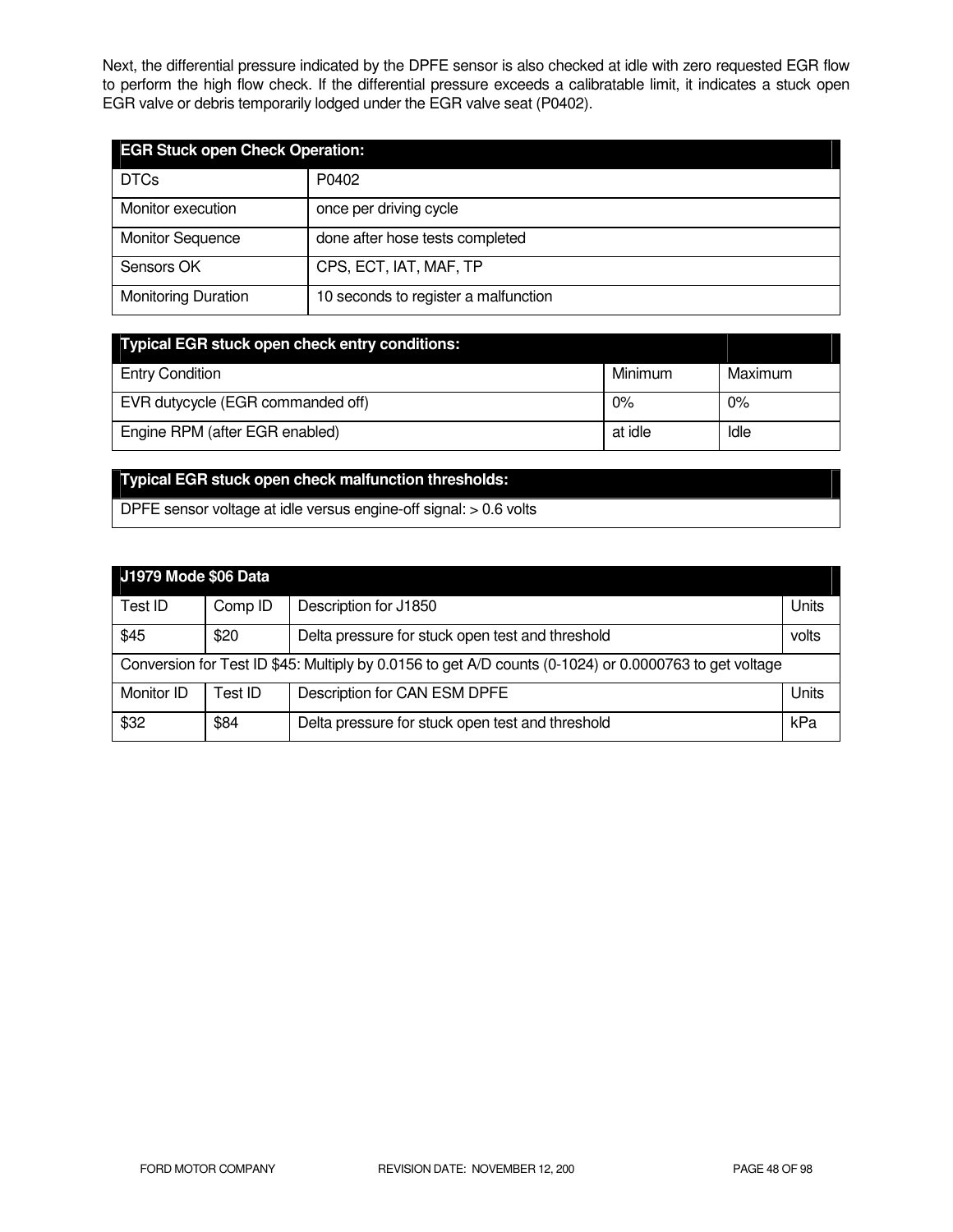After the vehicle has warmed up and normal EGR rates are being commanded by the PCM, the low flow check is performed. Since the EGR system is a closed loop system, the EGR system will deliver the requested EGR flow as long as it has the capacity to do so. If the EVR duty cycle is very high (greater than 80% duty cycle), the differential pressure indicated by the DPFE sensor is evaluated to determine the amount of EGR system restriction. If the differential pressure is below a calibratable threshold, a low flow malfunction in indicated (P0401).

| <b>EGR Flow Check Operation:</b> |                                      |
|----------------------------------|--------------------------------------|
| <b>DTCs</b>                      | P0401 - Insufficient Flow            |
| Monitor execution                | once per driving cycle               |
| <b>Monitor Sequence</b>          | done after P0402 completed           |
| Sensors OK                       | CPS, ECT, IAT, MAF, TP               |
| <b>Monitoring Duration</b>       | 70 seconds to register a malfunction |

| <b>Typical EGR flow check entry conditions:</b> |         |                 |  |  |
|-------------------------------------------------|---------|-----------------|--|--|
| <b>Entry Condition</b>                          | Minimum | Maximum         |  |  |
| <b>EVR Dutycycle</b>                            | 80%     | 100%            |  |  |
| Engine RPM                                      |         | 2500 rpm        |  |  |
| Mass Air Flow Rate of Change                    |         | 6% program loop |  |  |
| Inferred manifold vacuum                        | 6 in Hg | 10 in $Hg$      |  |  |

# **Typical EGR flow check malfunction thresholds:**

DPFE sensor voltage:  $<$  6 in H<sub>2</sub>O

| J1979 Mode \$06 Data                                                                                                                                          |         |                                            |           |
|---------------------------------------------------------------------------------------------------------------------------------------------------------------|---------|--------------------------------------------|-----------|
| Test ID                                                                                                                                                       | Comp ID | Description for J1850                      | Units     |
| \$49                                                                                                                                                          | \$30    | Delta pressure for flow test and threshold | in. $H20$ |
| \$4B                                                                                                                                                          | \$30    | EVR dutycycle for flow test and threshold  | percent   |
| Conversion for Test ID \$4B: multiply by 0.0000305 to get percent dutycycle.                                                                                  |         |                                            |           |
| Conversion for Test ID \$49: Take value, subtract 32,768, then multiply result by 0.0078 to get inches of $H_2O$ .<br>The result can be positive or negative. |         |                                            |           |
| Monitor ID                                                                                                                                                    | Test ID | Description for CAN ESM DPFE               | Units     |
| \$32                                                                                                                                                          | \$85    | Delta pressure for flow test and threshold | kPa       |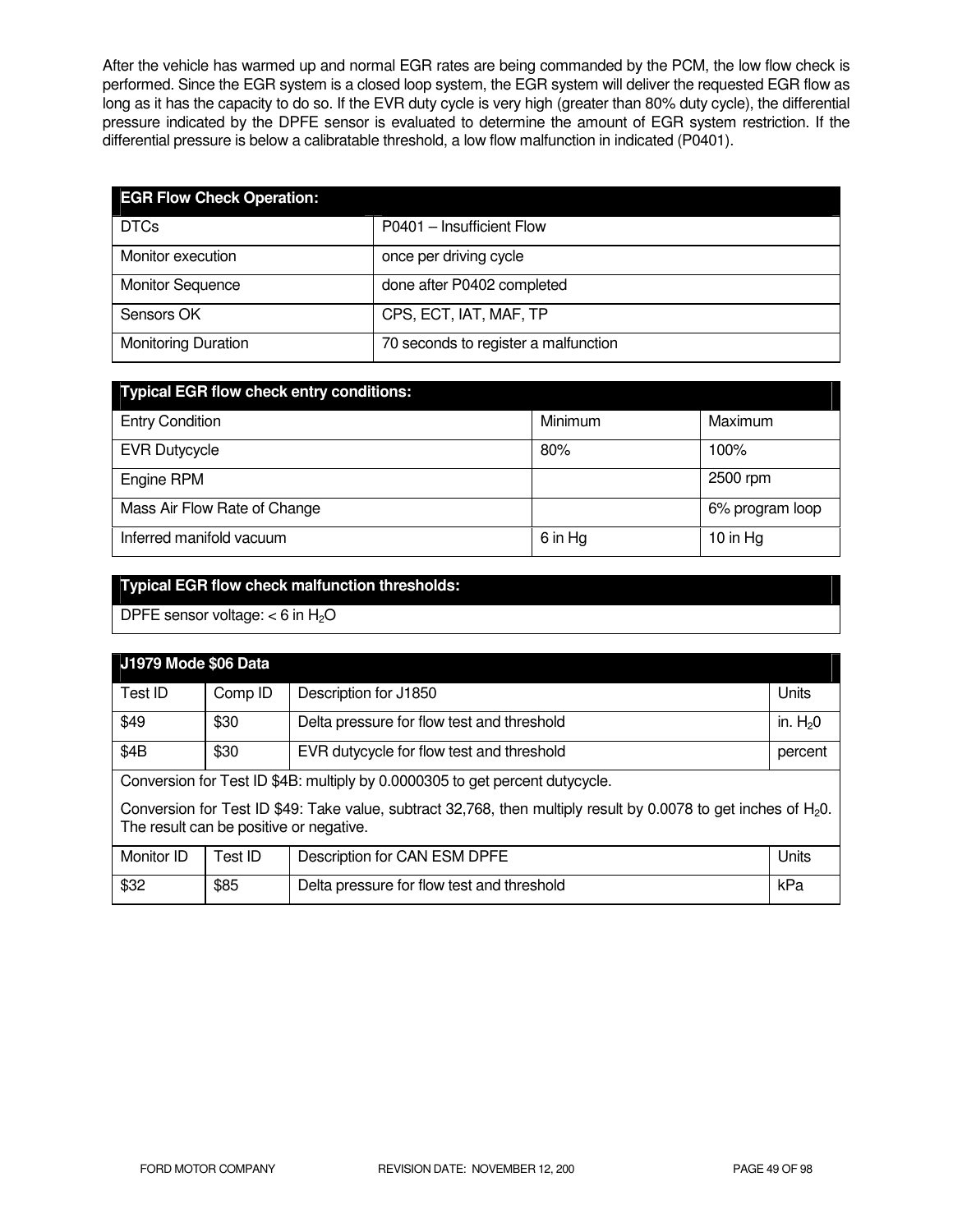# **I/M Readiness Indication**

If the inferred ambient temperature is less than 32  $^{\circ}$ F, or greater than 140  $^{\circ}$ F, or the altitude is greater than 8,000 feet (BARO < 22.5 "Hg), the EGR monitor cannot be run reliably. In these conditions, a timer starts to accumulate the time in these conditions. If the vehicle leaves these extreme conditions, the timer starts decrementing, and, if conditions permit, will attempt to complete the EGR flow monitor. If the timer reaches 500 seconds, the EGR monitor is disabled for the remainder of the current driving cycle and the EGR Monitor I/M Readiness bit will be set to a "ready" condition after one such driving cycle. Starting in the 2002 MY, vehicles will require two such driving cycles for the EGR Monitor I/M Readiness bit to be set to a "ready" condition.

Note: A few 2001 and 2002 MY vehicles do have the above-described bypass logic. If an EGR malfunction is detected below 32 °F, and the EGR system/monitor has been disabled, the EGR Monitor I/M Readiness bit will retain its current status (possibly "not ready" if DTCs had been recently erased).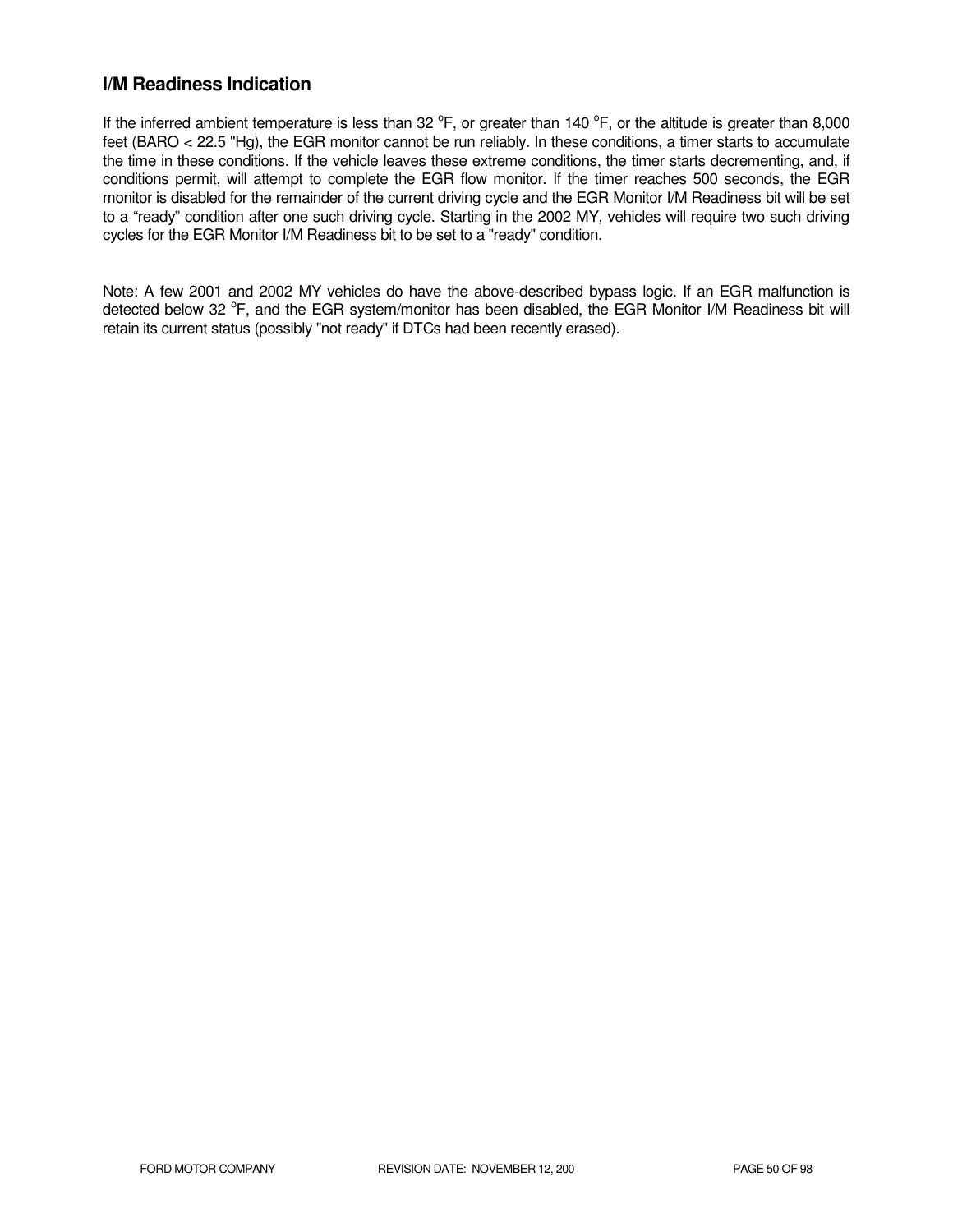# Stepper Motor EGR System Monitor

The Electric Stepper Motor EGR System uses an electric stepper motor to directly actuate an EGR valve rather than using engine vacuum and a diaphragm on the EGR valve. The EGR valve in controlled by commanding from 0 to 52 discreet increments or "steps" to get the EGR valve from a fully closed to fully open position. The position of the EGR valve determines the EGR flow. Because there is no EGR valve position feedback, monitoring for proper EGR flow requires the addition of a MAP sensor.



# **Stepper Motor EGR System**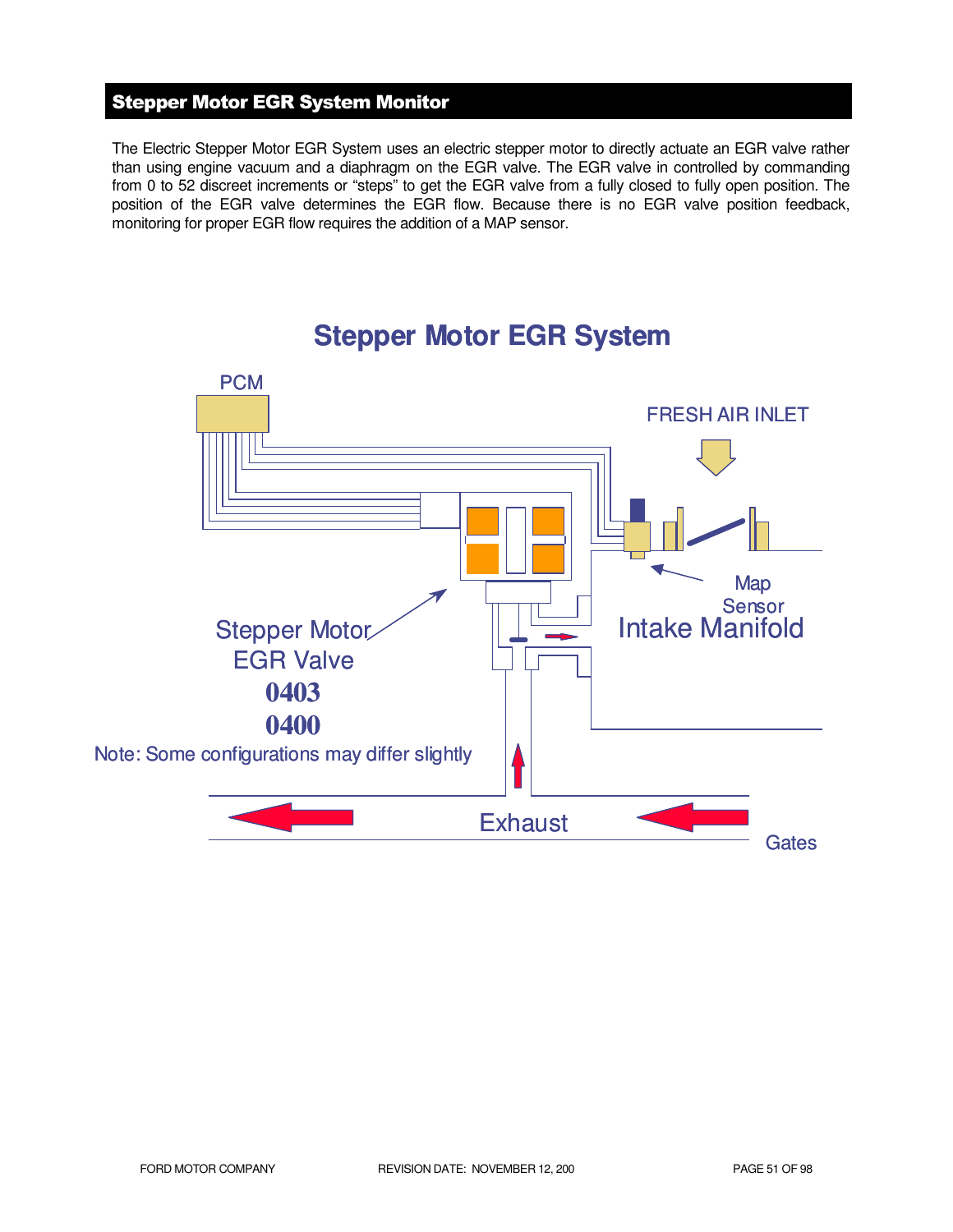The Stepper Motor EGR Monitor consists of an electrical and functional test that checks the stepper motor and the EGR system for proper flow.

The stepper motor electrical test is a continuous check of the four electric stepper motor coils and circuits to the PCM. A malfunction is indicated if an open circuit, short to power, or short to ground has occurred in one or more of the stepper motor coils for a calibrated period of time. If a malfunction has been detected, the EGR system will be disabled, and additional monitoring will be suspended for the remainder of the driving cycle, until the next engine start-up.

| <b>EGR Stepper Monitor Electrical Check Operation:</b> |                                     |  |
|--------------------------------------------------------|-------------------------------------|--|
| <b>DTCs</b>                                            | P0403                               |  |
| Monitor execution                                      | continuous                          |  |
| <b>Monitor Sequence</b>                                | none                                |  |
| Sensors OK                                             |                                     |  |
| <b>Monitoring Duration</b>                             | 4 seconds to register a malfunction |  |

#### **Stepper motor electrical check entry conditions:**

Battery voltage > 11.0 volts

#### **Typical EGR electrical check malfunction thresholds:**

"Smart" Coil Output Driver status indicates open or short to ground, or short to power

EGR flow is monitored using an analog Manifold Absolute Pressure Sensor (MAP). If a malfunction has been detected in the MAP sensor, the EGR monitor will not perform the EGR flow test.

The MAP sensor is checked for opens, shorts, or out-of-range values by monitoring the analog-to-digital (A/D) input voltage.

| <b>MAP Sensor Check Operation</b> |                                           |  |
|-----------------------------------|-------------------------------------------|--|
| <b>DTCs</b>                       | P0107 (low voltage), P0108 (high voltage) |  |
| Monitor execution                 | continuous                                |  |
| <b>Monitor Sequence</b>           | none                                      |  |
| Sensors OK                        | not applicable                            |  |
| <b>Monitoring Duration</b>        | 5 seconds to register a malfunction       |  |

#### **MAP electrical check entry conditions:**

Battery voltage > 11.0 volts

#### **Typical MAP sensor check malfunction thresholds:**

Voltage < 0.024 volts or voltage > 4.96 volts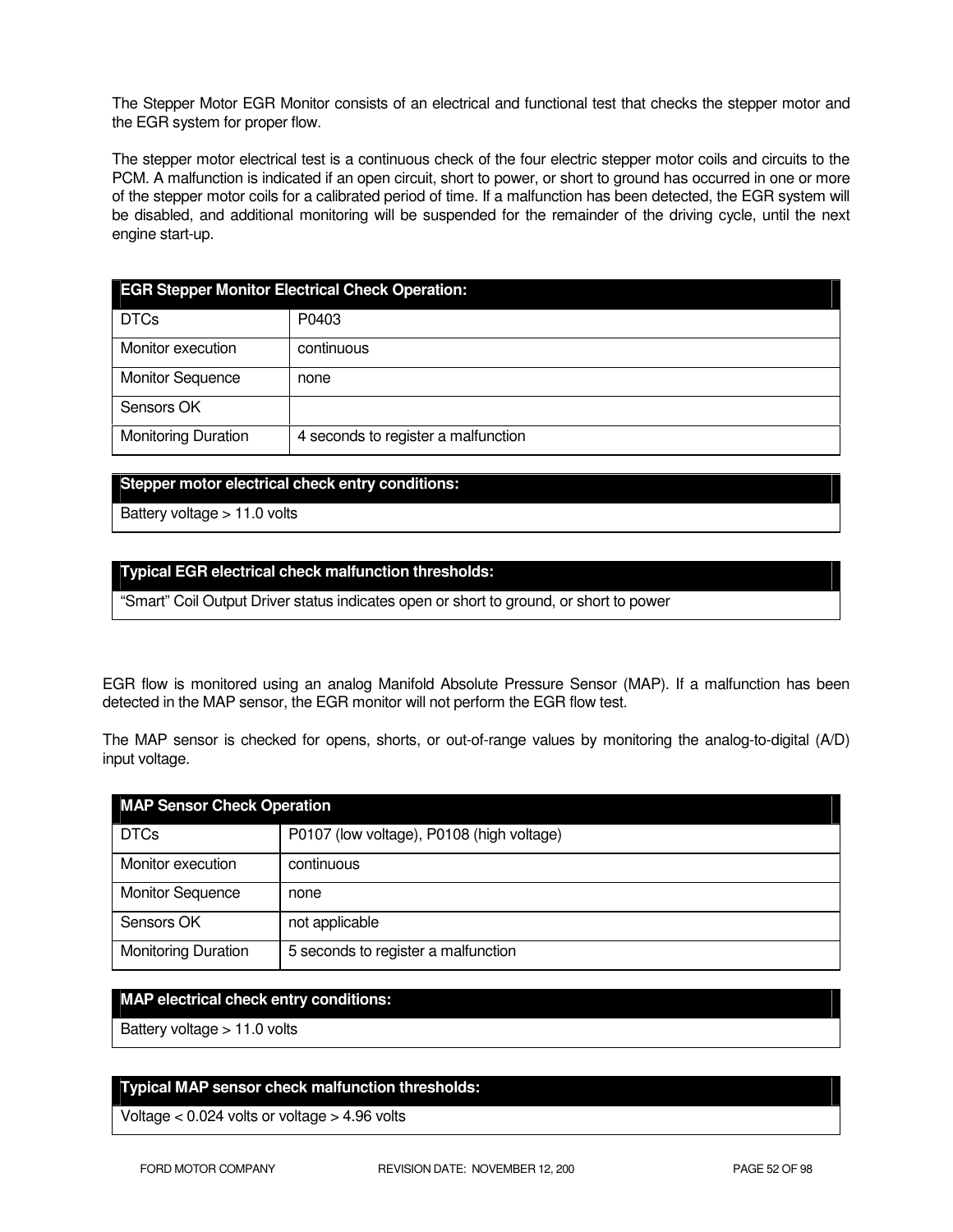The MAP sensor is also checked for rational values. The value of inferred MAP is checked against the actual value of MAP at idle, under steady load conditions.

| <b>MAP Sensor Rationality Check Operation</b> |                                     |  |
|-----------------------------------------------|-------------------------------------|--|
| <b>DTCs</b>                                   | P0106                               |  |
| Monitor execution                             | continuous                          |  |
| <b>Monitor Sequence</b>                       | None                                |  |
| Sensors OK                                    | not applicable                      |  |
| <b>Monitoring Duration</b>                    | 5 seconds to register a malfunction |  |

| <b>Typical MAP Rationality check entry conditions:</b> |         |          |
|--------------------------------------------------------|---------|----------|
| <b>Entry Conditions</b>                                | Minimum | Maximum  |
| Change in load                                         |         | 5%       |
| Engine rpm                                             | 500 rpm | 2500 rpm |
| Closed throttle                                        |         |          |

### **Typical MAP Rationality check malfunction thresholds:**

Difference between inferred MAP and actual MAP > 12 in Hg

After the vehicle has warmed up and normal EGR rates are being commanded by the PCM, the EGR flow check is performed. The flow test is performed once per drive-cycle when a minimum amount of EGR is requested and the remaining entry conditions required to initiate the test are satisfied. If a malfunction is detected, the EGR system as well as the EGR monitor is disabled until the next engine start-up.

The EGR flow test is done by observing the behavior of two different values of MAP - the analog MAP sensor reading, and inferred MAP, (MAP calculated from the Mass Air Flow Sensor, throttle position, rpm, BARO, etc.). During normal, steady-state operating conditions, EGR is intrusively commanded on to a specified percentage. Then, EGR is commanded off. If the EGR system is working properly, there is a significant difference in both the observed and the calculated values of MAP, between the EGR-on and the EGR-off states.

When the flow test entry condition have been satisfied, EGR is commanded to flow at a calibrated test rate (about 10%). At this time, the value of MAP is recorded (EGR-On MAP). The value of inferred MAP EGR-On IMAP is also recorded. Next the EGR is commanded off (0%). Again, the value of MAP is recorded (EGR-Off MAP). The value of EGR-Off IMAP is also recorded. Typically, 7 such On/Off samples are taken. After all the samples have been taken, the average EGR-On MAP, EGR-On IMAP, EGR-Off MAP and EGR-Off IMAP values are stored.

Next, the differences between the EGR-On and EGR-Off values are calculated:

| $MAP$ -delta = EGR-On MAP - EGR-Off MAP       | (analog MAP)   |
|-----------------------------------------------|----------------|
| $IMAP$ delta = EGR-On $IMAP$ - EGR-Off $IMAP$ | (inferred MAP) |

If the sum of MAP-delta and IMAP-delta exceeds a maximum threshold or falls below a minimum threshold, a P0400 high or low flow malfunction is registered.

As an additional check, if the EGR-On MAP exceeds a maximum threshold (BARO - a calibrated value), a P0400 low flow malfunction is registered. This test detects reduced EGR flow on systems where the MAP pickup point is not located in the intake manifold, but is located just upstream of the EGR valve, in the EGR delivery tube.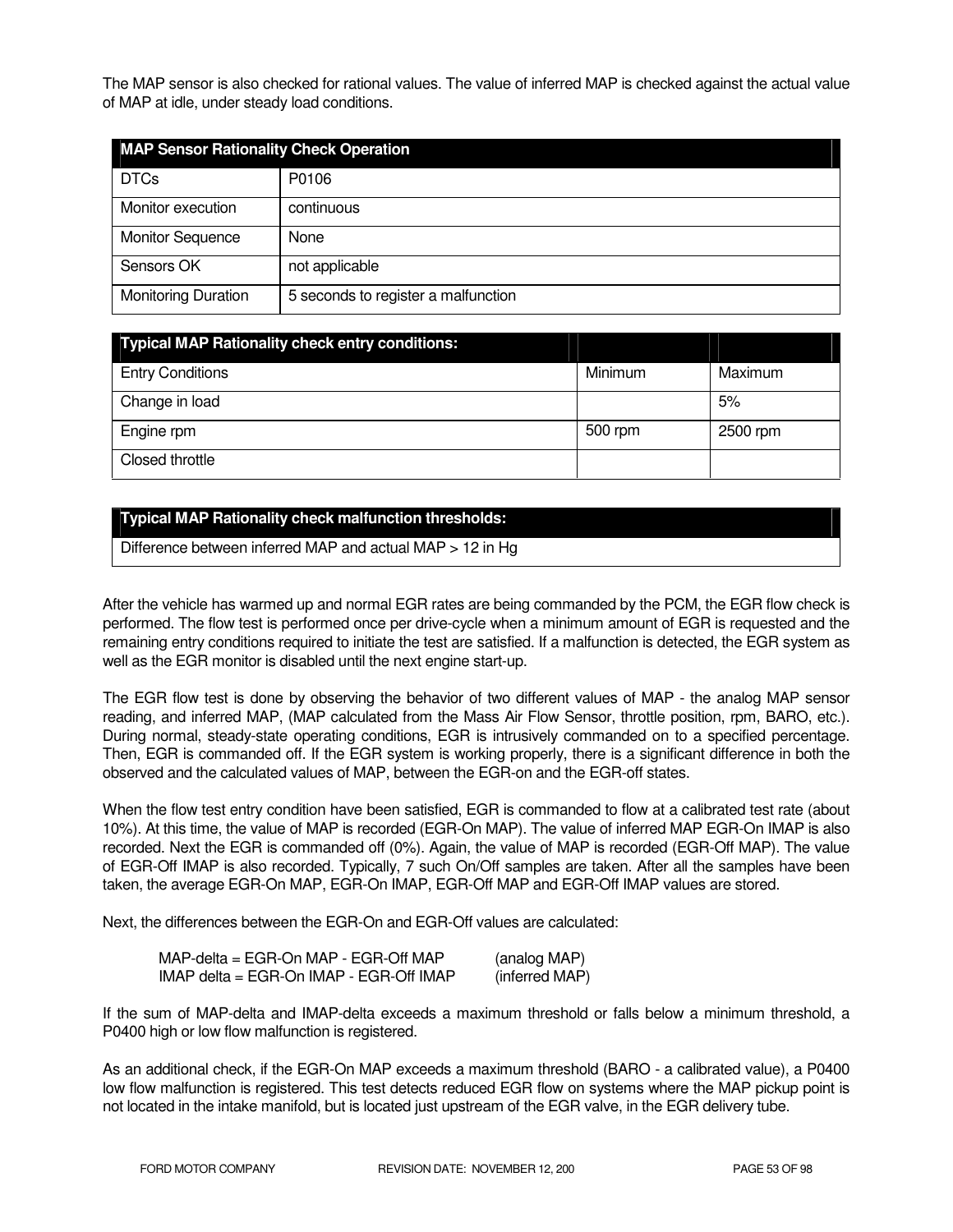Note: BARO is inferred at engine startup using the KOEO MAP sensor reading. It is updated during high, partthrottle, high rpm engine operation.

| <b>EGR Flow Check Operation:</b> |                                                          |
|----------------------------------|----------------------------------------------------------|
| <b>DTCs</b>                      | P0400                                                    |
| Monitor execution                | once per driving cycle                                   |
| <b>Monitor Sequence</b>          | None                                                     |
| Sensors OK                       | CPS, ECT, IAT, MAF, MAP, TP, BARO not available yet      |
| <b>Monitoring Duration</b>       | 15 seconds to register a malfunction (assumes 4 samples) |

| <b>Typical EGR flow check entry conditions:</b>                                             |                        |               |
|---------------------------------------------------------------------------------------------|------------------------|---------------|
| <b>Entry Condition</b>                                                                      | Minimum                | Maximum       |
| <b>Desired EGR Mass Flow</b>                                                                | $> 0$ lb/min           |               |
| Engine RPM                                                                                  | 1450 rpm               | 2700 rpm      |
| Inferred Ambient Air Temperature                                                            | $20^{\circ}$ F         | 140 °F        |
| <b>Engine Coolant Temperature</b>                                                           | 164 <sup>°</sup> F     |               |
| <b>Relative Throttle Position</b>                                                           | 0.09 volts             | 0.6 volts     |
| Engine Load                                                                                 | 42%                    | 63%           |
| Vehicle Speed                                                                               | 47 mph                 | 56 mph        |
| Engine RPM Steady (change/0.050 sec)                                                        |                        | 50 rpm        |
| Throttle Position Steady (change/0.050 sec)                                                 |                        | $0.024$ volts |
| Engine Load Steady (change/0.050 sec)                                                       |                        | 1.5%          |
| <b>BARO</b>                                                                                 | 22.5 "Hg               |               |
| O2 sensor tests not running: amplitude test, open-<br>loop downstream forced-excursion test |                        |               |
| No accessory state changes:                                                                 | Neutral/Drive,         |               |
|                                                                                             | A/C On/Off,            |               |
|                                                                                             | Low Speed Fan On/Off,  |               |
|                                                                                             | Power Steering On/Off, |               |
|                                                                                             | High Speed Fan On/Off  |               |

# **Typical EGR flow check malfunction thresholds:**

Sum of MAP-delta and IMAP delta < 0.62 " Hg or Sum of MAP-delta and IMAP delta > 8.00 " Hg or EGR-On  $MAP > BARO - O$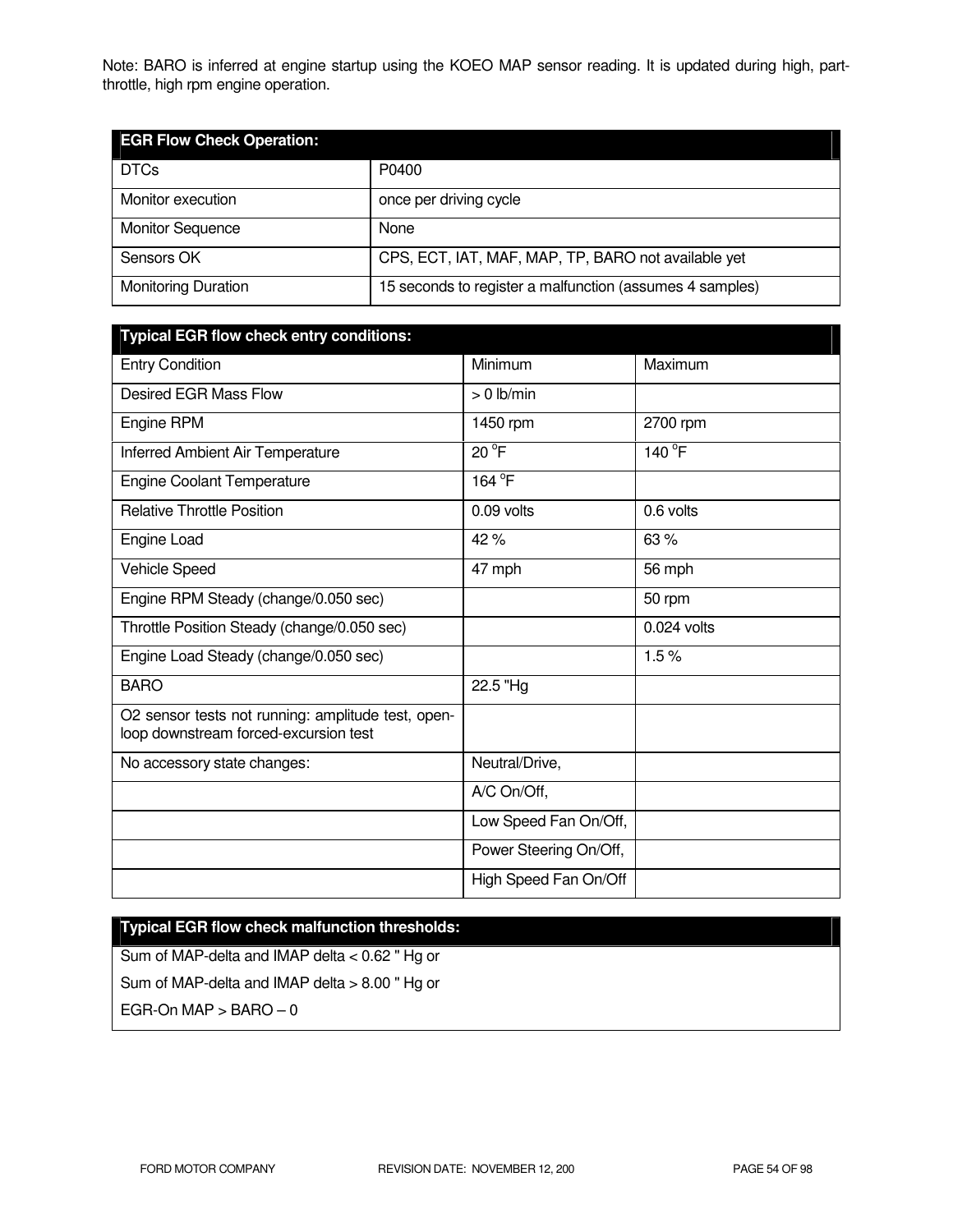| <b>J1979 Mode \$06 Data</b>                                                                                                          |         |                                                         |       |
|--------------------------------------------------------------------------------------------------------------------------------------|---------|---------------------------------------------------------|-------|
| Test ID                                                                                                                              | Comp ID | Description for J1850                                   | Units |
| \$4E                                                                                                                                 | \$31    | Sum of MAP-delta and IMAP delta and max. threshold      | in Hg |
| \$4E                                                                                                                                 | \$31    | Sum of MAP-delta and IMAP delta and min. threshold      | in Hg |
| \$4F                                                                                                                                 | \$00    | EGR-On MAP and max threshold                            | in Hg |
| Conversion for Test ID 4E and 4F: Take value and multiply result by 0.0078125 to get inches of Hg. The<br>result is always positive. |         |                                                         |       |
| Monitor ID                                                                                                                           | Test ID | Description for CAN                                     | Units |
| \$33                                                                                                                                 | \$80    | Sum of MAP-delta and IMAP delta, min and max thresholds | kPa   |
| \$33                                                                                                                                 | \$81    | EGR-On MAP and max threshold                            | kPa   |

# **I/M Readiness Indication**

If the inferred ambient temperature is less than 20  $^{\circ}$ F, greater than 130  $^{\circ}$ F, or the altitude is greater than 8,000 feet (BARO < 22.5 "Hg), the EGR flow test cannot be reliably done. In these conditions, the EGR flow test is suspended and a timer starts to accumulate the time in these conditions. If the vehicle leaves these extreme conditions, the timer starts decrementing, and, if conditions permit, will attempt to complete the EGR flow monitor. If the timer reaches 500 seconds, the EGR flow test is disabled for the remainder of the current driving cycle and the EGR Monitor I/M Readiness bit will be set to a "ready" condition after one such driving cycle. Starting in the 2002 MY, vehicles will require two such driving cycles for the EGR Monitor I/M Readiness bit to be set to a "ready" condition.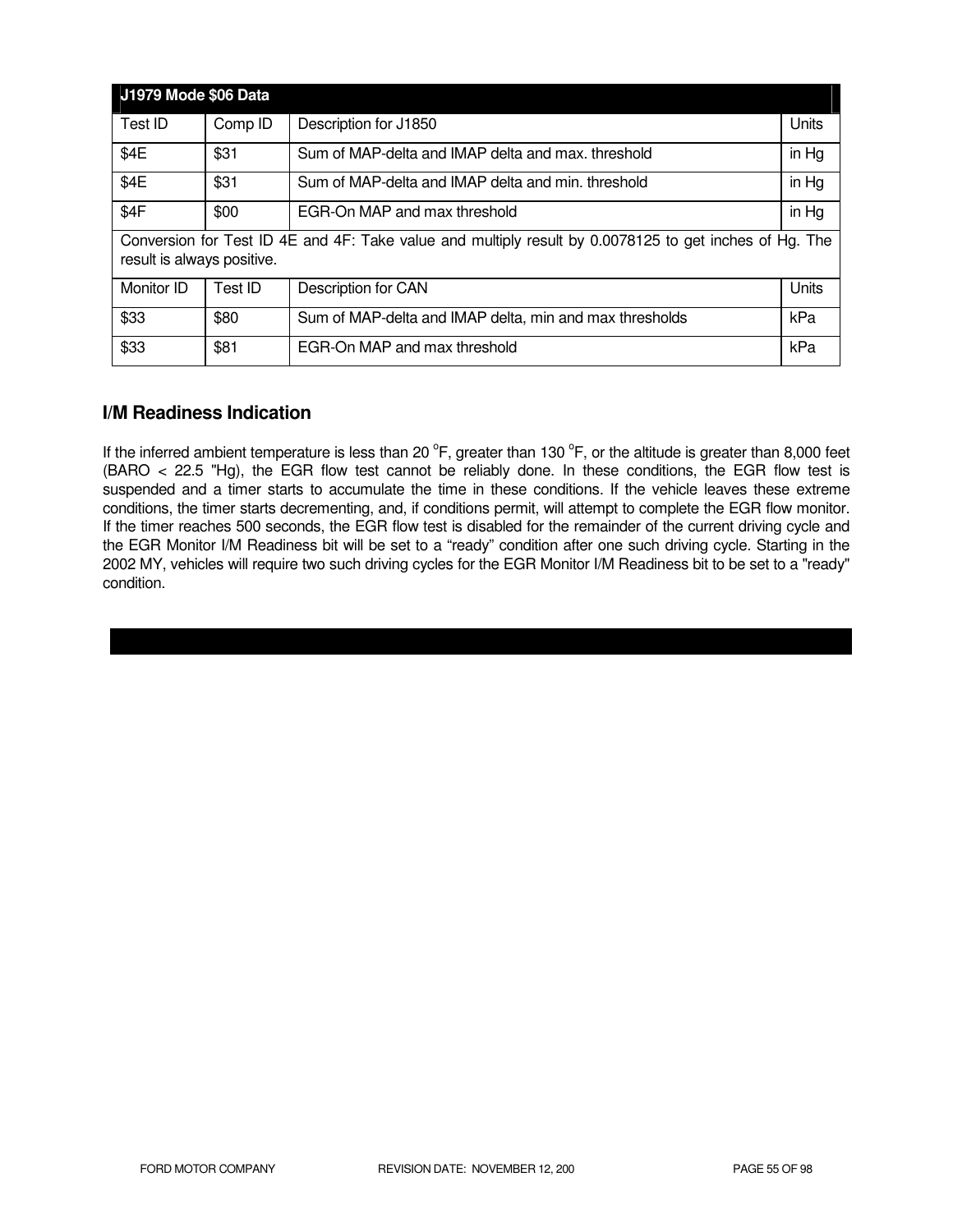# PCV System Monitor

Ford plans to comply with the PCV monitoring requirements by modifying the current PCV system design. The PCV valve will be installed into the rocker cover using a quarter-turn cam-lock design to prevent accidental disconnection. High retention force molded plastic lines will be used from the PCV valve to the intake manifold. The diameter of the lines and the intake manifold entry fitting will be increased so that inadvertent disconnection of the lines after a vehicle is serviced will cause either an immediate engine stall or will not allow the engine to be restarted. Some vehicles will incorporate such designs beginning in the 2001 MY. In the event that the vehicle does not stall if the line between the intake manifold and PCV valve is inadvertently disconnected, the vehicle will have a large vacuum leak that will cause the vehicle to run lean at idle. This will illuminate the MIL after two consecutive driving cycles and will store one or more of the following codes: Lack of O2 sensor switches, Bank1 (P1131 or P2195), Lack of O2 sensor switches Bank 2 (P1151 or P2197), Fuel System Lean, Bank1 (P0171),, Fuel System Lean, Bank 2 (P0174)

## Thermostat Monitor

Ford plans to comply with the thermostat-monitoring requirement by using a slightly-modified version of the current "Insufficient temperature for closed-loop" test (P0125 or P0128). If the engine is being operated in a manner that is generating sufficient heat, the engine coolant temperature (ECT) or cylinder head temperature (CHT) should warm up in a predictable manner. A timer is incremented while the engine is at moderate load and vehicle speed is above a calibrated limit. The target/minimum timer value is based on ambient air temperature at start-up. If the timer exceeds the target time and ECT/CHT has not warmed up to the target temperature, a malfunction is indicated. The test runs if the start-up IAT temperature is below the target temperature. A 2-hour engine-off soak time is required to erase a pending or confirmed DTC. This feature prevents false-passes where engine coolant temperature rises after the engine is turned off during a short engine-off soak. The target temperature is calibrated to the thermostat regulating temperature minus 20 °F. For a typical 195 °F thermostat, the warm-up temperature would be calibrated to 175  $\degree$ F. This test is being phased in starting in the 2000 MY. A vehicle, which is not part of the thermostat monitor phase-in, utilizes a 140  $\overline{P}$  warm-up temperature.

| <b>Insufficient Temperature for Closed Loop Check Operation:</b> |                                                                               |  |
|------------------------------------------------------------------|-------------------------------------------------------------------------------|--|
| <b>DTCs</b>                                                      | P0125 or P0128                                                                |  |
| Monitor execution                                                | Once per driving cycle                                                        |  |
| <b>Monitor Sequence</b>                                          | None                                                                          |  |
| <b>Monitoring Duration</b>                                       | 300 to 800 seconds within test entry conditions, based on ambient temperature |  |

| Typical P0125/P0128 check entry conditions:           |                |                  |
|-------------------------------------------------------|----------------|------------------|
| <b>Entry Condition</b>                                | Minimum        | Maximum          |
| Vehicle speed                                         | 15 mph         |                  |
| Intake Air Temp at Start-up                           | $20^{\circ}$ F | Target ECT temp. |
| Engine Load                                           | 30%            |                  |
| Engine off (soak) time to clear pending/confirmed DTC | 2 hours        |                  |

### **Typical P0125/P0128 check malfunction thresholds:**

Time period expired without reaching 175 °F target ECT temperature.

Time period is 300 to 800 seconds based on ambient temperature at start-up.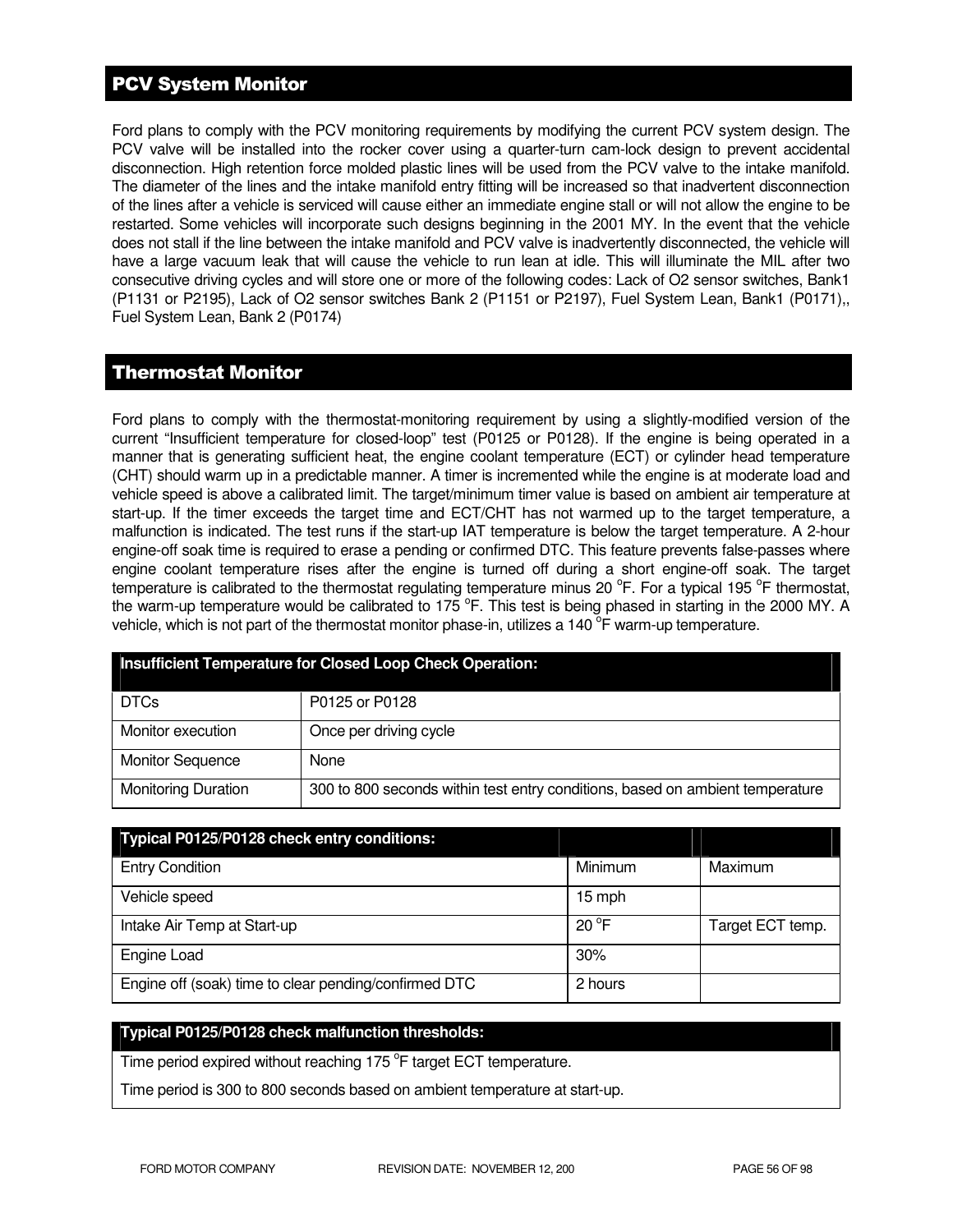# Electronic Throttle Control

The Gen 2 Electronic Throttle Control system uses a strategy that delivers output shaft torque, based on driver demand, utilizing an electronically controlled throttle body. Gen 2 ETC strategy was developed mainly to improve fuel economy. This is possible by decoupling throttle angle (produces engine torque) from pedal position (driver demand). This allows the powertrain control strategy to optimize fuel control and transmission shift schedules while delivering the requested wheel torque. Gen 2 ETC is being used on the 2004 MY Lincoln LS and Ford Thunderbird, new Explorer/Mountaineer, and the new light-duty F-series.



Because safety is a major concern with ETC systems, a complex safety monitor strategy (hardware and software) was developed. The monitor system is distributed across two processors: the main powertrain control processor and a monitoring processor called an Enhanced-Quizzer (E-Quizzer) processor.

The primary monitoring function is performed by the Independent Plausibility Check (IPC) software, which resides on the main processor. It is responsible for determining the driver-demanded torque and comparing it to an estimate of the actual torque delivered. If the generated torque exceeds driver demand by specified amount, the IPC takes appropriate mitigating action.

Since the IPC and main controls share the same processor, they are subject to a number of potential, commonfailure modes. Therefore, the E-Quizzer processor was added to redundantly monitor selected PCM inputs and to act as an intelligent watchdog and monitor the performance of the IPC and the main processor. If it determines that the IPC function is impaired in any way, it takes appropriate Failure Mode and Effects Management (FMEM) actions.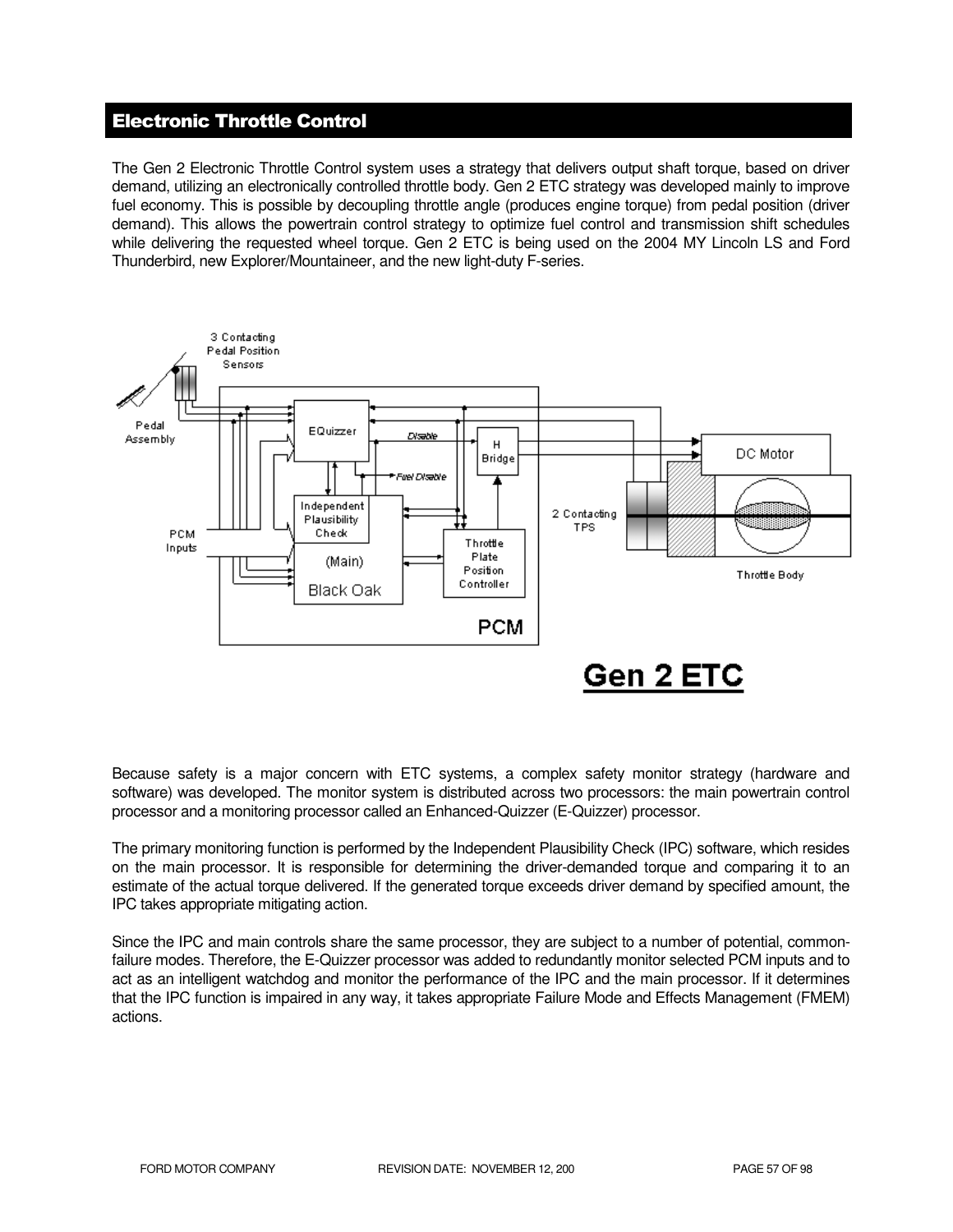|                                  | <b>ETC System Failure Mode and Effects Management:</b>                                                                                                                                                                                                                                                                                                                                                                                                                                                                                                                                                                                                                                               |
|----------------------------------|------------------------------------------------------------------------------------------------------------------------------------------------------------------------------------------------------------------------------------------------------------------------------------------------------------------------------------------------------------------------------------------------------------------------------------------------------------------------------------------------------------------------------------------------------------------------------------------------------------------------------------------------------------------------------------------------------|
| Effect                           | <b>Failure Mode</b>                                                                                                                                                                                                                                                                                                                                                                                                                                                                                                                                                                                                                                                                                  |
| No Effect on Driveability        | A loss of redundancy or loss of a non-critical input could result in a fault that does not affect<br>driveability. The ETC light will turn on, but the throttle control and torque control systems will<br>function normally.                                                                                                                                                                                                                                                                                                                                                                                                                                                                        |
| RPM Guard w/ Pedal<br>Follower   | In this mode, torque control is disabled due to the loss of a critical sensor or PCM fault. The<br>throttle is controlled in pedal-follower mode as a function of the pedal position sensor input<br>only. A maximum allowed RPM is determined based on pedal position (RPM Guard.) If the<br>actual RPM exceeds this limit, spark and fuel are used to bring the RPM below the limit. The<br>ETC light and the MIL are turned on in this mode and a P2106 is set. EGR, VCT, and IMRC<br>outputs are set to default values.                                                                                                                                                                          |
| RPM Guard w/ Default<br>Throttle | In this mode, the throttle plate control is disabled due to the loss of Throttle Position, the<br>Throttle Plate Position Controller, or other major Electronic Throttle Body fault. A default<br>command is sent to the TPPC, or the H-bridge is disabled. Depending on the fault detected,<br>the throttle plate is controlled or springs to the default (limp home) position. A maximum<br>allowed RPM is determined based on pedal position (RPM Guard.) If the actual RPM<br>exceeds this limit, spark and fuel are used to bring the RPM below the limit. The ETC light<br>and the MIL are turned on in this mode and a P2110 is set. EGR, VCT, and IMRC outputs<br>are set to default values. |
| RPM Guard w/ Forced<br>High Idle | This mode is caused by the loss of 2 or 3 pedal position sensor inputs due to sensor, wiring,<br>or PCM faults. The system is unable to determine driver demand, and the throttle is controlled<br>to a fixed high idle airflow. There is no response to the driver input. The maximum allowed<br>RPM is a fixed value (RPM Guard.) If the actual RPM exceeds this limit, spark and fuel are<br>used to bring the RPM below the limit. The ETC light and the MIL are turned on in this mode<br>and a P2104 is set. EGR, VCT, and IMRC outputs are set to default values.                                                                                                                             |
| Shutdown                         | If a significant processor fault is detected, the monitor will force vehicle shutdown by disabling<br>all fuel injectors. The ETC light and the MIL may be turned on in this mode and a P2105 is<br>set.                                                                                                                                                                                                                                                                                                                                                                                                                                                                                             |
|                                  | Note: Vehicle shutdown does not increase emissions; therefore the MIL is not required to be<br>illuminated for this fault.                                                                                                                                                                                                                                                                                                                                                                                                                                                                                                                                                                           |
|                                  | Note: ETC illuminates or displays a message on the message center immediately, MIL<br>illuminates after 2 driving cycles                                                                                                                                                                                                                                                                                                                                                                                                                                                                                                                                                                             |

# Electronic Throttle Monitor

| <b>Electronic Throttle Monitor Operation:</b> |                                                                                                                                                        |  |
|-----------------------------------------------|--------------------------------------------------------------------------------------------------------------------------------------------------------|--|
| <b>DTCs</b>                                   | P0606 - PCM processor failure (MIL, ETC light)                                                                                                         |  |
|                                               | P2106 – ETC FMEM – forced limited power; sensor fault: MAF, one TP, CKP, TSS,<br>OSS, stuck throttle, throttle actuator circuit fault (MIL, ETC light) |  |
|                                               | P2110 – ETC FMEM – forced limited rpm; two TPs failed; TPPC detected fault (MIL,<br>ETC light)                                                         |  |
|                                               | P2104 – ETC FMEM – forced idle, two or three pedal sensors failed (MIL, ETC light)                                                                     |  |
|                                               | P2105 – ETC FMEM – forced engine shutdown; EQuizzer detected fault (MIL, ETC<br>light)                                                                 |  |
|                                               | U0300 – ETC software version mismatch, IPC, EQuizzer or TPPC (non-MIL, ETC<br>light)                                                                   |  |
| Monitor execution                             | Continuous                                                                                                                                             |  |
| <b>Monitor Sequence</b>                       | None                                                                                                                                                   |  |
| Sensors OK                                    | not applicable                                                                                                                                         |  |
| <b>Monitoring Duration</b>                    | < 1 seconds to register a malfunction                                                                                                                  |  |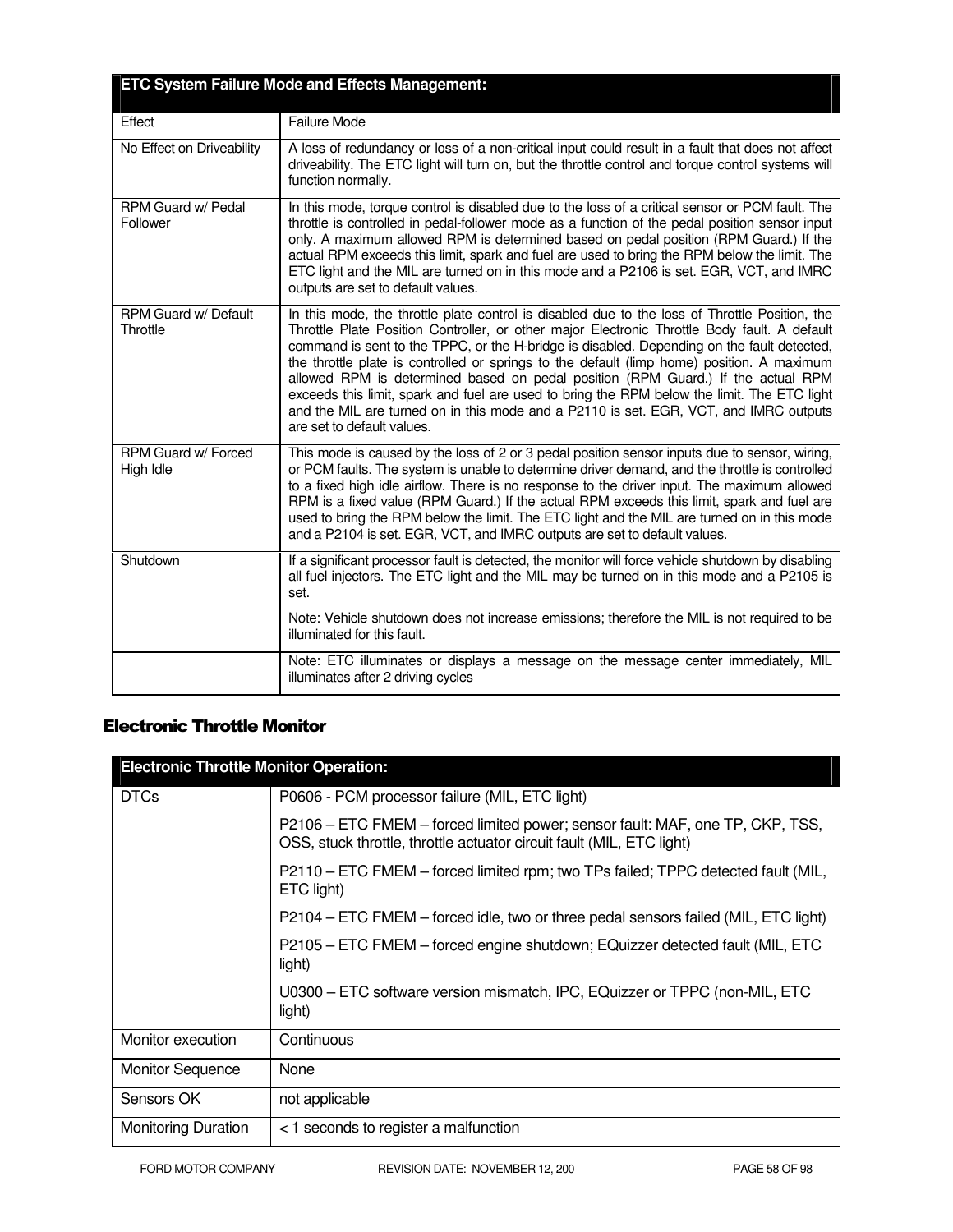## Accelerator and Throttle Position Sensor Inputs

| <b>Accelerator Pedal Position Sensor Check Operation:</b> |                                                              |  |  |  |
|-----------------------------------------------------------|--------------------------------------------------------------|--|--|--|
| <b>DTCs</b>                                               | P2122, P2123 - APP D circuit continuity (ETC light, non-MIL) |  |  |  |
|                                                           | P2121 - APP D range/performance (ETC light, non-MIL)         |  |  |  |
|                                                           | P2127, P2128 - APP E circuit continuity (ETC light, non-MIL) |  |  |  |
|                                                           | P2126 - APP E range/performance (ETC light, non-MIL)         |  |  |  |
|                                                           | P2132, P2133 - APP F circuit continuity (ETC light, non-MIL) |  |  |  |
|                                                           | P2131 - APP F range/performance (ETC light, non-MIL)         |  |  |  |
| Monitor execution                                         | continuous                                                   |  |  |  |
| <b>Monitor Sequence</b>                                   | none                                                         |  |  |  |
| Sensors OK                                                | not applicable                                               |  |  |  |
| <b>Monitoring Duration</b>                                | < 1 seconds to register a malfunction                        |  |  |  |

### **APP sensor check malfunction thresholds:**

Circuit continuity - Voltage < 0.25 volts or voltage > 4.75 volts

Range/performance – sensor disagreement between processors (PCM and EQuizzer)

| <b>Throttle Position Sensor Check Operation:</b> |                                                         |  |  |
|--------------------------------------------------|---------------------------------------------------------|--|--|
| <b>DTCs</b>                                      | P0122, P0123 - TP A circuit continuity (MIL, ETC light) |  |  |
|                                                  | P0121 - TP A range/performance (non-MIL)                |  |  |
|                                                  | P2135 - TP A / TP B correlation (ETC light, non-MIL)    |  |  |
|                                                  | P0222, P0223 - TP B circuit continuity (MIL, ETC light) |  |  |
|                                                  | P0221 - TP B range/performance (non-MIL)                |  |  |
| Monitor execution                                | Continuous                                              |  |  |
| <b>Monitor Sequence</b>                          | None                                                    |  |  |
| Sensors OK                                       | not applicable                                          |  |  |
| <b>Monitoring Duration</b>                       | < 1 seconds to register a malfunction                   |  |  |

#### **TP sensor check malfunction thresholds:**

Circuit continuity - Voltage < 0.25 volts or voltage > 4.75 volts

Correlation and range/performance – sensor disagreement between processors (PCM and EQuizzer), TP inconsistent with TPPC throttle plate position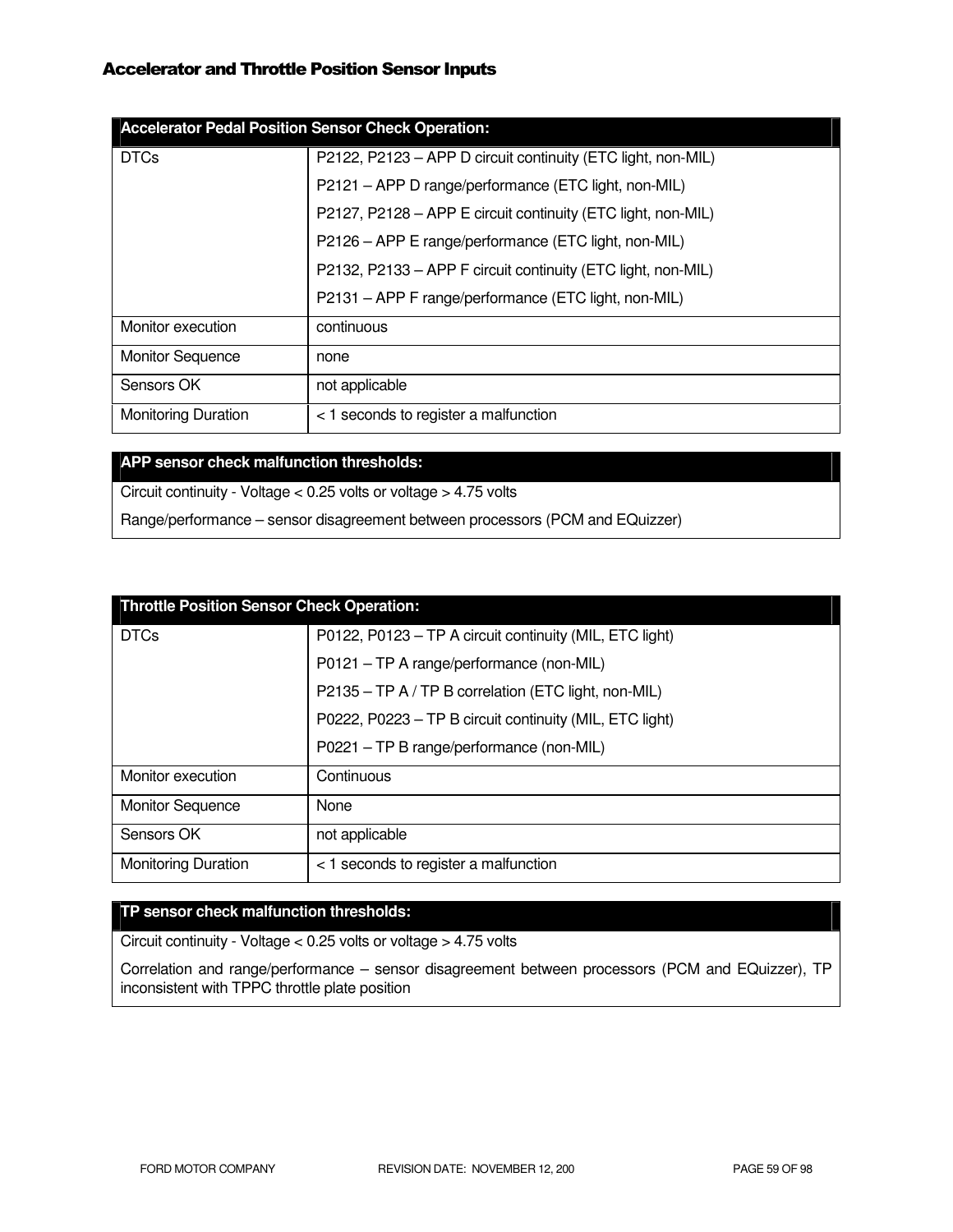### Throttle Plate Position Controller (TPPC) Outputs

The purpose of the TPPC is to control the throttle position to the desired throttle angle. It is a separate chip embedded in the PCM. The desired angle is communicated from the main CPU via a 312.5 Hz duty cycle signal. The TPPC interprets the duty cycle signal as follows:

0% <= DC < 4% - Out of range, limp home default position.

4% <= DC < 6% - Commanded default position, closed.

6% <= DC < 7% - Commanded default position. Used for key-on, engine off.

7% <= DC < 8% - Ice Breaker Mode.

8% <= DC < 10% - Closed against hard-stop. Used to learn zero throttle angle position (hard-stop) after key-up

10%  $\lt$  DC  $\lt$  =92% - Normal operation, between 0 degrees (hard-stop) and 82%, 10% duty cycle = 0 degrees throttle angle, 92% duty cycle = 82 degrees throttle angle.

92% < DC <= 96% - Wide Open Throttle, 82 to 86 degrees throttle angle.

96% < DC <= 100% - Out of Range, limp home default position

The desired angle is relative to the hard-stop angle. The hard-stop angle is learned during each key-up process before the main CPU requests the throttle plate to be closed against the hard-stop. The output of the TPPC is a voltage request to the H-driver (also in PCM). The H driver is capable of positive or negative voltage to the Electronic Throttle Body Motor.

| <b>Throttle Plate Controller and Actuator Operation:</b> |                                                                                                                              |  |  |
|----------------------------------------------------------|------------------------------------------------------------------------------------------------------------------------------|--|--|
| <b>DTCs</b>                                              | P2107 – processor test (MIL)                                                                                                 |  |  |
|                                                          | P2111 - throttle actuator system stuck open (MIL)                                                                            |  |  |
|                                                          | P2112 – throttle actuator system stuck closed (MIL)                                                                          |  |  |
|                                                          | P2100 - throttle actuator circuit open, short to power, short to ground (MIL)                                                |  |  |
|                                                          | P2101 - throttle actuator range/performance test (MIL)                                                                       |  |  |
|                                                          | P2072 - throttle body ice blockage (non-MIL)                                                                                 |  |  |
|                                                          | Note: For all the above DTCs, in addition to the MIL, the ETC light will be on for<br>the fault that caused the FMEM action. |  |  |
| Monitor execution                                        | Continuous                                                                                                                   |  |  |
| <b>Monitor Sequence</b>                                  | None                                                                                                                         |  |  |
| <b>Monitoring Duration</b>                               | <5 seconds to register a malfunction                                                                                         |  |  |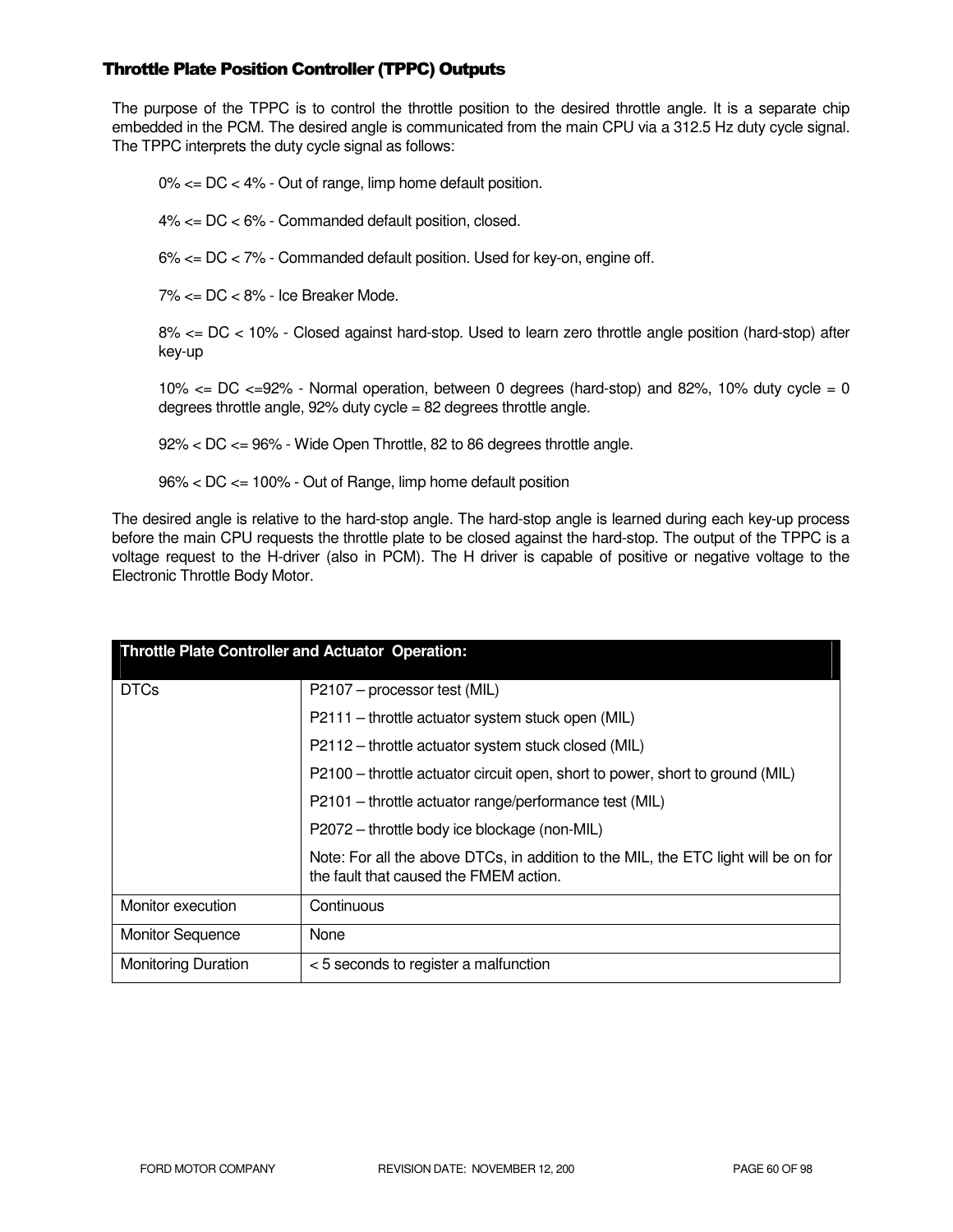# Comprehensive Component Monitor - Engine

### Engine Inputs

Analog inputs such as Intake Air Temperature (P0112, P0113), Engine Coolant Temperature (P0117, P0118), Cylinder Head Temperature (P1289. P1290), Mass Air Flow (P0102, P0103) and Throttle Position (P0122, P0123, P1120), Fuel Temperature (P0182, P0183), Engine Oil Temperature (P0197, P0198), Fuel Rail Pressure (p0192, P0193) are checked for opens, shorts, or rationality by monitoring the analog -to-digital (A/D) input voltage.

| <b>Engine Coolant Temperature Sensor Check Operation:</b> |                                       |  |
|-----------------------------------------------------------|---------------------------------------|--|
| <b>DTCs</b>                                               | P0117 (low input), P0118 (high input) |  |
| Monitor execution                                         | continuous                            |  |
| <b>Monitor Sequence</b>                                   | None                                  |  |
| Sensors OK                                                | not applicable                        |  |
| <b>Monitoring Duration</b>                                | 5 seconds to register a malfunction   |  |

|  |  | <b>Typical ECT sensor check malfunction thresholds:</b> |
|--|--|---------------------------------------------------------|
|  |  |                                                         |
|  |  |                                                         |
|  |  |                                                         |

Voltage < 0.244 volts or voltage > 4.96 volts

The ECT rationality test checks to make sure that ECT is not stuck high in a range that causes other OBD to be disabled. If after a long (6 hour) soak, ECT is very high (> 230  $^{\circ}$ F) and is also much higher than IAT at start, it is assumed that ECT is stuck high.

| <b>ECT Sensor Rationality Check Operation:</b> |                                       |  |
|------------------------------------------------|---------------------------------------|--|
| <b>DTCs</b>                                    | P0116 (ECT stuck high)                |  |
| Monitor execution                              | Once per driving cycle                |  |
| <b>Monitor Sequence</b>                        | None                                  |  |
| Sensors OK                                     | ECT, CHT, IAT                         |  |
| <b>Monitoring Duration</b>                     | 100 seconds to register a malfunction |  |

| <b>Typical ECT Sensor Rationality check entry conditions:</b> |                 |         |
|---------------------------------------------------------------|-----------------|---------|
| <b>Entry Condition</b>                                        | Minimum         | Maximum |
| Engine-off time (soak time)                                   | 360 min         |         |
| Difference between ECT and IAT                                |                 | 50 deg  |
| <b>Engine Coolant Temperature</b>                             | $230^{\circ}$ F |         |

#### **Typical ECT Sensor Rationality check malfunction thresholds:**

Catalyst, Misfire, Fuel System or HO2S Monitors have not run this drive cycle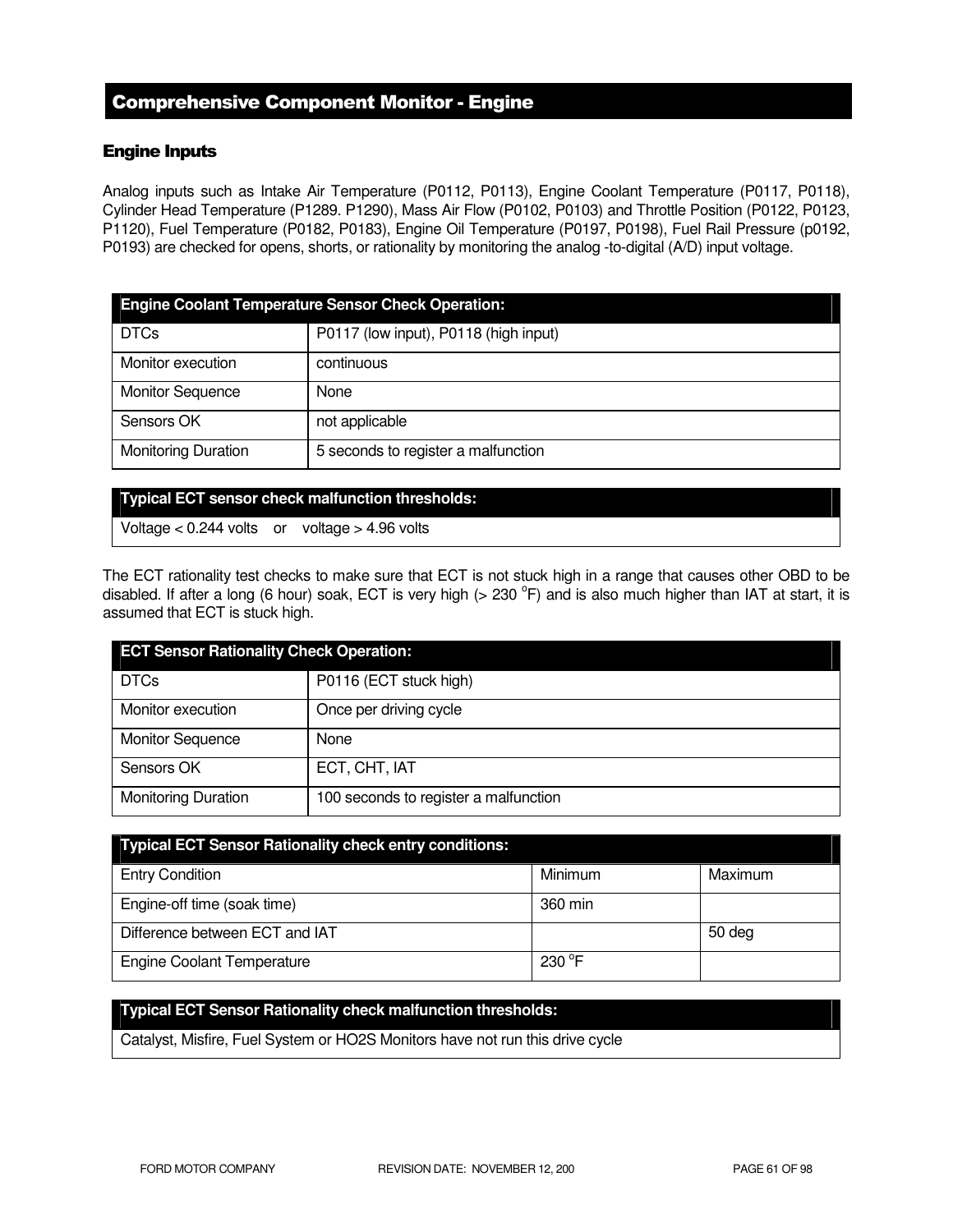Currently, vehicles use either an ECT sensor or CHT sensor, not both. The CHT sensor measures cylinder head metal temperature as opposed to engine coolant temperature. At lower temperatures, CHT temperature is equivalent to ECT temperature. At higher temperatures, ECT reaches a maximum temperature (dictated by coolant composition and pressure) whereas CHT continues to indicate cylinder head metal temperature. If there is a loss of coolant or air in the cooling system, the CHT sensor will still provides an accurate measure of cylinder head metal temperature. If a vehicle uses a CHT sensor, the PCM software calculates both CHT and ECT values for use by the PCM control and OBD systems.

| <b>Cylinder Head Temperature Sensor Check Operation:</b> |                                                                            |  |
|----------------------------------------------------------|----------------------------------------------------------------------------|--|
| <b>DTCs</b>                                              | P1289 (high input), P1290 (low input), P1299 (fail-safe cooling activated) |  |
| Monitor execution                                        | continuous                                                                 |  |
| <b>Monitor Sequence</b>                                  | none                                                                       |  |
| Sensors OK                                               | not applicable                                                             |  |
| <b>Monitoring Duration</b>                               | 5 seconds to register a malfunction                                        |  |

### **Typical CHT sensor check malfunction thresholds:**

Voltage < 0.244 volts or voltage > 4.96 volts

For P1299, MIL illuminates immediately if CHT > 270  $^{\circ}$  Fuel shut-off is activated to reduce engine and coolant temperature

| Intake Air Temperature Sensor Check Operation: |                                       |  |
|------------------------------------------------|---------------------------------------|--|
| <b>DTCs</b>                                    | P0112 (low input), P0113 (high input) |  |
| Monitor execution                              | continuous                            |  |
| <b>Monitor Sequence</b>                        | none                                  |  |
| Sensors OK                                     | not applicable                        |  |
| <b>Monitoring Duration</b>                     | 5 seconds to register a malfunction   |  |

| Typical IAT sensor check malfunction thresholds: |  |
|--------------------------------------------------|--|
|                                                  |  |

Voltage < 0.244 volts or voltage > 4.96 volts

| <b>Engine Oil Temperature Sensor Check Operation:</b> |                                       |  |
|-------------------------------------------------------|---------------------------------------|--|
| <b>DTCs</b>                                           | P0197 (low input), P0198 (high input) |  |
| Monitor execution                                     | continuous                            |  |
| <b>Monitor Sequence</b>                               | none                                  |  |
| Sensors OK                                            | not applicable                        |  |
| <b>Monitoring Duration</b>                            | 5 seconds to register a malfunction   |  |

### **Typical EOT sensor check malfunction thresholds:**

Voltage < 0.20 volts or voltage > 4.96 volts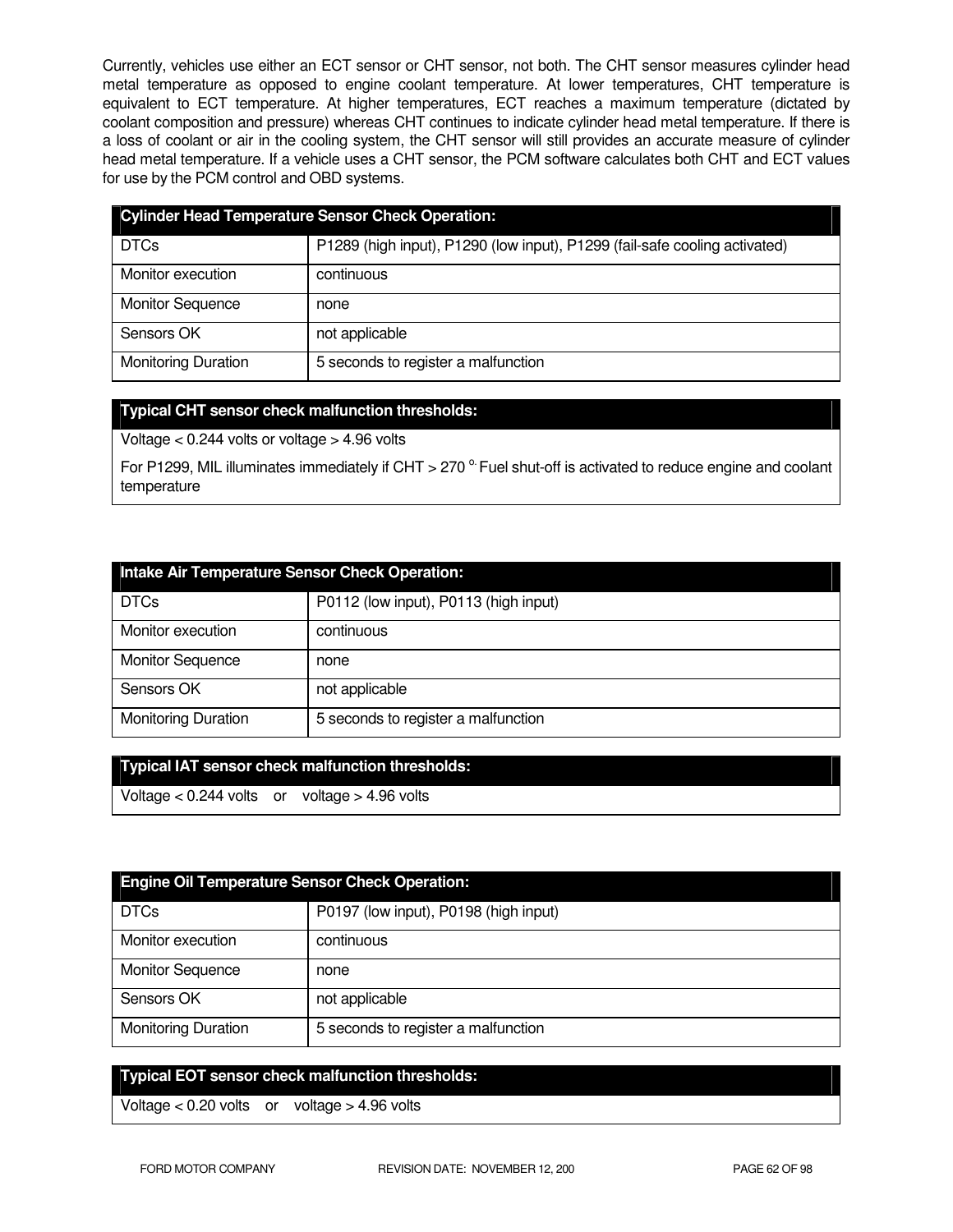| ECT, IAT, EOT Temperature Sensor Transfer Function |                   |                        |  |
|----------------------------------------------------|-------------------|------------------------|--|
| <b>Volts</b>                                       | A/D counts in PCM | Temperature, degrees F |  |
| 4.89                                               | 1001              | $-40$                  |  |
| 4.86                                               | 994               | $-31$                  |  |
| 4.81                                               | 983               | $-22$                  |  |
| 4.74                                               | 970               | $-13$                  |  |
| 4.66                                               | 954               | $-4$                   |  |
| 4.56                                               | 934               | 5                      |  |
| 4.45                                               | 910               | 14                     |  |
| 4.30                                               | 880               | 23                     |  |
| 4.14                                               | 846               | 32                     |  |
| 3.95                                               | 807               | 41                     |  |
| 3.73                                               | 764               | 50                     |  |
| 3.50                                               | 717               | 59                     |  |
| 3.26                                               | 666               | 68                     |  |
| 3.00                                               | 614               | 77                     |  |
| 2.74                                               | 561               | 86                     |  |
| 2.48                                               | 508               | 95                     |  |
| 2.23                                               | 456               | 104                    |  |
| 1.99                                               | 407               | 113                    |  |
| 1.77                                               | 361               | 122                    |  |
| 1.56                                               | 319               | 131                    |  |
| 1.37                                               | 280               | 140                    |  |
| 1.20                                               | 246               | 149                    |  |
| 1.05                                               | 215               | 158                    |  |
| 0.92                                               | 188               | 167                    |  |
| 0.80                                               | 165               | 176                    |  |
| 0.70                                               | 144               | 185                    |  |
| 0.61                                               | 126               | 194                    |  |
| 0.54                                               | 110               | 203                    |  |
| 0.47                                               | 96                | 212                    |  |
| 0.41                                               | 85                | 221                    |  |
| 0.36                                               | 74                | 230                    |  |
| 0.32                                               | 65                | 239                    |  |
| 0.28                                               | 57                | 248                    |  |
| 0.25                                               | 51                | 257                    |  |
| 0.22                                               | 45                | 266                    |  |
| 0.19                                               | 40                | 275                    |  |
| 0.17                                               | 35                | 284                    |  |
| 0.15                                               | 31                | 293                    |  |
| 0.14                                               | 28                | 302                    |  |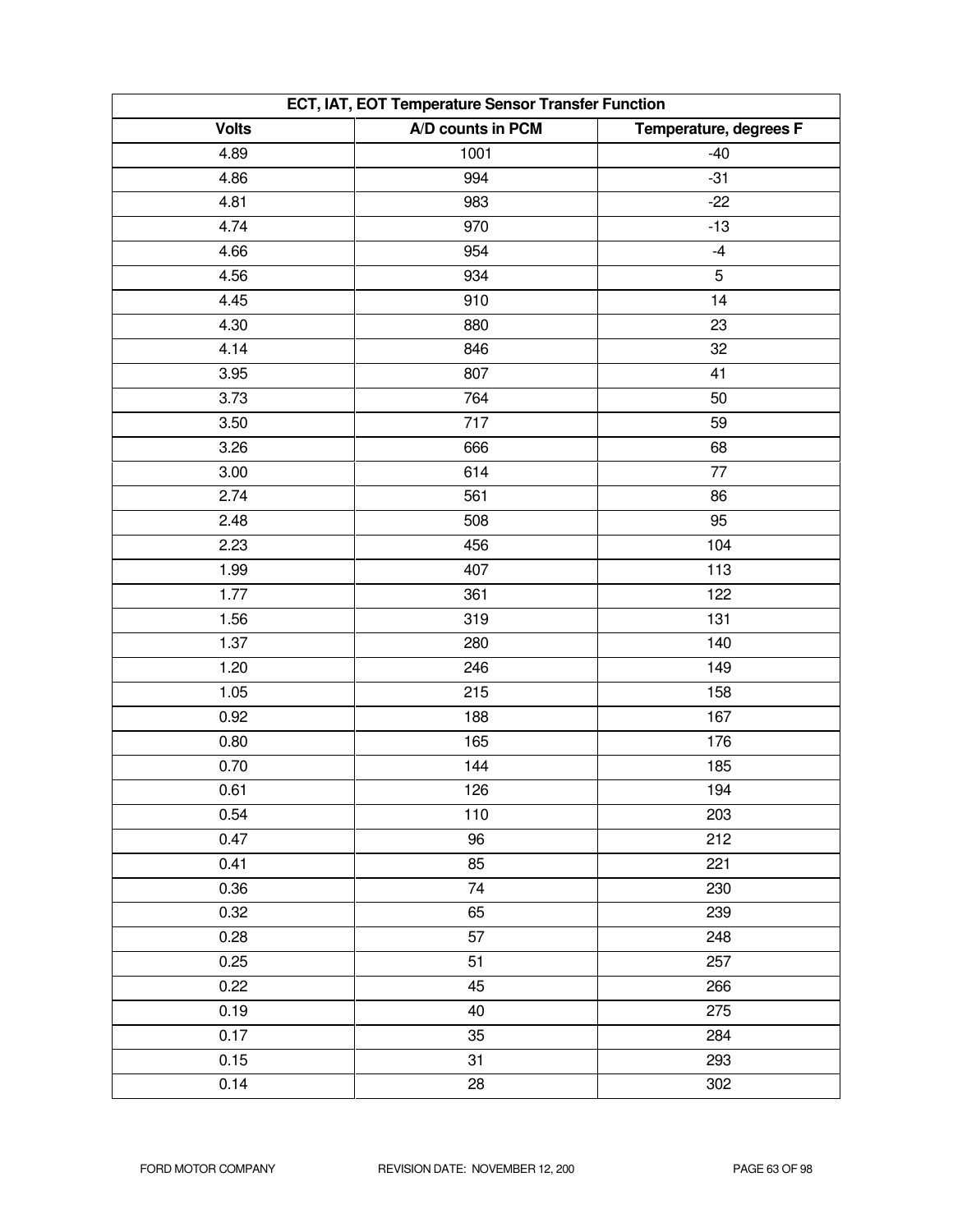| <b>Fuel Rail Pressure Sensor Check Operation:</b> |                                       |  |
|---------------------------------------------------|---------------------------------------|--|
| <b>DTCs</b>                                       | P0192 (low input), P0193 (high input) |  |
| Monitor execution                                 | continuous                            |  |
| <b>Monitor Sequence</b>                           | None                                  |  |
| Sensors OK                                        | not applicable                        |  |
| <b>Monitoring Duration</b>                        | 8 seconds to register a malfunction   |  |

#### **Typical FRP sensor check malfunction thresholds:**

Voltage < 0.049 volts or voltage > 4.88 volts

The FRP range/performance test checks to make sure that fuel rail pressure can be properly controlled by the electronic returnless fuel system. The FPS sensor is also checked for in-range failures that can be caused by loss of Vref to the sensor. Note that the FRP is referenced to manifold vacuum (via a hose) while the fuel rail pressure sensor is not referenced to manifold vacuum. It uses gage pressure. As a result, a mechanical gage in the fuel rail will display a different pressure than the FPR PID on a scan tool. The scan tool PID will read higher because of manifold vacuum.

| <b>FRP Range/Performance Check Operation:</b> |                                                       |  |
|-----------------------------------------------|-------------------------------------------------------|--|
| <b>DTCs</b>                                   | P0191 (FRP range/performance), P1090 (stuck in range) |  |
| Monitor execution                             | Continuous                                            |  |
| <b>Monitor Sequence</b>                       | None                                                  |  |
| Sensors OK                                    | <b>FRP</b>                                            |  |
| <b>Monitoring Duration</b>                    | 8 seconds to register a malfunction                   |  |

| Typical FRP Sensor Range/Performance check entry conditions: |         |         |  |
|--------------------------------------------------------------|---------|---------|--|
| <b>Entry Condition</b>                                       | Minimum | Maximum |  |
| Demand pressure reasonable                                   | 35 psig | 60 psig |  |
| Fuel level                                                   | 15%     |         |  |

# **Typical FRP Range/Performance check malfunction thresholds:**

Fuel pressure error (demand – actual pressure) > 40 psig

| <b>Typical FRP Sensor Stuck check entry conditions:</b> |         |            |
|---------------------------------------------------------|---------|------------|
| <b>Entry Condition</b>                                  | Minimum | Maximum    |
| FRP sensor input                                        | 0 psig  | 46 psig    |
| FRP input not moving                                    |         | psig / sec |

# **Typical FRP Stuck check malfunction thresholds:**

Fuel pressure error (demand – actual pressure) > 5 psig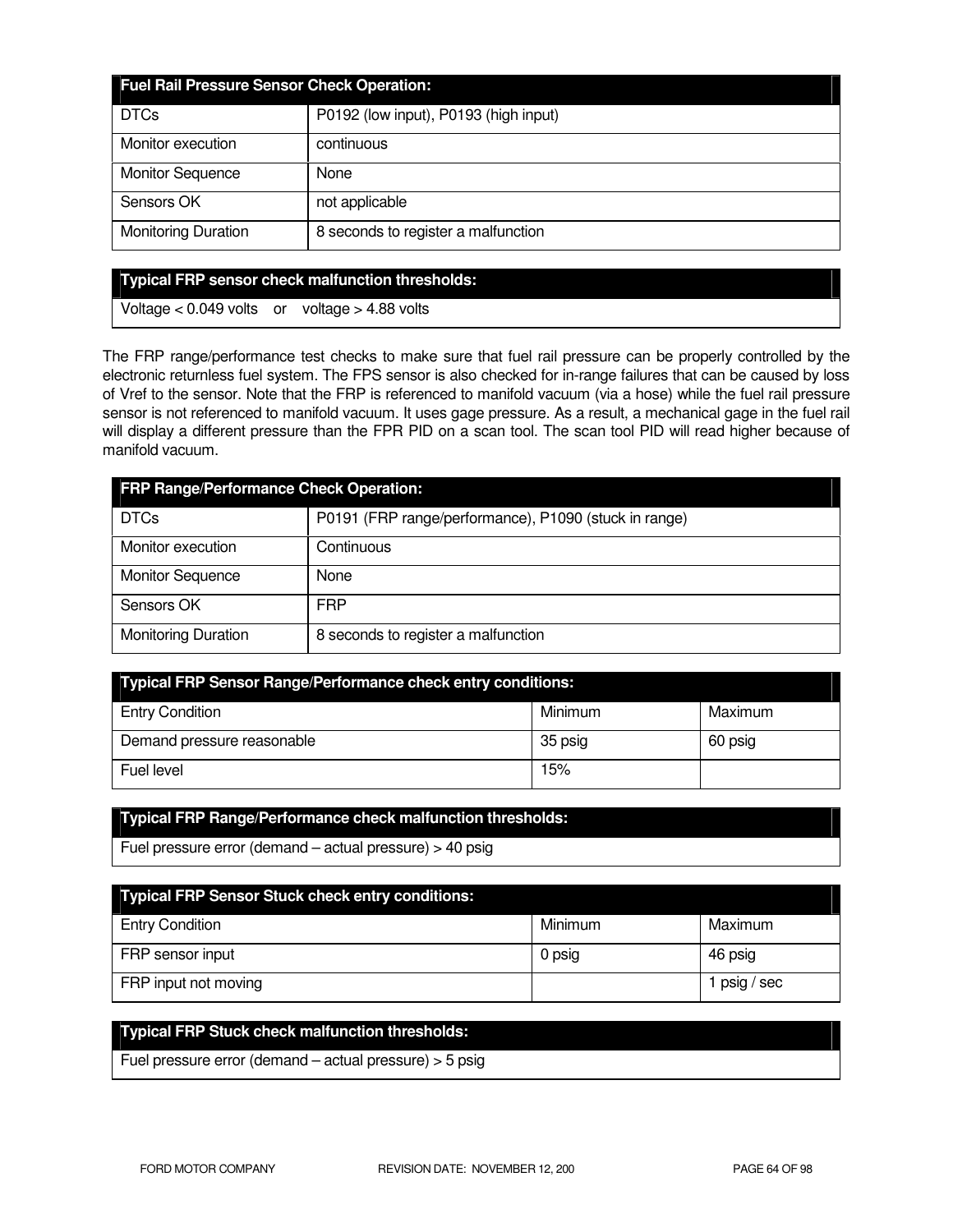| <b>Throttle Position Sensor Check Operation:</b> |                                                                        |  |
|--------------------------------------------------|------------------------------------------------------------------------|--|
| <b>DTCs</b>                                      | P0122 (low input), P0123 (high input), P1120 (closed throttle too low) |  |
| Monitor execution                                | continuous                                                             |  |
| <b>Monitor Sequence</b>                          | none                                                                   |  |
| Sensors OK                                       | not applicable                                                         |  |
| <b>Monitoring Duration</b>                       | 5 seconds to register a malfunction                                    |  |

**Typical TP sensor check malfunction thresholds:** 

Voltage < 0.20 volts or voltage > 4.80 volts or voltage < 0.488

| <b>MAF Sensor Check Operation:</b> |                                       |  |
|------------------------------------|---------------------------------------|--|
| <b>DTCs</b>                        | P0102 (low input), P0103 (high input) |  |
| Monitor execution                  | continuous                            |  |
| <b>Monitor Sequence</b>            | none                                  |  |
| Sensors OK                         | not applicable                        |  |
| <b>Monitoring Duration</b>         | 5 seconds to register a malfunction   |  |

### **Typical MAF sensor check malfunction thresholds:**

Voltage < 0.244 volts and engine running or voltage > 4.785 volts engine rpm < 4,000 rpm

The MAF and TP sensors are cross-checked to determine whether the sensor readings are rational and appropriate for the current operating conditions. (P1121/P0068)

| <b>MAF/TP Rationality Check Operation:</b> |                                        |  |
|--------------------------------------------|----------------------------------------|--|
| <b>DTCs</b>                                | P1121 or P0068                         |  |
| Monitor execution                          | Continuous                             |  |
| <b>Monitor Sequence</b>                    | None                                   |  |
| Sensors OK                                 |                                        |  |
| <b>Monitoring Duration</b>                 | 3 seconds within test entry conditions |  |

| <b>Typical MAF/TP rationality check entry conditions:</b> |                 |                     |  |
|-----------------------------------------------------------|-----------------|---------------------|--|
| <b>Entry Condition</b>                                    | Minimum         | Maximum             |  |
| Engine RPM                                                | 1000 rpm        | minimum of 3800 rpm |  |
| <b>Engine Coolant Temp</b>                                | 100 $\degree$ F |                     |  |

# **Typical MAF/TP rationality check malfunction thresholds:**  Load  $> 60\%$  and TP  $< 2.4$  volts or Load  $< 30\%$  and TP  $> 2.4$  volts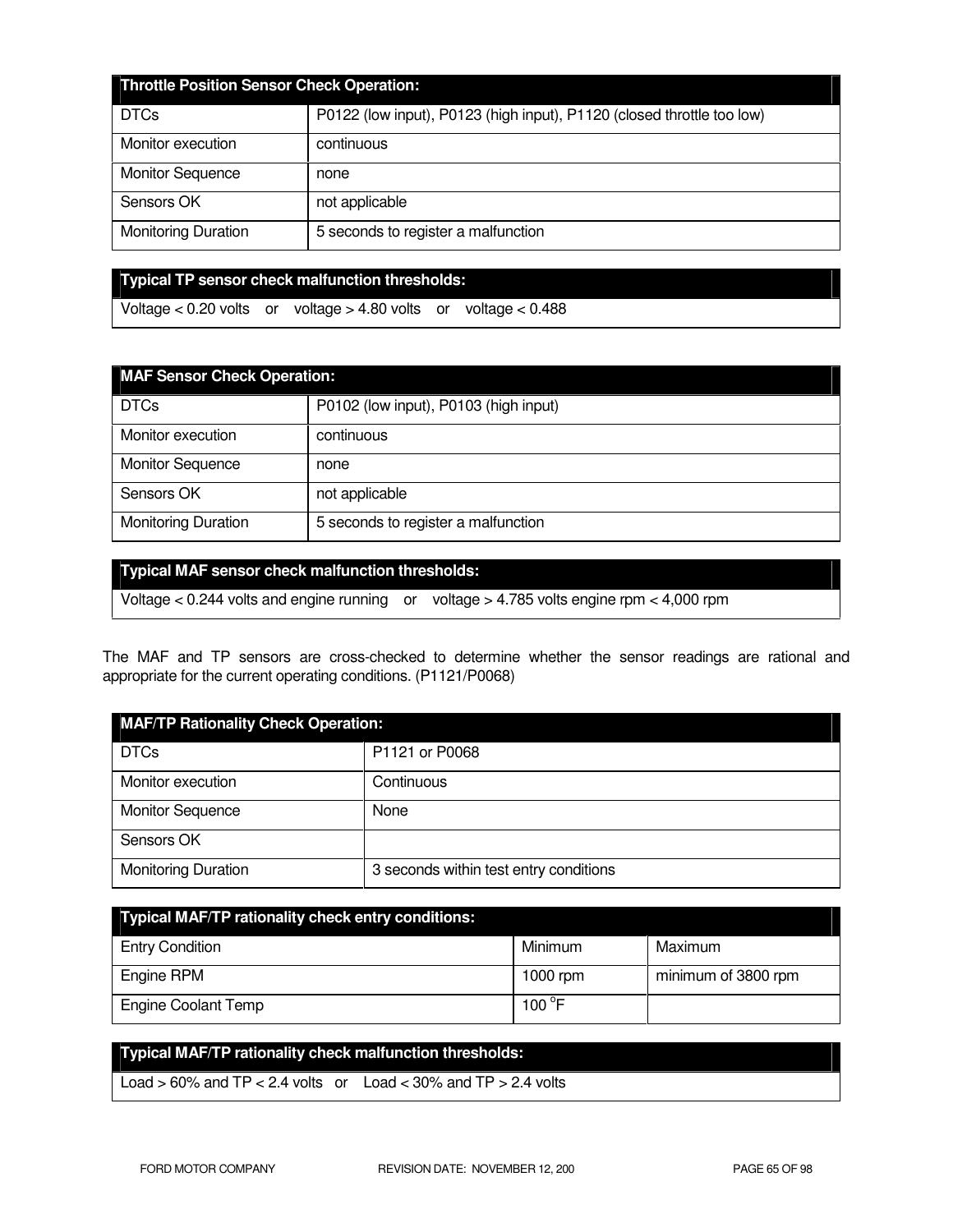#### **Miscellaneous**

Loss of Keep Alive Memory (KAM) power (a separate wire feeding the PCM) results is a P1633 DTC and immediate MIL illumination on most applications.

Vehicles that require tire/axle information to be programmed into the Vehicle ID block (VID) will store a P1639 if the VID block is not programmed or corrupted.

The PCM "engine off" or "soak" timer is tested to ensure that it is functional. The value of engine coolant temperature decays after the engine is turned off. This decay is modeled as a function of ECT, IAT and soak time. If, during a cold start, (difference between ECT and IAT is low), the actual ECT at start is much lower than the predicted ECT at start, it means that the soak timer is not functioning and a P0606 DTC is stored. (If the timer fails, it will read zero seconds and the model will predict that ECT will be the same temperature as when the engine was last turned off.)

### Ignition

Distributor Ignition systems (TFI) are no longer in production. Electronic Ignition systems (Electronic Distributorless Ignition System - EDIS or Coil on Plug - COP) systems are being used on all applications.

The EDIS system uses a chip to process the 36 (or 40) tooth crankshaft position signal, generate a low data rate PIP signal for the PCM microprocessor and control a 4 or 6 terminal coil pack which fires a pair of spark plugs. One of these sparkplugs is on the compression stroke, while the other is on the exhaust stroke. The EDIS chip can be incorporated within the PCM or in a separate ignition control module.

The COP system also uses an EDIS chip in the same way as described above, however, each sparkplug has it's own coil which is fired only once on the compression stroke.

The ignition system is checked by monitoring three ignition signals during normal vehicle operation:

Profile Ignition Pickup (CKP, commonly known as PIP), the timing reference signal derived from the crankshaft 36-tooth wheel and processed by the EDIS chip. PIP is a 50% duty cycle, square wave signal that has a rising edge at 10 deg BTDC.

Camshaft IDentification (CMP, commonly known at CID), a signal derived from the camshaft to identify the #1 cylinder

Ignition Diagnostic Monitor (IDM), a signal that indicates that the primary side of the coil has fired. This signal is received as a digital pulse width signal from the EDIS chip. The EDIS chip determines if the current flow to the ignition coil reaches the required current (typically 5.5 Amps for COP, 3.0 to 4.0 Amps for DIS) within a specified time period (typically > 200 microseconds for both COP and DIS). The EDIS chip also outputs status information when the engine is not running.

First, the relationship between successive PIP events is evaluated to determine whether the PIP signal is rational. Too large a change in 3 successive PIP indicates a missing or noisy PIP signal (P0320). Next, the CMP edge count is compared to the PIP edge count. If the proper ratio of CMP events to PIP events is not being maintained (for example, 1 CMP edge for every 8 PIP edges for an 8-cylinder engine), it indicates a missing or noisy CMP signal (P0340). Finally, the relationship between IDM edges and PIP edges is evaluated. If there is not an IDM edge (coil firing) for every PIP edge (commanded spark event), the PCM will look for a pattern of failed IDM events to determine which ignition coil has failed. If the ignition coil cannot be identified or if the engine is running and there are no IDM edges, the IDM circuit is malfunctioning (P1351).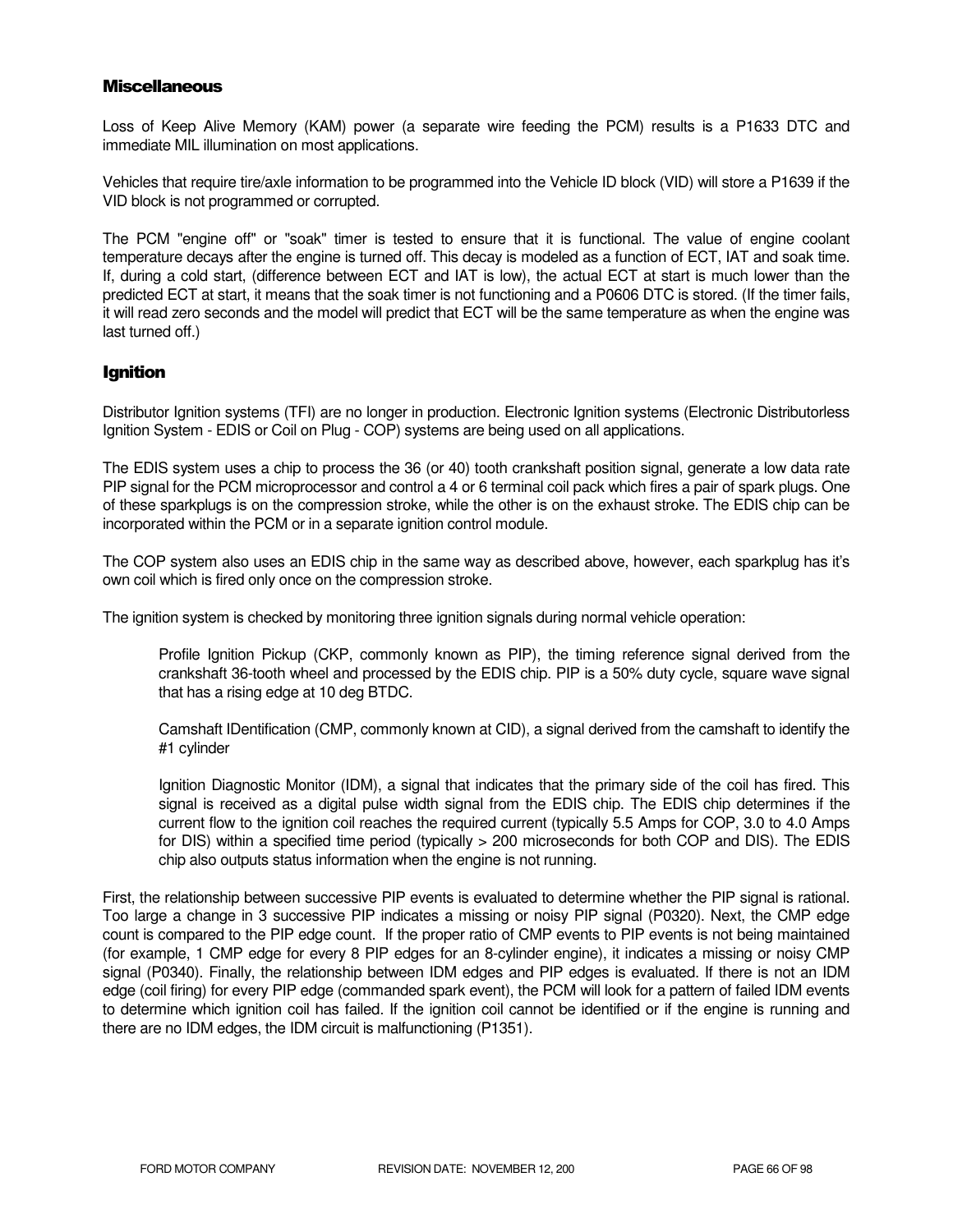| Ignition System Check Operation: |                              |
|----------------------------------|------------------------------|
| <b>DTCs</b>                      | P0320 (CKP),                 |
|                                  | P0340 (CMP)                  |
|                                  | P0351 - P0360 (Coil primary) |
| Monitor execution                | continuous                   |
| <b>Monitor Sequence</b>          | none                         |
| Sensors OK                       |                              |
| <b>Monitoring Duration</b>       | <5 seconds                   |

| Typical ignition check entry conditions: |           |                     |
|------------------------------------------|-----------|---------------------|
| <b>Entry Condition</b>                   | Minimum   | Maximum             |
| Engine RPM for CKP, CMP                  | $200$ rpm |                     |
| Engine RPM for coil primary              | $200$ rpm | minimum of 3200 rpm |

### **Typical ignition check malfunction thresholds:**

For PIP: Time between PIP edges: > 350 milliseconds

Ratio of current PIP period to last two periods: < 0.75, > 1.75

For CMP: Ratio of PIP events to CMP events: 4:1, 6:1, 8:1 or 10:1 based on engine cyl.

For coils: Ratio of PIP events to IDM events: 1:1

If an ignition coil primary circuit failure is detected for a single cylinder or coil pair, the fuel injector to that cylinder or cylinder pair will be shut off for 30 seconds to prevent catalyst damage. Up to two cylinders may be disabled at the same time on 6 and 8 cylinder engines and one cylinder is disabled on 4 cylinder engines. After 30 seconds, the injector is re-enabled. If an ignition coil primary circuit failure is again detected, (about 0.10 seconds), the fuel injector will be shut off again and the process will repeat until the fault is no longer present. Note that engine misfire can trigger the same type of fuel injector disablement.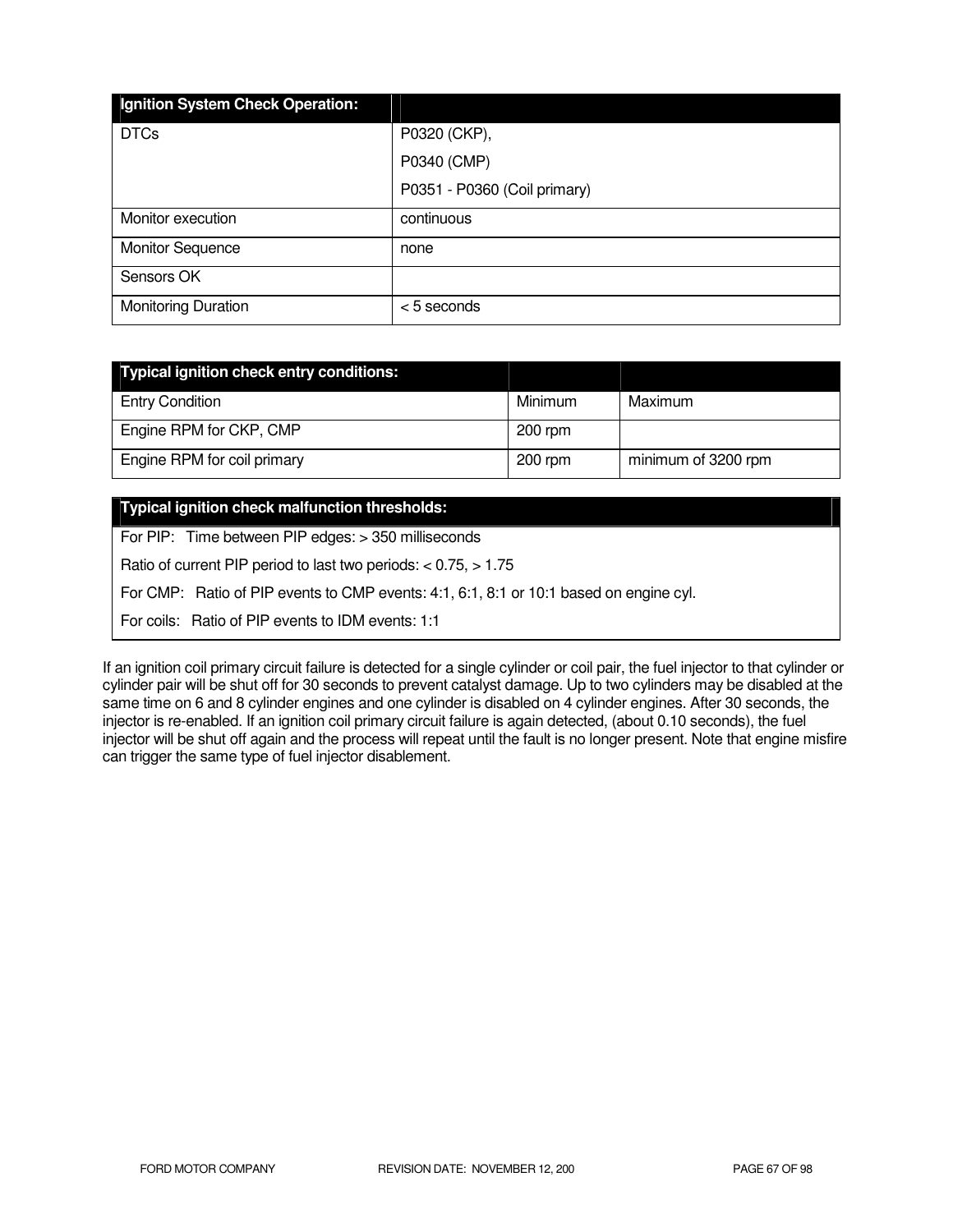# Engine Outputs

The Idle Air Control (IAC) solenoid is checked electrically for open and shorts (P1504 or P0511) and is functionally checked by monitoring the closed loop idle speed correction required to maintain the desired idle rpm. If the proper idle rpm cannot be maintained and the system has a high rpm (+100) or low rpm error (-200) greater than the malfunction threshold, an IAC malfunction is indicated. (P1506 or P0507, P1507or P0506)

| <b>IAC Check Operation:</b> |                                       |
|-----------------------------|---------------------------------------|
| <b>DTCs</b>                 | P1504/P0511 (opens/shorts)            |
|                             | P1506/P0507 (functional - overspeed)  |
|                             | P1507/P0506 (functional - underspeed) |
| Monitor execution           | once per driving cycle                |
| <b>Monitor Sequence</b>     | None                                  |
| Sensors OK                  |                                       |
| <b>Monitoring Duration</b>  | 30 seconds                            |

| <b>Typical IAC functional check entry conditions:</b>    |            |         |
|----------------------------------------------------------|------------|---------|
| <b>Entry Condition</b>                                   | Minimum    | Maximum |
| <b>Engine Coolant Temp</b>                               | 150 °F     |         |
| Time since engine start-up                               | 30 seconds |         |
| Closed loop fuel                                         | Yes        |         |
| Throttle Position (at idle, closed throttle, no dashpot) | Closed     | Closed  |

#### **Typical IAC functional check malfunction thresholds:**

For underspeed error: Actual rpm 100 rpm below target, closed-loop IAC correction > 1 lb/min

For overspeed error: Actual rpm 200 rpm above target, closed-loop IAC correction < .2 lb/min

Starting in the 2002 MY, some vehicle application will perform a fuel injector continuity test. The PCM will monitor the "smart" driver fault status bit that indicates either an open circuit, short to power or short to ground.

| <b>Injector Check Operation:</b> |                                    |
|----------------------------------|------------------------------------|
| <b>DTCs</b>                      | P0201 through P0210 (opens/shorts) |
| Monitor execution                | Continuous within entry conditions |
| <b>Monitor Sequence</b>          | None                               |
| <b>Monitoring Duration</b>       | 10 seconds                         |

| Typical injector circuit check entry conditions: |            |                  |
|--------------------------------------------------|------------|------------------|
| <b>Entry Condition</b>                           | Minimum    | Maximum          |
| <b>Battery Voltage</b>                           | 11.0 volts |                  |
| <b>Engine Coolant Temp</b>                       |            | 240 $^{\circ}$ F |
| Intake Air Temp                                  |            | 150 $\degree$ F  |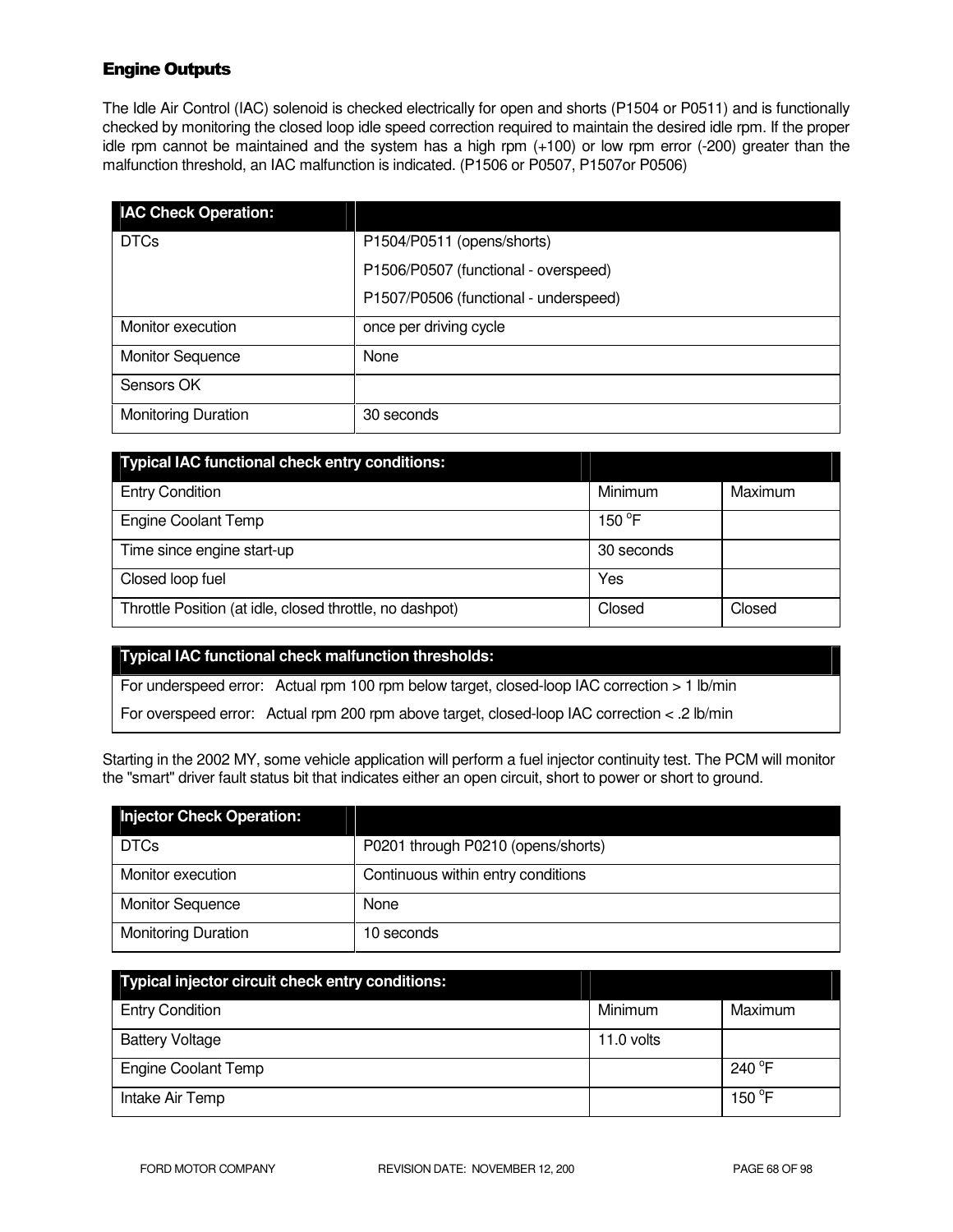Electronic Returnless Fuel Systems (ERFS) utilize a Fuel Pump Driver Module (FPDM) to control fuel pressure. The PCM uses a Fuel Rail Pressure Sensor (FRP) for feedback. The PCM outputs a duty cycle to the FPDM to maintain the desired fuel rail pressure. During normal operation, the PCM will output a FP duty cycle from 5% to 51%. The FPDM will run the fuel pump at twice this duty cycle, e.g. if the PCM outputs a 42% duty cycle, the FPDM will run the fuel pump at 84%. If the PCM outputs a 75% duty cycle, the FPDM will turn off the fuel pump.

The FPDM returns a duty cycled diagnostic signal back to the PCM on the Fuel Pump Monitor (FPM) circuit to indicate if there are any faults in the FPDM.

If the FPDM does not out any diagnostic signal, (0 or 100% duty cycle), the PCM sets a P1233 DTC. This DTC is set if the FPDM loses power. This can also occur if the Inertia Fuel Switch is tripped.

If the FPDM outputs a 25% duty cycle, it means that the fuel pump control duty cycle is out of range. This may occurs if the FPDM does not receive a valid control duty cycle signal from the PCM. The FPDM will default to 100% duty cycle on the fuel pump control output. The PCM sets a P1235 DTC.

If the FPDM outputs a 75% duty cycle, it means that the FPDM has detected an open or short on the fuel pump control circuit. The PCM sets a P1237 DTC.

If the FPDM outputs a 50% duty cycle, the FPDM is functioning normally.

| <b>Fuel Pump Driver Module Check Operation:</b> |                                        |
|-------------------------------------------------|----------------------------------------|
| <b>DTCs</b>                                     | P1233 – FPDM disabled of offline       |
|                                                 | P1235 - Fuel pump control out of range |
|                                                 | P1237 - Fuel pump secondary circuit    |
| Monitor execution                               | Continuous, voltage $> 11.0$ volts     |
| <b>Monitor Sequence</b>                         | None                                   |
| <b>Monitoring Duration</b>                      | 3 seconds                              |

Some vehicle applications (2.3L Ranger) use an electric thermostat heater. These vehicles use a high temperature thermostat (220 <sup>o</sup>F versus 192 °F) to achieve faster warm-up times. The heater circuit can be energized by the PCM whenever additional cooling is required. (The PCM energizes the heater based primarily on ECT/CHT, but can allow for additional cooling based on inputs from rpm, load, IAT and TFT.) The heat generated by the heater causes the thermostat to open at a lower temperature than the rated temperature of the thermostat (up to 50  $\degree$ F lower), thereby, providing additional engine and transmission cooling. The PCM duty cycles the heater output at 100% to open the open the thermostat, 70% to keep it open and 0% to provided rated thermostat function. The PCM monitors the "smart" driver fault status bit that indicates either an open circuit, short to power or short to ground. If the heater circuit fails such that it is always off, the vehicle can run hotter than normal. If the heater fails such that it is always on, the vehicle may also fail the thermostat test (P0125/P0128).

| <b>Thermostat Heater Check Operation:</b> |                                    |
|-------------------------------------------|------------------------------------|
| <b>DTCs</b>                               | P1432 or P0597 (opens/shorts)      |
| Monitor execution                         | Continuous at 0 and 100% dutycycle |
| <b>Monitor Sequence</b>                   | None                               |
| <b>Monitoring Duration</b>                | 5 seconds                          |

| Typical thermostat heater check entry conditions: |            |         |
|---------------------------------------------------|------------|---------|
| <b>Entry Condition</b>                            | Minimum    | Maximum |
| <b>Battery Voltage</b>                            | 11.0 volts |         |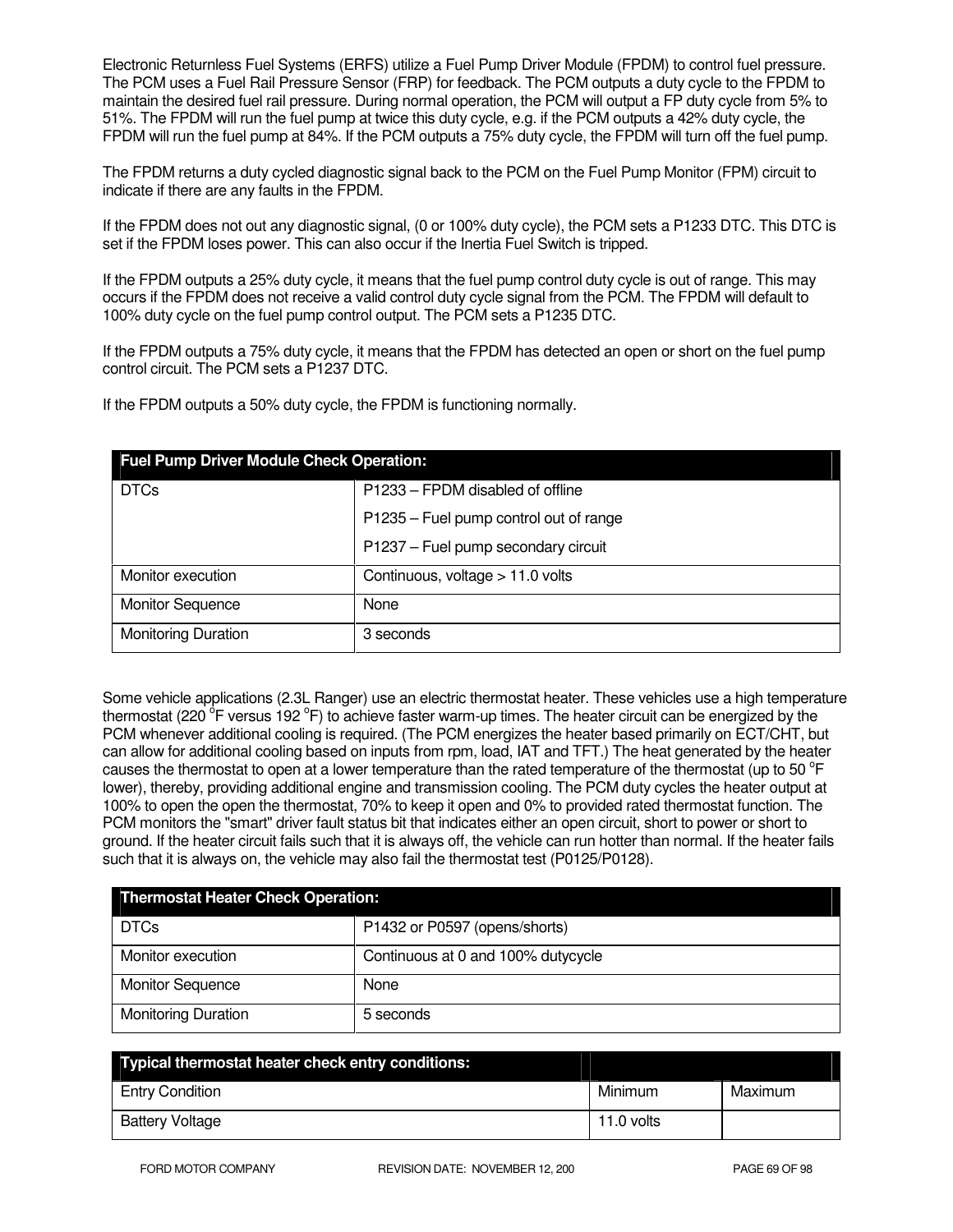There are several different styles of hardware used to control airflow within the engine air intake system. In general, the devices are defined based on whether they control in-cylinder motion (charge motion) or manifold dynamics (tuning).

Systems designed to control charge motion are defined to be Intake Manifold Runner Controls. IMRC systems generally have to modify spark when the systems are active because altering the charge motion affects the burn rate within the cylinder.

Systems designed to control intake manifold dynamics or tuning are defined to be Intake Manifold Tuning Valves. IMTV systems generally do not require any changes to spark or air/fuel ratio because these systems only alter the amount of airflow entering the engine.

### Intake Manifold Runner Control Systems

The Intake Manifold Runner Control (IMRC) consists of a remote mounted, electrically motorized actuator with an attaching cable for each housing on each bank. Some applications will use one cable for both banks. The cable or linkage attaches to the housing butterfly plate levers. (The 2.0L (2V) Focus/Escort IMRC uses a motorized actuator mounted directly to a single housing without the use of a cable.)

The IMRC housing is an aluminum casting with two intake air passages for each cylinder. One passage is always open and the other is opened and closed with a butterfly valve plate. The housing uses a return spring to hold the butterfly valve plates closed. The motorized actuator houses an internal switch or switches, depending on the application, to provide feedback to the PCM indicating cable and butterfly valve plate position.

Below approximately 3000 rpm, the motorized actuator will not be energized. This will allow the cable to fully extend and the butterfly valve plates to remain closed. Above approximately 3000 rpm, the motorized actuator will be energized. The attaching cable will pull the butterfly valve plates into the open position. (Some vehicles will activate the IMRC near 1500 rpm.)

The Intake Manifold Swirl Control used on the 2.3L Ranger consists of a manifold mounted vacuum actuator and a PCM controlled electric solenoid. The linkage from the actuator attaches to the manifold butterfly plate lever. The IMSC actuator and manifold are composite/plastic with a single intake air passage for each cylinder. The passage has a butterfly valve plate that blocks 60% of the opening when actuated, leaving the top of the passage open to generate turbulence. The housing uses a return spring to hold the butterfly valve plates open. The vacuum actuator houses an internal monitor circuit to provide feedback to the PCM indicating butterfly valve plate position.

Below approximately 3000 rpm, the vacuum solenoid will be energized. This will allow manifold vacuum to be applied and the butterfly valve plates to remain closed. Above approximately 3000 rpm, the vacuum solenoid will be de-energized. This will allow vacuum to vent from the actuator and the butterfly valve plates to open.

| <b>IMRC System Check Operation:</b> |                                                          |
|-------------------------------------|----------------------------------------------------------|
| <b>DTCs</b>                         | P1516/P2014 - IMRC input switch electrical check, Bank 1 |
|                                     | P1517/P0219 - IMRC input switch electrical check, Bank 2 |
|                                     | P1520/P2008 - IMRC output electrical check               |
|                                     | P1518/P2004 - IMRC stuck open, electric operated         |
|                                     | P1537/P2004 - IMRC stuck open, vacuum operated, Bank 1   |
|                                     | P1538/P2005 - IMRC stuck open, vacuum operated, Bank 2   |
| Monitor execution                   | Continuous, after ECT > 40 deg F                         |
| <b>Monitor Sequence</b>             | None                                                     |
| Sensors OK                          |                                                          |
| <b>Monitoring Duration</b>          | 5 seconds                                                |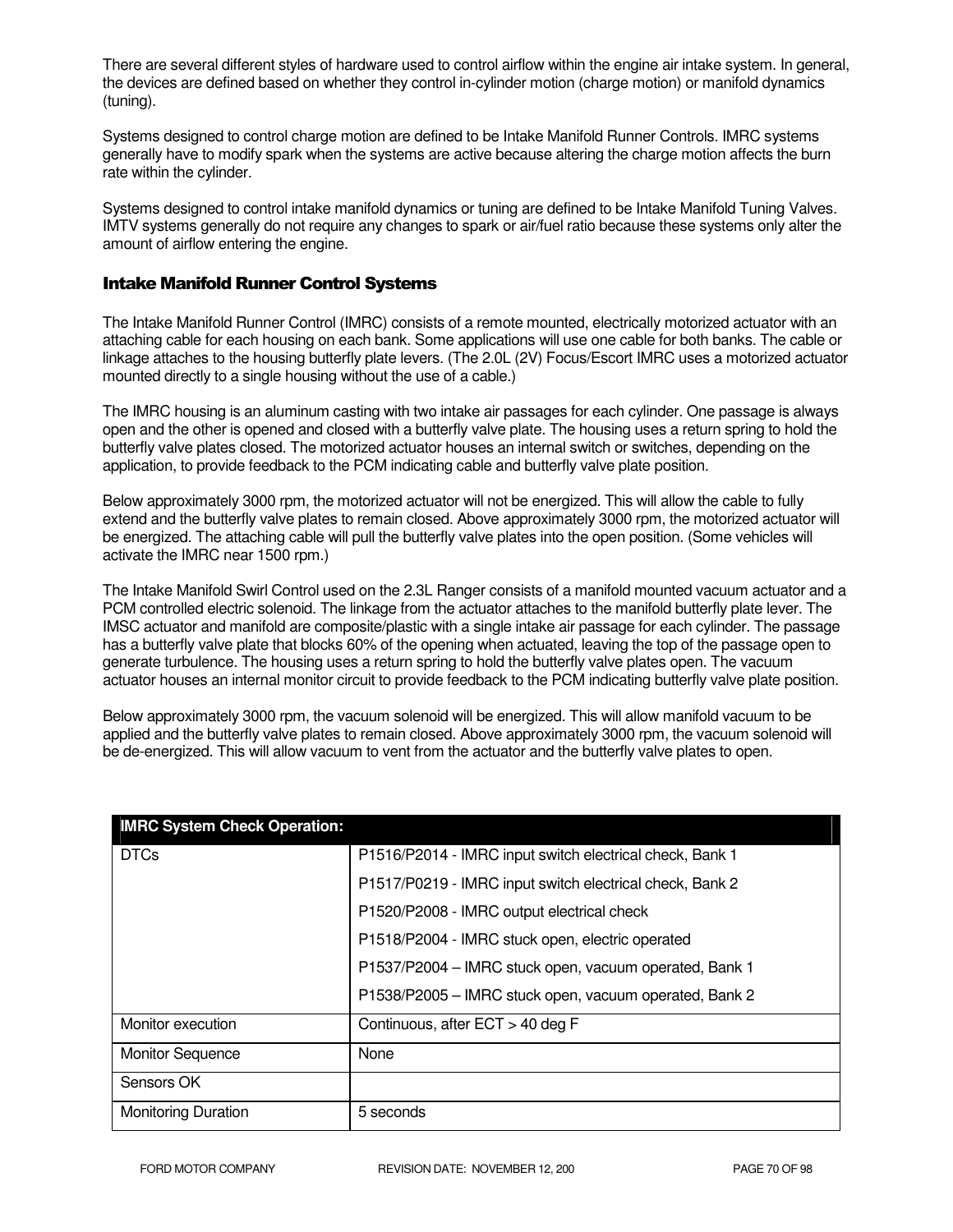#### **Typical IMRC functional check malfunction thresholds**

IMRC plates do not match commanded position (functional)

IMRC switches open/shorted (electrical)

### Intake Manifold Tuning Valve Systems

The intake manifold tuning valve (IMTV) is a motorized actuated unit mounted directly to the intake manifold. The IMTV actuator controls a shutter device attached to the actuator shaft. There is no monitor input to the PCM with this system to indicate shutter position.

The motorized IMTV unit will not be energized below approximately 2600 rpm or higher on some vehicles. The shutter will be in the closed position not allowing airflow blend to occur in the intake manifold. Above approximately 2600 rpm or higher, the motorized unit will be energized. The motorized unit will be commanded on by the PCM initially at a 100 percent duty cycle to move the shutter to the open position and then falling to approximately 50 percent to continue to hold the shutter open.

| <b>IMTV Check Operation:</b> |                                                                         |
|------------------------------|-------------------------------------------------------------------------|
| <b>DTCs</b>                  | P1549 or P0660 - IMTV output electrical check (does not illuminate MIL) |
| Monitor execution            | continuous                                                              |
| <b>Monitor Sequence</b>      | None                                                                    |
| Sensors OK                   |                                                                         |
| <b>Monitoring Duration</b>   | 5 seconds                                                               |

### Variable Cam Timing Systems

Variable Cam Timing (VCT) enables rotation of the camshaft(s) relative to the crankshaft (phase-shifting) as a function of engine operating conditions. There are four possible types of VCT with DOHC engines:

- Intake Only (phase-shifting only the intake cam);
- Exhaust Only (phase-shifting only the exhaust cam);
- Dual Equal (phase-shifting the intake and exhaust cams equally);
- Dual Independent (phase-shifting the intake and exhaust cams independently).

All four types of VCT are used primarily to increase internal residual dilution at part throttle to reduce NOx, and to improve fuel economy. This allows for elimination the external EGR system. Ford currently uses Exhaust Only but is introducing Intake Only on the 2004 MY Lincoln LS.

With Exhaust Only VCT, the exhaust camshaft is retarded at part throttle to delay exhaust valve closing for increased residual dilution and to delay exhaust valve opening for increased expansion work.

With Intake Only VCT, the intake camshaft is advanced at part throttle and WOT (at low to mid-range engine speeds) to open the intake valve earlier for increased residual dilution and close the intake valve earlier in the compression stroke for increased power.

The VCT system hardware consists of a control solenoid and a pulse ring on the camshaft. The PCM calculates relative cam position using the CMP input to process variable reluctance sensor pulses coming from the pulse ring mounted on the camshaft. Each pulse wheel has  $N + 1$  teeth where  $N =$  the number of cylinders per bank. The N equally spaced teeth are used for cam phasing; the remaining tooth is used to determine cylinder # 1 position. Relative cam position is calculated by measuring the time between the rising edge of profile ignition pickup (PIP) and the falling edges of the VCT pulses.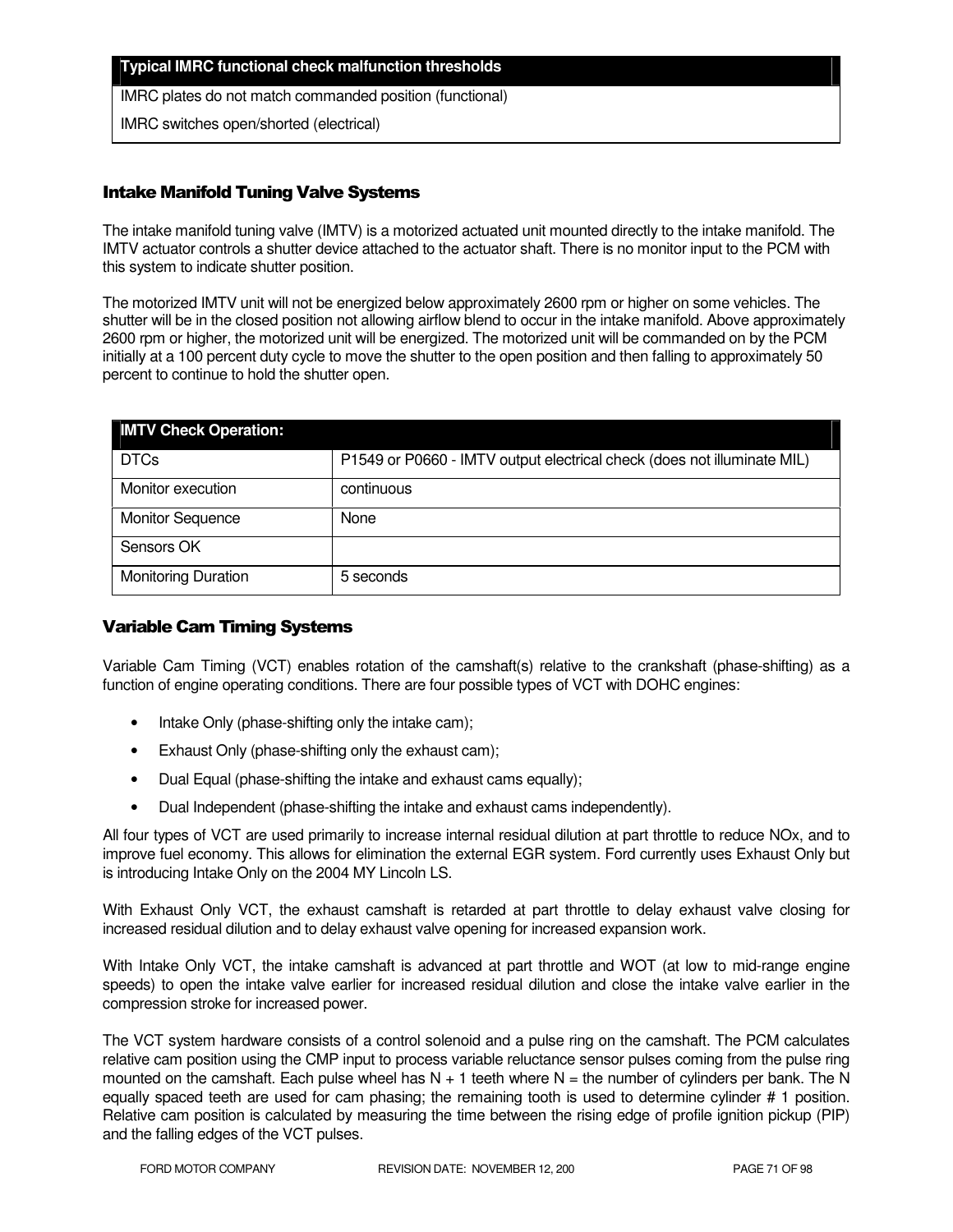The PCM continually calculates a cam position error value based on the difference between the desired and actual position and uses this information to calculate a commanded duty cycle for the VCT solenoid valve. When energized, engine oil is allowed to flow to the VCT unit thereby advancing and retarding cam timing. The variable cam timing unit assembly is coupled to the camshaft through a helical spline in the VCT unit chamber. When the flow of oil is shifted from one side of the chamber to the other, the differential change in oil pressure forces the piston to move linearly along the axis of the camshaft. This linear motion is translated into rotational camshaft motion through the helical spline coupling. A spring installed in the chamber is designed to hold the camshaft in the low-overlap position when oil pressure is too low (~15 psi) to maintain adequate position control. The camshaft is allowed to rotate up to 30 degrees.

The VCT output driver in the PCM is checked electrically for opens and shorts (P1380/P0010, P1385/P0020). The VCT system is checked functionally by monitoring the closed loop cam position error correction. If the proper cam position cannot be maintained and the system has an advance or retard error greater than the malfunction threshold, a VCT control malfunction is indicated (P1381/P0011, P1383/P0012, P1386/P0021, P1388/P0022).

| <b>Camshaft Position Control System Check Operation:]</b> |                                                            |
|-----------------------------------------------------------|------------------------------------------------------------|
| <b>DTCs</b>                                               | P1380/P0010 Camshaft Position Actuator Circuit (Bank 1)    |
|                                                           | P1381/P0011 Cam Position Actuator Over Advanced (Bank 1)   |
|                                                           | P1383/P0012 Cam Position Actuator Over Retarded (Bank 1)   |
|                                                           | P1385/P0020 - Camshaft Position Actuator Circuit (Bank 2)  |
|                                                           | P1386/P0021 - Cam Position Actuator Over Advanced (Bank 2) |
|                                                           | P1388/P0022 - Cam Position Actuator Over Retarded (Bank 2) |
| Monitor execution                                         | Continuous                                                 |
| <b>Monitor Sequence</b>                                   | ECT > 150 °F                                               |
| Sensors OK                                                |                                                            |
| <b>Monitoring Duration</b>                                | 5 seconds                                                  |

### **Typical CPC functional check malfunction thresholds:**

timing over-advanced/over-retarded by > 10 crankshaft degrees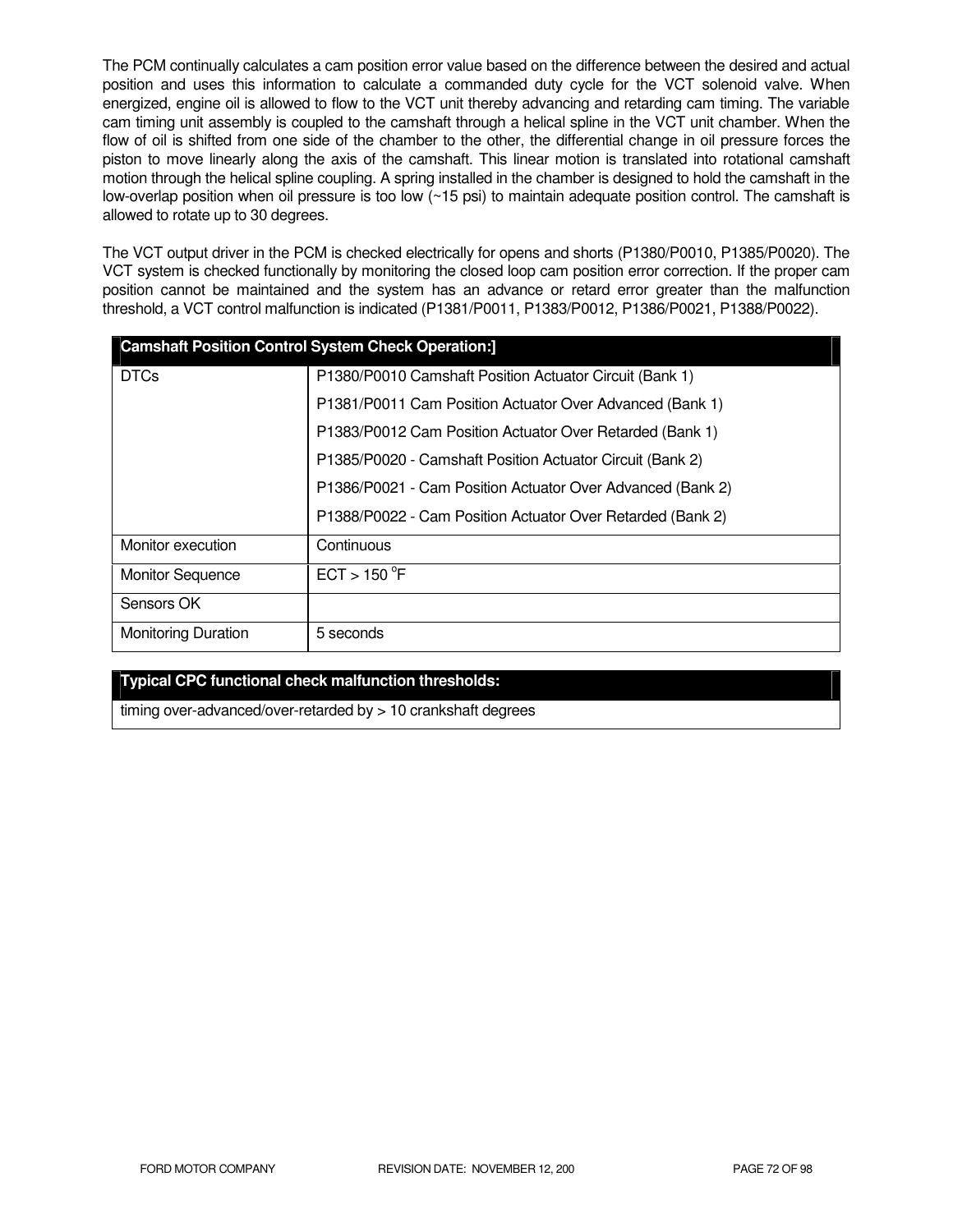## Comprehensive Component Monitor - Transmission

### **General**

The MIL is illuminated for all emissions related electrical component malfunctions. For malfunctions attributable to a mechanical component (such as a clutch, gear, band, valve, etc.), some transmissions are capable of not commanding the mechanically failed component and providing the remaining maximum functionality (functionality is reassessed on each power up)- in such case a non-MIL Diagnostic Trouble Code (DTC) will be stored and, if so equipped, a Transmission Control Indicator Light (TCIL) will flash.

### Transmission Inputs

| <b>Transmission Range Sensor Check Operation:</b> |                                                     |  |
|---------------------------------------------------|-----------------------------------------------------|--|
| <b>DTCs</b>                                       | P0708, P0705 (open/invalid pattern for digital TRS) |  |
|                                                   | P0707, P0708 (opens/shorts for analog TRS)          |  |
|                                                   | P0705 (Out of range signal frequency for PWM TRS)   |  |
|                                                   | P0706, P0707 (Low / High duty cycle for PWM TRS)    |  |
| Monitor execution                                 | Continuous                                          |  |
| <b>Monitor Sequence</b>                           | None                                                |  |
| Sensors OK                                        |                                                     |  |
| <b>Monitoring Duration</b>                        | 30 seconds                                          |  |

| <b>Typical TRS check entry conditions:</b> |                                    |             |
|--------------------------------------------|------------------------------------|-------------|
| <b>Auto Transmission Entry Conditions</b>  | Minimum                            | Maximum     |
| Gear selector position                     | each position for up to 30 seconds | 480 seconds |

#### **Typical TRS malfunction thresholds:**

For digital sensor: Invalid pattern from 3 or 5 digital inputs and/or 1 analog circuit open for 5 seconds For analog sensor: Voltage > 4.8 volts or < 0.2 voltage for 5 seconds

For Pulse Width Modulated (PWM) sensor : Frequency > 160 Hz or < 100 Hz,

Duty Cycle  $> 90\%$  or  $< 10\%$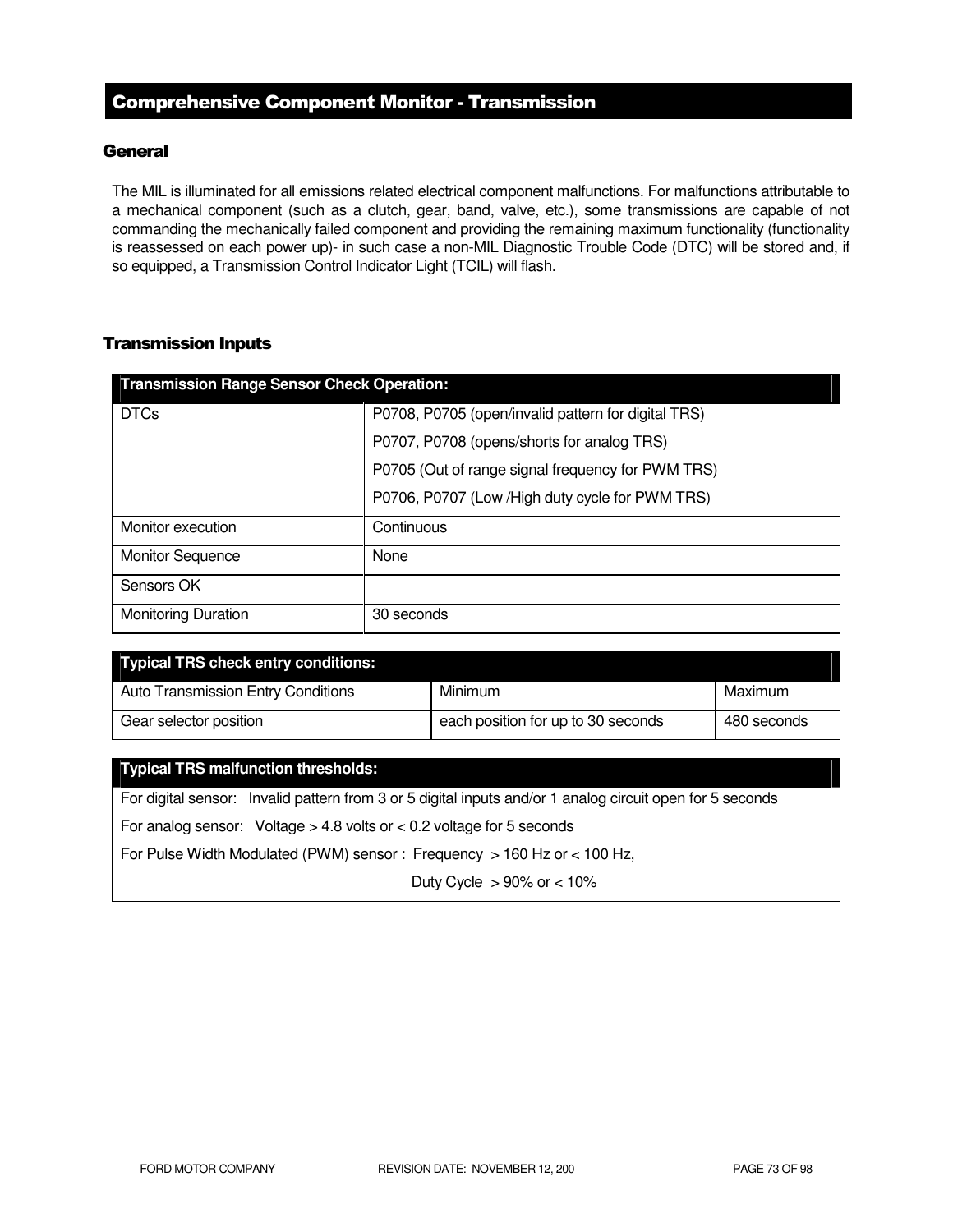Most vehicle applications no longer have a standalone vehicle speed sensor input. The PCM sometimes obtains vehicle speed information from another module on the vehicle, i.e. ABS module. In most cases, however, vehicle speed is calculated in the PCM by using the transmission output shaft speed sensor signal and applying a conversion factor for axle ratio and tire programmed into the Vehicle ID block. A Vehicle Speed Output pin on the PCM provides the rest of the vehicle with the standard 8,000 pulses/mile signal.

Note: If the Vehicle ID block has not been programmed or has been programmed with an out-of-range (uncertified) tire/axle ratio, a P1639 DTC will be stored and the MIL will be illuminated immediately.

| <b>Vehicle Speed Sensor Functional Check Operation:</b> |            |  |
|---------------------------------------------------------|------------|--|
| <b>DTCs</b>                                             | P0500      |  |
| Monitor execution                                       | Continuous |  |
| <b>Monitor Sequence</b>                                 | None       |  |
| Sensors OK                                              |            |  |
| <b>Monitoring Duration</b>                              | 30 seconds |  |

| <b>Typical VSS functional check entry conditions:</b> |          |         |
|-------------------------------------------------------|----------|---------|
| <b>Auto Transmission Entry Conditions</b>             | Minimum  | Maximum |
| Gear selector position                                | drive    |         |
| Engine rpm (above converter stall speed) OR           | 3000 rpm |         |
| Turbine shaft rpm (if available) OR                   | 1500 rpm |         |
| Output shaft rpm                                      | 650 rpm  |         |
| Vehicle speed (if available)                          | 15 mph   |         |
|                                                       |          |         |
| <b>Manual Transmission Entry Conditions</b>           |          |         |
| Engine load                                           | 50%      |         |
| Engine rpm                                            | 2400 rpm |         |

### **Typical VSS functional check malfunction thresholds:**

Vehicle is inferred to be moving with positive driving torque and VSS is < 1 - 5 mph for 5 seconds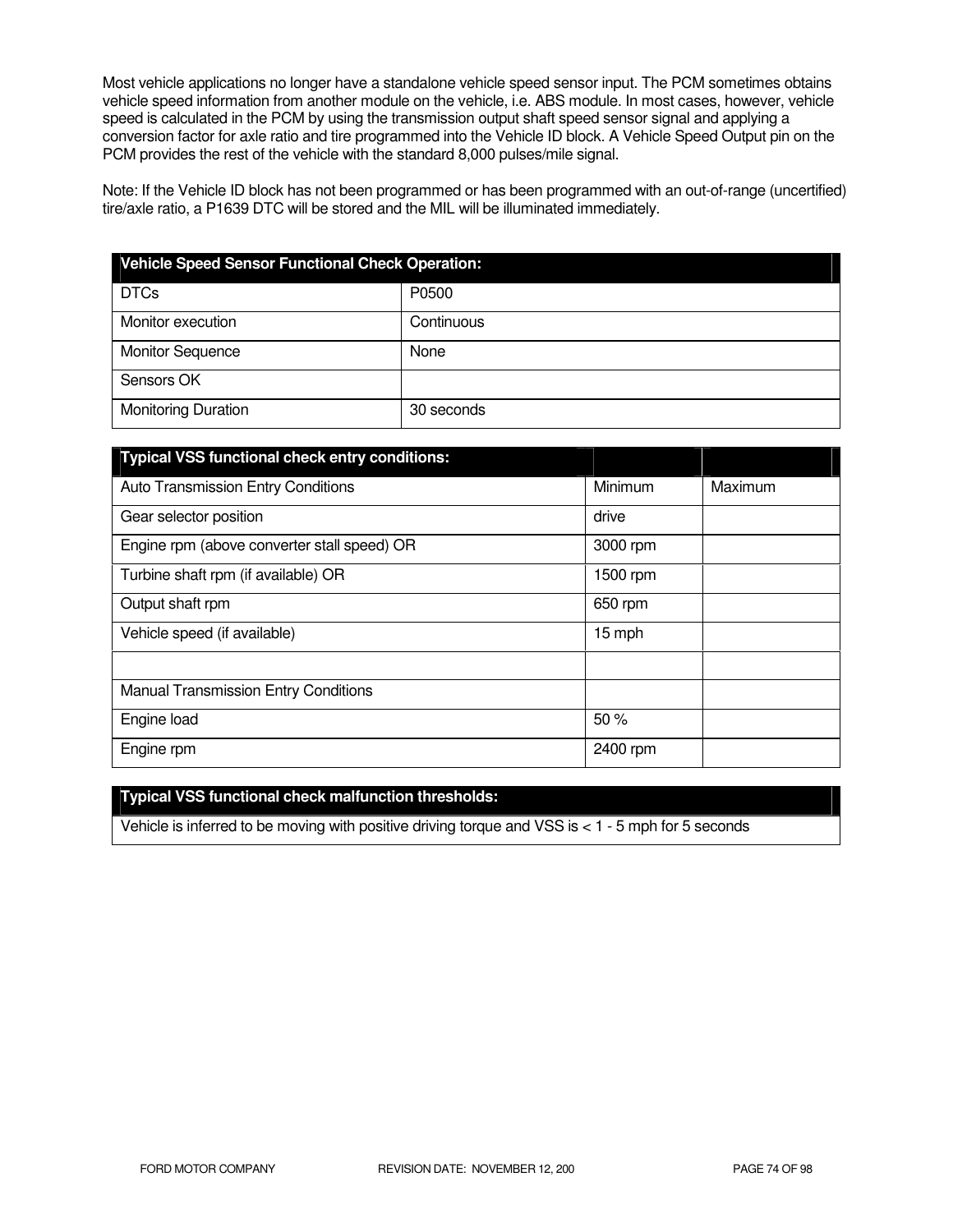| <b>Output Shaft Speed Sensor Functional Check Operation:</b> |            |  |
|--------------------------------------------------------------|------------|--|
| <b>DTCs</b>                                                  | P0720      |  |
| Monitor execution                                            | Continuous |  |
| <b>Monitor Sequence</b>                                      | None       |  |
| Sensors OK                                                   |            |  |
| <b>Monitoring Duration</b>                                   | 30 seconds |  |

| <b>Typical OSS functional check entry conditions:</b> |          |         |
|-------------------------------------------------------|----------|---------|
| <b>Auto Transmission Entry Conditions</b>             | Minimum  | Maximum |
| Gear selector position                                | drive    |         |
| Engine rpm (above converter stall speed) OR           | 3000 rpm |         |
| Turbine shaft rpm (if available) OR                   | 1500 rpm |         |
| Output shaft rpm                                      | 650 rpm  |         |
| Vehicle speed (if available)                          | 15 mph   |         |

## **Typical OSS functional check malfunction thresholds:**

Vehicle is inferred to be moving with positive driving torque and OSS < 100 to 200 rpm for 5 seconds

| Intermediate Shaft Speed Sensor Functional Check Operation: |            |  |
|-------------------------------------------------------------|------------|--|
| <b>DTCs</b>                                                 | P0791      |  |
| Monitor execution                                           | Continuous |  |
| <b>Monitor Sequence</b>                                     | None       |  |
| Sensors OK                                                  |            |  |
| <b>Monitoring Duration</b>                                  | 30 seconds |  |

| <b>Typical ISS functional check entry conditions:</b> |                |         |
|-------------------------------------------------------|----------------|---------|
| <b>Auto Transmission Entry Conditions</b>             | <b>Minimum</b> | Maximum |
| Gear selector position                                | drive          |         |
| Engine rpm (above converter stall speed) OR           | 3000 rpm       |         |
| Turbine shaft rpm (if available) OR                   | 1500 rpm       |         |
| Output shaft rpm                                      | 650 rpm        |         |
| Vehicle speed (if available)                          | 15 mph         |         |

# **Typical ISS functional check malfunction thresholds:**

Vehicle is inferred to be moving with positive driving torque and ISS < 250 rpm for 5 seconds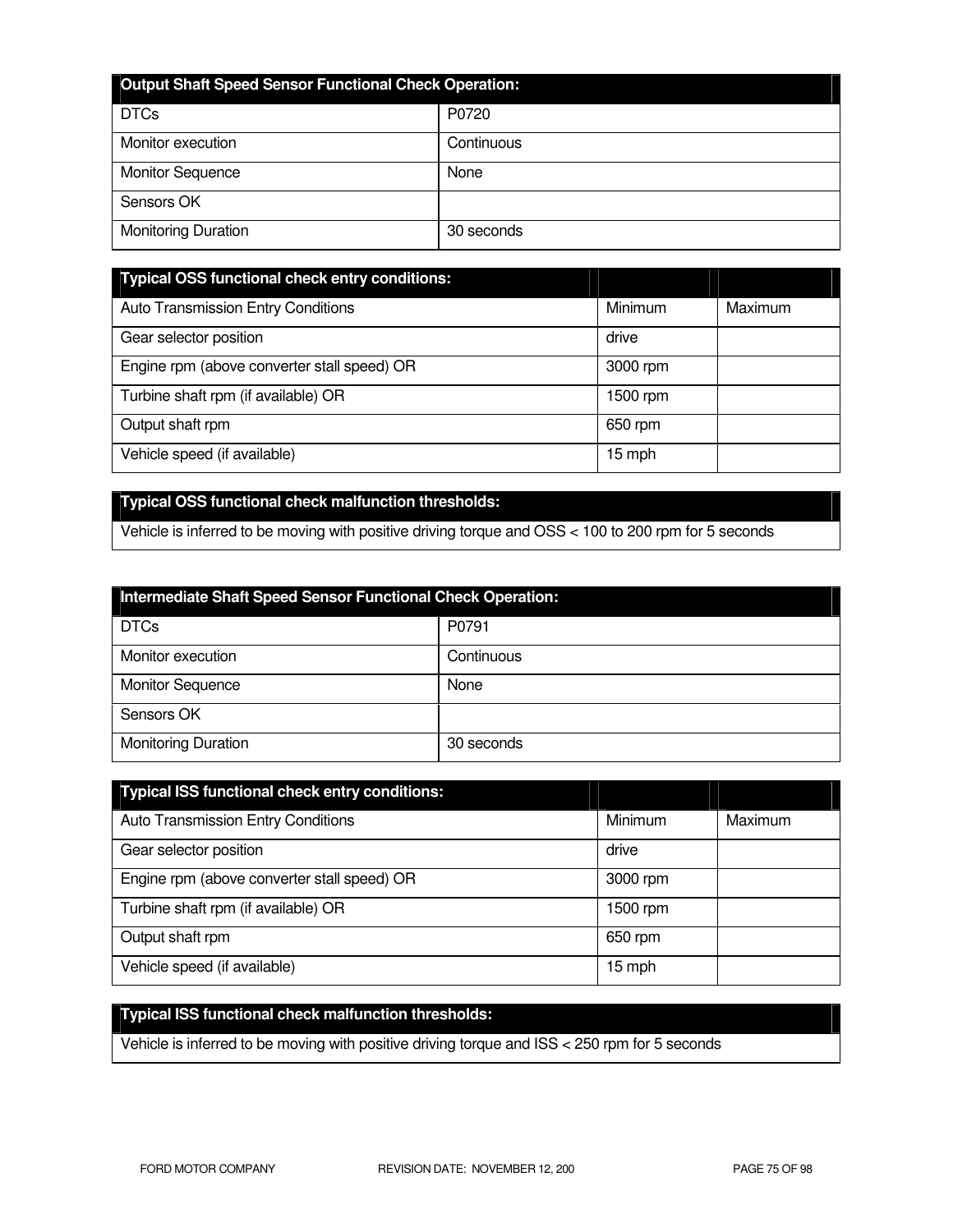| <b>Turbine Shaft Speed Sensor Functional Check Operation:</b> |            |  |
|---------------------------------------------------------------|------------|--|
| <b>DTCs</b>                                                   | P0715      |  |
| Monitor execution                                             | Continuous |  |
| <b>Monitor Sequence</b>                                       | None       |  |
| Sensors OK                                                    |            |  |
| <b>Monitoring Duration</b>                                    | 30 seconds |  |

| <b>Typical TSS functional check entry conditions:</b> |                                           |         |
|-------------------------------------------------------|-------------------------------------------|---------|
| Auto Transmission Entry Conditions                    | Minimum                                   | Maximum |
| Gear selector position                                | drive                                     |         |
| Engine rpm (above converter stall speed) OR           | 3000 rpm                                  |         |
| Turbine shaft rpm (if available) OR                   | 1500 rpm                                  |         |
| Output shaft rpm                                      | 650 rpm                                   |         |
| Vehicle speed (if available)                          | 15 mph                                    |         |
| Torque converter lock-up (some applications)          | $3^{\text{ra}}$<br><sup>'</sup> gear only |         |

# **Typical TSS functional check malfunction thresholds:**

vehicle is inferred to be moving with positive driving torque and TSS < 200 rpm for 5 seconds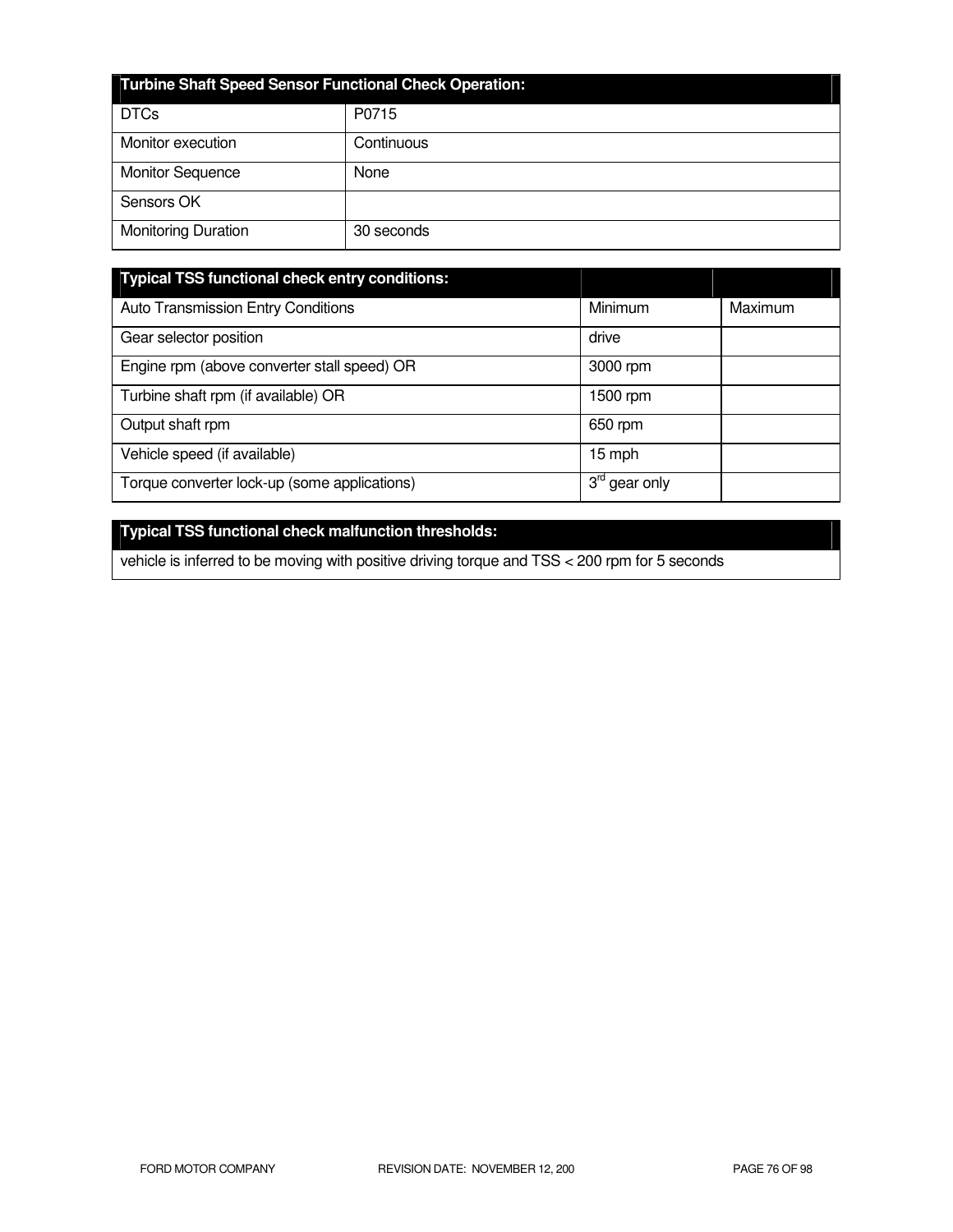| <b>Transmission Fluid Temperature Sensor Functional Check Operation:</b> |                                                                  |  |  |
|--------------------------------------------------------------------------|------------------------------------------------------------------|--|--|
| DTCs (non-MIL)                                                           | P0712, P0713 (open/short)                                        |  |  |
|                                                                          | P1713, (stuck low), P1718 (stuck high) or P0711 (stuck low/high) |  |  |
| Monitor execution                                                        | continuous                                                       |  |  |
| <b>Monitor Sequence</b>                                                  | none                                                             |  |  |
| Sensors OK                                                               | (ECT substituted if TFT has malfunction)                         |  |  |
| <b>Monitoring Duration</b>                                               | 5 seconds for electrical, 600 seconds for functional check       |  |  |

| <b>Typical TFT functional check entry conditions:</b> |           |         |
|-------------------------------------------------------|-----------|---------|
| <b>Auto Transmission Entry Conditions</b>             | Minimum   | Maximum |
| Engine Coolant Temp (hot or cold, not midrange)       | $>100$ °F | < 20 °F |
| Time in run mode                                      | 500 sec   |         |
| Time in gear, vehicle moving, positive torque         | 150 sec   |         |
| Time with engine off (soak time)                      | 420 min   |         |
| <b>Vehicle Speed</b>                                  | 15 mph    |         |

# **Typical TFT malfunction thresholds:**

Electrical check:

TFT voltage <0.05 or > 4.6 volts for 5 seconds

TFT functional check (TFT stuck at high temperature or stuck at low temperature):

 $<$  6  $\mathrm{^{\circ}F}$  rise or fall in TFT after startup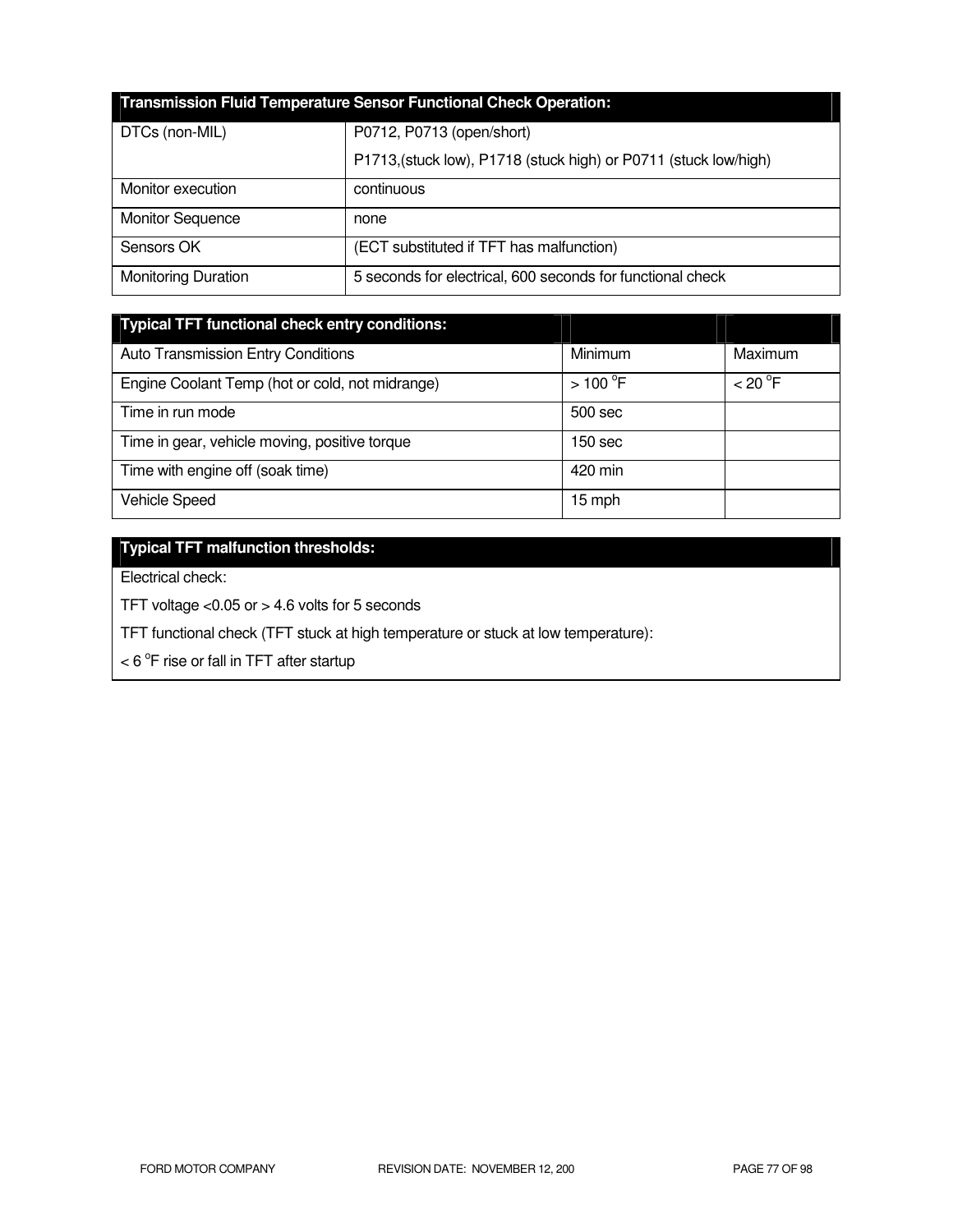### Transmission Outputs

| <b>Shift Solenoid Check Operation:</b> |                                                                             |
|----------------------------------------|-----------------------------------------------------------------------------|
| <b>DTCs</b>                            | SS A - P0750 electrical,                                                    |
|                                        | P1714 ISIG functional, or P0751 mechanical functional                       |
|                                        | SS B - P0755 electrical,                                                    |
|                                        | P1715 ISIG functional, or P0756 mechanical functional                       |
|                                        | SS C - P0760 electrical.                                                    |
|                                        | P1716 ISIG functional, or P0761 mechanical functional                       |
|                                        | SS D - P0765 electrical,                                                    |
|                                        | P1717 ISIG functional, or P0766 mechanical functional                       |
|                                        | SS E - P0770 electrical, or P0771 mechanical functional                     |
| Monitor execution                      | electrical - continuous, functional - during off to on solenoid transitions |
| <b>Monitor Sequence</b>                | None                                                                        |
| Sensors OK                             |                                                                             |
| <b>Monitoring Duration</b>             | 10 solenoid events                                                          |

| <b>Typical Shift Solenoid ISIG functional check entry conditions:</b> |                                                   |         |  |
|-----------------------------------------------------------------------|---------------------------------------------------|---------|--|
| <b>Entry Conditions</b>                                               | Minimum                                           | Maximum |  |
| <b>Transmission Fluid Temp</b>                                        | 70 °F                                             | 225 °F  |  |
| Throttle position                                                     | (actual TP<br>positive<br>drive torque<br>varies) |         |  |

| Typical Shift Solenoid mechanical functional check entry conditions: |                       |         |  |
|----------------------------------------------------------------------|-----------------------|---------|--|
| Entry Conditions (with turbine speed)                                | Minimum               | Maximum |  |
| Gear ratio calculated                                                | each gear             |         |  |
| Throttle position                                                    | positive drive torque |         |  |

| <b>Typical Shift Solenoid mechanical functional check entry conditions:</b> |                       |         |  |
|-----------------------------------------------------------------------------|-----------------------|---------|--|
| Entry Conditions (without turbine speed)                                    | Minimum               | Maximum |  |
| Rpm drop is obtained                                                        | each shift            |         |  |
| Throttle position                                                           | positive drive torque |         |  |

## **Typical SS malfunction thresholds:**

Electrical check: Output driver feedback circuit does not match commanded driver state for 5 seconds

ISIG functional check: ISIG chip hardware circuit does not detect characteristic current dip and rise produced by solenoid movement.

Mechanical functional check: Actual obtained gear or shift pattern indicates which shift solenoid is stuck on or off.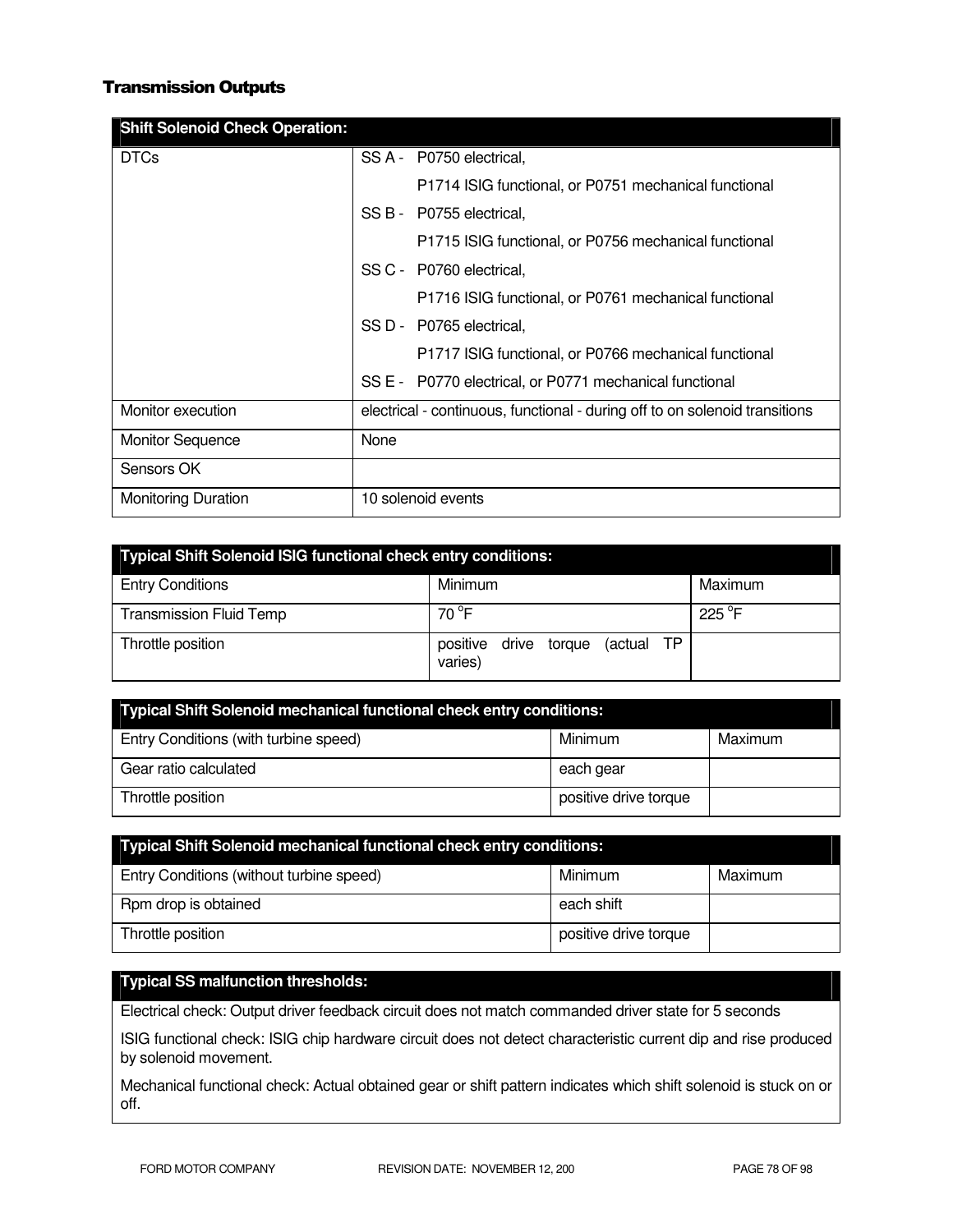| <b>Torque Converter Clutch Check Operation:</b> |                                                       |  |
|-------------------------------------------------|-------------------------------------------------------|--|
| <b>DTCs</b>                                     | P0743 electrical,                                     |  |
|                                                 | P1740 ISIG functional, or P1744 mechanical functional |  |
|                                                 | P1742 or P0741 mechanical functional, stuck on        |  |
| Monitor execution                               | electrical - continuous,                              |  |
|                                                 | mechanical - during lockup                            |  |
| <b>Monitor Sequence</b>                         | none                                                  |  |
| Sensors OK                                      | <b>VSS</b>                                            |  |
| <b>Monitoring Duration</b>                      | 5 lock-up events                                      |  |

| <b>Typical Torque Converter Clutch ISIG functional check entry conditions:</b> |                       |                 |  |
|--------------------------------------------------------------------------------|-----------------------|-----------------|--|
| <b>Entry Conditions</b>                                                        | Minimum               | Maximum         |  |
| <b>Transmission Fluid Temp</b>                                                 | 70 $\degree$ F        | $225^{\circ}$ F |  |
| <b>Engine Torque</b>                                                           | positive drive torque |                 |  |
| Commanded TCC dutycycle for 0 rpm slip                                         | 60%                   | 90%             |  |

| <b>Typical Torque Converter Clutch mechanical functional check entry conditions:</b> |                       |         |  |
|--------------------------------------------------------------------------------------|-----------------------|---------|--|
| <b>Entry Conditions</b>                                                              | Minimum               | Maximum |  |
| <b>Throttle Position</b>                                                             | steady                |         |  |
| <b>Engine Torque</b>                                                                 | positive drive torque |         |  |
| <b>Transmission Fluid Temp</b>                                                       | $70^{\circ}$ F        | 225 °F  |  |
| Commanded TCC dutycycle (0 rpm slip)                                                 | 60%                   | 100%    |  |
| Not shifting                                                                         |                       |         |  |

## **Typical TCC malfunction thresholds:**

Electrical check:

Output driver feedback circuit does not match commanded driver state for 5 seconds(> 1.0 volt if commanded on, < 2.0 volts if commanded off.)

ISIG functional check:

ISIG chip hardware circuit does not detect characteristic current dip and rise produced by solenoid movement.

Mechanical check:

Slip across torque converter > 100 rpm or (on some applications) speed ratio < 0.93

Mechanical check:

Slip across torque converter < 20 rpm with converter commanded off (some applications)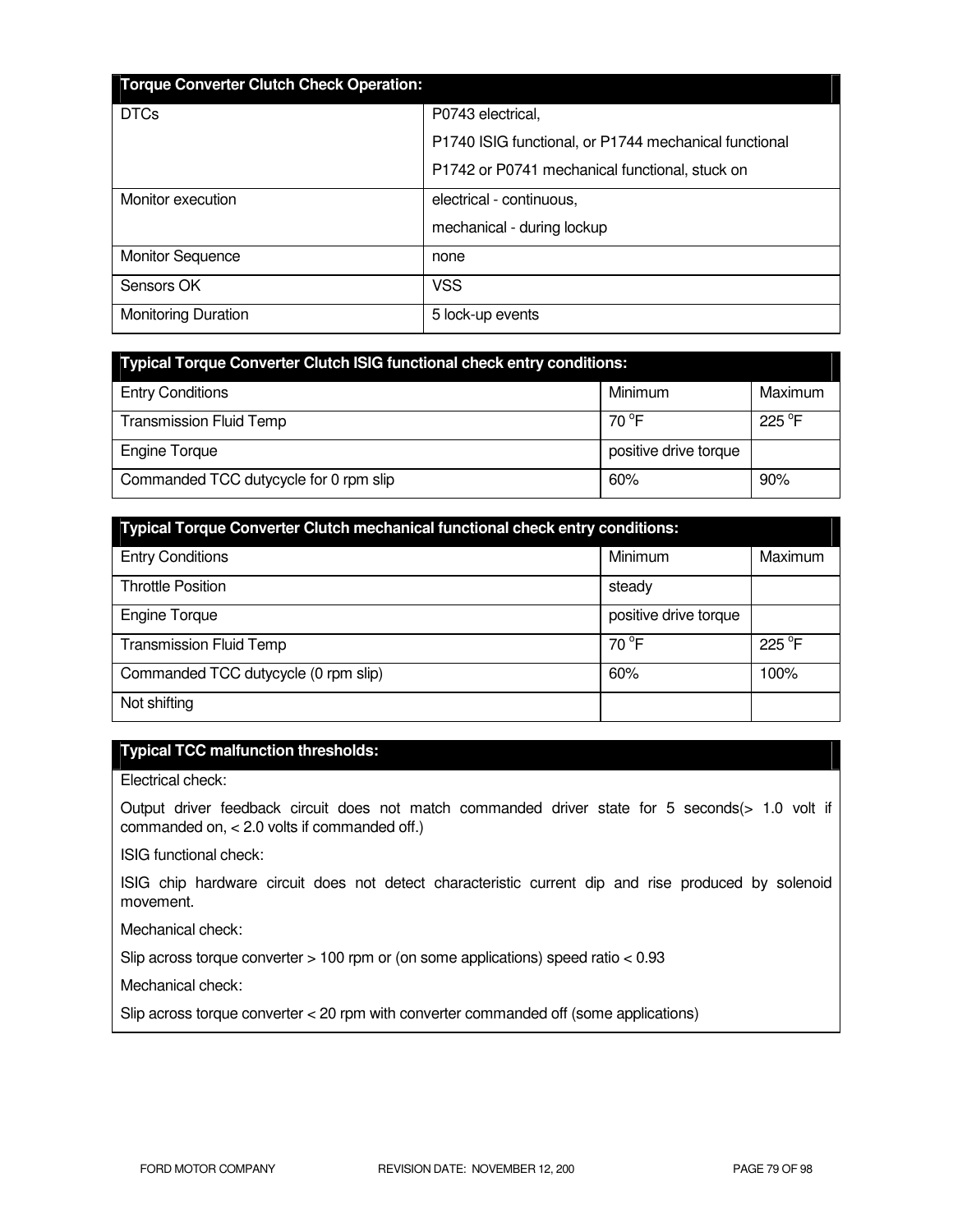| <b>Electronic Pressure Control Check Operation:</b> |                                                                                     |
|-----------------------------------------------------|-------------------------------------------------------------------------------------|
|                                                     |                                                                                     |
| <b>DTCs</b>                                         | P1747 or P0962 electrical.                                                          |
|                                                     | P1789 or P0966, P0797 or P0970(some applications)<br>short to ground (low pressure) |
|                                                     | P0745, P0775, P0795 mechanical functional<br>(some<br>applications)                 |
| Monitor execution                                   | Continuous                                                                          |
| <b>Monitor Sequence</b>                             | none                                                                                |
| Sensors OK                                          |                                                                                     |
| <b>Monitoring Duration</b>                          | Electrical: 5 seconds,                                                              |
|                                                     | Mechanical functional: up to 30 seconds                                             |

| Typical Electronic Pressure Control mechanical functional check entry conditions: |                       |                 |  |
|-----------------------------------------------------------------------------------|-----------------------|-----------------|--|
| <b>Entry Conditions</b>                                                           | Minimum               | Maximum         |  |
| Gear ratio calculated                                                             | each gear             |                 |  |
| <b>Transmission Fluid Temperature</b>                                             | 70 °F                 | $225^{\circ}$ F |  |
| <b>Throttle Position</b>                                                          | positive drive torque |                 |  |

## **Typical EPC malfunction thresholds:**

Electrical check:

Current feedback circuit is less than commanded current for 5 seconds

Mechanical functional check:

Actual obtained gear pattern indicates EPC fault

| Inductive Signature Chip Communication Check Operation: |                                |  |
|---------------------------------------------------------|--------------------------------|--|
| <b>DTCs</b>                                             | P1636 loss of communication    |  |
| Monitor execution                                       | off-to-on solenoid transitions |  |
| <b>Monitor Sequence</b>                                 | none                           |  |
| Sensors OK                                              |                                |  |
| <b>Monitoring Duration</b>                              | < 100 solenoid events          |  |

| <b>Typical Inductive Signature Chip Communication Check entry conditions:</b> |         |                  |
|-------------------------------------------------------------------------------|---------|------------------|
| <b>Entry Conditions</b>                                                       | Minimum | Maximum          |
| <b>Transmission Fluid Temp</b>                                                | 70 °F   | 225 $^{\circ}$ F |
| Solenoid commanded off duration                                               |         | $<$ 2 seconds    |

# **Typical Inductive Signature Communication Chip malfunction thresholds:**

Checksum error, chip not responding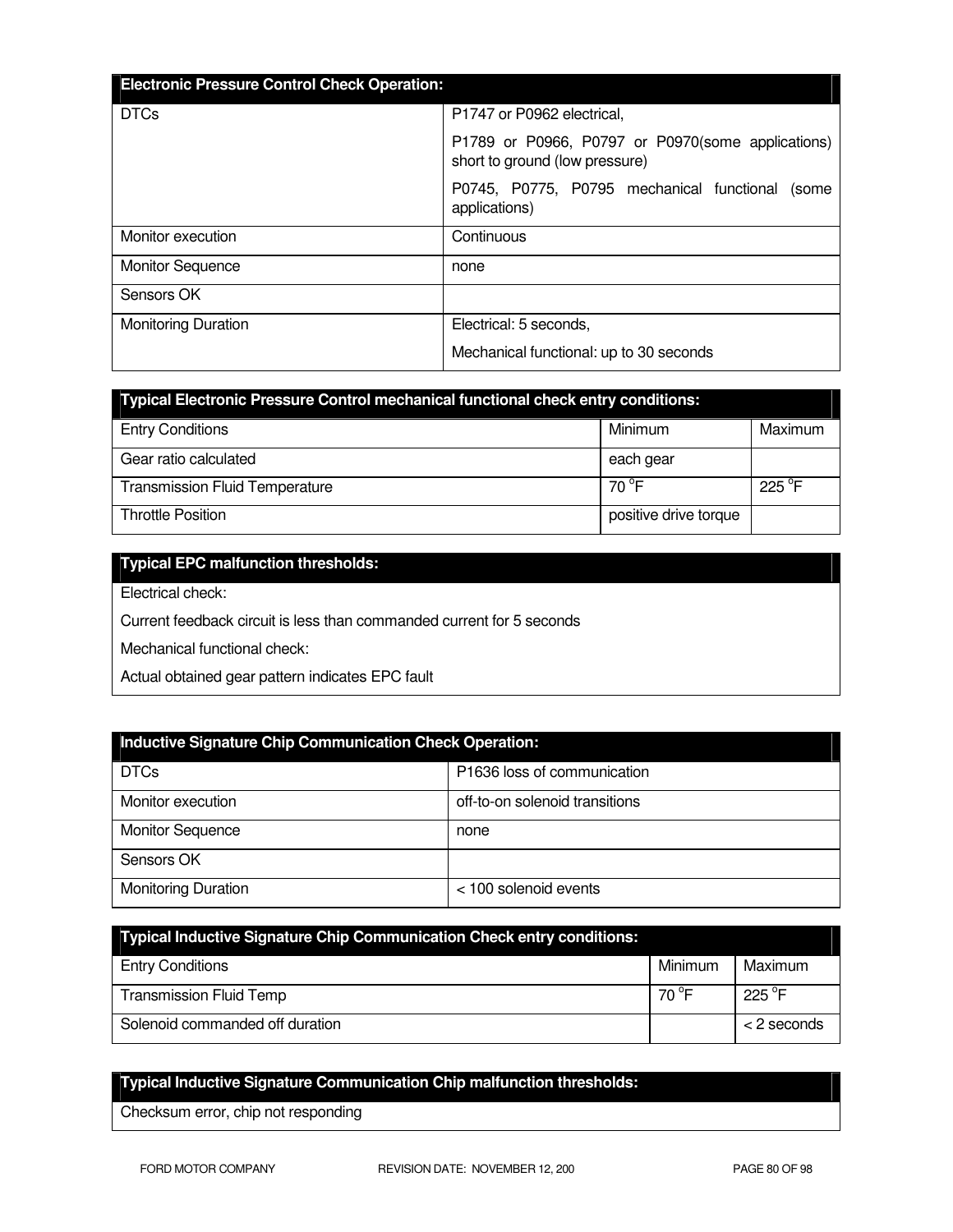# 4R70W (RWD) Transmission

(no turbine speed sensor)

#### Transmission Inputs

The Digital Transmission Range (DTR) sensor provides a single analog and three digital inputs to the PCM. The PCM decodes the inputs to determine the driver-selected gear position (Park, Rev, Neutral, OD, 2, 1). This input device is checked for opens and invalid input patterns. (P0708 P0705)

The Vehicle Speed Sensor (VSS) and Output Shaft Speed (OSS) sensor, if equipped, are inputs that are checked for rationality. If the engine rpm is above the torque converter stall speed and engine load is high, it can be inferred that the vehicle must be moving. If there is insufficient output from the VSS sensor, a malfunction is indicated (P0500). If there is insufficient output from the OSS sensor, a malfunction is indicated (P0720).

#### Transmission Outputs

#### Shift Solenoids

The Shift Solenoid (SSA and SSB) output circuits are checked for opens and shorts by the PCM by monitoring the status of a feedback circuit from the output driver (P0750 SSA, P0755 SSB).

All vehicle applications will utilize an inductive signature circuit to monitor the shift solenoids functionally. The ISIG circuit monitors the current signature of the shift solenoid as the solenoid is commanded on. A solenoid that functions properly will show a characteristic decrease in current as the solenoid starts to move. If the solenoid is malfunctioning, the current will not change (P1714 SSA, P1715 SSB). The lack of communication between the ISIG chip and the PCM microprocessor is also monitored (P1636).

#### Torque Converter Clutch

The Torque Converter Clutch (TCC) output circuit is a duty-cycled output that is checked electrically for opens and shorts by the PCM by monitoring the status of a feedback circuit from the output driver (P0743).

All vehicle applications will utilize an inductive signature circuit to monitor the torque converter clutch. The ISIG circuit monitors the current signature of the TCC solenoid as the solenoid is commanded on. A solenoid that functions properly will show a characteristic decrease in current as the solenoid starts to move. If the solenoid is malfunctioning, the current will not change (P1740) . In some applications, the ISIG test is run in conjunction with the other transmission functional tests. The lack of communication between the ISIG chip and the PCM microprocessor is also monitored (P1636).

#### Electronic Pressure Control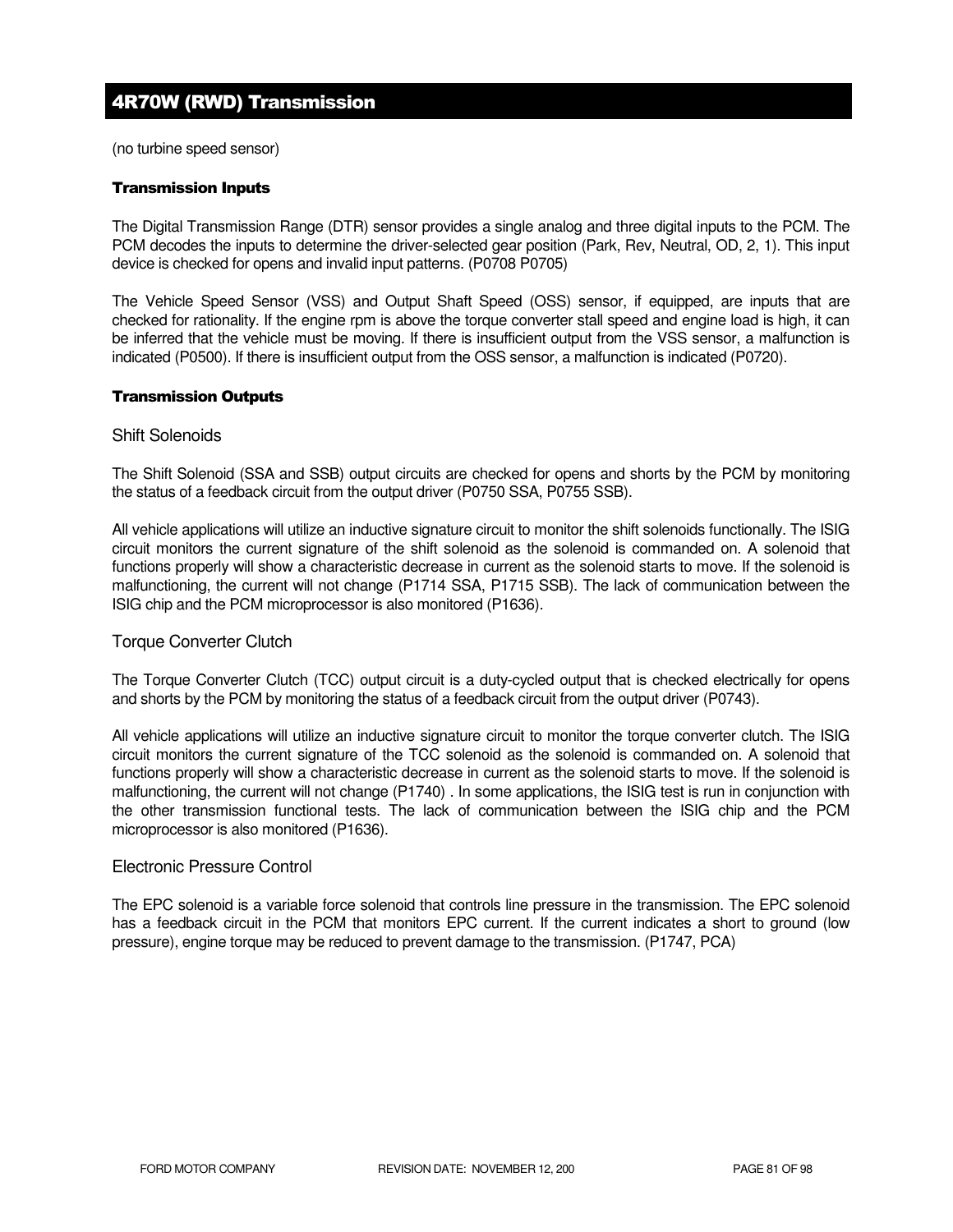# AX4S/4F50N (AX4N) (FWD) Transmission

(has turbine speed sensor)

#### Transmission Inputs

The Digital Transmission Range (DTR) sensor provides a single analog and three digital inputs to the PCM. The PCM decodes the inputs to determine the driver-selected gear position (Park, Rev, Neutral, OD, D, 1). This input device is checked for opens and invalid input patterns. (P0708 P0705)

The Turbine Shaft Speed (TSS) sensor and Output Shaft Speed (OSS) sensor, if equipped, are analog inputs that are checked for rationality. If the engine rpm is above the torque converter stall speed and engine load is high, it can be inferred that the vehicle must be moving. If there is insufficient output from the TSS sensor, a malfunction is indicated (P0715). If there is insufficient output from the OSS sensor, a malfunction is indicated (P0720).

#### Transmission Outputs

#### Shift Solenoids

The Shift Solenoid (SSA SSB and SSC) output circuits are checked for opens and shorts by the PCM by monitoring the status of a feedback circuit from the output driver (P0750 SSA, P0755 SSB, P0760 SSC).

All vehicle applications will utilize an inductive signature circuit to monitor the shift solenoids functionally. The ISIG circuit monitors the current signature of the shift solenoid as the solenoid is commanded on. A solenoid that functions properly will show a characteristic decrease in current as the solenoid starts to move. If the solenoid is malfunctioning, the current will not change (P1714 SSA, P1715 SSB, P1716 SSC). The ISIG test runs in conjunction with the other transmission functional tests. The lack of communication between the ISIG chip and the PCM microprocessor is also monitored (P1636).

#### Torque Converter Clutch

The Torque Converter Clutch (TCC) output circuit is a duty-cycled output that is checked electrically for opens and shorts by the PCM by monitoring the status of a feedback circuit from the output driver (P0743).

All vehicle applications will utilize an inductive signature circuit to monitor the torque converter clutch. The ISIG circuit monitors the current signature of the TCC solenoid as the solenoid is commanded on. A solenoid that functions properly will show a characteristic decrease in current as the solenoid starts to move. If the solenoid is malfunctioning, the current will not change (P1740). The ISIG test runs in conjunction with the other transmission functional tests. The lack of communication between the ISIG chip and the PCM microprocessor is also monitored (P1636).

#### Electronic Pressure Control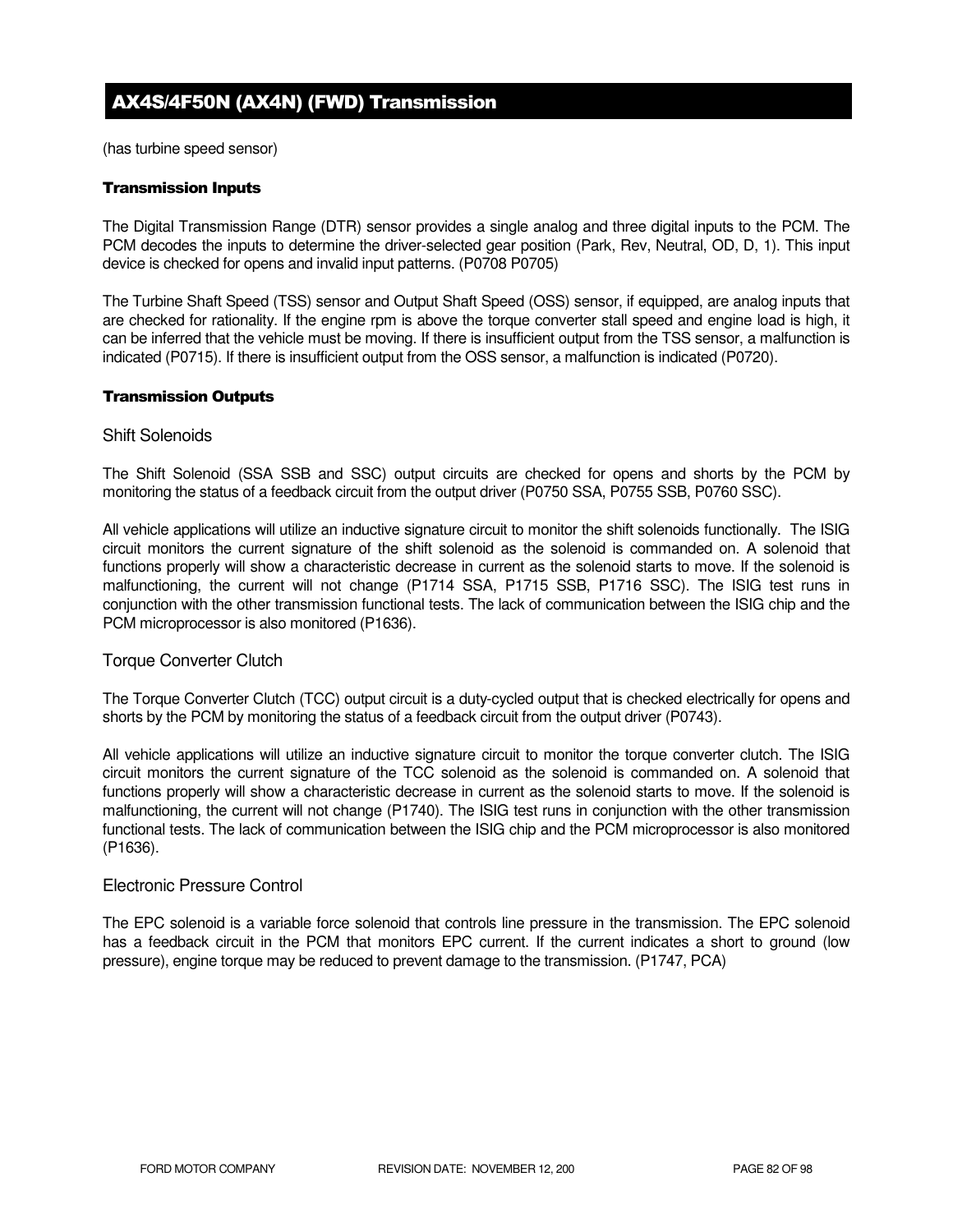# CD4E (FWD) Transmission

(has turbine speed sensor)

#### Transmission Inputs

The Analog Transmission Range (TR) sensor provides a single analog input to the PCM. The voltage corresponds to the driver-selected gear position (Park, Rev, Neutral, OD, 2, 1). This input is checked for opens and shorts. (P0707, P0708)

The Turbine Shaft Speed (TSS) sensor and Output Shaft Speed (OSS) sensors are analog inputs that are checked for rationality. If the engine rpm is above the torque converter stall speed and engine load is high, it can be inferred that the vehicle must be moving. If there is insufficient output from the TSS sensor, a malfunction is indicated (P0715). If there is insufficient output from the OSS sensor, a malfunction is indicated (P0720).

#### Transmission Outputs

#### Shift Solenoids

The Shift Solenoid (SSA and SSB) output circuits are checked for opens and shorts by the PCM by monitoring the status of a feedback circuit from the output driver (P0750 SSA, P0755 SSB).

All vehicle applications will utilize an inductive signature circuit to monitor the shift solenoids functionally. The ISIG circuit monitors the current signature of the shift solenoid as the solenoid is commanded on. A solenoid that functions properly will show a characteristic decrease in current as the solenoid starts to move. If the solenoid is malfunctioning, the current will not change (P1714 SSA, P1715 SSB). The ISIG test runs in conjunction with the other transmission functional tests. The lack of communication between the ISIG chip and the PCM microprocessor is also monitored (P1636).

#### Torque Converter Clutch

The Torque Converter Clutch (TCC) output circuit is a duty-cycled output that is checked electrically for opens and shorts by the PCM by monitoring the status of a feedback circuit from the output driver (P0743).

The PWM used to control CD4E's TCC does not have sufficient inductive signature, therefore on these applications the TCC solenoid is functionally tested by monitoring converter slip. If the TCC is failed on when commanded off, a P1742 fault code will be stored. If the TCC off when commanded on, a P1744 fault code will be stored.

#### Electronic Pressure Control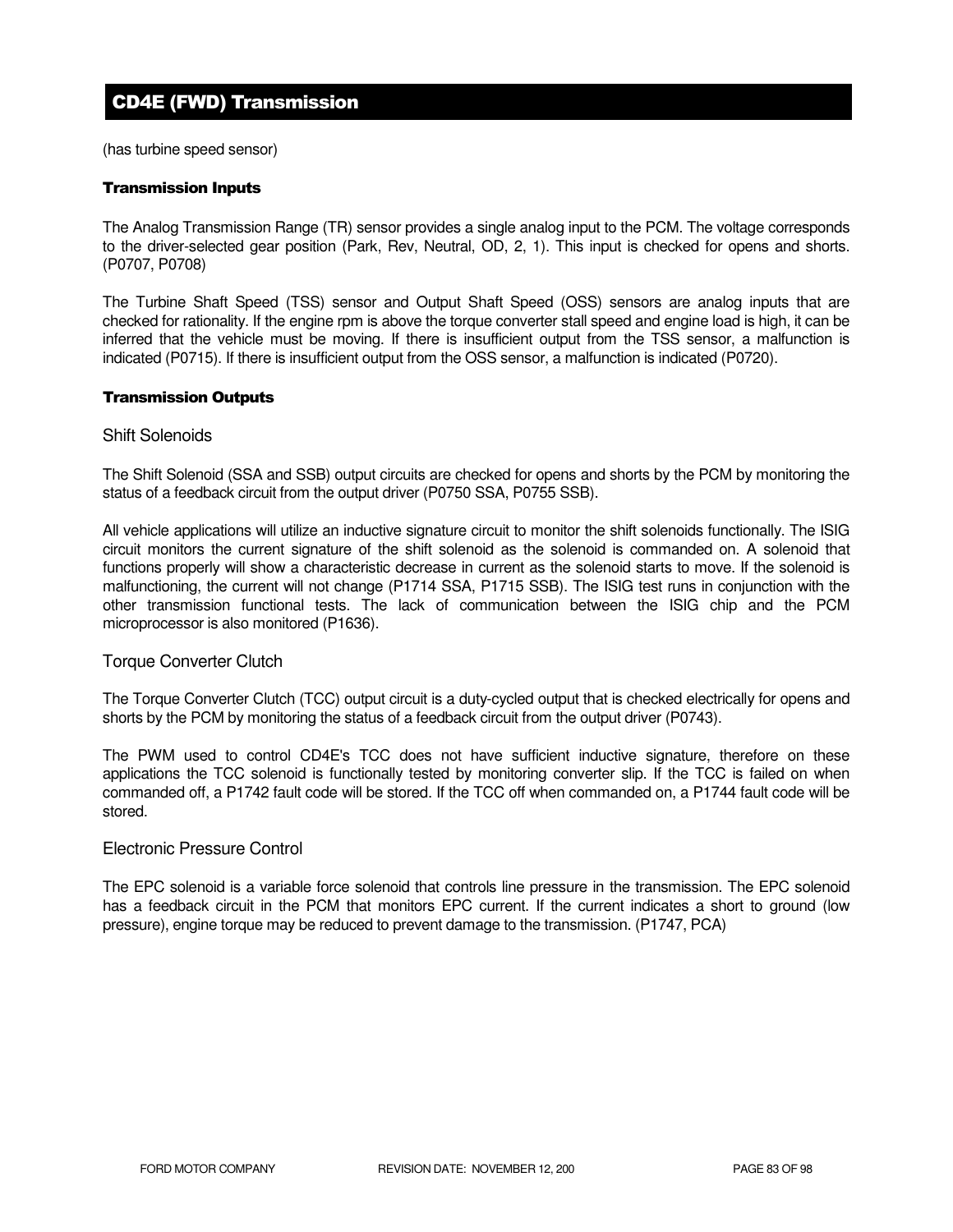# 5R44E (RWD) Transmission

(has turbine speed sensor)

#### Transmission Inputs

The Digital Transmission Range (DTR) sensor provides a single analog and three digital inputs to the PCM. The PCM decodes these inputs to determine the driver-selected gear position (Park, Rev, Neutral, OD, 2, 1).

This input device is checked for opens and invalid input patterns. (P0708 P0705)

The Turbine Shaft Speed (TSS) sensor and Output Speed Sensor (OSS) are inputs that are checked for rationality. Provided one of the two speed sensors has sufficient signal and engine load is high enough and the engine speed is above the torque converter stall speed, it can be inferred that the vehicle must be moving. If there is insufficient output from the TSS sensor, a malfunction is indicated (P0715). If there is insufficient output from the OSS sensor, a malfunction is indicated (P0720).

#### Transmission Outputs

#### Shift Solenoids

The Shift Solenoid (SSA, SSB, SSC, and SSD) output circuits are checked for opens and shorts by the PCM by monitoring the status of a feedback circuit from the output driver (P0750 SSA, P0755 SSB, P0760 SSC, and P0765 SSD).

All vehicle applications will utilize an inductive signature circuit to monitor the shift solenoids functionally. The ISIG circuit monitors the current signature of the shift solenoid as the solenoid is commanded on. A solenoid that functions properly will show a characteristic decrease in current as the solenoid starts to move. If the solenoid is malfunctioning, the current will not change (P1714 SSA, P1715 SSB, P1716 SSC, P1717 SSD). The ISIG test runs in conjunction with the other transmission functional tests. The lack of communication between the ISIG chip and the PCM microprocessor is also monitored (P1636).

#### Torque Converter Clutch

The Torque Converter Clutch (TCC) output circuit is a duty-cycled output that is checked electrically for opens and shorts by the PCM by monitoring the status of a feedback circuit from the output driver (P0743).

These vehicle applications will utilize an inductive signature circuit to monitor the torque converter clutch. The ISIG circuit monitors the current signature of the TCC solenoid as the solenoid is commanded on. A solenoid that functions properly will show a characteristic decrease in current as the solenoid starts to move. If the solenoid is malfunctioning, the current will not change (P1740). The ISIG test is run in conjunction with the other transmission functional tests. The lack of communication between the ISIG chip and the PCM microprocessor is also monitored (P1636).

#### Electronic Pressure Control Output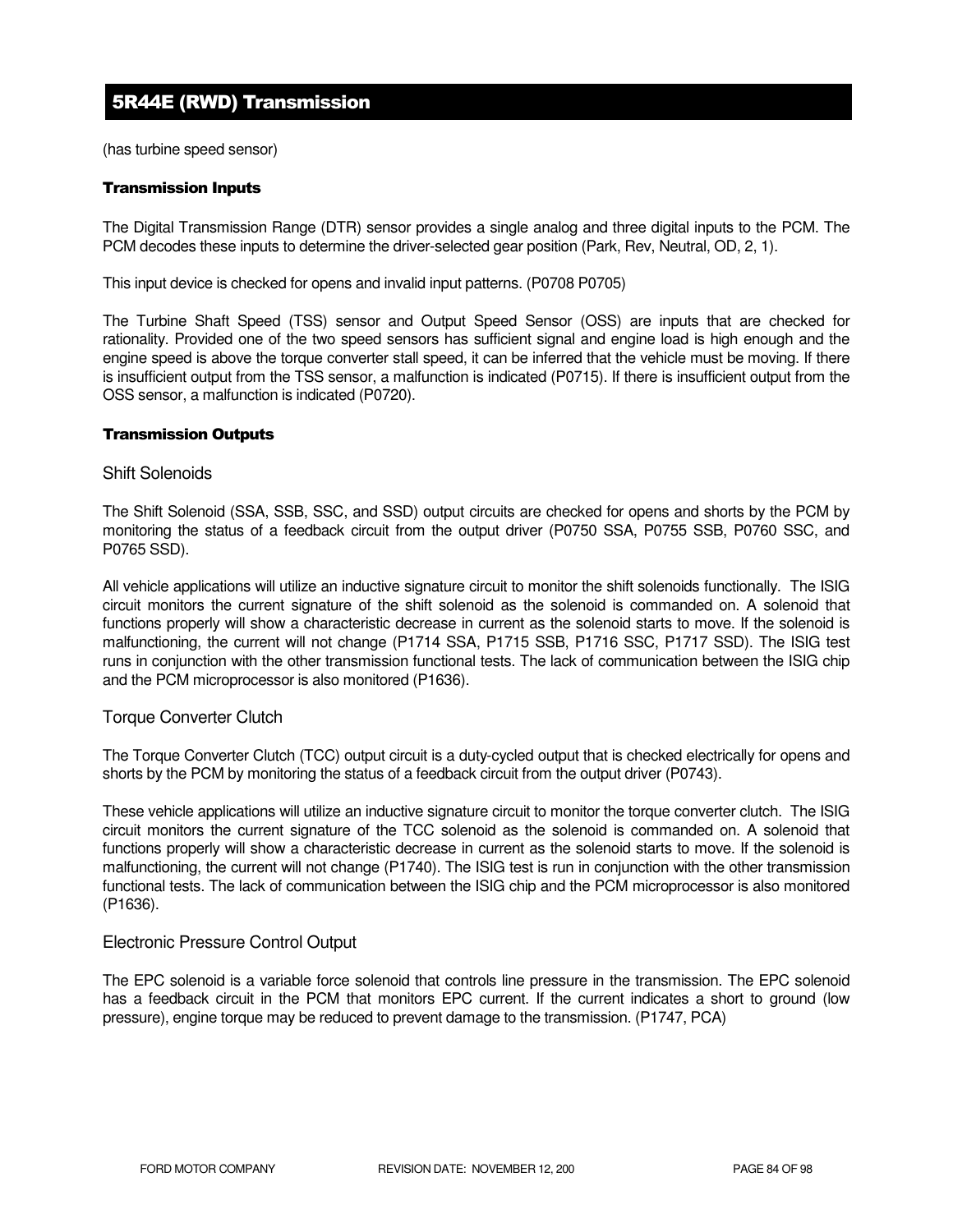# 5R55E (RWD) Transmission

(has turbine speed sensor)

#### Transmission Inputs

The Digital Transmission Range (DTR) sensor provides a single analog and three digital inputs to the PCM. The PCM decodes these inputs to determine the driver-selected gear position (Park, Rev, Neutral, OD, 2, 1). This input device is checked for opens and invalid input patterns. (P0708, P0705)

The Turbine Shaft Speed (TSS) and Output Shaft Speed (OSS) sensors are inputs that are checked for rationality. Provided one of the twp speed sensors has sufficient signal and engine load is high enough and the engine rpm is above the torque converter stall speed, it can be inferred that the vehicle must be moving. If there is insufficient output from the TSS sensor, a malfunction is indicated (P0715). If there is insufficient output from the OSS sensor, a malfunction is indicated (P0720).

#### Transmission Outputs

#### Shift Solenoids

The Shift Solenoid (SSA, SSB, SSC and SSD) output circuits are checked for opens and shorts by the PCM by monitoring the status of a feedback circuit from the output driver (P0750 SSA, P0755 SSB, P0760 SSC, P0765 SSD).

These vehicle applications will utilize an inductive signature circuit to monitor the shift solenoids functionally. The ISIG circuit monitors the current signature of the shift solenoid as the solenoid is commanded on. A solenoid that functions properly will show a characteristic decrease in current as the solenoid starts to move. If the solenoid is malfunctioning, the current will not change (P1714 SSA, P1715 SSB, P1716 SSC, P1717 SSD). The ISIG test is run in conjunction with the other transmission functional tests. The lack of communication between the ISIG chip and the PCM microprocessor is also monitored (P1636).

#### Torque Converter Clutch

The Torque Converter Clutch (TCC) output circuit is a duty-cycled output that is checked electrically for opens and shorts by the PCM by monitoring the status of a feedback circuit from the output driver (P0743).

These vehicle applications will utilize an inductive signature circuit to monitor the torque converter clutch. The ISIG circuit monitors the current signature of the TCC solenoid as the solenoid is commanded on. A solenoid that functions properly will show a characteristic decrease in current as the solenoid starts to move. If the solenoid is malfunctioning, the current will not change (P1740). The ISIG test runs in conjunction with the other transmission functional tests. The lack of communication between the ISIG chip and the PCM microprocessor is also monitored (P1636).

#### Electronic Pressure Control Output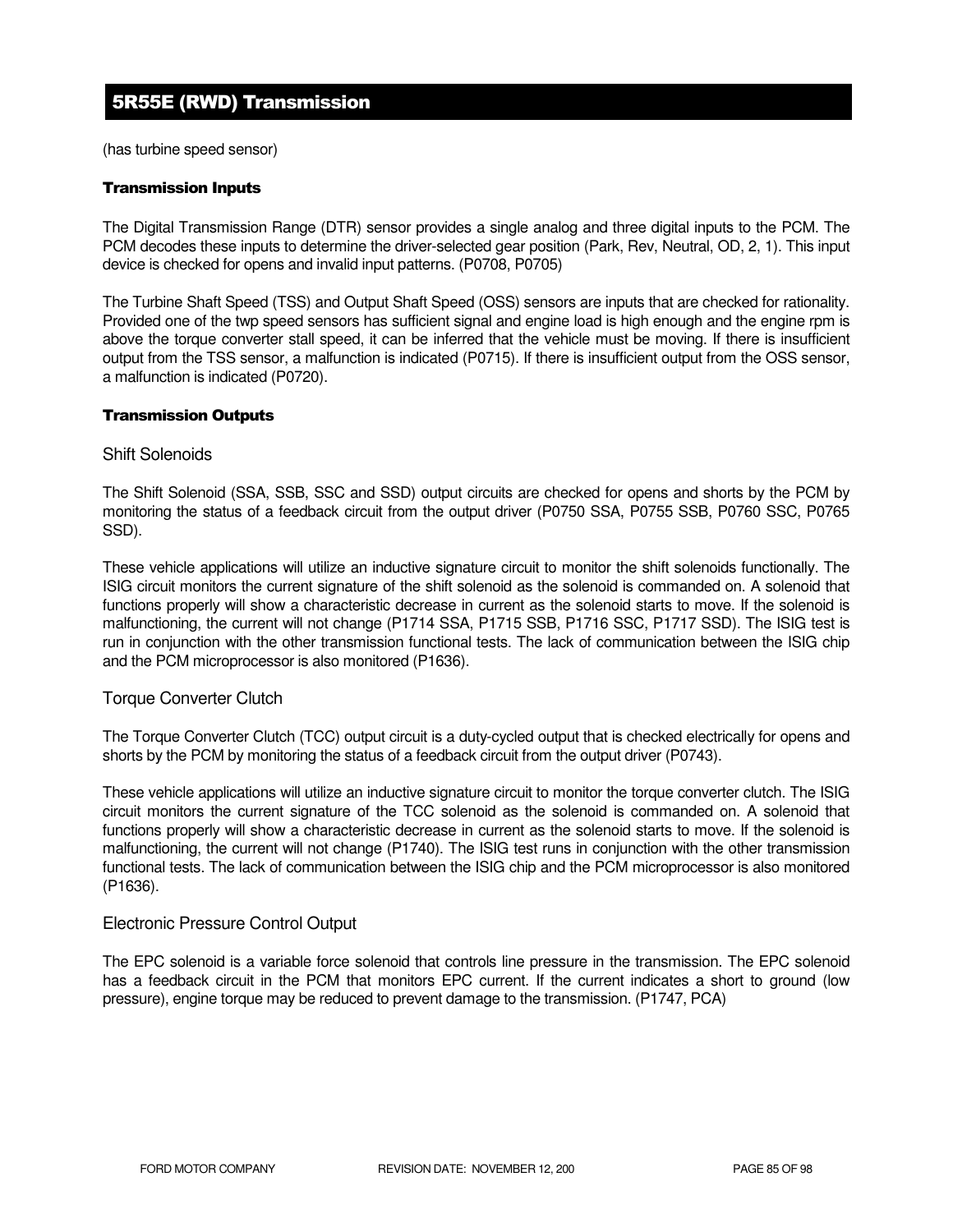## 5R55S (RWD) Transmission – without ETC

(has turbine speed sensor)

The 5R55S replaces the 5R55W transmission from 2002 MY. The diagnostics for the 5R55S and 5R55W are identical. The controls are slightly different for vehicles that use Electronic Throttle Control (ETC) versus vehicles that do not use ETC.

#### Transmission Inputs

The Digital Transmission Range (DTR) sensor provides a single analog and three digital inputs to the PCM. The PCM decodes these inputs to determine the driver-selected gear position. This input device is checked for opens and invalid input patterns. (P0708, P0705)

Turbine Shaft Speed (TSS) and Output Shaft Speed (OSS) sensors are analog inputs that are checked for rationality. If the engine rpm is above the torque converter stall speed and engine load is high, it can be inferred that the vehicle must be moving. If there is insufficient output from the TSS sensor, a malfunction is indicated (P0715). If there is insufficient output from the OSS sensor, a malfunction is indicated (P0720).

#### Transmission Outputs

#### Shift Solenoids

The Shift Solenoid (SSA, SSB, SSC, SSD) output circuits are checked for opens and shorts by the PCM by monitoring the status of a feedback circuit from the output driver (P0750 SSA, P0755 SSB, P0760 SSC, P0765 SSD).

These vehicle applications will utilize an inductive signature circuit to monitor the shift solenoids functionally. The ISIG circuit monitors the current signature of the shift solenoid as the solenoid is commanded on. A solenoid that functions properly will show a characteristic decrease in current as the solenoid starts to move. If the solenoid is malfunctioning, the current will not change (P1714 SSA, P1715 SSB, P1716 SSC, P1717 SSD). The ISIG test runs in conjunction with the other transmission functional tests. The lack of communication between the ISIG chip and the PCM microprocessor is also monitored (P1636).

#### Electronic Pressure Control Outputs

The VFS solenoids are variable force solenoids that control line pressure and gear selection in the transmission. The VFS solenoids have a feedback circuit in the PCM that monitors VFS current. If the current indicates a short to ground (low pressure), engine torque may be reduced to prevent damage to the transmission. (P1747, P1789, P0797).

The VFS solenoids are also checked for functionality by utilizing a rationality test that looks at gear ratios. If VFS/shift solenoid electrical faults and shift solenoid ISIG faults are not present, then actual ratios versus expected ratios are used to infer VFS failures. (P0745 PCA, P0775 PCB, P0795 PCC)

#### Torque Converter Clutch

The Torque Converter Clutch (TCC) output circuit is a duty-cycled output that is checked electrically for opens and shorts by the PCM by monitoring the status of a feedback circuit from the output driver (P0743).

These vehicle applications will utilize an inductive signature circuit to monitor the torque converter clutch. The ISIG circuit monitors the current signature of the TCC solenoid as the solenoid is commanded on. A solenoid that functions properly will show a characteristic decrease in current as the solenoid starts to move. If the solenoid is malfunctioning, the current will not change (P1740). The ISIG test runs in conjunction with the other transmission functional tests. The lack of communication between the ISIG chip and the PCM microprocessor is also monitored (P1636).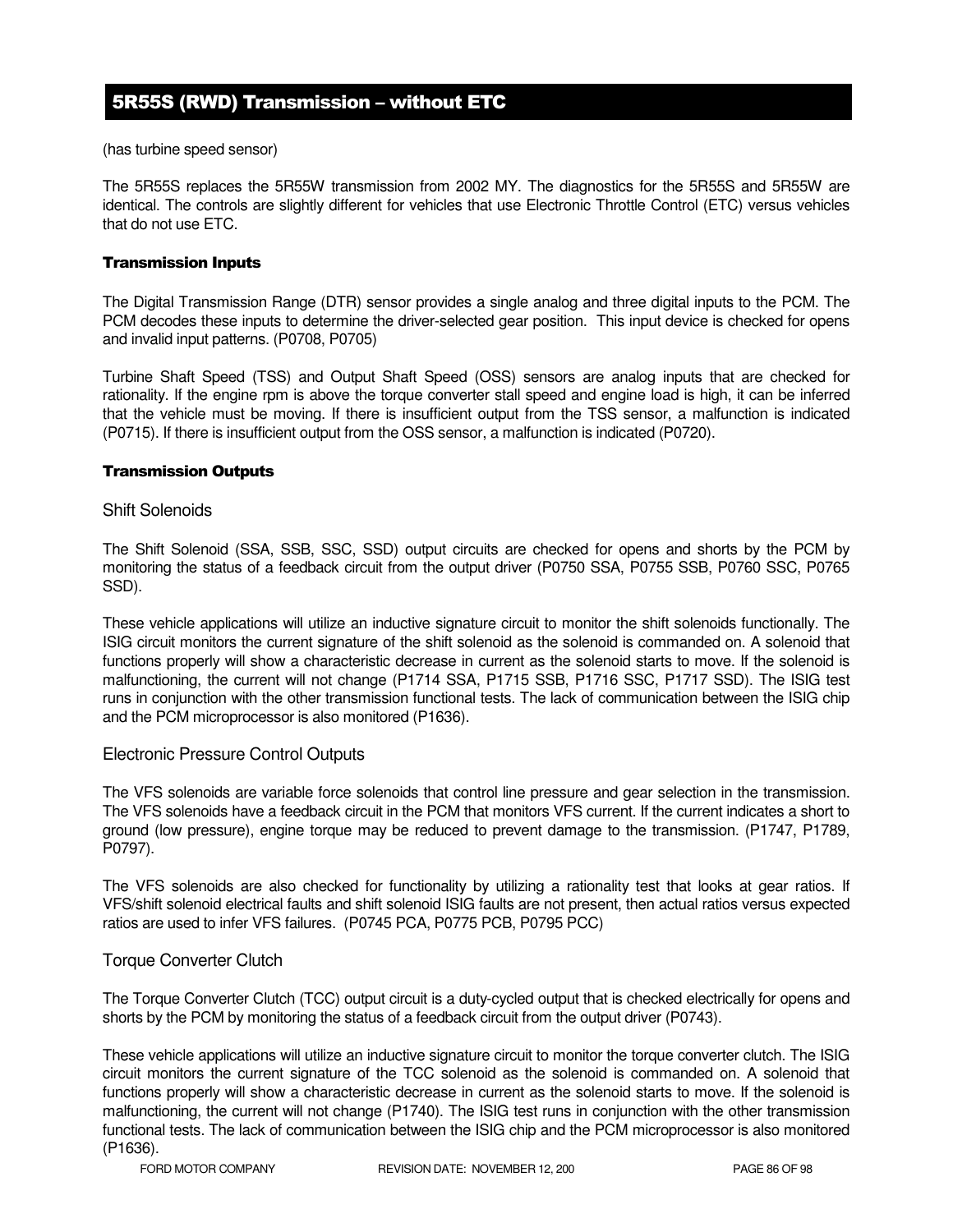### Direct One Way Clutch

The Direct One Way Clutch is checked for functionality by utilizing a rationality test that looks at transmission input torque relative to commanded throttle position while in 1<sup>st</sup>, 3<sup>rd</sup>, or 4<sup>th</sup> gear. If a direct one way clutch fault is present, then the transmission will not be able to carry torque at high throttle angles in 1<sup>st</sup>, 3<sup>rd</sup>, or 4<sup>th</sup> gears. (P1700)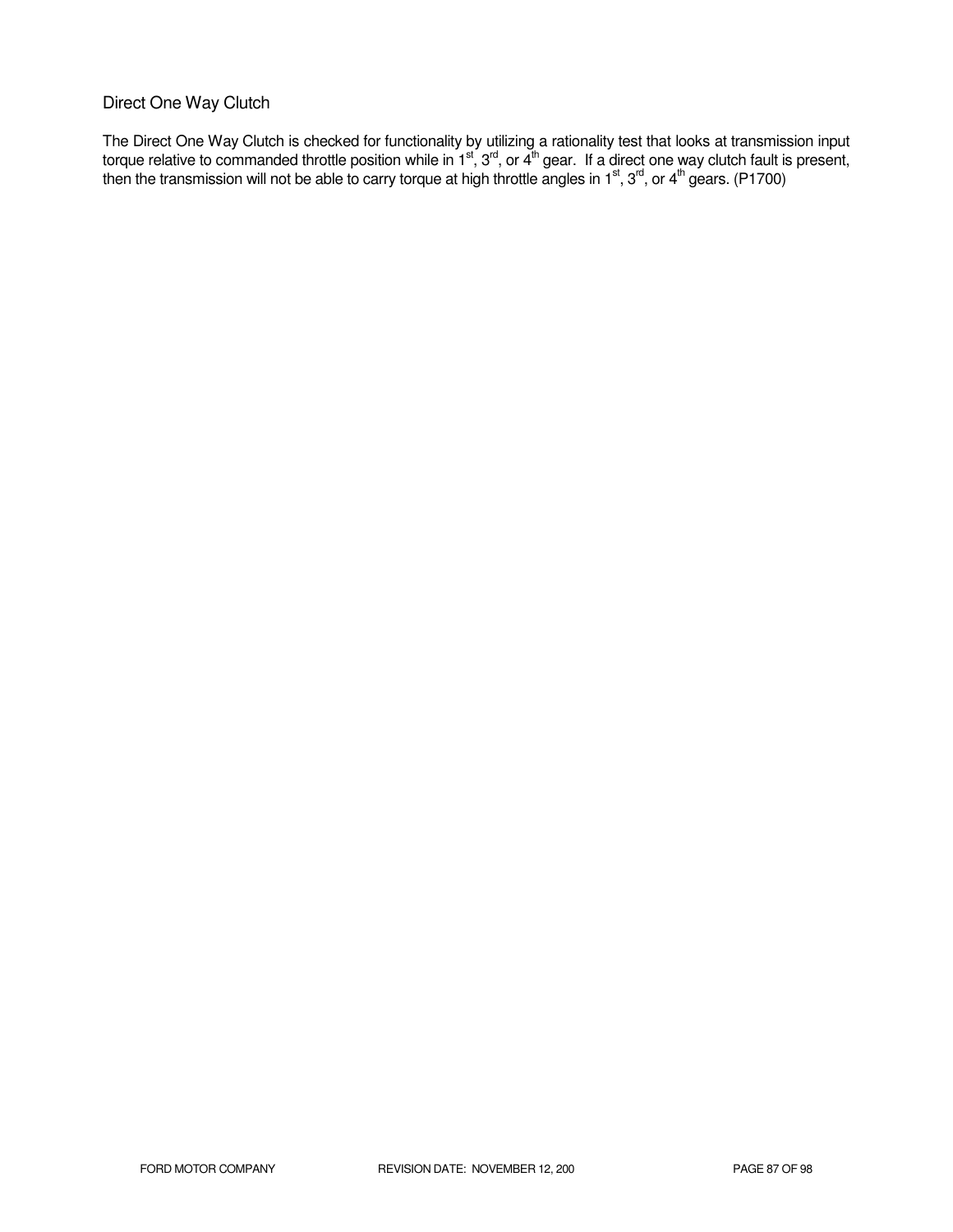# 5R55S (RWD) Transmission – with ETC

(has turbine speed sensor)

The 5R55S replaces the 5R55W transmission from 2002 MY. The diagnostics for the 5R55S and 5R55W are identical. The controls are slightly different for vehicles that use Electronic Throttle Control (ETC) versus vehicles that do not use ETC.

#### Transmission Inputs

The Digital Transmission Range (DTR) sensor provides a single analog and three digital inputs to the PCM. The PCM decodes these inputs to determine the driver-selected gear position. This input device is checked for opens and invalid input patterns. (P0708, P0705)

Turbine Shaft Speed (TSS) and Output Shaft Speed (OSS) sensors are analog inputs that are checked for rationality. If the engine rpm is above the torque converter stall speed and engine load is high, it can be inferred that the vehicle must be moving. If there is insufficient output from the TSS sensor, a malfunction is indicated (P0715). If there is insufficient output from the OSS sensor, a malfunction is indicated (P0720).

#### Transmission Outputs

#### Shift Solenoids

The Shift Solenoid (SSA, SSB, SSC, SSD) output circuits are checked for opens and shorts by the PCM by monitoring the status of a feedback circuit from the output driver (P0750 SSA, P0755 SSB, P0760 SSC, P0765 SSD).

These vehicle applications will utilize an inductive signature circuit to monitor the shift solenoids functionally. The ISIG circuit monitors the current signature of the shift solenoid as the solenoid is commanded on. A solenoid that functions properly will show a characteristic decrease in current as the solenoid starts to move. If the solenoid is malfunctioning, the current will not change (P1714 SSA, P1715 SSB, P1716 SSC, P1717 SSD). The ISIG test runs in conjunction with the other transmission functional tests. The lack of communication between the ISIG chip and the PCM microprocessor is also monitored (P1636).

#### Electronic Pressure Control Outputs

The VFS solenoids are variable force solenoids that control line pressure and gear selection in the transmission. The VFS solenoids have a feedback circuit in the PCM that monitors VFS current. If the current indicates a short to ground (low pressure), engine torque may be reduced to prevent damage to the transmission. (P0962, P0966, P0970).

The VFS solenoids are also checked for functionality by utilizing a rationality test that looks at gear ratios. If VFS/shift solenoid electrical faults and shift solenoid ISIG faults are not present, then actual ratios versus expected ratios are used to infer VFS failures. (P0745 PCA, P0775 PCB, P0795 PCC)

#### Torque Converter Clutch

The Torque Converter Clutch (TCC) output circuit is a duty-cycled output that is checked electrically for opens and shorts by the PCM by monitoring the status of a feedback circuit from the output driver (P0743).

These vehicle applications will utilize an inductive signature circuit to monitor the torque converter clutch. The ISIG circuit monitors the current signature of the TCC solenoid as the solenoid is commanded on. A solenoid that functions properly will show a characteristic decrease in current as the solenoid starts to move. If the solenoid is malfunctioning, the current will not change (P1740). The ISIG test runs in conjunction with the other transmission functional tests. The lack of communication between the ISIG chip and the PCM microprocessor is also monitored (P1636).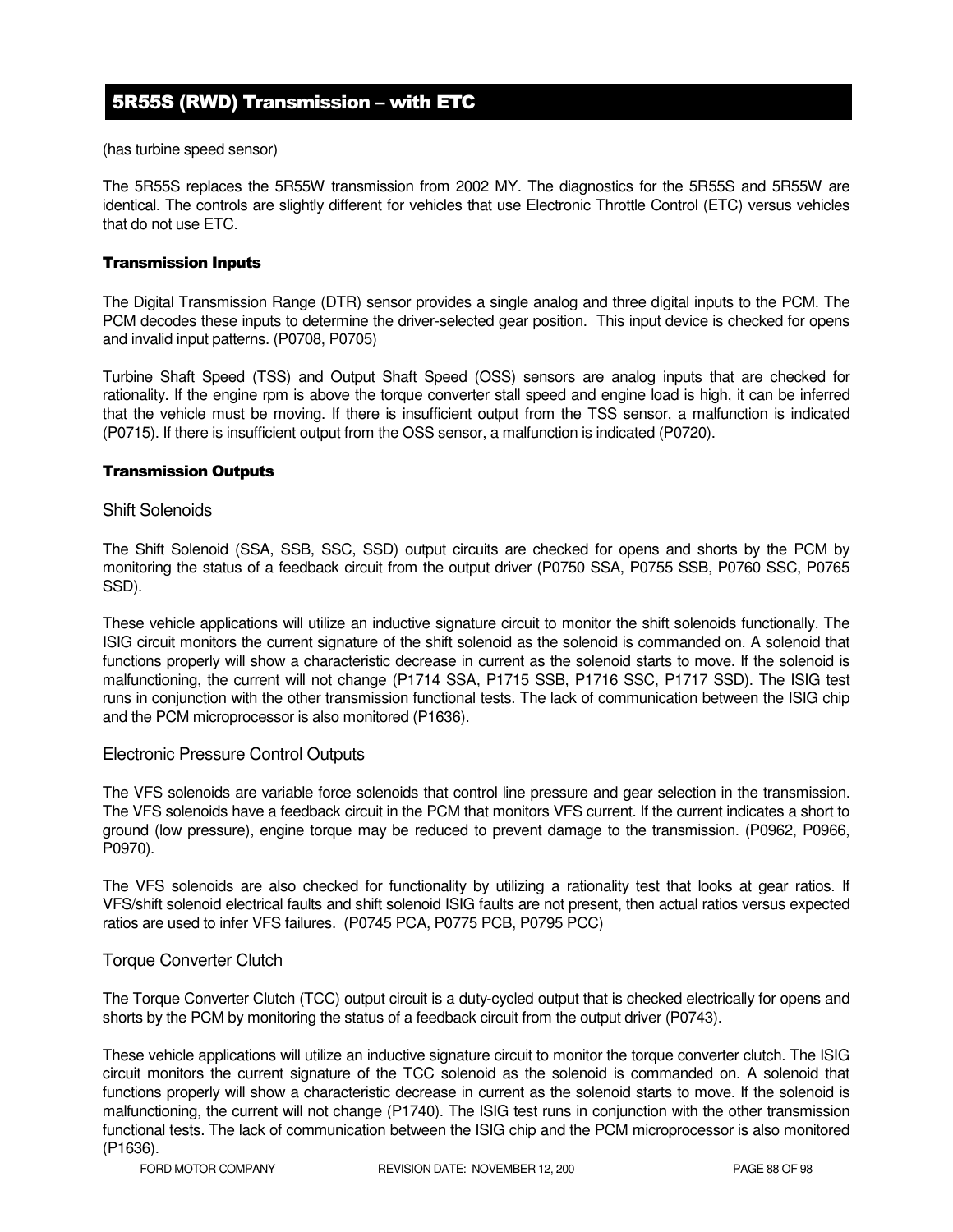### Direct One Way Clutch

The Direct One Way Clutch is checked for functionality by utilizing a rationality test that looks at transmission input torque relative to commanded throttle position while in 1<sup>st</sup>, 3<sup>rd</sup>, or 4<sup>th</sup> gear. If a direct one way clutch fault is present, then the transmission will not be able to carry torque at high throttle angles in 1<sup>st</sup>, 3<sup>rd</sup>, or 4<sup>th</sup> gears. (P1700)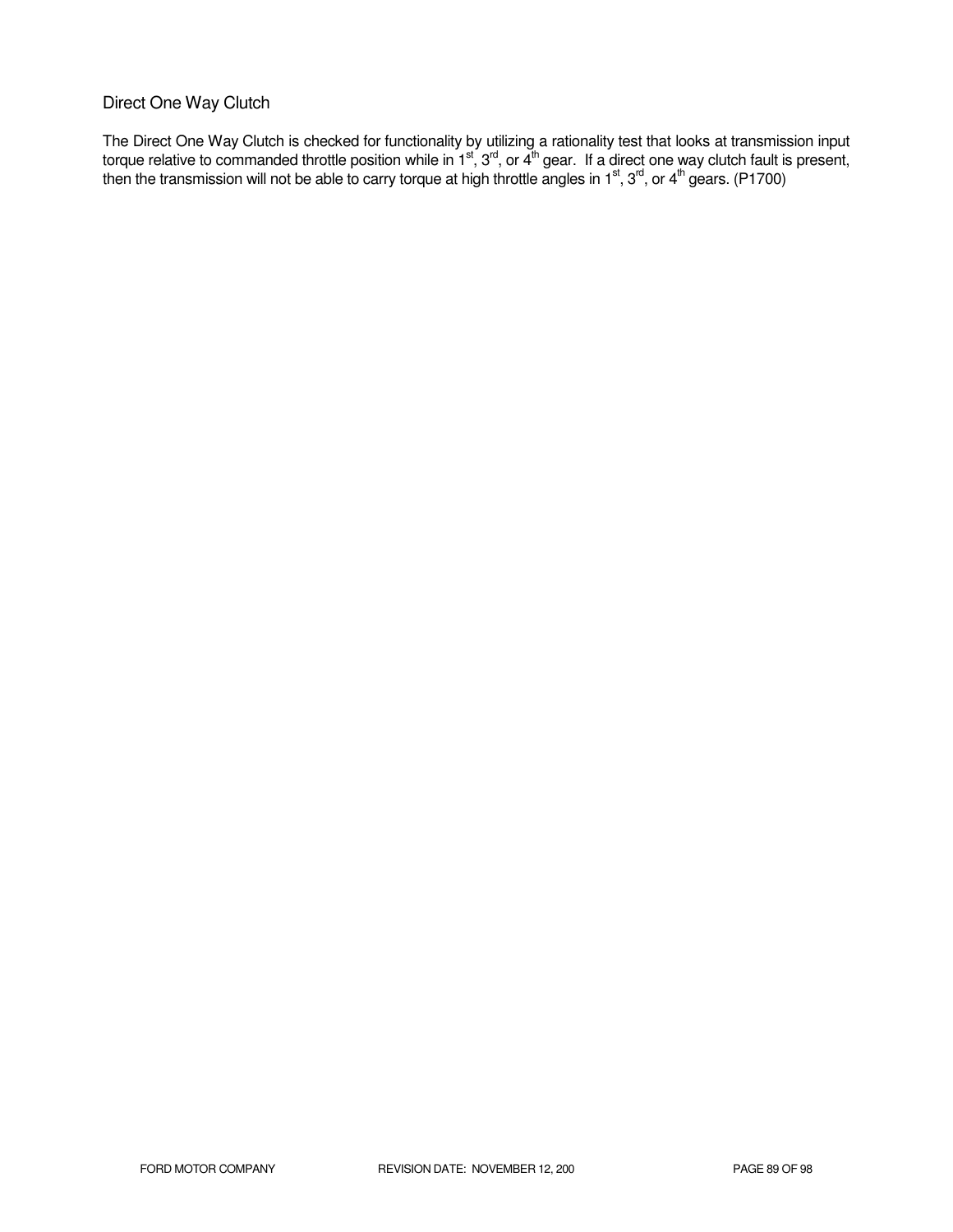# 4R100 (E4OD) (RWD) Transmission

(turbine speed sensor in most applications)

#### Transmission Inputs

The Digital Transmission Range (DTR) sensor provides a single analog and three digital inputs to the PCM. The PCM decodes the inputs to determine the driver-selected gear position (Park, Rev, Neutral, OD, 2, 1). This input device is checked for opens and invalid input patterns. (P0708, P0705)

The Vehicle Speed Sensor (VSS), Turbine Shaft Speed (TSS) sensor and Output Shaft Speed (OSS) sensor, if equipped, are analog inputs that are checked for rationality. If the engine rpm is above the torque converter stall speed and engine load is high, it can be inferred that the vehicle must be moving. If there is insufficient output from the VSS sensor, a malfunction is indicated (P0500). If there is insufficient output from the TSS sensor, a malfunction is indicated (P0715). If there is insufficient output from the OSS sensor, a malfunction is indicated (P0720).

#### Transmission Outputs

#### Shift Solenoids

The Shift Solenoid (SSA and SSB) output circuits are checked for opens and shorts by the PCM by monitoring the status of a feedback circuit from the output driver (P0750 SSA, P0755 SSB).

All vehicle applications will utilize an inductive signature circuit to monitor the shift solenoids functionally. The ISIG circuit monitors the current signature of the shift solenoid as the solenoid is commanded on. A solenoid that functions properly will show a characteristic decrease in current as the solenoid starts to move. If the solenoid is malfunctioning, the current will not change (P1714 SS1, P1715 SS2). The ISIG test runs in conjunction with the other transmission functional tests. In all applications, the lack of communication between the ISIG chip and the PCM microprocessor is also monitored (P1636).

#### Torque Converter Clutch

The Torque Converter Clutch (TCC) output circuit is a duty-cycled output that is checked electrically for opens and shorts internally in the PCM by monitoring the status of a feedback circuit from the output driver (P0743).

4R100's TCC solenoid does not have sufficient inductive signature, therefore the solenoid is functionally tested thru ratio. All vehicle applications use duty-cycled output drivers which utilize a rationality check for TCC operation. Actuation of the TCC on and off will result in a change of the calculated speed ratio under high engine load. If a speed ratio delta does not occur, a malfunction is indicated (P1744).

#### Electronic Pressure Control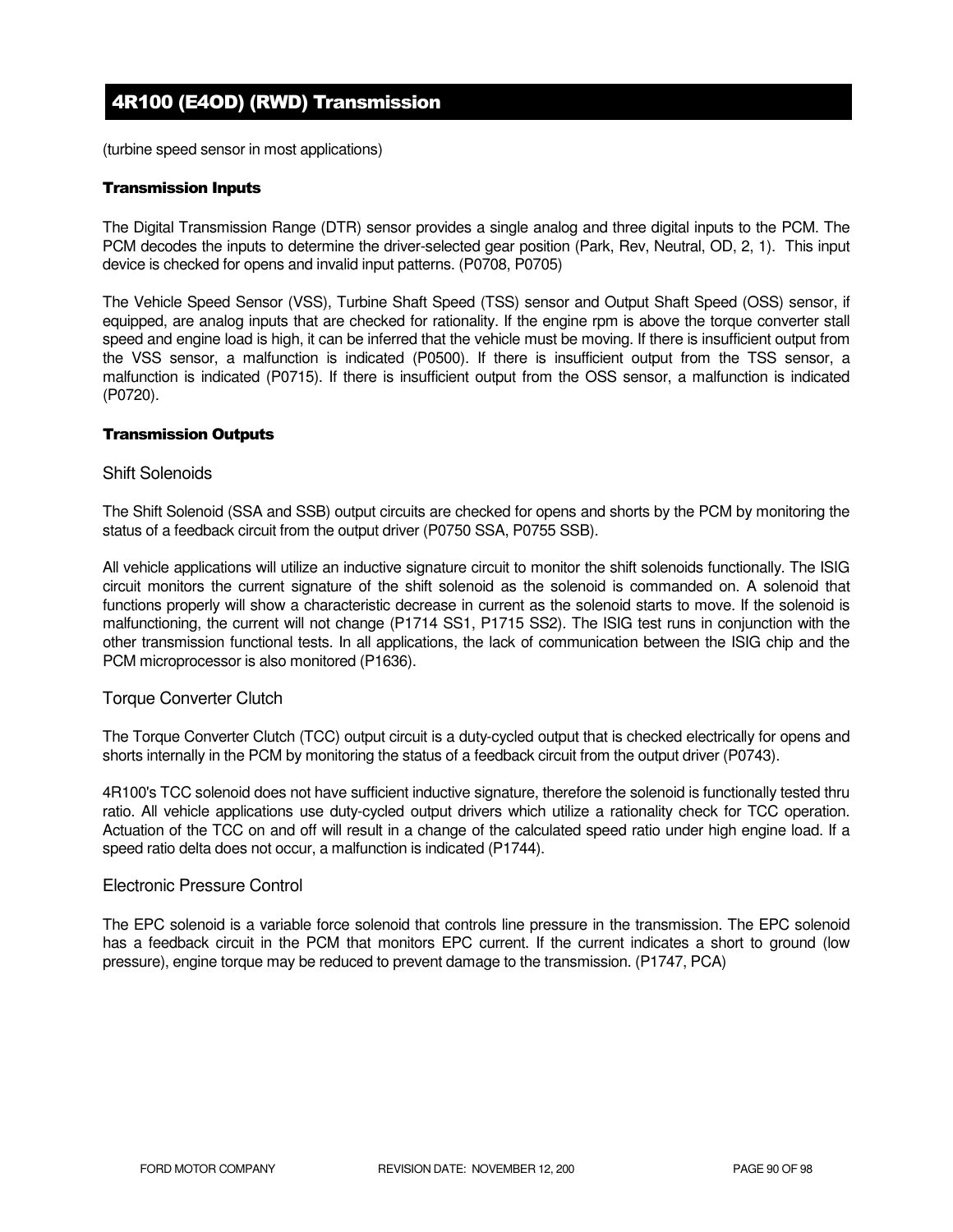# 5R110W (RWD) Transmission

#### Transmission Inputs

#### Transmission Range Sensor

The Non-contacting Pulse Width Modulated Transmission Range Sensor (TRS) provides a duty cycle signal for each position. This signal is transmitted at a frequency of 125 Hz. The PCM decodes the duty cycle to determine the driver-selected gear position (Park, Rev, Neutral, OD, 3, 2, 1). This input device is checked for out of range frequency, low duty cycle and high duty cycle input signals. (P0706, P0707, P0708)

#### Speed Sensors

The Turbine Shaft Speed (TSS) sensor, Intermediate Shaft Speed (ISS) sensor and Output Shaft Speed (OSS) sensor, if equipped, are hall effect inputs that are checked for rationality. The vehicle speed signal is provided from the ABS system to the PCM. If the engine rpm is above the torque converter stall speed and engine load is high, it can be inferred that the vehicle must be moving. If there is insufficient output from the VSS sensor, a malfunction is indicated (P0500). If there is insufficient output from the TSS sensor, a malfunction is indicated (P0715). If there is insufficient output from the ISS sensor, a malfunction is indicated (P0791). If there is insufficient output from the OSS sensor, a malfunction is indicated (P0720).

### Transmission Fluid Temperature

5R110W has a feature called "Cold mode". If TFT is below 0 deg F, the transmission will limit operation to 1<sup>st</sup>, 2<sup>nd</sup>,  $3^{\text{rd}}$ , and 4<sup>th</sup> gears (5<sup>th</sup> and 6<sup>th</sup> gears are disabled). Cold mode remains in effect until TFT rises above 0 deg F or vehicle operation (based on shift times or heat generated by driving) indicates that TFT should not be in the cold mode range, at which point normal operation is enabled.

Direct clutch apply times cold have forced the addition of this cold mode (DC takes excessive times to apply below –10 deg F), and require revisions to TFT failure management – if TFT is failed at start up the transmission will be placed in cold mode and remain there until TFT is no longer failed and above 0 deg F or the vehicle operating conditions listed above trigger an exit from cold mode.

Once out of cold mode a TFT failure will not trigger cold mode (can only go into cold mode once/power-up); but this mode is new to 5R110W.

TFT is monitored for circuit faults (P0712, P0713) and in-range failures (P0711)

For this reason all TFT diagnostics illuminate the MIL on 5R110W.

#### Transmission Outputs

#### Shift Solenoids

The Shift Solenoid (SSA, SSB, SSC, SSD, and SSE) output circuits are checked for opens and shorts by the PCM by monitoring the status of a feedback circuit from the output driver (SSA P0750, P0973, P0974; SSB P0755, P0976, P0977; SSC P0760, P0979, P0980; SSD P0765, P0982, P0983; SSE P0770, P0985, P0986).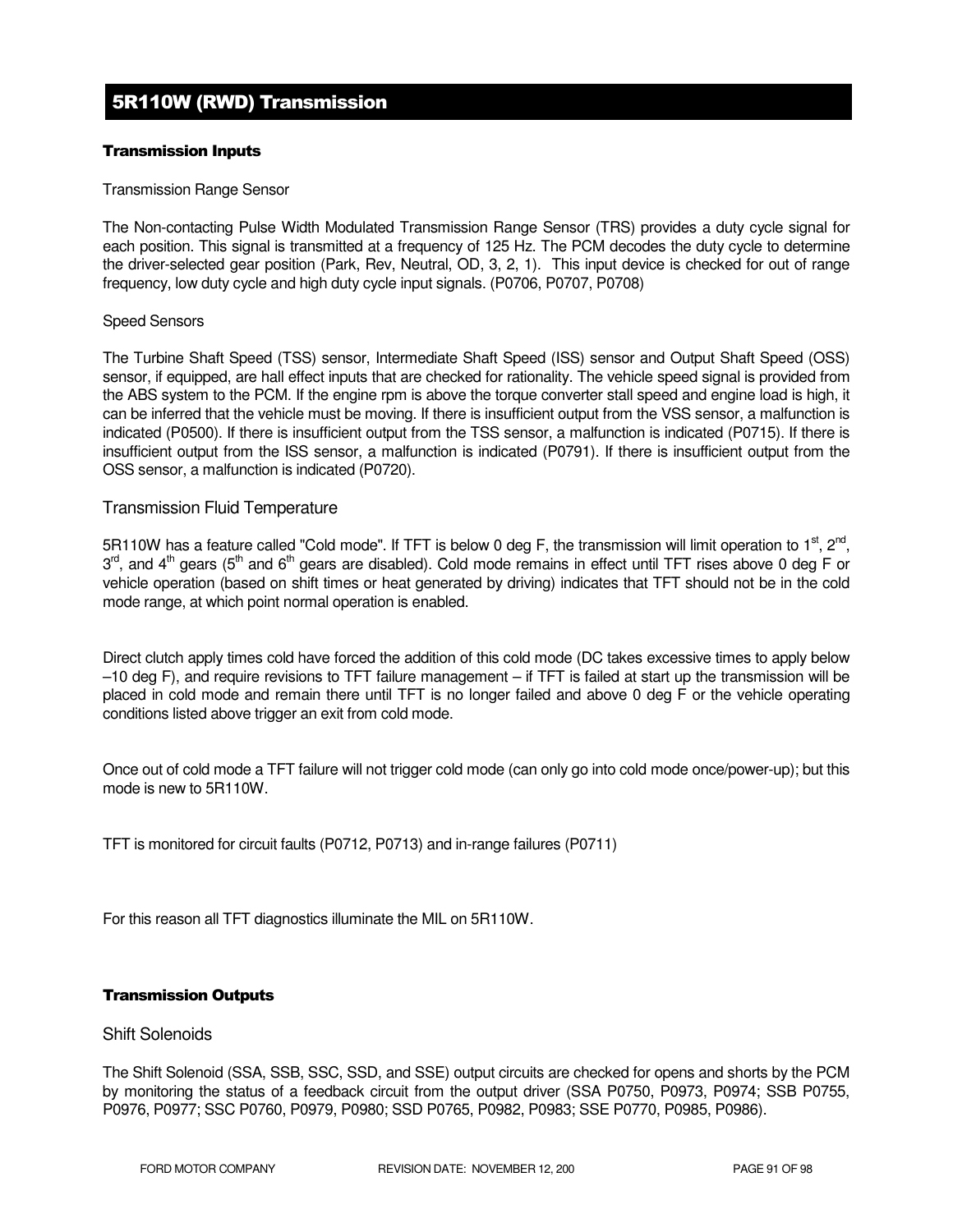The shift solenoids will be tested for function. This is determined by vehicle inputs such as gear command, and gear. Shift solenoid malfunction codes (SSA P2700, SSB P2701, SSC P2702, SSD P2703, SSE P2704)

### Torque Converter Clutch

The Torque Converter Clutch (TCC) output circuit is a duty-cycled output that is checked electrically for opens and shorts internally in the PCM by monitoring the status of a feedback circuit from the output driver (P0740, P0742, P0744).

The TCC solenoid is checked functionally by evaluating torque converter slip under steady state conditions when the torque converter is fully applied. If the slip exceeds the malfunction thresholds when the TCC is commanded on, a TCC malfunction is indicated (P0741).

#### Electronic Pressure Control

The EPC solenoid is a variable force solenoid that controls line pressure in the transmission. The EPC solenoid has a feedback circuit in the PCM that monitors EPC current. If the current indicates a short to ground (low pressure), a high side switch will be opened. This switch removes power from all 7 VFS's, providing Park, Reverse, Neutral, and 5M (in all forward ranges) with maximum line pressure based on manual lever position. (P0960, P0962, P0963)

#### High Side Switch

5R110W has a high side switch that can be used to remove power from all 7 VFS's simultaneously. If the high side switch is opened, all 7 solenoids will be electrically off, providing Park, Reverse, Neutral, and 5M (in all forward ranges) with maximum line pressure based on manual lever position. The switch is tested for open faults (switch failed closed will provide normal control). If the switch fails, a P0657 fault code will be stored.

#### CAN Communications error

The TCM receives critical information from the ECM via CAN. If the CAN link fails, the TCM no longer has torque or engine speed information available – the high side switch will be opened. The TCM will store a U0100 fault code if unable to communicate with the TCM.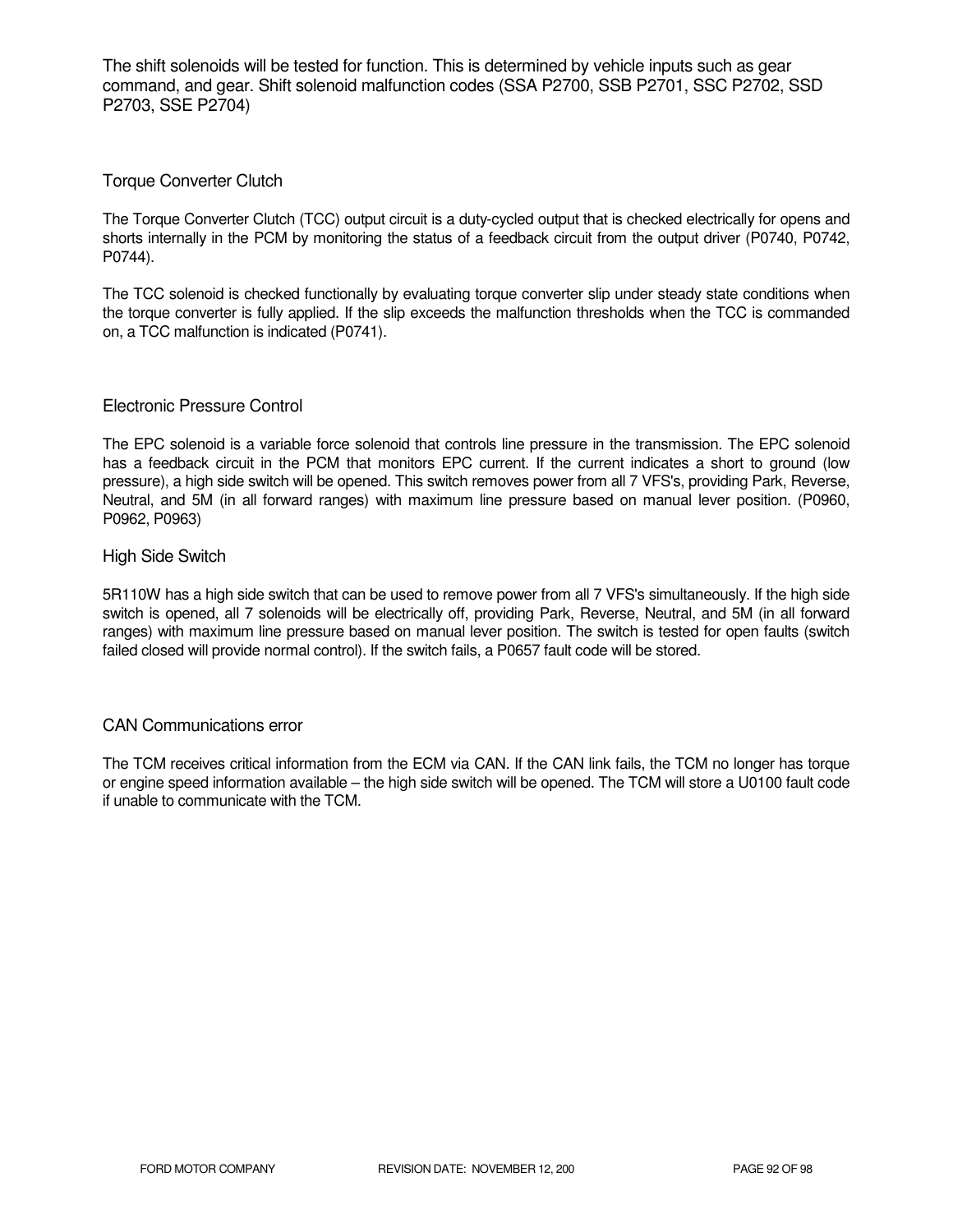# 4F27E (FN) (FWD) Transmission

(has turbine speed sensor)

#### Transmission Inputs

The Transmission Range Sensor (TRS) provides five digital inputs, one for Park and Neutral, one for Reverse, one for Drive, one for Second and one for First. These inputs are monitored for opens and shorts (P0705).

The Turbine Shaft Speed (TSS) sensor and Output Shaft Speed (OSS) sensors are analog inputs that are checked for rationality. If the engine rpm is above the torque converter stall speed or one of the two speed sensors has sufficient signal and engine load is high enough, it can be inferred that the vehicle must be moving. If there is insufficient output from the TSS sensor, a malfunction is indicated (P0715). If there is insufficient output from the OSS sensor, a malfunction is indicated (P0720).

#### Transmission Outputs

#### Shift Solenoids

The Shift Solenoid (SSA, SSB, SSC, SSD, and SSE) output circuits are checked for opens and shorts by the PCM by monitoring the status of a feedback circuit from the output driver (P0750, P0755, P0760, P0765 and P0770 respectively).

The shift solenoids are functionally (mechanically) checked by means of a comprehensive malfunction pattern test. This monitor examines learned gear states and the TCC function to determine if a shift solenoid mechanical failure has occurred

(P0751, P0756, P0761, P0766 and P0771 respectively).

#### Torque Converter Clutch

No single solenoid controls the TCC in the FN. Electrical checks for all shift solenoids are performed as indicated above. The TCC is checked functionally by evaluating torque converter slip under steady state conditions when the torque converter is fully applied. If the slip exceeds the malfunction thresholds when the TCC is commanded on, a TCC malfunction is indicated (P0741). If slip is below an open converter threshold when the TCC is commanded off, a TCC malfunction is indicated through the shift solenoid functional test (P0756).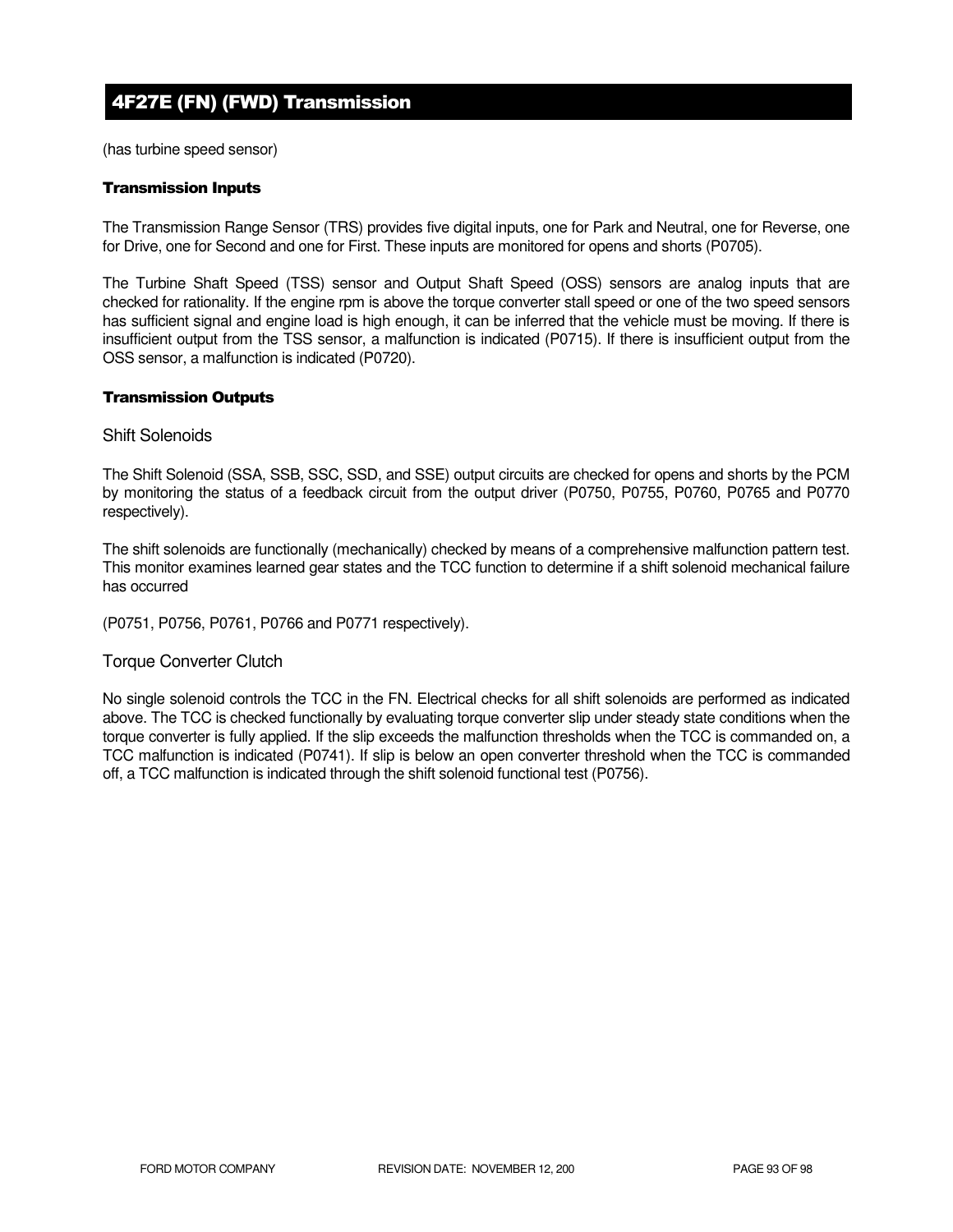# On Board Diagnostic Executive

The On-Board Diagnostic (OBD) Executive is a portion of the PCM strategy that manages the sequencing and execution of all diagnostic tests. It is the "traffic cop" of the diagnostic system. Each test/monitor can be viewed as an individual task, which may or may not be able to run concurrently with other tasks. The Diagnostic Executive enables/disables OBD monitors in order to accomplish the following:

- Sequence the OBD monitors such that when a test runs, each input that it relies upon has already been tested.
- Controls and co-ordinates the execution of the individual OBD system monitors: Catalyst, Misfire, EGR, O2, Fuel, AIR, EVAP and, Comprehensive Component Monitor (CCM).
- Stores freeze frame and "similar condition" data
- Manages storage and erasure of Diagnostic Trouble Codes as well as MIL illumination
- Controls and co-ordinates the execution of the On-Demand tests: Key On Engine Off (KOEO), Key On Engine Running (KOER), and the Output Test Mode (OTM).
- Performs transitions between various states of the diagnostic and powertrain control system to minimize the effects on vehicle operation.
- Interfaces with the diagnostic test tools to provide diagnostic information (I/M readiness, various J1979 test modes) and responds to special diagnostic requests (J1979 Mode 08 and 09).

The diagnostic also executive controls several overall, global OBD entry conditions.

- The Diagnostic Executive waits for 4 seconds after the PCM is powered before initiating any OBD monitoring. For the 2001 MY and beyond, this delay has been eliminated to meet the "zero startup delay" misfire monitoring requirements.
- The Diagnostic Executive suspends OBD monitoring when battery voltage falls below 11.0 volts.
- The Diagnostic Executive suspends monitoring of fuel-system related monitors (catalyst, misfire, evap, O2, AIR and fuel system) when fuel level falls below 15%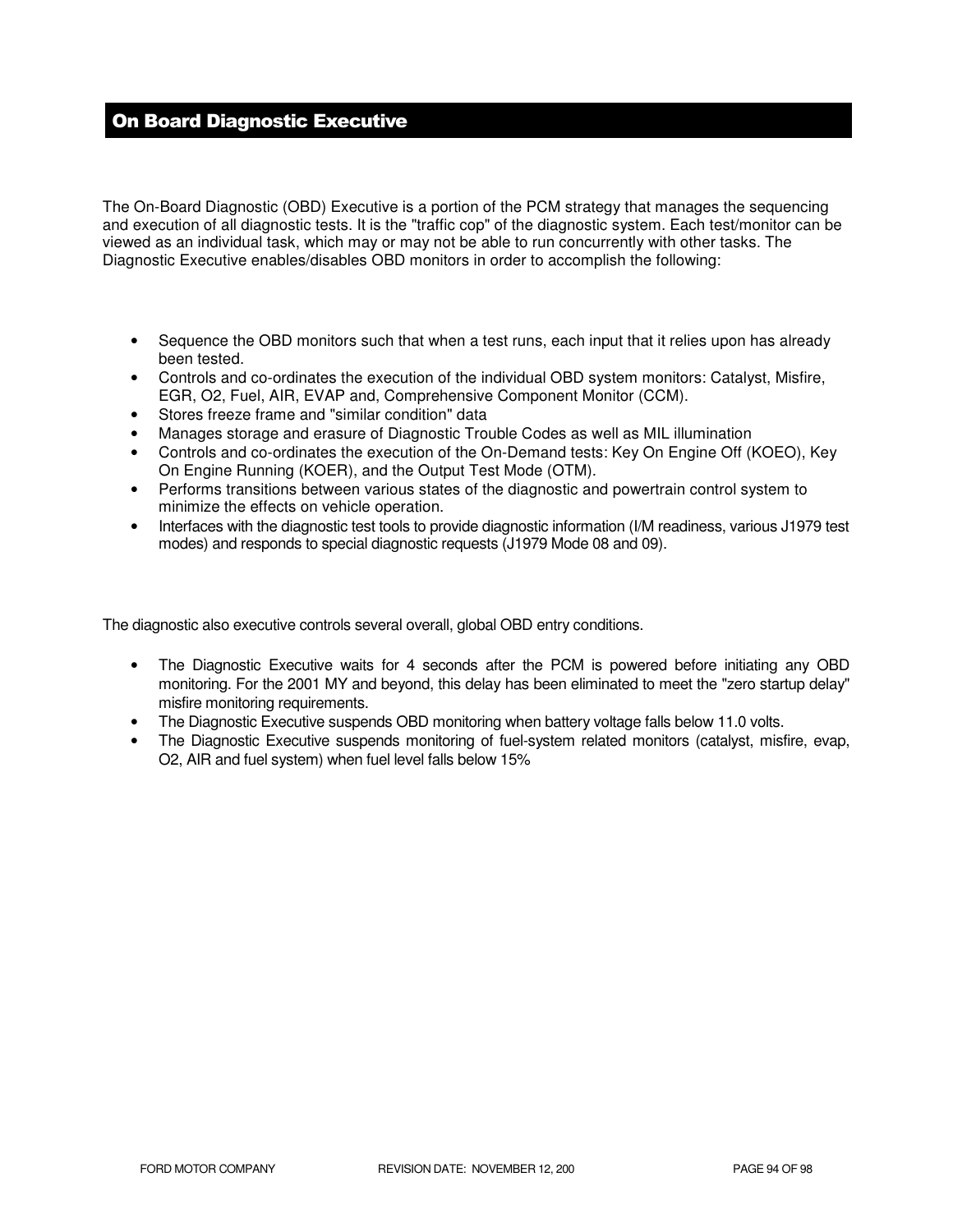## Exponentially Weighted Moving Average

Exponentially Weighted Moving Averaging is a well-documented statistical data processing technique that is used to reduce the variability on an incoming stream of data. Use of EWMA does not affect the mean of the data, however, it does affect the distribution of the data. Use of EWMA serves to "filter out" data points that exhibit excessive and unusual variability and could otherwise erroneously light the MIL.

The simplified mathematical equation for EWMA implemented in software is as follows:

New Average = [New data point \* "filter constant"] + [( 1 - "filter constant") \* Old Average]

This equation produces an exponential response to a step-change in the input data. The "Filter Constant" determines the time constant of the response. A large filter constant (i.e. 0.90 ) means that 90% of the new data point is averaged in with 10% of the old average. This produces a very fast response to a step change. Conversely, a small filter constant (i.e. 0.10 ) means that only 10% of the new data point is averaged in with 90% of the old average. This produces a slower response to a step change.

When EWMA is applied to a monitor, the new data point is the result from the latest monitor evaluation. A new average is calculated each time the monitor is evaluated and stored in Keep Alive Memory (KAM). This normally occurs each driving cycle. The MIL is illuminated and a DTC is stored based on the New Average store in KAM.

In order to facilitate repair verification and DDV demonstration, 2 different filter constants are used. A "fast filter constant" is used after KAM is cleared/DTCs are erased and a "normal filter constant" is used for normal customer driving. The "fast filter" is used for 2 driving cycles after KAM is cleared/DTCs are erased, and then the "normal filter" is used. The "fast filter" allows for easy repair verification and monitor demonstration in 2 driving cycles, while the normal filter is used to allow up to 6 driving cycles, on average, to properly identify a malfunction and illuminate the MIL.

In order to relate filter constants to driving cycles for MIL illumination, filter constants must be converted to time constants. The mathematical relationship is described below:

```
Time constant = [(1 / \text{filter constant}) - 1]^* evaluation period
```
The evaluation period is a driving cycle. The time constant is the time it takes to achieve 68% of a step-change to an input. Two time constants achieve 95% of a step change input.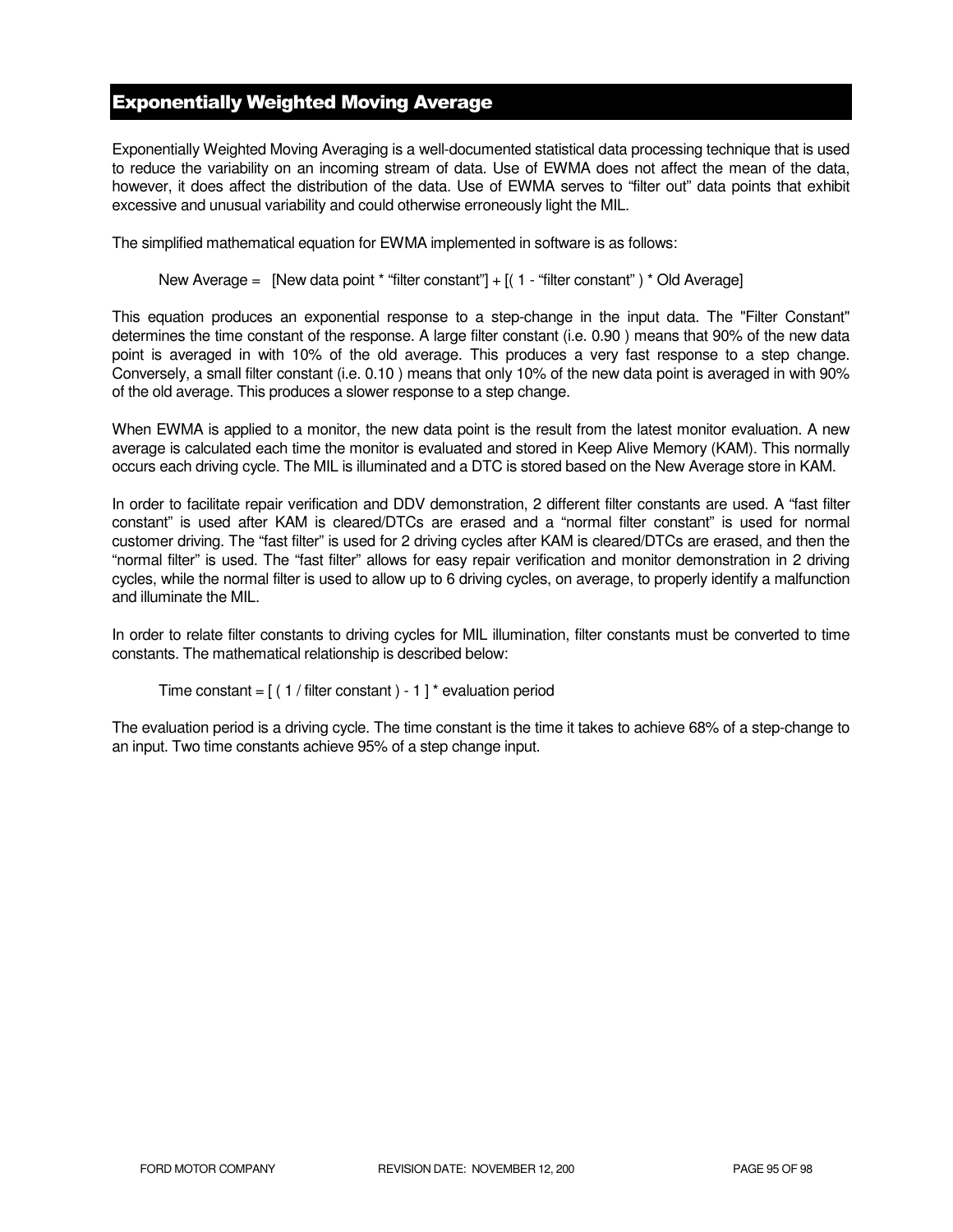### Catalyst Monitor EWMA

EWMA has been incorporated in the catalyst monitor. There are 3 calibrateable parameters that determine the MIL illumination characteristics.

"Fast" filter constant, used for 2 driving cycles after DTCs are cleared or KAM is reset

"Normal" filter constant, used for all subsequent, "normal" customer driving

Number of driving cycles to use fast filter after KAM clear (normally set to 2 driving cycles)

Several examples for a typical calibration (4.6L Mark VIII ) are shown in the tables below. Specific calibration information can be obtained from the parameter listing provided for each strategy.

| <b>Monitor</b><br>evaluation | <b>EWMA Filter Calculation,</b><br>"normal" filter constant | Weighted<br><b>Average</b> | <b>Driving</b><br>cycle | <b>Action/Comment</b>              |
|------------------------------|-------------------------------------------------------------|----------------------------|-------------------------|------------------------------------|
| ("new data")                 | set to 0.4                                                  | ("new                      | number                  |                                    |
|                              | Malfunction threshold = $.75$                               | average")                  |                         |                                    |
| 0.15                         | $.15*(0.4) + .15*(1 - 0.4)$                                 | 0.15                       |                         | normal 100K system                 |
| 1.0                          | $*(0.4) + .15*(1 - 0.4)$<br>1.0                             | 0.49                       | 1                       | catastrophic failure               |
| 1.0                          | $*(0.4) + .49 * (1 - 0.4)$<br>1.0                           | 0.69                       | 2                       |                                    |
| 1.0                          | 1.0<br>$*(0.4) + .69 * (1 - 0.4)$                           | 0.82                       | 3                       | exceeds threshold                  |
| 1.0                          | 1.0<br>$*(0.4) + .82 * (1 - 0.4)$                           | 0.89                       | $\overline{4}$          | MIL on                             |
| 0.15                         | $.15*(0.4) + .15*(1 - 0.4)$                                 | 0.15                       |                         | normal 100K system                 |
|                              |                                                             |                            |                         |                                    |
| 0.8                          | $0.8*(0.4) + .15*(1 - 0.4)$                                 | 0.41                       | 1                       | 1.5 <sup>*</sup> threshold failure |
| 0.8                          | $0.8*(0.4) + .41*(1 - 0.4)$                                 | 0.57                       | $\overline{2}$          |                                    |
| 0.8                          | $0.8*(0.4) + .57*(1 - 0.4)$                                 | 0.66                       | 3                       |                                    |
| 0.8                          | $0.8*(0.4) + .66*(1 - 0.4)$                                 | 0.72                       | $\overline{4}$          |                                    |
| 0.8                          | $0.8*(0.4) + .72*(1 - 0.4)$                                 | 0.75                       | 5                       | exceeds threshold                  |
| 0.8                          | $0.8*(0.4) + .75*(1 - 0.4)$                                 | 0.77                       | 6                       | MIL on                             |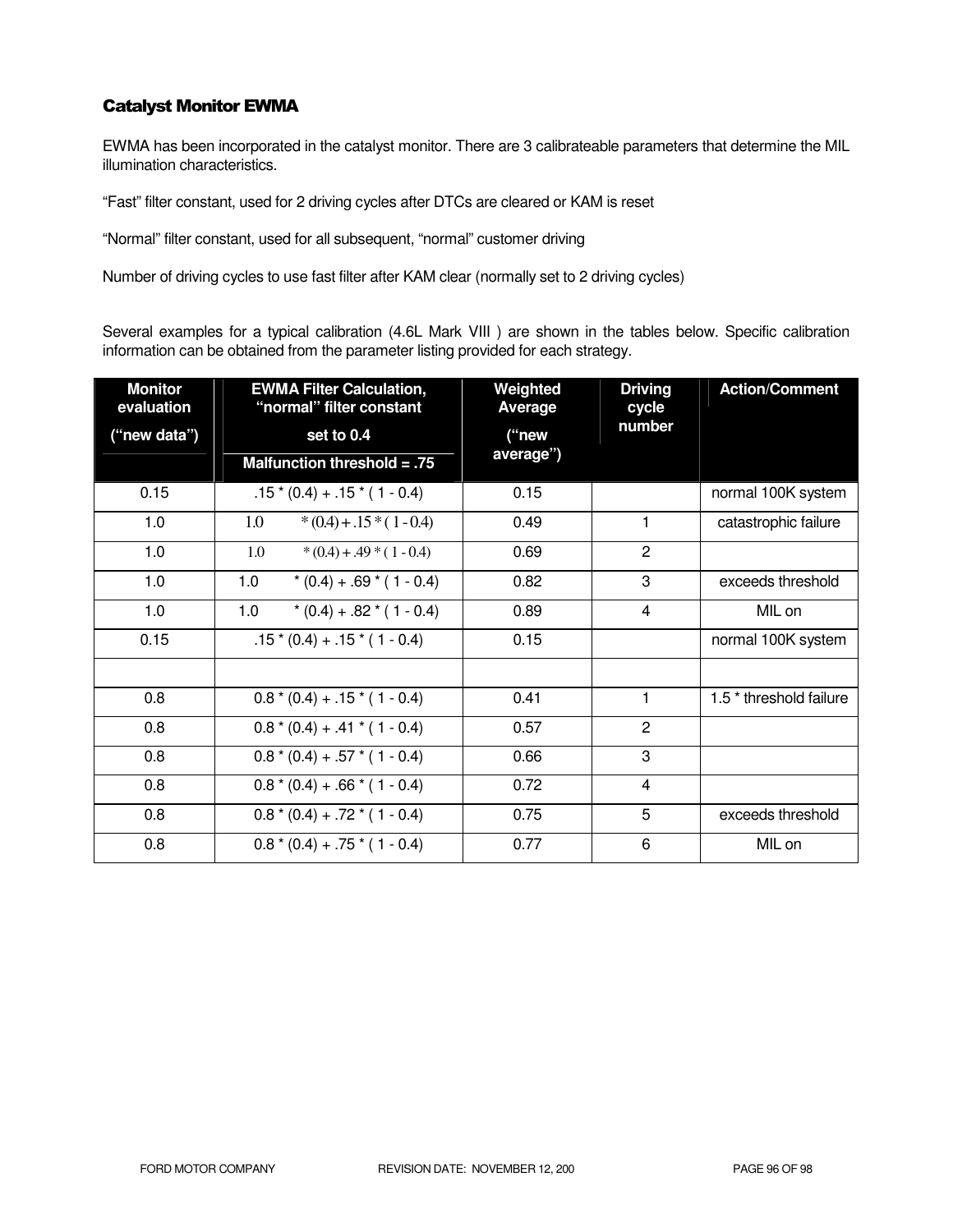### I/M Readiness Code

The readiness function is implemented based on the J1979 format. A battery disconnection or clearing codes using a scan tool results in the various I/M readiness bits being set to a "not-ready" condition. As each noncontinuous monitor completes a full diagnostic check, the I/M readiness bit associated with that monitor is set to a "ready" condition. This may take one or two driving cycles based on whether malfunctions are detected or not. The readiness bits for comprehensive component monitoring, misfire and fuel system monitoring are considered complete once all the non-continuous monitors have been evaluated. Because the evaporative system monitor requires ambient conditions between 40 and 100  $^{\circ}$ F and BARO > 22.5 " Hg (< 8,000 ft.) to run, special logic can "bypass" the running the evap monitor for purposes of clearing the evap system I/M readiness bit due to the continued presence of these extreme conditions.

### Evap bypass logic for 1997, 1998 and 1999 MY c/o vehicles:

If the evaporative system monitor cannot complete because ambient temperature conditions were encountered outside the 40 to 100 °F and BARO range at speeds above 40 mph during a driving cycle in which all continuous and non-continuous monitors were evaluated, the evaporative system monitor is then considered complete due to the continued presence of extreme conditions. If the above conditions are repeated during a second driving cycle, the I/M readiness bit for the evaporative system is set to a "ready" condition. (Note: Some 1997 and 1998 vehicles do not require catalyst monitor completion to bypass.)

### Evap bypass logic for new 1999 MY, 2000 MY, and beyond vehicles:

If the evaporative system monitor conditions are met with the exception of the 40 to 100 $^{\circ}$ F ambient temperatures or BARO range, a timer is incremented. The timer value is representative of conditions where the Evap monitor could have run (all entry conditions met except IAT and BARO) but did not run due to the presence of those extreme conditions. If the timer continuously exceeds 30 seconds during a driving cycle in which all continuous and non-continuous monitors were evaluated, the evaporative system monitor is then considered complete. If the above conditions are repeated during a second driving cycle, the I/M readiness bit for the evaporative system is set to a "ready" condition.

### Power Take Off Mode

While PTO mode is engaged, the I/M readiness bits are set to a "not-ready" condition. When PTO mode is disengaged, the I/M readiness bits are restored to their previous states prior to PTO engagement. During PTO mode, only CCM circuit checks continue to be performed.